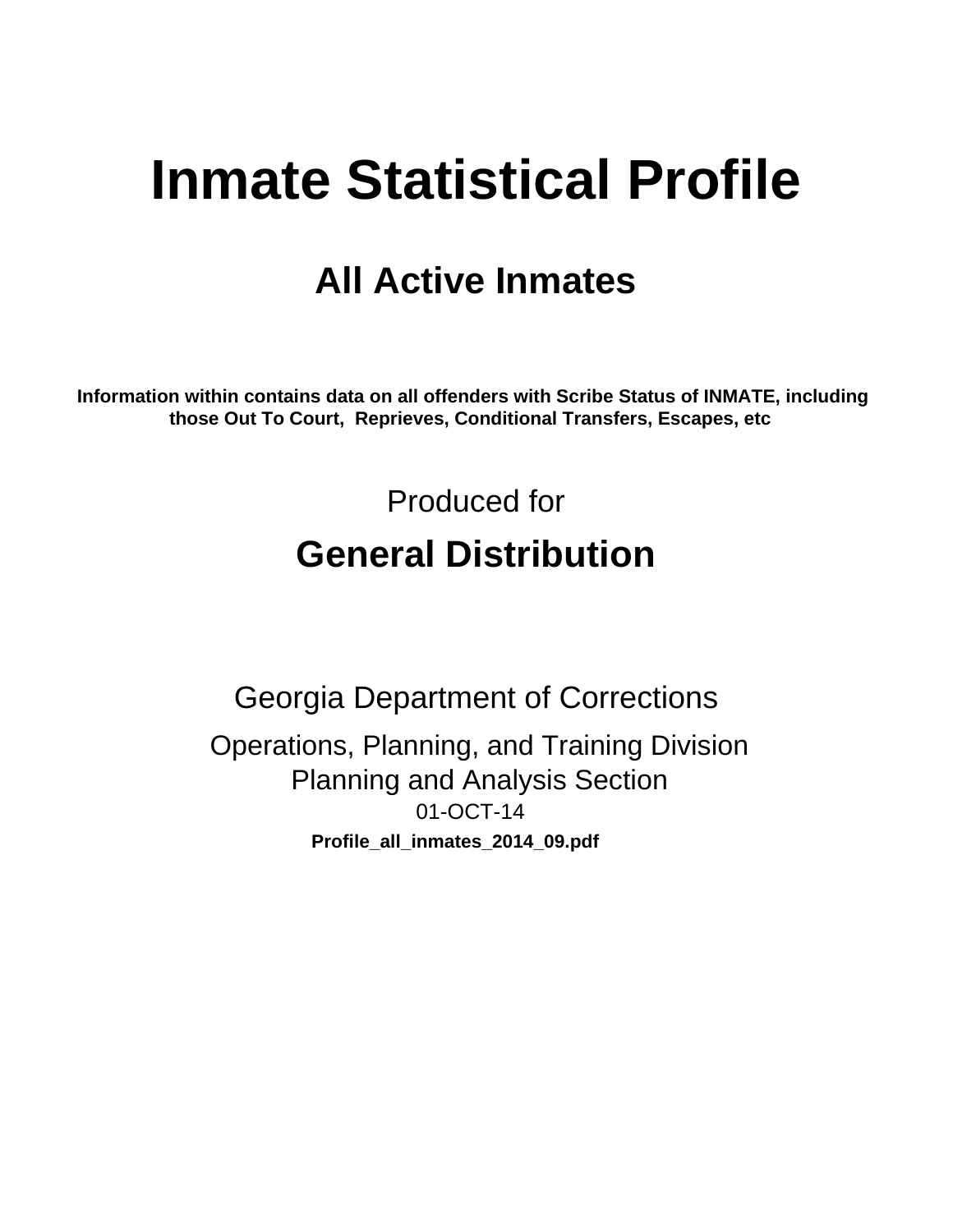#### **Inmate Statistical Profile 01-OCT-14** Contents

**All Active Inmates** 

Produced for General Distribution

# **Table of Contents**

|    | <b>Demographic information</b>                                       |
|----|----------------------------------------------------------------------|
|    | 5 Current age, broken out in ten year age groups                     |
|    | 6 Race group                                                         |
|    | 7 Marital status, self-reported at entry to prison                   |
|    | 8 Number of children, self-reported at entry to prison               |
|    | 9 Religious affiliation, self-reported at entry to prison            |
|    | 10 Home county - self-reported at entry to prison                    |
|    | 15 Socioeconomic class, self-reported at entry to prison             |
|    | 16 Environment to age 16, self-reported at entry to prison           |
|    | 17 Guardian status to age 16, self-reported at entry to prison       |
|    | 18 Employment status before prison, self-reported at entry to prison |
|    | 19 Age at admission                                                  |
|    | 21 Height, measured at entry to prison                               |
|    | 22 Weight, measured at entry to prison                               |
|    | 24 Military service                                                  |
|    | <b>Correctional information</b>                                      |
|    | 25 Type of admission to prison                                       |
|    | 26 Current / last security status                                    |
|    | 27 Current / last institution type                                   |
|    | 28 Institution type - transitional centers                           |
|    | 29 Institution type - county prisons                                 |
| 31 | Institution type - state prisons                                     |
|    | 33 Institution type - private prisons                                |
|    | 34 Institution type - pre-release centers                            |
|    | 35 Institution type - inmate boot camp                               |
|    | 36 Number of disciplinary reports                                    |
|    | 37 Number of transfers                                               |
|    | 38 Number of escapes                                                 |
|    | 40 Probable future release type of still active inmates              |
|    | 41 Time served in current (or last) institution                      |
|    | Educational, psychological and physical information                  |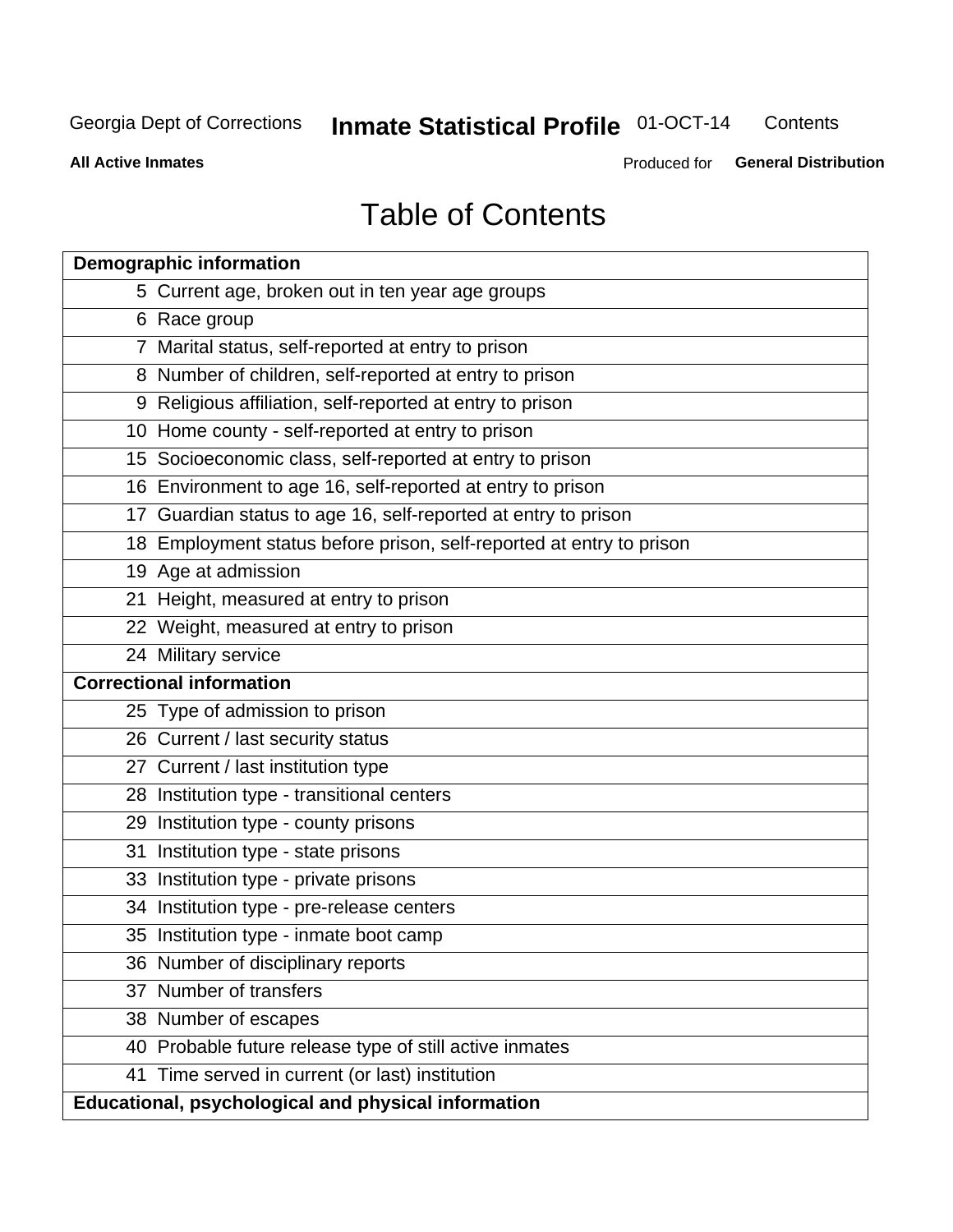#### **Inmate Statistical Profile 01-OCT-14** Contents

**All Active Inmates** 

Produced for General Distribution

# **Table of Contents**

| <b>Educational, psychological and physical information</b>       |
|------------------------------------------------------------------|
| 39 Culture fair IQ scores                                        |
| 42 Highest grade level attained                                  |
| 43 Culture fair IQ scores                                        |
| 44 Wide Range Achievement Test (WRAT) reading score              |
| 45 Wide Range Achievement Test (WRAT) math score                 |
| 46 Wide Range Achievement Test (WRAT) spelling score             |
| 47 Scope of substance abuse - summary                            |
| 48 Scope of substance abuse - detail                             |
| 49 Current / last mental health treatment level                  |
| 50 PULHESDWIT medical scale - 'P' overall condition ('P'hysical) |
| 51 PULHESDWIT medical scale - 'U' upper body                     |
| 52 PULHESDWIT medical scale - 'L' lower body                     |
| 53 PULHESDWIT medical scale - 'H' hearing                        |
| 54 PULHESDWIT medical scale - 'E' vision                         |
| 55 PULHESDWIT medical scale -'S' psychiatric                     |
| 56 PULHESDWIT medical scale - 'D' dental                         |
| 57 PULHESDWIT medical scale - 'W' work ability                   |
| 58 PULHESDWIT medical scale - 'I' impairment                     |
| 59 PULHESDWIT medical scale - 'T' transportability               |
| 60 Criminality in family, self-reported                          |
| 61 Alcoholism in family, self-reported                           |
| 62 Drug abuse in family, self-reported                           |
| 63 Subjected to frequent beatings, self-reported                 |
| 64 Father absent during inmate's childhood                       |
| 65 Mother absent during inmate's childhood                       |
| 66 Inmate diagnosed as manipulative                              |
| 67 Inmate diagnosed as assaultive                                |
| <b>Crimes and criminal history information</b>                   |
| 68 Number of prior Georgia incarcerations                        |
| 69 Prison sentence in years                                      |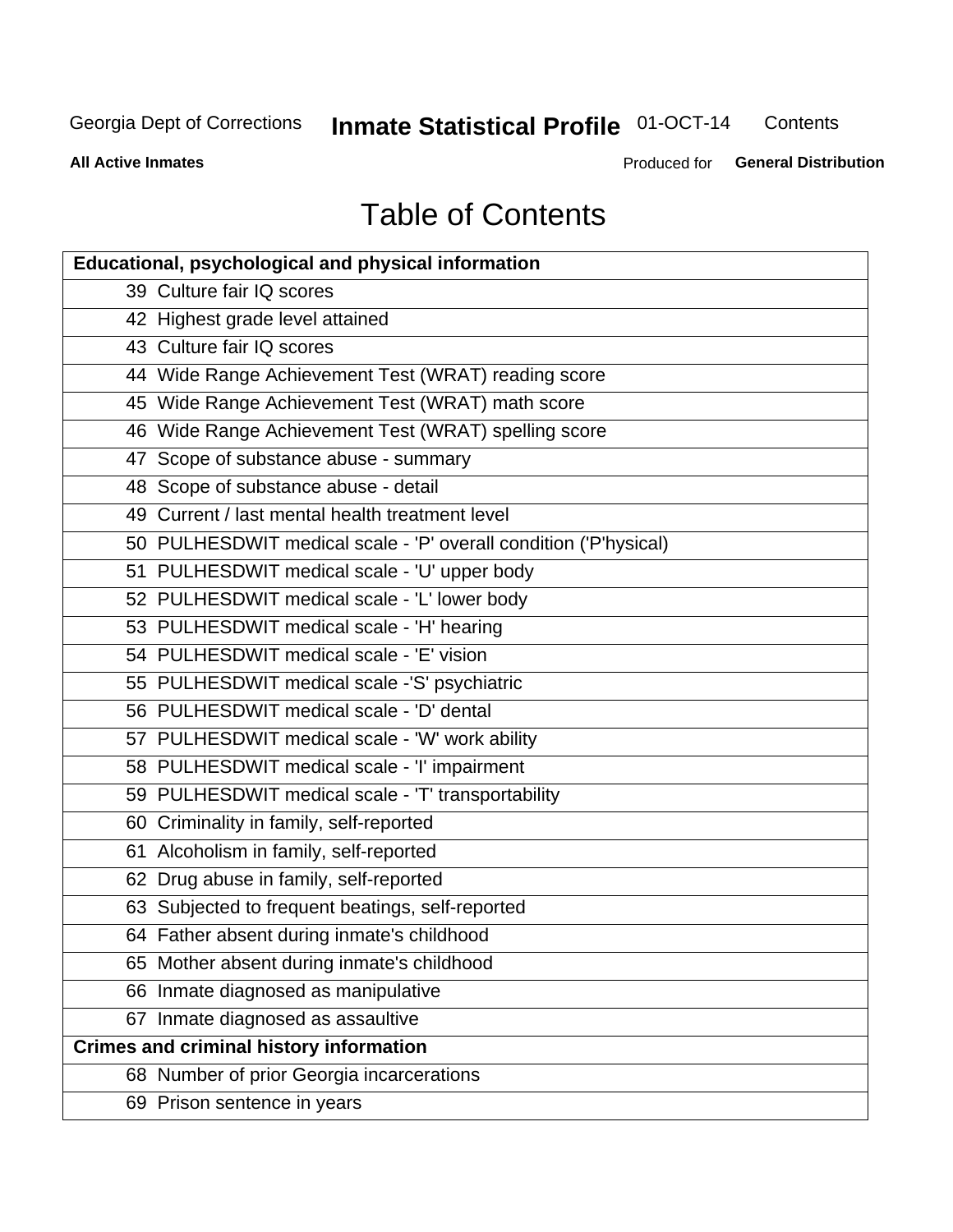#### **Inmate Statistical Profile 01-OCT-14** Contents

**All Active Inmates** 

Produced for General Distribution

# **Table of Contents**

| <b>Crimes and criminal history information</b>                 |
|----------------------------------------------------------------|
| 70 Primary offense, broken out into felonies vs misdemeanors   |
| 71 Primary offense, broken out into six broad crime categories |
| 72 Primary offense, detailed offense code                      |
| 81 County of conviction of primary offense                     |
| 86 Circuit of conviction of primary offense                    |
| 88 Years served (jail + prison) in this incarceration          |
| <b>Medical information</b>                                     |
| 89 Results of most recent HIV test                             |
| 90 Results of most recent tuberculosis test                    |
| 91 Results of most recent syphilis test                        |
| 92 Results of most recent Hepatitis-C test                     |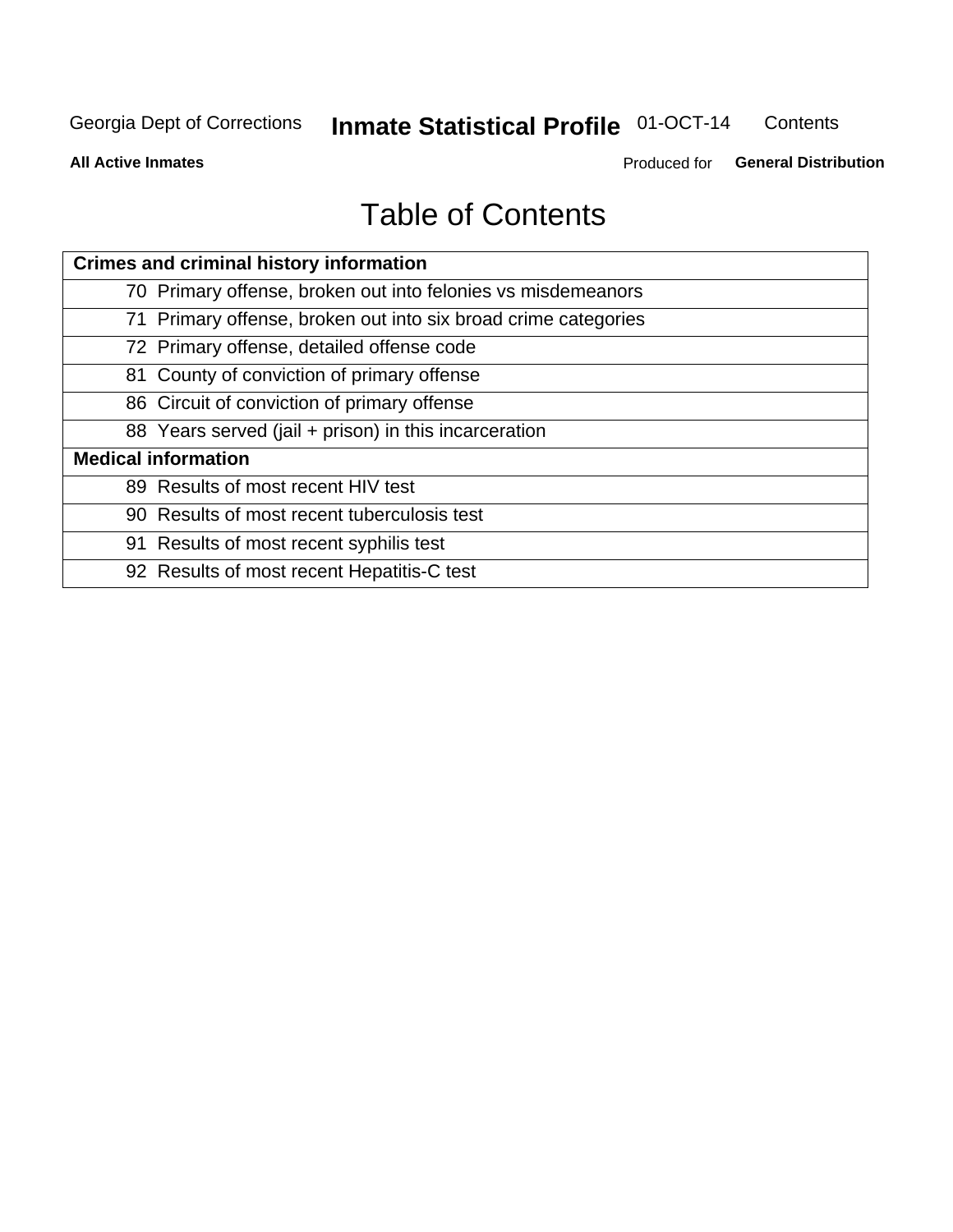### **All Active Inmates**

### Produced for General Distribution

### Current age, broken out in ten-year age groups

COL % - percent each COUNT is of its particular column

|                            |              | <b>Male</b> |        |                 | <b>Female</b> |       |              | <b>Total</b> |
|----------------------------|--------------|-------------|--------|-----------------|---------------|-------|--------------|--------------|
| <b>Current Age</b>         | <b>Count</b> | Col %       | Row %  | <b>Count</b>    | Col %         | Row % | <b>Total</b> | Col %        |
| <b>Teens (1-19)</b>        | 785          | 1.59%       | 96.32% | 30 <sup>1</sup> | 0.85%         | 3.68% | 815          | 1.54%        |
| <b>Twenties (20-29)</b>    | 14,992       | $30.32\%$   | 93.75% | 1,000           | 28.43%        | 6.25% | 15,992       | 30.20%       |
| <b>Thirties (30-39)</b>    | 14,527       | 29.38%      | 92.57% | 1,166           | 33.15%        | 7.43% | 15,693       | 29.63%       |
| <b>Forties (40-49)</b>     | 10,221       | 20.67%      | 92.75% | 799             | 22.72%        | 7.25% | 11,020       | 20.81%       |
| <b>Fifties (50-59)</b>     | 6,444        | 13.03%      | 93.79% | 427             | 12.14%        | 6.21% | 6,871        | 12.97%       |
| <b>Sixties (60-69)</b>     | 1,910        | $3.86\%$    | 95.88% | 82              | 2.33%         | 4.12% | 1,992        | 3.76%        |
| Seventy $+$ (70 and above) | 563          | 1.14%       | 97.74% | 13              | 0.37%         | 2.26% | 576          | 1.09%        |
| <b>Total Reported</b>      | 49,442       | 100%        | 93.36% | 3,517           | 100%          | 6.64% | 52,959       | 100%         |

| <b>Not Repo</b><br>`≏norted i | ıл     |       | .<br>. . J |
|-------------------------------|--------|-------|------------|
| Total                         | 49,556 | 3,518 | :3 074     |

| <b>Mean</b><br>(average) | 37.39     | 36.96 | 37.37    |
|--------------------------|-----------|-------|----------|
| Median (middle)          | -25<br>vu | JJ    | 35       |
| Mode<br>(most frequent)  | つら<br>⊷   |       | つじ<br>ZJ |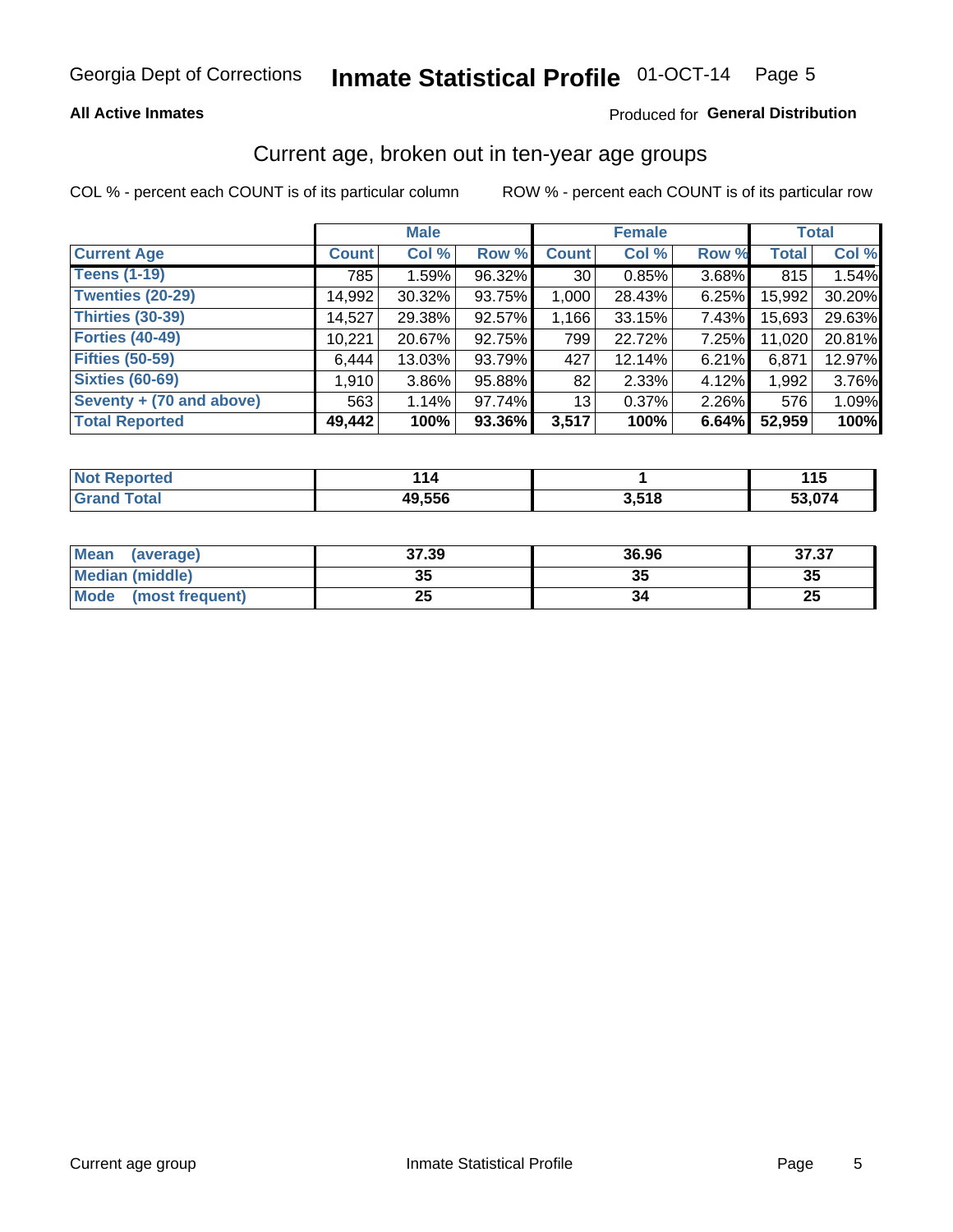#### Inmate Statistical Profile 01-OCT-14 Page 6

### **All Active Inmates**

### **Produced for General Distribution**

### Race group

COL % - percent each COUNT is of its particular column

|              |                        |              | <b>Male</b> |         |             | <b>Female</b> |        |              | <b>Total</b> |
|--------------|------------------------|--------------|-------------|---------|-------------|---------------|--------|--------------|--------------|
|              | <b>Race Group</b>      | <b>Count</b> | Col %       |         | Row % Count | Col %         | Row %  | <b>Total</b> | Col %        |
|              | <b>White</b>           | 16,043       | 32.37%      | 89.32%  | 1,919       | 54.55%        | 10.68% | 17,962       | 33.84%       |
| $\mathbf{2}$ | <b>Black</b>           | 31,134       | 62.83%      | 95.33%  | 1,526       | 43.38%        | 4.67%  | 32,660       | 61.54%       |
| 5.           | <b>Other</b>           | 43           | .09%        | 86.00%  |             | .20%          | 14.00% | 50           | .09%         |
| 6            | <b>Asian</b>           | 157          | .32%        | 93.45%  | 11          | .31%          | 6.55%  | 168          | .32%         |
| 9            | <b>Unknown</b>         | 5            | .01%        | 100.00% |             |               |        | 5            | .01%         |
| 10           | <b>Hispanic</b>        | 2,147        | 4.33%       | 97.55%  | 54          | 1.53%         | 2.45%  | 2,201        | 4.15%        |
| $12 \,$      | <b>Native American</b> | 26           | $.05\%$     | 96.30%  |             | $.03\%$       | 3.70%  | 27           | .05%         |
| 13           | <b>Native Hawaiian</b> |              | $.01\%$     | 100.00% |             |               |        |              | .01%         |
|              | <b>Total Reported</b>  | 49,556       | 100%        | 93.37%  | 3,518       | 100%          | 6.63%  | 53,074       | 100%         |

| <b>Not Reported</b> |        |       |        |
|---------------------|--------|-------|--------|
| <b>Grand Total</b>  | 49,556 | 3,518 | 53,074 |

| Mode (<br>most freduent) | ⊃lack | White | ا تا 1 |
|--------------------------|-------|-------|--------|
|                          |       |       |        |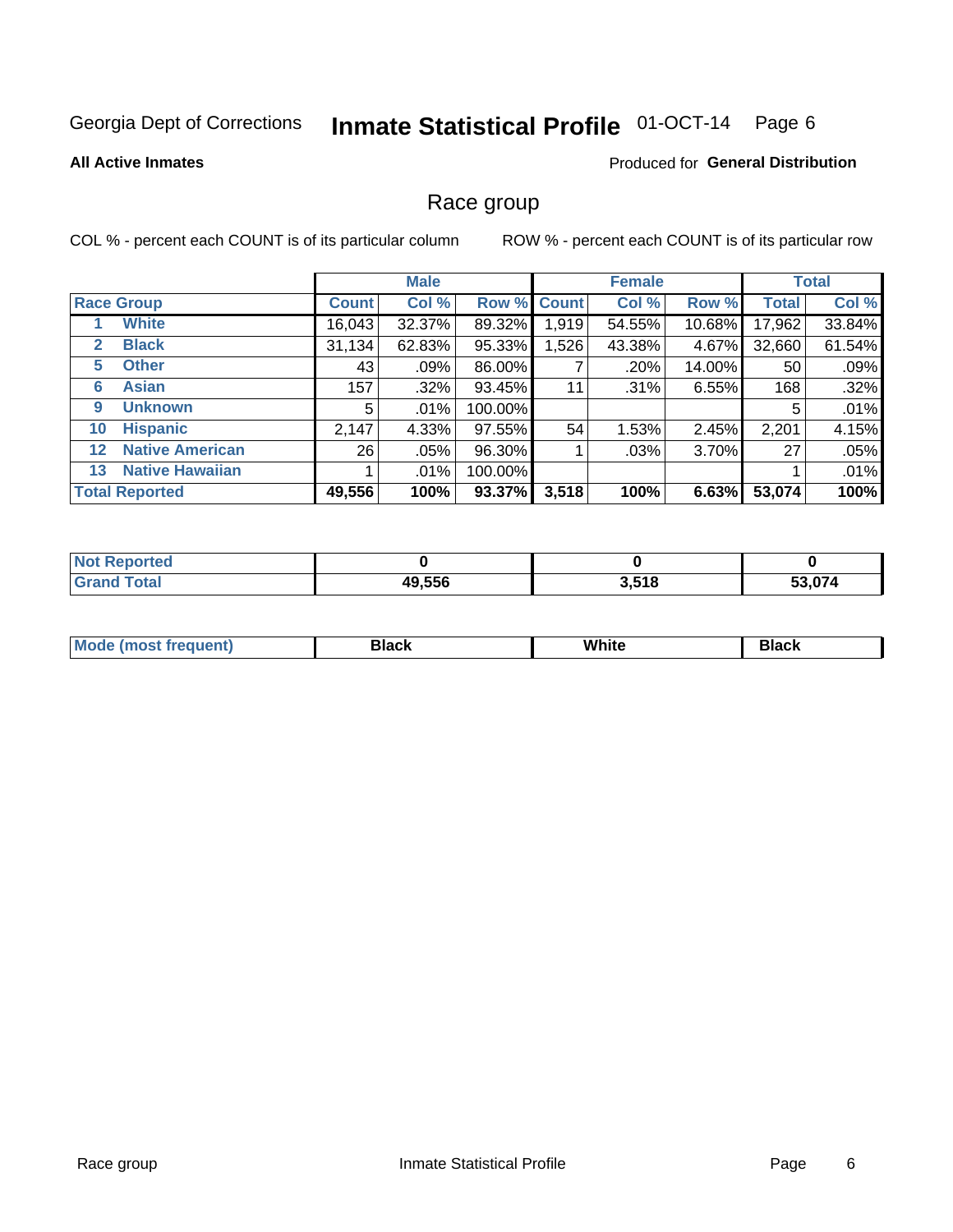# Inmate Statistical Profile 01-OCT-14 Page 7

**All Active Inmates** 

### Produced for General Distribution

### Marital status, self-reported at entry to prison

COL % - percent each COUNT is of its particular column

|                            |              | <b>Male</b> |        |              | <b>Female</b> |        |              | <b>Total</b> |
|----------------------------|--------------|-------------|--------|--------------|---------------|--------|--------------|--------------|
| <b>Marital Status</b>      | <b>Count</b> | Col %       | Row %  | <b>Count</b> | Col %         | Row %  | <b>Total</b> | Col %        |
| <b>Unknown</b><br>$\bf{0}$ | 396          | .80%        | 92.52% | 32           | .91%          | 7.48%  | 428          | .81%         |
| <b>Divorced</b><br>D       | 4,427        | 8.93%       | 88.91% | 552          | 15.69%        | 11.09% | 4,979        | 9.38%        |
| <b>Married</b><br>М        | 6,712        | 13.54%      | 91.81% | 599          | 17.03%        | 8.19%  | 7,311        | 13.78%       |
| <b>Separated</b><br>S      | 1,689        | 3.41%       | 86.35% | 267          | 7.59%         | 13.65% | 1,956        | 3.69%        |
| <b>Unmarried</b><br>U      | 35,894       | 72.43%      | 94.94% | 1,912        | 54.35%        | 5.06%  | 37,806       | 71.23%       |
| <b>Widow</b><br>W          | 438          | .88%        | 73.74% | 156          | 4.43%         | 26.26% | 594          | 1.12%        |
| <b>Total Reported</b>      | 49,556       | 100%        | 93.37% | 3,518        | 100%          | 6.63%  | 53,074       | 100%         |

| <b>Not</b><br><b>Exercised</b> |        |               |        |
|--------------------------------|--------|---------------|--------|
| Гоtal                          | 49.556 | E40<br>טו טוט | 53 074 |

|--|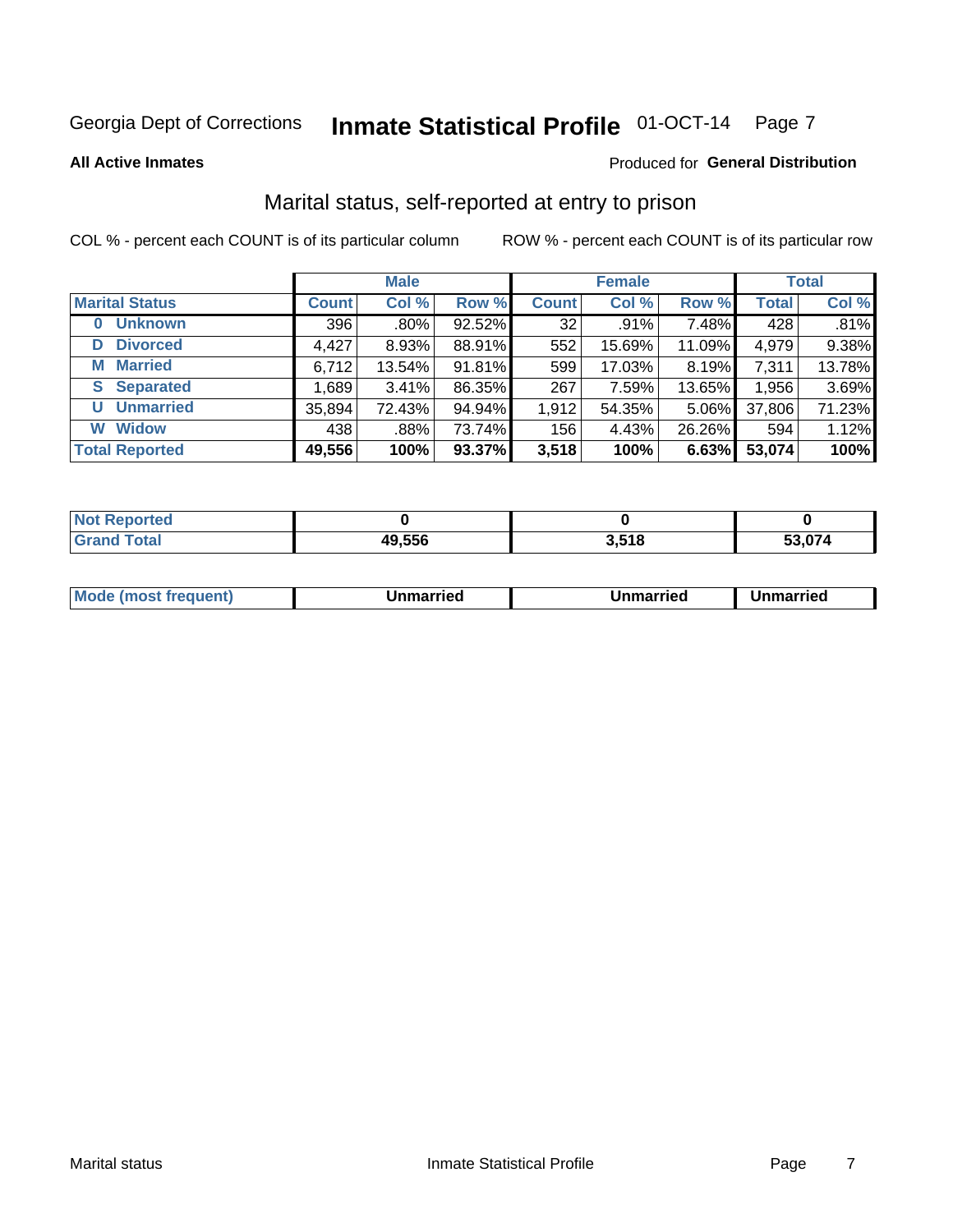# Inmate Statistical Profile 01-OCT-14 Page 8

#### **All Active Inmates**

### **Produced for General Distribution**

### Number of children, self reported at entry to prison

COL % - percent each COUNT is of its particular column

|                           |              | <b>Male</b> |        |              | <b>Female</b> |       | <b>Total</b> |        |
|---------------------------|--------------|-------------|--------|--------------|---------------|-------|--------------|--------|
| <b>Number of Children</b> | <b>Count</b> | Col %       | Row %  | <b>Count</b> | Col %         | Row % | <b>Total</b> | Col %  |
| $\bf{0}$                  | 19,998       | 40.78%      | 94.67% | 1,127        | 32.07%        | 5.33% | 21,125       | 40.20% |
|                           | 11,127       | 22.69%      | 94.34% | 667          | 18.98%        | 5.66% | 11,794       | 22.44% |
| $\overline{2}$            | 7,986        | 16.29%      | 91.14% | 776          | 22.08%        | 8.86% | 8,762        | 16.67% |
| 3                         | 4,877        | 9.95%       | 90.72% | 499          | 14.20%        | 9.28% | 5,376        | 10.23% |
| 4                         | 2,477        | 5.05%       | 90.83% | 250          | 7.11%         | 9.17% | 2,727        | 5.19%  |
| 5                         | 1,244        | 2.54%       | 92.35% | 103          | 2.93%         | 7.65% | 1,347        | 2.56%  |
| $6\phantom{1}6$           | 627          | 1.28%       | 91.67% | 57           | 1.62%         | 8.33% | 684          | 1.30%  |
| 7                         | 293          | 0.60%       | 94.82% | 16           | 0.46%         | 5.18% | 309          | 0.59%  |
| 8                         | 153          | 0.31%       | 92.17% | 13           | 0.37%         | 7.83% | 166          | 0.32%  |
| $\boldsymbol{9}$          | 100          | 0.20%       | 98.04% | 2            | 0.06%         | 1.96% | 102          | 0.19%  |
| 10                        | 67           | 0.14%       | 98.53% |              | 0.03%         | 1.47% | 68           | 0.13%  |
| Over 10                   | 86           | 0.18%       | 96.63% | 3            | 0.09%         | 3.37% | 89           | 0.17%  |
| <b>Total Reported</b>     | 49,035       | 100%        | 93.31% | 3,514        | 100%          | 6.69% | 52,549       | 100%   |

|      | にへん<br>ᅸ         |           | よつよ<br>ບ∠ບ |
|------|------------------|-----------|------------|
| υιαι | 10E <sub>E</sub> | E4C<br>по | ,074<br>99 |

| <b>Mean</b><br>(average) | 1.38 | 1.67 | 1.40 |
|--------------------------|------|------|------|
| Median (middle)          |      |      |      |
| Mode<br>(most frequent)  |      |      |      |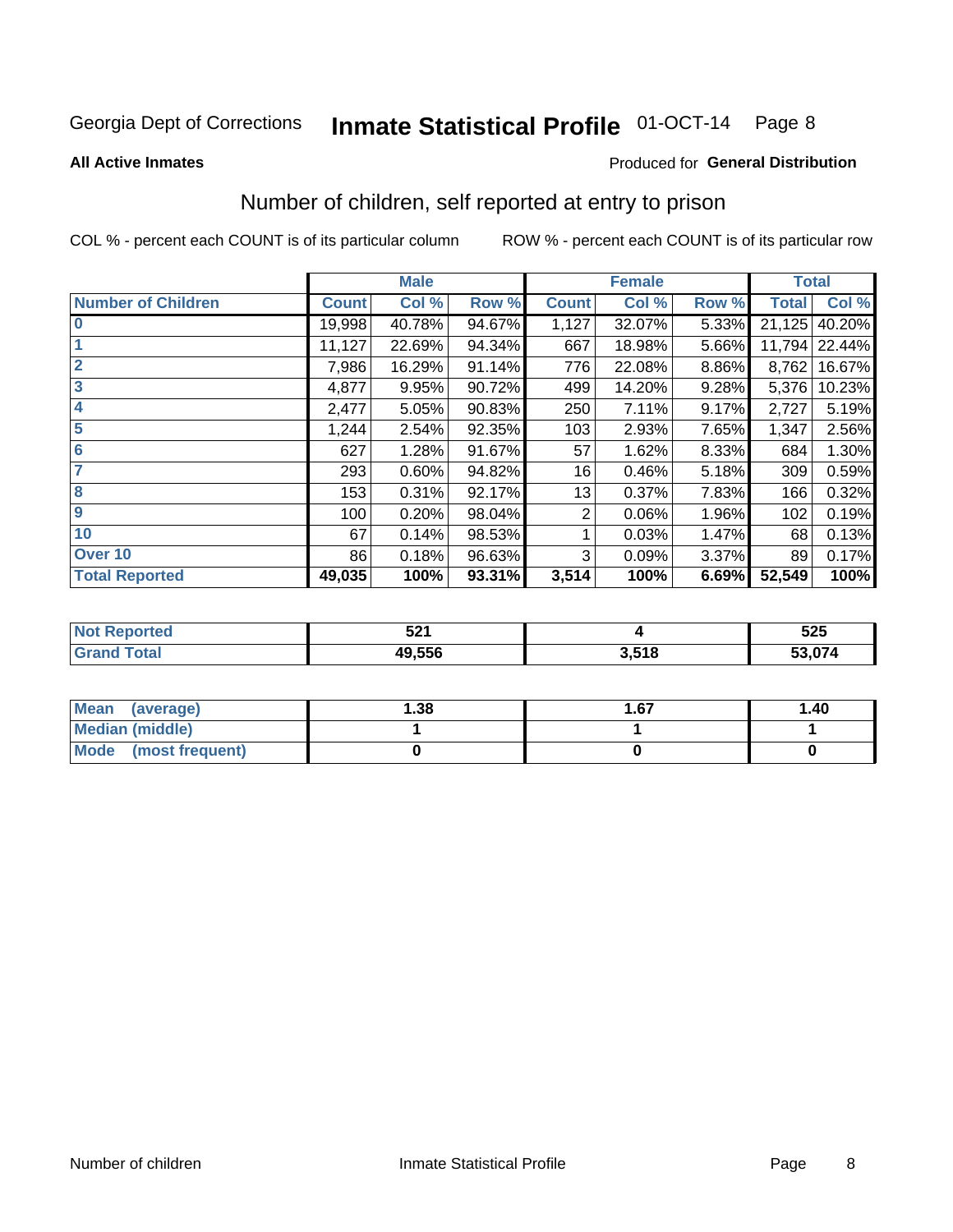#### Inmate Statistical Profile 01-OCT-14 Page 9

#### **All Active Inmates**

#### Produced for General Distribution

### Religious affiliation, self-reported at entry to prison

COL % - percent each COUNT is of its particular column

|                |                              | <b>Male</b>  |        | <b>Female</b> |              |        | <b>Total</b> |              |        |
|----------------|------------------------------|--------------|--------|---------------|--------------|--------|--------------|--------------|--------|
|                | <b>Religious Affiliation</b> | <b>Count</b> | Col %  | Row %         | <b>Count</b> | Col %  | Row %        | <b>Total</b> | Col %  |
| 1              | <b>Islam</b>                 | 889          | 4.60%  | 96.21%        | 35           | 1.37%  | 3.79%        | 924          | 4.22%  |
| $\overline{2}$ | <b>Catholic</b>              | 970          | 5.01%  | 87.86%        | 134          | 5.23%  | 12.14%       | 1,104        | 5.04%  |
| $\mathbf{3}$   | <b>Baptist</b>               | 10,025       | 51.82% | 84.26%        | 1,873        | 73.16% | 15.74%       | 11,898       | 54.31% |
| 4              | <b>Methodist</b>             | 409          | 2.11%  | 84.85%        | 73           | 2.85%  | 15.15%       | 482          | 2.20%  |
| 5              | <b>EpiscopIn</b>             | 47           | .24%   | 92.16%        | 4            | .16%   | 7.84%        | 51           | .23%   |
| $6\phantom{a}$ | <b>Presbytrn</b>             | 54           | .28%   | 90.00%        | 6            | .23%   | 10.00%       | 60           | .27%   |
| 7              | <b>Chc Of God</b>            | 354          | 1.83%  | 88.06%        | 48           | 1.88%  | 11.94%       | 402          | 1.84%  |
| 8              | <b>Holiness</b>              | 660          | 3.41%  | 82.40%        | 141          | 5.51%  | 17.60%       | 801          | 3.66%  |
| 9              | <b>Jewish</b>                | 34           | .18%   | 73.91%        | 12           | .47%   | 26.09%       | 46           | .21%   |
| 10             | <b>Anglican</b>              | 13           | .07%   | 92.86%        |              | .04%   | 7.14%        | 14           | .06%   |
| 11             | <b>Grk Orthdx</b>            | 6            | .03%   | 85.71%        | 1            | .04%   | 14.29%       | 7            | .03%   |
| 12             | <b>Hindu</b>                 | 6            | .03%   | 100.00%       |              |        |              | 6            | .03%   |
| 13             | <b>Buddhist</b>              | 32           | .17%   | 84.21%        | 6            | .23%   | 15.79%       | 38           | .17%   |
| 14             | <b>Taoist</b>                | 4            | .02%   | 80.00%        | 1            | .04%   | 20.00%       | 5            | .02%   |
| 15             | <b>Shintoist</b>             | 4            | .02%   | 100.00%       |              |        |              | 4            | .02%   |
| 16             | <b>Seven D Ad</b>            | 69           | .36%   | 92.00%        | 6            | .23%   | 8.00%        | 75           | .34%   |
| 17             | <b>Jehovah Wt</b>            | 261          | 1.35%  | 89.38%        | 31           | 1.21%  | 10.62%       | 292          | 1.33%  |
| 18             | <b>Latr Day S</b>            | 25           | .13%   | 86.21%        | 4            | .16%   | 13.79%       | 29           | .13%   |
| 20             | <b>Other Prot</b>            | 2,800        | 14.47% | 94.72%        | 156          | 6.09%  | 5.28%        | 2,956        | 13.49% |
| 96             | <b>None</b>                  | 2,685        | 13.88% | 98.97%        | 28           | 1.09%  | 1.03%        | 2,713        | 12.38% |
|                | <b>Total Reported</b>        | 19,347       | 100%   | 88.31%        | 2,560        | 100%   | 11.69%       | 21,907       | 100%   |

| 30.209 | 958   | ,167          |
|--------|-------|---------------|
| 49,556 | 3,518 | <u>גדה ה־</u> |

|  | Mode (most frequent) | 3aptist | 3aptist | Baptist |
|--|----------------------|---------|---------|---------|
|--|----------------------|---------|---------|---------|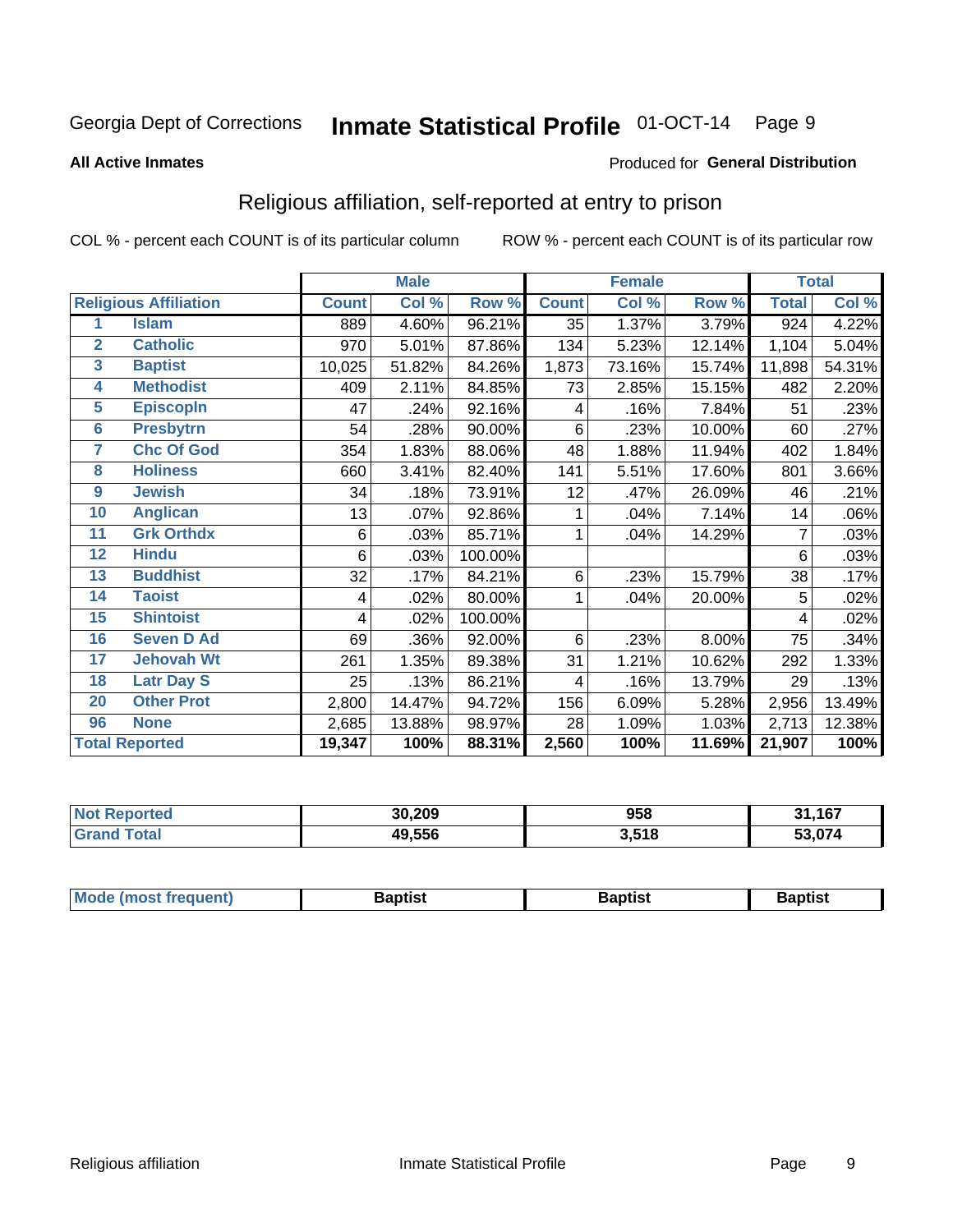# Inmate Statistical Profile 01-OCT-14 Page 10

#### **All Active Inmates**

### Produced for General Distribution

### Home county, self-reported at entry to prison

COL % - percent each COUNT is of its particular column

|     |                             |              | <b>Male</b> |         |                           | <b>Female</b> |        | <b>Total</b> |        |
|-----|-----------------------------|--------------|-------------|---------|---------------------------|---------------|--------|--------------|--------|
|     | <b>Home County</b>          | <b>Count</b> | Col %       | Row %   | <b>Count</b>              | Col %         | Row %  | <b>Total</b> | Col %  |
| 000 | <b>Unknown</b>              | 5,434        | 10.97%      | 92.89%  | 416                       | 11.82%        | 7.11%  | 5,850        | 11.02% |
| 001 | <b>Appling County</b>       | 102          | .21%        | 91.89%  | 9                         | .26%          | 8.11%  | 111          | .21%   |
| 002 | <b>Atkinson County</b>      | 37           | .07%        | 92.50%  | $\ensuremath{\mathsf{3}}$ | .09%          | 7.50%  | 40           | .08%   |
| 003 | <b>Bacon County</b>         | 81           | .16%        | 96.43%  | 3                         | .09%          | 3.57%  | 84           | .16%   |
| 004 | <b>Baker County</b>         | 18           | .04%        | 100.00% |                           |               |        | 18           | .03%   |
| 005 | <b>Baldwin County</b>       | 243          | .49%        | 91.70%  | 22                        | .63%          | 8.30%  | 265          | .50%   |
| 006 | <b>Banks County</b>         | 60           | .12%        | 89.55%  | $\overline{7}$            | .20%          | 10.45% | 67           | .13%   |
| 007 | <b>Barrow County</b>        | 254          | .51%        | 92.03%  | 22                        | .63%          | 7.97%  | 276          | .52%   |
| 008 | <b>Bartow County</b>        | 490          | .99%        | 87.03%  | 73                        | 2.08%         | 12.97% | 563          | 1.06%  |
| 009 | <b>Ben Hill County</b>      | 207          | .42%        | 92.41%  | 17                        | .48%          | 7.59%  | 224          | .42%   |
| 010 | <b>Berrien County</b>       | 76           | .15%        | 96.20%  | 3                         | .09%          | 3.80%  | 79           | .15%   |
| 011 | <b>Bibb County</b>          | 1,090        | 2.20%       | 95.78%  | 48                        | 1.36%         | 4.22%  | 1,138        | 2.14%  |
| 012 | <b>Bleckley County</b>      | 57           | .12%        | 95.00%  | $\ensuremath{\mathsf{3}}$ | .09%          | 5.00%  | 60           | .11%   |
| 013 | <b>Brantley County</b>      | 60           | .12%        | 89.55%  | $\overline{7}$            | .20%          | 10.45% | 67           | .13%   |
| 014 | <b>Brooks County</b>        | 193          | .39%        | 98.97%  | $\overline{2}$            | .06%          | 1.03%  | 195          | .37%   |
| 015 | <b>Bryan County</b>         | 106          | .21%        | 95.50%  | 5                         | .14%          | 4.50%  | 111          | .21%   |
| 016 | <b>Bulloch County</b>       | 332          | .67%        | 93.52%  | 23                        | .65%          | 6.48%  | 355          | .67%   |
| 017 | <b>Burke County</b>         | 208          | .42%        | 95.85%  | $\boldsymbol{9}$          | .26%          | 4.15%  | 217          | .41%   |
| 018 | <b>Butts County</b>         | 130          | .26%        | 95.59%  | $\,6$                     | .17%          | 4.41%  | 136          | .26%   |
| 019 | <b>Calhoun County</b>       | 70           | .14%        | 95.89%  | 3                         | .09%          | 4.11%  | 73           | .14%   |
| 020 | <b>Camden County</b>        | 141          | .28%        | 93.38%  | 10                        | .28%          | 6.62%  | 151          | .28%   |
| 021 | <b>Candler County</b>       | 113          | .23%        | 89.68%  | 13                        | .37%          | 10.32% | 126          | .24%   |
| 022 | <b>Carroll County</b>       | 504          | 1.02%       | 90.65%  | 52                        | 1.48%         | 9.35%  | 556          | 1.05%  |
| 023 | <b>Catoosa County</b>       | 207          | .42%        | 90.39%  | 22                        | .63%          | 9.61%  | 229          | .43%   |
| 024 | <b>Charlton County</b>      | 44           | .09%        | 91.67%  | 4                         | .11%          | 8.33%  | 48           | .09%   |
| 025 | <b>Chatham County</b>       | 1,837        | 3.71%       | 96.89%  | 59                        | 1.68%         | 3.11%  | 1,896        | 3.57%  |
| 026 | <b>Chattahoochee County</b> | 24           | .05%        | 92.31%  | $\overline{c}$            | .06%          | 7.69%  | 26           | .05%   |
| 027 | <b>Chattooga County</b>     | 216          | .44%        | 90.00%  | 24                        | .68%          | 10.00% | 240          | .45%   |
| 028 | <b>Cherokee County</b>      | 395          | .80%        | 90.39%  | 42                        | 1.19%         | 9.61%  | 437          | .82%   |
| 029 | <b>Clarke County</b>        | 424          | .86%        | 94.43%  | 25                        | .71%          | 5.57%  | 449          | .85%   |
| 030 | <b>Clay County</b>          | 35           | .07%        | 97.22%  | $\mathbf{1}$              | .03%          | 2.78%  | 36           | .07%   |
| 031 | <b>Clayton County</b>       | 1,493        | 3.01%       | 94.73%  | 83                        | 2.36%         | 5.27%  | 1,576        | 2.97%  |
| 032 | <b>Clinch County</b>        | 47           | .09%        | 92.16%  | 4                         | .11%          | 7.84%  | 51           | .10%   |
| 033 | <b>Cobb County</b>          | 2,009        | 4.05%       | 91.32%  | 191                       | 5.43%         | 8.68%  | 2,200        | 4.15%  |
| 034 | <b>Coffee County</b>        | 252          | .51%        | 95.45%  | 12                        | .34%          | 4.55%  | 264          | .50%   |
| 035 | <b>Colquitt County</b>      | 226          | .46%        | 93.78%  | 15                        | .43%          | 6.22%  | 241          | .45%   |
| 036 | <b>Columbia County</b>      | 274          | .55%        | 90.13%  | 30                        | .85%          | 9.87%  | 304          | .57%   |
| 037 | <b>Cook County</b>          | 131          | .26%        | 93.57%  | $\boldsymbol{9}$          | .26%          | 6.43%  | 140          | .26%   |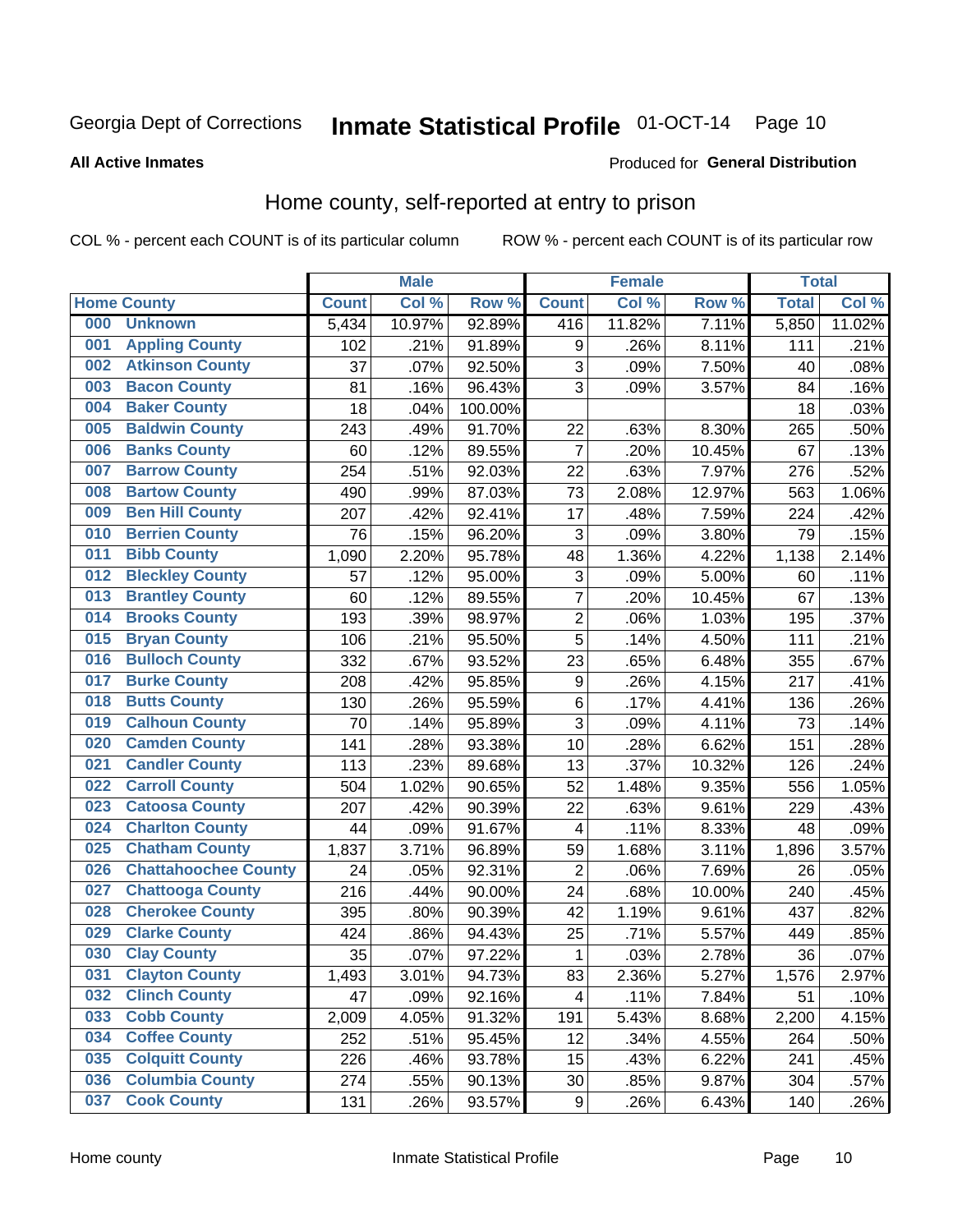# Inmate Statistical Profile 01-OCT-14 Page 11

**All Active Inmates** 

#### Produced for General Distribution

### Home county, self-reported at entry to prison

COL % - percent each COUNT is of its particular column

|     |                         |                  | <b>Male</b> |         |                  | <b>Female</b> |        | <b>Total</b> |        |
|-----|-------------------------|------------------|-------------|---------|------------------|---------------|--------|--------------|--------|
|     | <b>Home County</b>      | <b>Count</b>     | Col %       | Row %   | <b>Count</b>     | Col %         | Row %  | <b>Total</b> | Col %  |
| 038 | <b>Coweta County</b>    | 401              | .81%        | 94.80%  | 22               | .63%          | 5.20%  | 423          | .80%   |
| 039 | <b>Crawford County</b>  | 46               | .09%        | 88.46%  | $\,6$            | .17%          | 11.54% | 52           | .10%   |
| 040 | <b>Crisp County</b>     | 211              | .43%        | 95.91%  | $\boldsymbol{9}$ | .26%          | 4.09%  | 220          | .41%   |
| 041 | <b>Dade County</b>      | 56               | .11%        | 90.32%  | $\,6$            | .17%          | 9.68%  | 62           | .12%   |
| 042 | <b>Dawson County</b>    | 88               | .18%        | 93.62%  | $\,6$            | .17%          | 6.38%  | 94           | .18%   |
| 043 | <b>Decatur County</b>   | 260              | .52%        | 94.55%  | 15               | .43%          | 5.45%  | 275          | .52%   |
| 044 | <b>Dekalb County</b>    | 3,039            | 6.13%       | 94.29%  | 184              | 5.23%         | 5.71%  | 3,223        | 6.07%  |
| 045 | <b>Dodge County</b>     | 117              | .24%        | 89.31%  | 14               | .40%          | 10.69% | 131          | .25%   |
| 046 | <b>Dooly County</b>     | 84               | .17%        | 91.30%  | 8                | .23%          | 8.70%  | 92           | .17%   |
| 047 | <b>Dougherty County</b> | 859              | 1.73%       | 93.17%  | 63               | 1.79%         | 6.83%  | 922          | 1.74%  |
| 048 | <b>Douglas County</b>   | 641              | 1.29%       | 94.26%  | 39               | 1.11%         | 5.74%  | 680          | 1.28%  |
| 049 | <b>Early County</b>     | 80               | .16%        | 94.12%  | 5                | .14%          | 5.88%  | 85           | .16%   |
| 050 | <b>Echols County</b>    | $\boldsymbol{9}$ | .02%        | 100.00% |                  |               |        | 9            | .02%   |
| 051 | <b>Effingham County</b> | 166              | .33%        | 92.74%  | 13               | .37%          | 7.26%  | 179          | .34%   |
| 052 | <b>Elbert County</b>    | 139              | .28%        | 95.21%  | $\overline{7}$   | .20%          | 4.79%  | 146          | .28%   |
| 053 | <b>Emanuel County</b>   | 161              | .32%        | 94.15%  | 10               | .28%          | 5.85%  | 171          | .32%   |
| 054 | <b>Evans County</b>     | 76               | .15%        | 97.44%  | $\overline{c}$   | .06%          | 2.56%  | 78           | .15%   |
| 055 | <b>Fannin County</b>    | 85               | .17%        | 83.33%  | 17               | .48%          | 16.67% | 102          | .19%   |
| 056 | <b>Fayette County</b>   | 159              | .32%        | 87.36%  | 23               | .65%          | 12.64% | 182          | .34%   |
| 057 | <b>Floyd County</b>     | 725              | 1.46%       | 89.95%  | 81               | 2.30%         | 10.05% | 806          | 1.52%  |
| 058 | <b>Forsyth County</b>   | 229              | .46%        | 89.11%  | 28               | .80%          | 10.89% | 257          | .48%   |
| 059 | <b>Franklin County</b>  | 110              | .22%        | 87.30%  | 16               | .45%          | 12.70% | 126          | .24%   |
| 060 | <b>Fulton County</b>    | 5,134            | 10.36%      | 95.41%  | 247              | 7.02%         | 4.59%  | 5,381        | 10.14% |
| 061 | <b>Gilmer County</b>    | 102              | .21%        | 91.89%  | 9                | .26%          | 8.11%  | 111          | .21%   |
| 062 | <b>Glascock County</b>  | 10               | .02%        | 90.91%  | 1                | .03%          | 9.09%  | 11           | .02%   |
| 063 | <b>Glynn County</b>     | 407              | .82%        | 93.78%  | 27               | .77%          | 6.22%  | 434          | .82%   |
| 064 | <b>Gordon County</b>    | 298              | .60%        | 88.43%  | 39               | 1.11%         | 11.57% | 337          | .63%   |
| 065 | <b>Grady County</b>     | 151              | .30%        | 96.18%  | $\,6$            | .17%          | 3.82%  | 157          | .30%   |
| 066 | <b>Greene County</b>    | 108              | .22%        | 92.31%  | 9                | .26%          | 7.69%  | 117          | .22%   |
| 067 | <b>Gwinnett County</b>  | 1,656            | 3.34%       | 93.30%  | 119              | 3.38%         | 6.70%  | 1,775        | 3.34%  |
| 068 | <b>Habersham County</b> | 92               | .19%        | 83.64%  | 18               | .51%          | 16.36% | 110          | .21%   |
| 069 | <b>Hall County</b>      | 629              | 1.27%       | 91.16%  | 61               | 1.73%         | 8.84%  | 690          | 1.30%  |
| 070 | <b>Hancock County</b>   | 62               | .13%        | 93.94%  | $\overline{4}$   | .11%          | 6.06%  | 66           | .12%   |
| 071 | <b>Haralson County</b>  | 161              | .32%        | 90.96%  | 16               | .45%          | 9.04%  | 177          | .33%   |
| 072 | <b>Harris County</b>    | 89               | .18%        | 91.75%  | 8                | .23%          | 8.25%  | 97           | .18%   |
| 073 | <b>Hart County</b>      | 137              | .28%        | 97.86%  | 3                | .09%          | 2.14%  | 140          | .26%   |
| 074 | <b>Heard County</b>     | 54               | .11%        | 90.00%  | $\,6$            | .17%          | 10.00% | 60           | .11%   |
| 075 | <b>Henry County</b>     | 543              | 1.10%       | 92.98%  | 41               | 1.17%         | 7.02%  | 584          | 1.10%  |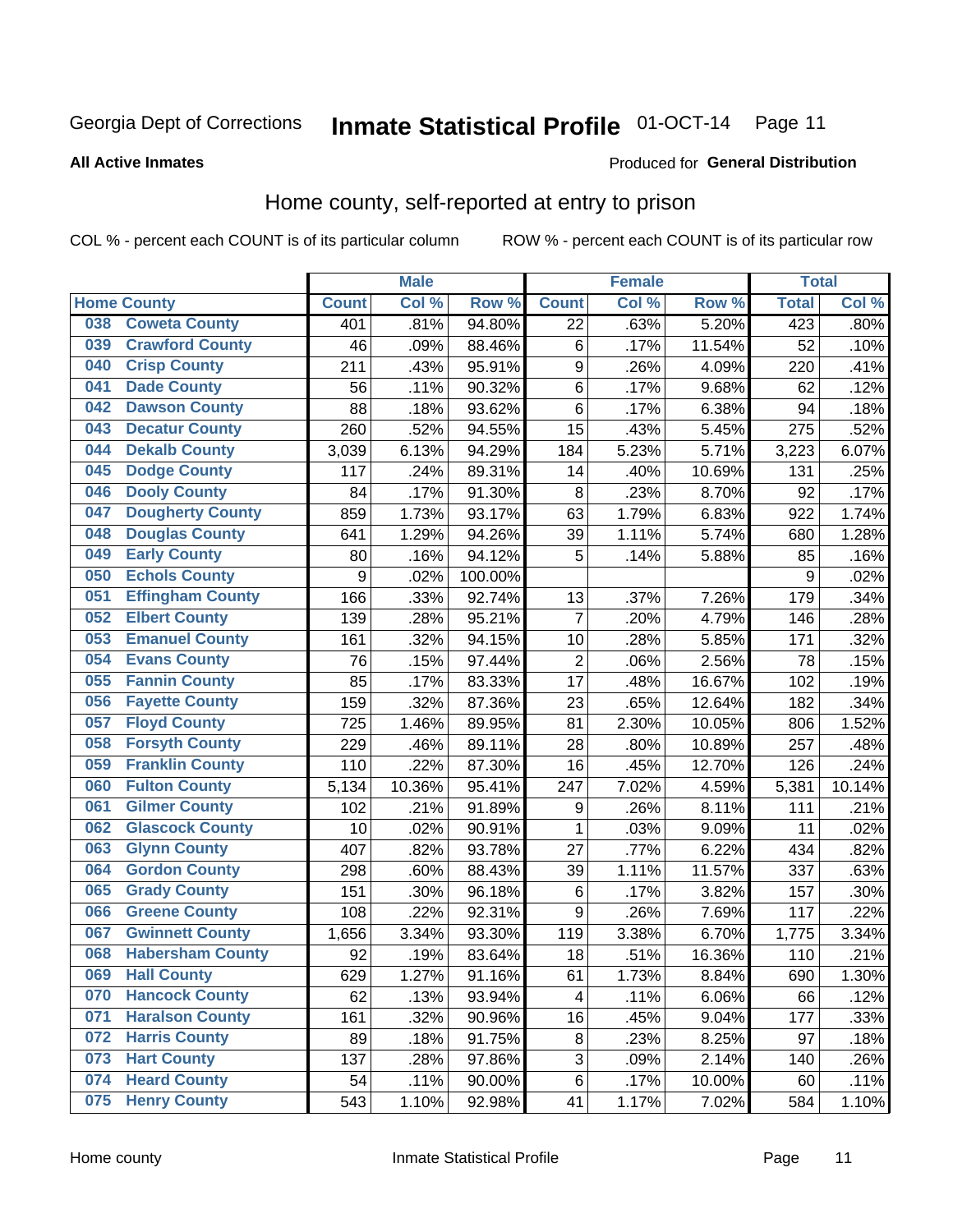# Inmate Statistical Profile 01-OCT-14 Page 12

#### **All Active Inmates**

#### Produced for General Distribution

### Home county, self-reported at entry to prison

COL % - percent each COUNT is of its particular column

|                  |                          |              | <b>Male</b> |        |                | <b>Female</b> |        | <b>Total</b> |       |
|------------------|--------------------------|--------------|-------------|--------|----------------|---------------|--------|--------------|-------|
|                  | <b>Home County</b>       | <b>Count</b> | Col %       | Row %  | <b>Count</b>   | Col %         | Row %  | <b>Total</b> | Col % |
| 076              | <b>Houston County</b>    | 550          | 1.11%       | 93.06% | 41             | 1.17%         | 6.94%  | 591          | 1.11% |
| 077              | <b>Irwin County</b>      | 70           | .14%        | 98.59% | $\mathbf{1}$   | .03%          | 1.41%  | 71           | .13%  |
| 078              | <b>Jackson County</b>    | 227          | .46%        | 91.16% | 22             | .63%          | 8.84%  | 249          | .47%  |
| 079              | <b>Jasper County</b>     | 71           | .14%        | 88.75% | 9              | .26%          | 11.25% | 80           | .15%  |
| 080              | <b>Jeff Davis County</b> | 91           | .18%        | 92.86% | $\overline{7}$ | .20%          | 7.14%  | 98           | .18%  |
| 081              | <b>Jefferson County</b>  | 193          | .39%        | 96.02% | 8              | .23%          | 3.98%  | 201          | .38%  |
| 082              | <b>Jenkins County</b>    | 63           | .13%        | 95.45% | 3              | .09%          | 4.55%  | 66           | .12%  |
| 083              | <b>Johnson County</b>    | 38           | .08%        | 88.37% | 5              | .14%          | 11.63% | 43           | .08%  |
| 084              | <b>Jones County</b>      | 121          | .24%        | 91.67% | 11             | .31%          | 8.33%  | 132          | .25%  |
| 085              | <b>Lamar County</b>      | 68           | .14%        | 88.31% | 9              | .26%          | 11.69% | 77           | .15%  |
| 086              | <b>Lanier County</b>     | 37           | .07%        | 97.37% | $\mathbf{1}$   | .03%          | 2.63%  | 38           | .07%  |
| 087              | <b>Laurens County</b>    | 275          | .55%        | 95.49% | 13             | .37%          | 4.51%  | 288          | .54%  |
| 088              | <b>Lee County</b>        | 106          | .21%        | 92.17% | 9              | .26%          | 7.83%  | 115          | .22%  |
| 089              | <b>Liberty County</b>    | 233          | .47%        | 93.57% | 16             | .45%          | 6.43%  | 249          | .47%  |
| 090              | <b>Lincoln County</b>    | 24           | .05%        | 96.00% | 1              | .03%          | 4.00%  | 25           | .05%  |
| 091              | <b>Long County</b>       | 42           | .08%        | 91.30% | 4              | .11%          | 8.70%  | 46           | .09%  |
| 092              | <b>Lowndes County</b>    | 479          | .97%        | 95.04% | 25             | .71%          | 4.96%  | 504          | .95%  |
| 093              | <b>Lumpkin County</b>    | 94           | .19%        | 92.16% | 8              | .23%          | 7.84%  | 102          | .19%  |
| 094              | <b>Macon County</b>      | 75           | .15%        | 96.15% | 3              | .09%          | 3.85%  | 78           | .15%  |
| 095              | <b>Madison County</b>    | 145          | .29%        | 92.36% | 12             | .34%          | 7.64%  | 157          | .30%  |
| 096              | <b>Marion County</b>     | 40           | .08%        | 95.24% | $\overline{c}$ | .06%          | 4.76%  | 42           | .08%  |
| 097              | <b>Mcduffie County</b>   | 150          | .30%        | 95.54% | $\overline{7}$ | .20%          | 4.46%  | 157          | .30%  |
| 098              | <b>Mcintosh County</b>   | 75           | .15%        | 98.68% | $\mathbf{1}$   | .03%          | 1.32%  | 76           | .14%  |
| 099              | <b>Meriwether County</b> | 152          | .31%        | 90.48% | 16             | .45%          | 9.52%  | 168          | .32%  |
| 100              | <b>Miller County</b>     | 38           | .08%        | 92.68% | 3              | .09%          | 7.32%  | 41           | .08%  |
| 101              | <b>Mitchell County</b>   | 165          | .33%        | 94.29% | 10             | .28%          | 5.71%  | 175          | .33%  |
| 102              | <b>Monroe County</b>     | 122          | .25%        | 94.57% | 7              | .20%          | 5.43%  | 129          | .24%  |
| 103              | <b>Montgomery County</b> | 64           | .13%        | 90.14% | $\overline{7}$ | .20%          | 9.86%  | 71           | .13%  |
| 104              | <b>Morgan County</b>     | 114          | .23%        | 91.20% | 11             | .31%          | 8.80%  | 125          | .24%  |
| 105              | <b>Murray County</b>     | 153          | .31%        | 91.07% | 15             | .43%          | 8.93%  | 168          | .32%  |
| 106              | <b>Muscogee County</b>   | 1,021        | 2.06%       | 96.14% | 41             | 1.17%         | 3.86%  | 1,062        | 2.00% |
| 107              | <b>Newton County</b>     | 530          | 1.07%       | 91.70% | 48             | 1.36%         | 8.30%  | 578          | 1.09% |
| 108              | <b>Oconee County</b>     | 45           | .09%        | 90.00% | 5              | .14%          | 10.00% | 50           | .09%  |
| 109              | <b>Oglethorpe County</b> | 66           | .13%        | 92.96% | 5              | .14%          | 7.04%  | 71           | .13%  |
| 110              | <b>Paulding County</b>   | 313          | .63%        | 93.71% | 21             | .60%          | 6.29%  | 334          | .63%  |
| 111              | <b>Peach County</b>      | 110          | .22%        | 94.83% | $\,6$          | .17%          | 5.17%  | 116          | .22%  |
| $\overline{112}$ | <b>Pickens County</b>    | 107          | .22%        | 89.92% | 12             | .34%          | 10.08% | 119          | .22%  |
| 113              | <b>Pierce County</b>     | 80           | .16%        | 91.95% | $\overline{7}$ | .20%          | 8.05%  | 87           | .16%  |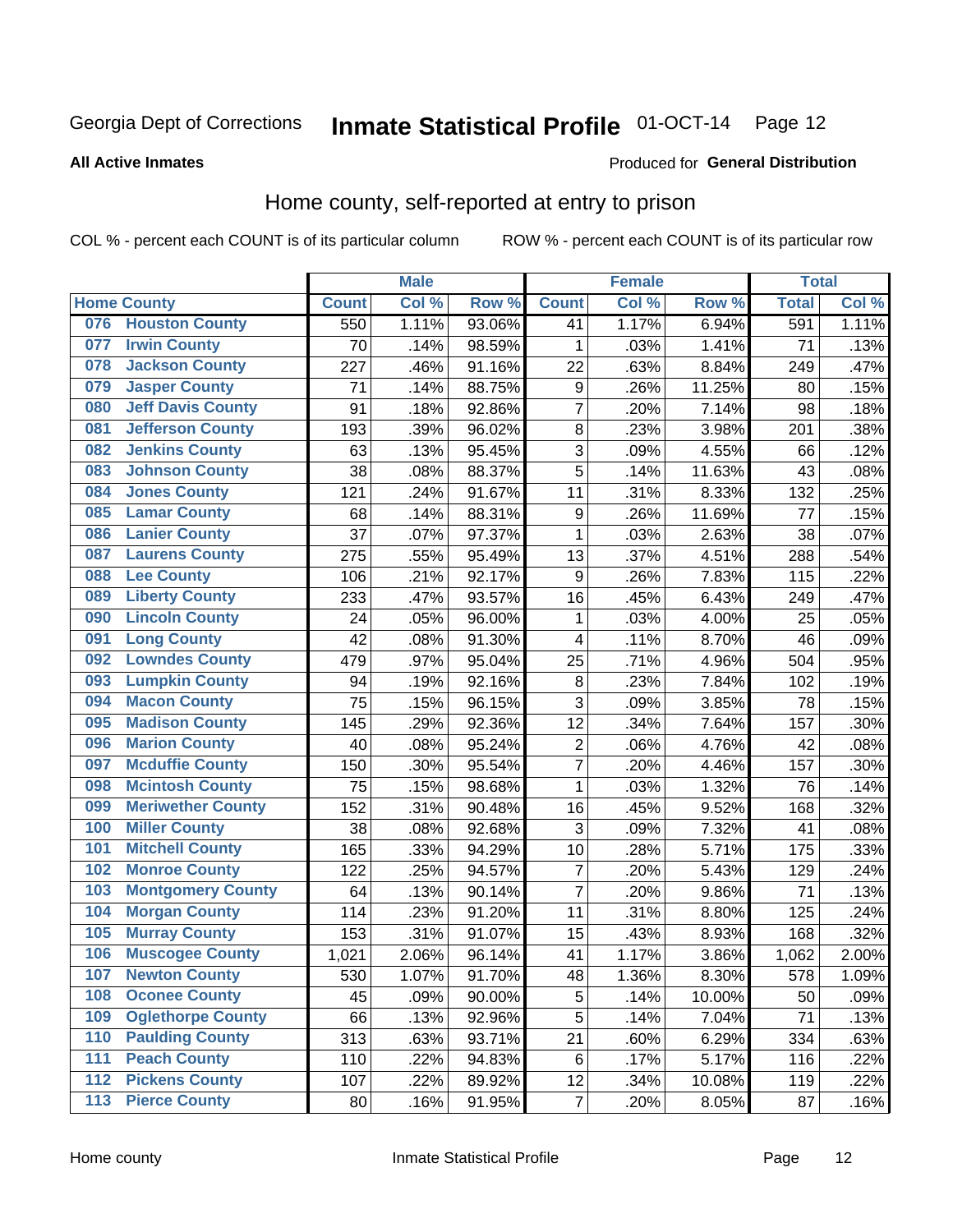# Inmate Statistical Profile 01-OCT-14 Page 13

### **All Active Inmates**

### Produced for General Distribution

### Home county, self-reported at entry to prison

COL % - percent each COUNT is of its particular column

|                  |                          |              | <b>Male</b> |                  |                | <b>Female</b> |        | <b>Total</b>    |         |
|------------------|--------------------------|--------------|-------------|------------------|----------------|---------------|--------|-----------------|---------|
|                  | <b>Home County</b>       | <b>Count</b> | Col %       | Row <sup>%</sup> | <b>Count</b>   | Col %         | Row %  | <b>Total</b>    | Col %   |
| 114              | <b>Pike County</b>       | 47           | .09%        | 92.16%           | 4              | .11%          | 7.84%  | $\overline{51}$ | .10%    |
| 115              | <b>Polk County</b>       | 237          | .48%        | 94.05%           | 15             | .43%          | 5.95%  | 252             | .47%    |
| 116              | <b>Pulaski County</b>    | 69           | .14%        | 92.00%           | $\,6$          | .17%          | 8.00%  | 75              | .14%    |
| 117              | <b>Putnam County</b>     | 162          | .33%        | 92.05%           | 14             | .40%          | 7.95%  | 176             | .33%    |
| 118              | <b>Quitman County</b>    | 22           | .04%        | 100.00%          |                |               |        | 22              | .04%    |
| 119              | <b>Rabun County</b>      | 47           | .09%        | 88.68%           | $\,6$          | .17%          | 11.32% | 53              | .10%    |
| 120              | <b>Randolph County</b>   | 69           | .14%        | 93.24%           | 5              | .14%          | 6.76%  | 74              | .14%    |
| 121              | <b>Richmond County</b>   | 1,701        | 3.43%       | 94.40%           | 101            | 2.87%         | 5.60%  | 1,802           | 3.40%   |
| 122              | <b>Rockdale County</b>   | 356          | .72%        | 91.99%           | 31             | .88%          | 8.01%  | 387             | .73%    |
| 123              | <b>Schley County</b>     | 21           | .04%        | 95.45%           | $\mathbf{1}$   | .03%          | 4.55%  | 22              | .04%    |
| 124              | <b>Screven County</b>    | 126          | .25%        | 94.03%           | $\bf 8$        | .23%          | 5.97%  | 134             | .25%    |
| 125              | <b>Seminole County</b>   | 57           | .12%        | 93.44%           | 4              | .11%          | 6.56%  | 61              | .11%    |
| 126              | <b>Spalding County</b>   | 444          | .90%        | 95.90%           | 19             | .54%          | 4.10%  | 463             | .87%    |
| 127              | <b>Stephens County</b>   | 140          | .28%        | 92.11%           | 12             | .34%          | 7.89%  | 152             | .29%    |
| 128              | <b>Stewart County</b>    | 26           | .05%        | 100.00%          |                |               |        | 26              | .05%    |
| 129              | <b>Sumter County</b>     | 185          | .37%        | 95.85%           | 8              | .23%          | 4.15%  | 193             | .36%    |
| 130              | <b>Talbot County</b>     | 41           | .08%        | 95.35%           | $\overline{2}$ | .06%          | 4.65%  | 43              | .08%    |
| 131              | <b>Taliaferro County</b> | 17           | .03%        | 94.44%           | $\mathbf{1}$   | .03%          | 5.56%  | 18              | .03%    |
| 132              | <b>Tattnall County</b>   | 167          | .34%        | 94.35%           | 10             | .28%          | 5.65%  | 177             | .33%    |
| 133              | <b>Taylor County</b>     | 62           | .13%        | 88.57%           | 8              | .23%          | 11.43% | 70              | .13%    |
| 134              | <b>Telfair County</b>    | 88           | .18%        | 93.62%           | $\,6$          | .17%          | 6.38%  | 94              | .18%    |
| $\overline{135}$ | <b>Terrell County</b>    | 74           | .15%        | 93.67%           | 5              | .14%          | 6.33%  | 79              | .15%    |
| 136              | <b>Thomas County</b>     | 185          | .37%        | 92.50%           | 15             | .43%          | 7.50%  | 200             | .38%    |
| 137              | <b>Tift County</b>       | 292          | .59%        | 95.42%           | 14             | .40%          | 4.58%  | 306             | .58%    |
| 138              | <b>Toombs County</b>     | 313          | .63%        | 91.79%           | 28             | .80%          | 8.21%  | 341             | .64%    |
| 139              | <b>Towns County</b>      | 29           | .06%        | 93.55%           | $\overline{2}$ | .06%          | 6.45%  | 31              | .06%    |
| 140              | <b>Treutlen County</b>   | 73           | .15%        | 93.59%           | 5              | .14%          | 6.41%  | 78              | .15%    |
| 141              | <b>Troup County</b>      | 469          | .95%        | 92.50%           | 38             | 1.08%         | 7.50%  | 507             | .96%    |
| $\overline{142}$ | <b>Turner County</b>     | 68           | .14%        | 91.89%           | $\,6$          | .17%          | 8.11%  | 74              | .14%    |
| 143              | <b>Twiggs County</b>     | 61           | .12%        | 95.31%           | 3              | .09%          | 4.69%  | 64              | .12%    |
| 144              | <b>Union County</b>      | 50           | .10%        | 83.33%           | 10             | .28%          | 16.67% | 60              | .11%    |
| 145              | <b>Upson County</b>      | 137          | .28%        | 92.57%           | 11             | .31%          | 7.43%  | 148             | .28%    |
| 146              | <b>Walker County</b>     | 335          | .68%        | 90.54%           | 35             | .99%          | 9.46%  | 370             | .70%    |
| 147              | <b>Walton County</b>     | 403          | .81%        | 91.80%           | 36             | 1.02%         | 8.20%  | 439             | .83%    |
| 148              | <b>Ware County</b>       | 281          | .57%        | 95.25%           | 14             | .40%          | 4.75%  | 295             | .56%    |
| 149              | <b>Warren County</b>     | 31           | .06%        | 91.18%           | 3              | .09%          | 8.82%  | 34              | .06%    |
| 150              | <b>Washington County</b> | 185          | .37%        | 91.13%           | 18             | .51%          | 8.87%  | 203             | .38%    |
| 151              | <b>Wayne County</b>      | 175          | .35%        | 92.11%           | 15             | .43%          | 7.89%  | 190             | $.36\%$ |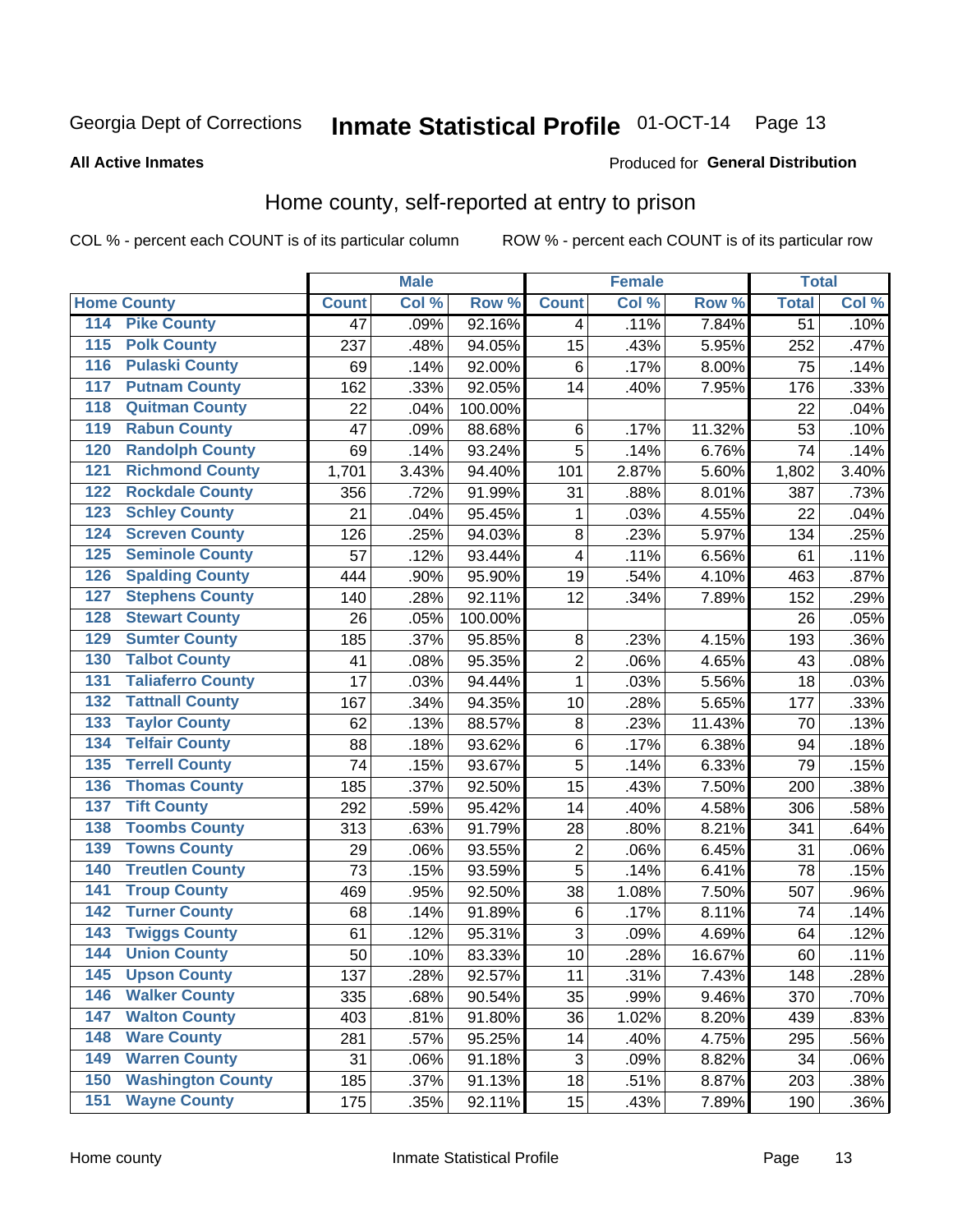# Inmate Statistical Profile 01-OCT-14 Page 14

**All Active Inmates** 

### Produced for General Distribution

### Home county, self-reported at entry to prison

COL % - percent each COUNT is of its particular column

|     |                             |              | <b>Male</b> |         |                 | <b>Female</b> |           | <b>Total</b> |       |
|-----|-----------------------------|--------------|-------------|---------|-----------------|---------------|-----------|--------------|-------|
|     | <b>Home County</b>          | <b>Count</b> | Col %       | Row %   | <b>Count</b>    | Col %         | Row %     | <b>Total</b> | Col % |
| 152 | <b>Webster County</b>       | 11           | .02%        | 100.00% |                 |               |           | 11           | .02%  |
| 153 | <b>Wheeler County</b>       | 24           | $.05\%$     | 100.00% |                 |               |           | 24           | .05%  |
| 154 | <b>White County</b>         | 82           | $.17\%$     | 83.67%  | 16              | .45%          | 16.33%    | 98           | .18%  |
| 155 | <b>Whitfield County</b>     | 395          | $.80\%$     | 89.98%  | 44              | 1.25%         | 10.02%    | 439          | .83%  |
| 156 | <b>Wilcox County</b>        | 45           | .09%        | 90.00%  | 5               | .14%          | $10.00\%$ | 50           | .09%  |
| 157 | <b>Wilkes County</b>        | 64           | .13%        | 91.43%  | 6               | .17%          | 8.57%     | 70           | .13%  |
| 158 | <b>Wilkinson County</b>     | 53           | $.11\%$     | 91.38%  | 5               | .14%          | 8.62%     | 58           | .11%  |
| 159 | <b>Worth County</b>         | 99           | .20%        | 91.67%  | 9               | .26%          | 8.33%     | 108          | .20%  |
| 999 | <b>Other Custody/Out Of</b> | 197          | .40%        | 92.92%  | 15 <sub>1</sub> | .43%          | 7.08%     | 212          | .40%  |
|     | <b>State</b>                |              |             |         |                 |               |           |              |       |
|     | <b>Total Rported</b>        | 49,556       | 100%        | 93.37%  | 3,518           | 100%          | 6.63%     | 53,074       | 100%  |

| Reported<br><b>NOT</b> |        |                 |        |
|------------------------|--------|-----------------|--------|
| <b>c</b> otal          | 49,556 | 2E40<br>ם ו כ.כ | 53,074 |

| Mode<br><b>Tequent)</b><br>ns | nown | mown | เทown |
|-------------------------------|------|------|-------|
|                               |      |      |       |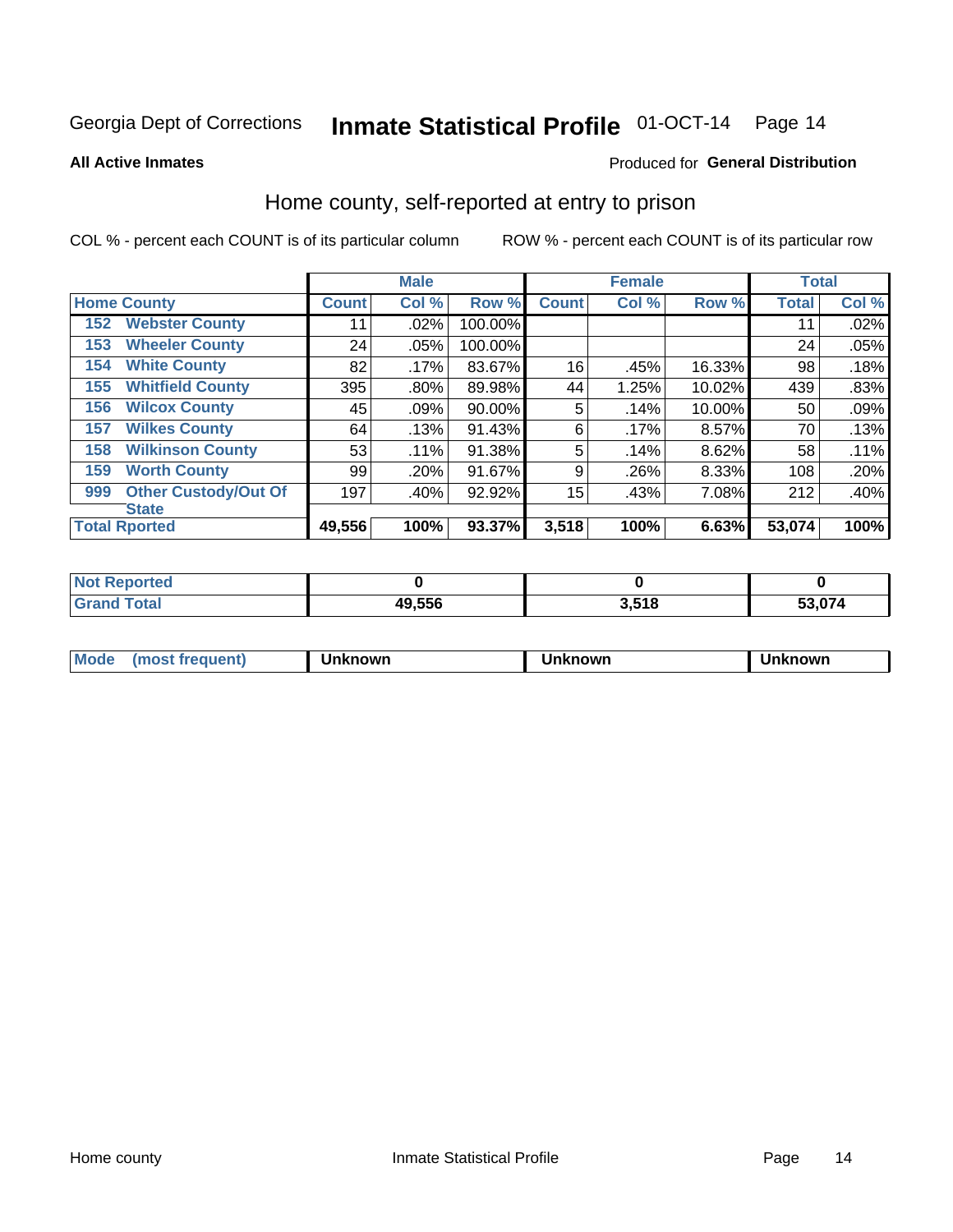# Inmate Statistical Profile 01-OCT-14 Page 15

#### **All Active Inmates**

### **Produced for General Distribution**

### Socioeconomic class, self-reported at entry to prison

COL % - percent each COUNT is of its particular column

|                         |              | <b>Male</b> |           |              | <b>Female</b> |       |        | <b>Total</b> |
|-------------------------|--------------|-------------|-----------|--------------|---------------|-------|--------|--------------|
| Socioeconomic Class     | <b>Count</b> | Col %       | Row %     | <b>Count</b> | Col %         | Row % | Total  | Col %        |
| <b>Welfare</b>          | .496         | 9.85%       | 95.96%    | 63           | 10.96%        | 4.04% | 559. ا | $9.89\%$     |
| <b>Occ Employ</b>       | 622          | 4.10%       | 99.36%    |              | .70%          | .64%  | 626    | 3.97%        |
| <b>Minimum Std</b><br>3 | 6,330        | 41.69%      | $97.07\%$ | 191          | $33.22\%$     | 2.93% | 6,521  | 41.38%       |
| <b>Middle</b><br>4      | 6,736        | 44.36%      | 95.51%    | 317          | 55.13%        | 4.49% | 7,053  | 44.76%       |
| <b>Total Reported</b>   | 15,184       | 100%        | 96.35%    | 575          | 100%          | 3.65% | 15,759 | 100%         |

| Reported<br>NOT | 34,372 | 2,943 | 37,315 |
|-----------------|--------|-------|--------|
| T <sub>1</sub>  | 49,556 | 3,518 | 53,074 |

|  | M. | <b>Middle</b><br>____ | <b>Middle</b><br>____ | ---<br>____ |
|--|----|-----------------------|-----------------------|-------------|
|--|----|-----------------------|-----------------------|-------------|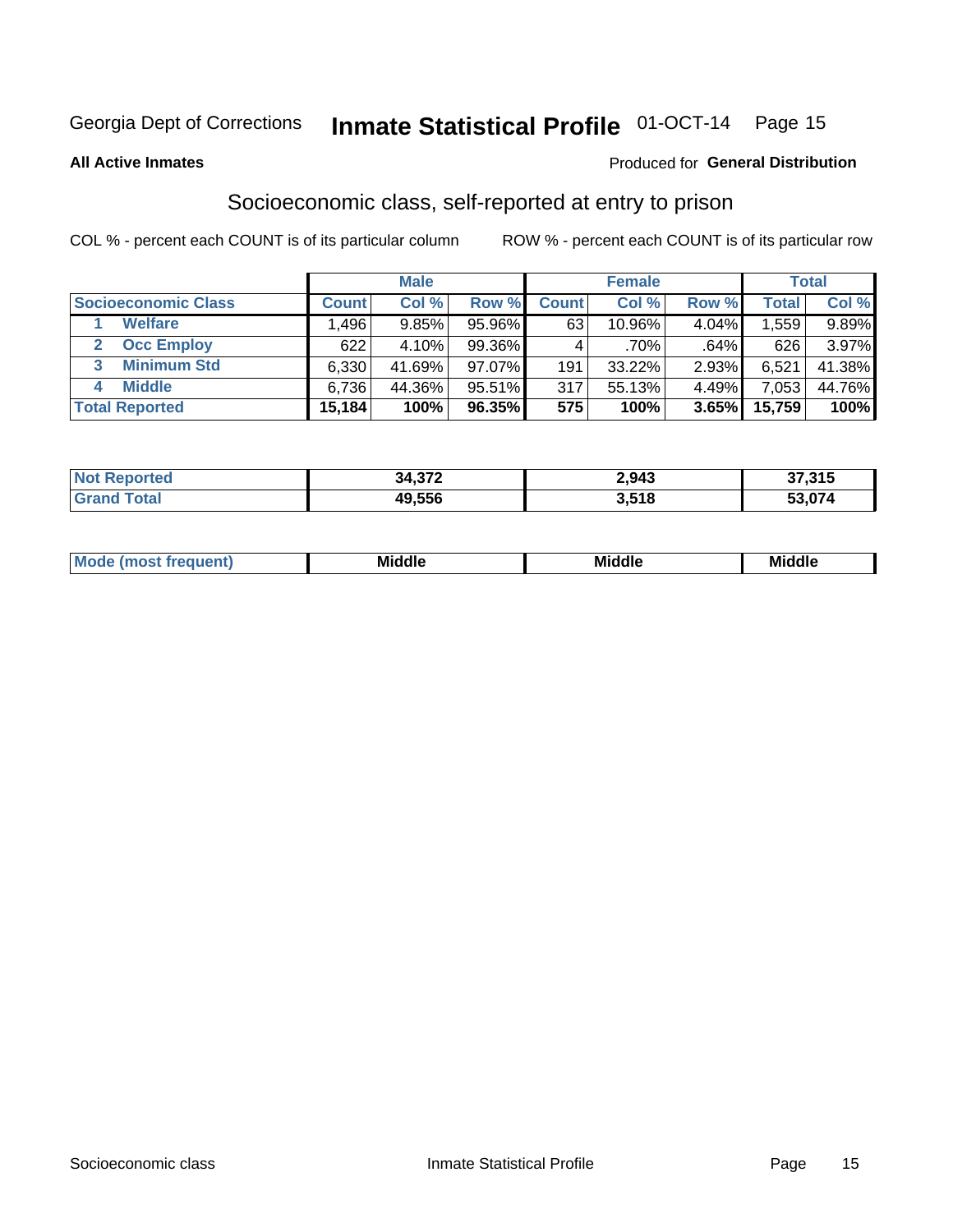# Inmate Statistical Profile 01-OCT-14 Page 16

**All Active Inmates** 

### **Produced for General Distribution**

### Environment to age 16, self-reported at entry to prison

COL % - percent each COUNT is of its particular column

|                                   |              | <b>Male</b> |        |              | <b>Female</b> |       |        | <b>Total</b> |
|-----------------------------------|--------------|-------------|--------|--------------|---------------|-------|--------|--------------|
| <b>Environment to age 16</b>      | <b>Count</b> | Col %       | Row %  | <b>Count</b> | Col %         | Row % | Total  | Col %        |
| <b>Rural/Farm</b>                 | 546          | 3.56%       | 96.81% | 18           | 3.11%         | 3.19% | 564    | 3.54%        |
| <b>Rural/Nfarm</b><br>$2^{\circ}$ | 821          | 5.35%       | 92.45% | 67           | 11.57%        | 7.55% | 888    | 5.58%        |
| <b>S.M.S.A</b><br>3               | 5,696        | 37.12%      | 98.02% | 115          | 19.86%        | 1.98% | 5,811  | 36.49%       |
| <b>Urban</b><br>4                 | 3,455        | 22.52%      | 94.32% | 208          | 35.92%        | 5.68% | 3,663  | 23.00%       |
| <b>Small Town</b><br>5.           | 4,827        | 31.46%      | 96.58% | 171          | 29.53%        | 3.42% | 4,998  | 31.39%       |
| <b>Total Reported</b>             | 15,345       | 100%        | 96.36% | 579          | 100%          | 3.64% | 15,924 | 100%         |

| <b>Not Reported</b> | 34,211 | 2,939 | 37,150 |
|---------------------|--------|-------|--------|
| <b>Grand Total</b>  | 49,556 | 3,518 | 53,074 |

| Mo | M<br>______ | Irhan<br>rva<br>_____ | M<br>______ |
|----|-------------|-----------------------|-------------|
|    |             |                       |             |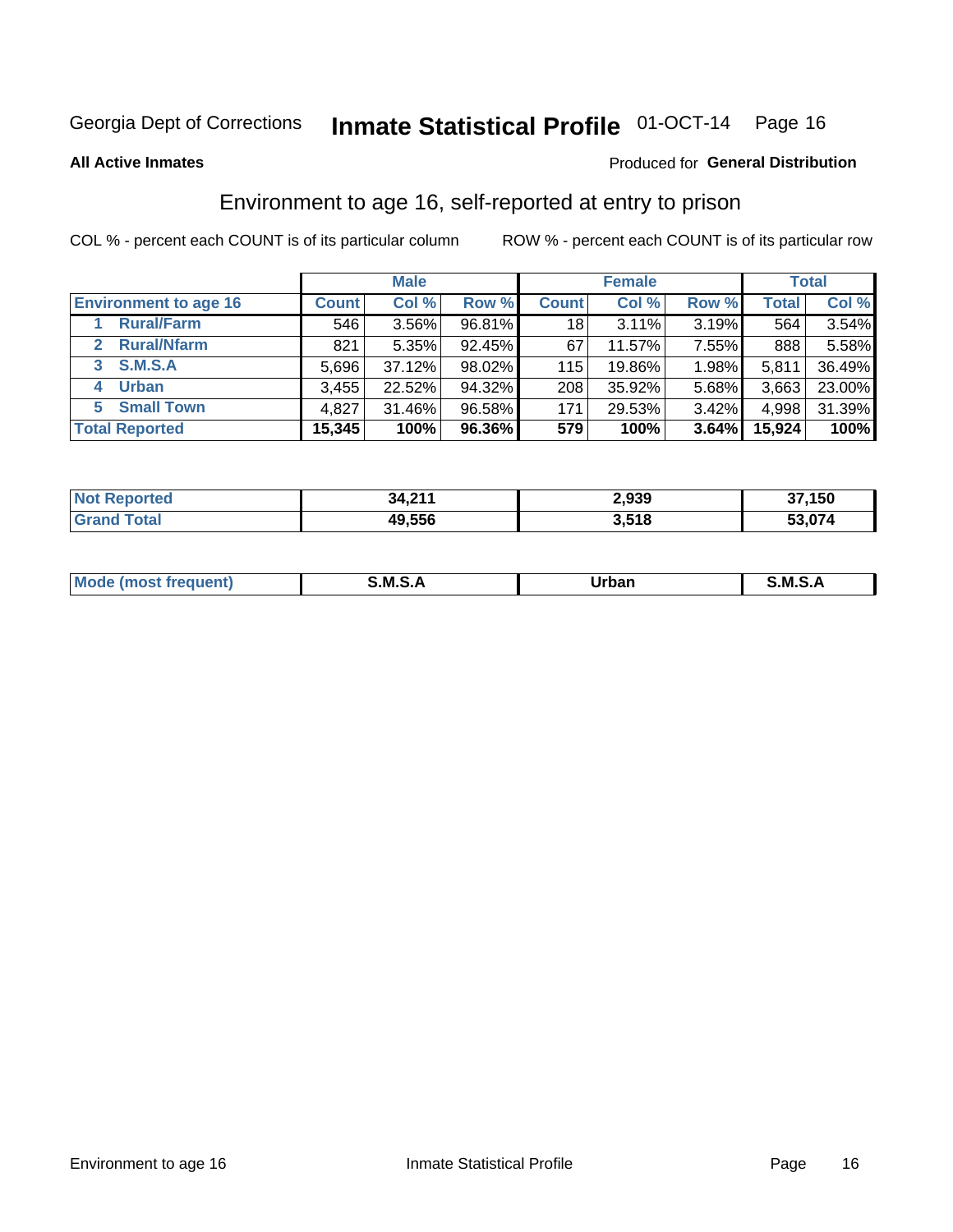# Inmate Statistical Profile 01-OCT-14 Page 17

#### **All Active Inmates**

#### Produced for General Distribution

### Guardian status to age 16, self-reported at entry to prison

COL % - percent each COUNT is of its particular column

|                                  |                 | <b>Male</b> |         |              | <b>Female</b> |       |        | <b>Total</b> |
|----------------------------------|-----------------|-------------|---------|--------------|---------------|-------|--------|--------------|
| <b>Guardian Status To Age 16</b> | <b>Count</b>    | Col %       | Row %   | <b>Count</b> | Col %         | Row % | Total  | Col %        |
| 1 Orphanage                      | 10 <sup>1</sup> | $.06\%$     | 100.00% |              |               |       | 10     | .06%         |
| 2 Father Only                    | 509             | 3.31%       | 98.26%  | 9            | 2.47%         | 1.74% | 518    | 3.29%        |
| <b>3 Both Parents</b>            | 5,828           | 37.87%      | 97.61%  | 143          | 39.18%        | 2.39% | 5,971  | 37.90%       |
| <b>4 Mother Only</b>             | 6,778           | 44.05%      | 98.35%  | 114          | 31.23%        | 1.65% | 6,892  | 43.75%       |
| <b>6 Oth Female</b>              | 397             | 2.58%       | 98.51%  | 6            | 1.64%         | 1.49% | 403    | 2.56%        |
| <b>7 Oth Male</b>                | 79              | .51%        | 98.75%  |              | .27%          | 1.25% | 80     | .51%         |
| 8 Step-Parents                   | 156             | 1.01%       | 99.36%  |              | .27%          | .64%  | 157    | 1.00%        |
| 9 Foster Home                    | 245             | 1.59%       | 97.22%  | ⇁            | 1.92%         | 2.78% | 252    | 1.60%        |
| <b>10 Grand Parents</b>          | 1,386           | 9.01%       | 94.29%  | 84           | 23.01%        | 5.71% | 1,470  | 9.33%        |
| <b>Total Reported</b>            | 15,388          | 100%        | 97.68%  | 365          | 100%          | 2.32% | 15,753 | 100%         |

| <b>Not</b><br><b>Reported</b> | 34,168 | 3,153 | 27.224<br>، ∠د, ≀د   |
|-------------------------------|--------|-------|----------------------|
| ™otai                         | 49,556 | 3,518 | $\sim$ $\sim$ $\sim$ |

| Mode | วทIv<br>Mot | <b>Both Parents</b><br>Parents | lM.<br>Only<br>. |
|------|-------------|--------------------------------|------------------|
|      |             |                                |                  |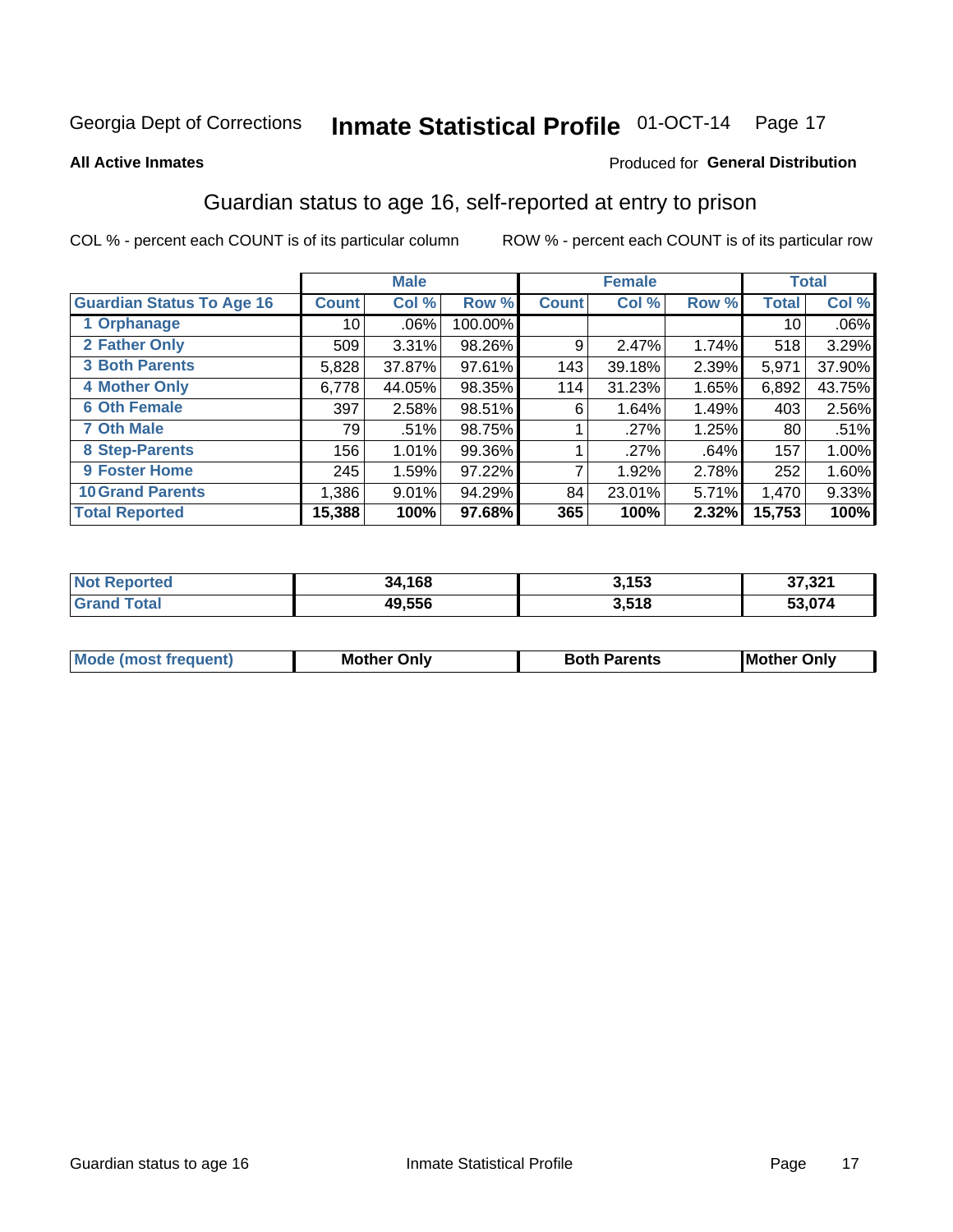# Inmate Statistical Profile 01-OCT-14 Page 18

### **All Active Inmates**

### Produced for General Distribution

### Employment status before prison, self-reported at entry to prison

COL % - percent each COUNT is of its particular column

|                                  |              | <b>Male</b> |        |              | <b>Female</b> |        |        | <b>Total</b> |
|----------------------------------|--------------|-------------|--------|--------------|---------------|--------|--------|--------------|
| <b>Employment Status</b>         | <b>Count</b> | Col %       | Row %  | <b>Count</b> | Col %         | Row %  | Total  | Col %        |
| <b>Full Time</b>                 | 18,524       | 45.10%      | 96.03% | 765          | 24.53%        | 3.97%  | 19,289 | 43.65%       |
| <b>Part Time</b><br>$\mathbf{2}$ | 3,634        | 8.85%       | 95.23% | 182          | 5.84%         | 4.77%  | 3,816  | 8.63%        |
| Unempl $<$ 6m<br>3               | 2,703        | 6.58%       | 97.48% | 70           | 2.24%         | 2.52%  | 2,773  | 6.27%        |
| Unempl > 6m<br>4                 | 8,919        | 21.71%      | 85.88% | 1,466        | 47.00%        | 14.12% | 10,385 | 23.50%       |
| <b>Never Workd</b><br>5          | 4,286        | 10.43%      | 95.56% | 199          | 6.38%         | 4.44%  | 4,485  | 10.15%       |
| <b>Student</b><br>6              | 1,151        | 2.80%       | 95.76% | 51           | 1.64%         | 4.24%  | 1,202  | 2.72%        |
| <b>Incapable</b>                 | 1,858        | 4.52%       | 82.80% | 386          | 12.38%        | 17.20% | 2,244  | 5.08%        |
| <b>Total Reported</b>            | 41,075       | 100%        | 92.94% | 3,119        | 100%          | 7.06%  | 44,194 | 100%         |

| prteo<br>NO     | ,481   | 399   | ,880   |
|-----------------|--------|-------|--------|
| $\sim$ 10<br>Gr | 49,556 | 3,518 | 53.074 |

| <b>Mou</b><br>זווניווו<br>$\cdots$ | 6m<br>____ | ∙ull<br>⊓mε<br>the contract of the contract of the contract of the contract of the contract of the contract of the contract of |
|------------------------------------|------------|--------------------------------------------------------------------------------------------------------------------------------|
|                                    |            |                                                                                                                                |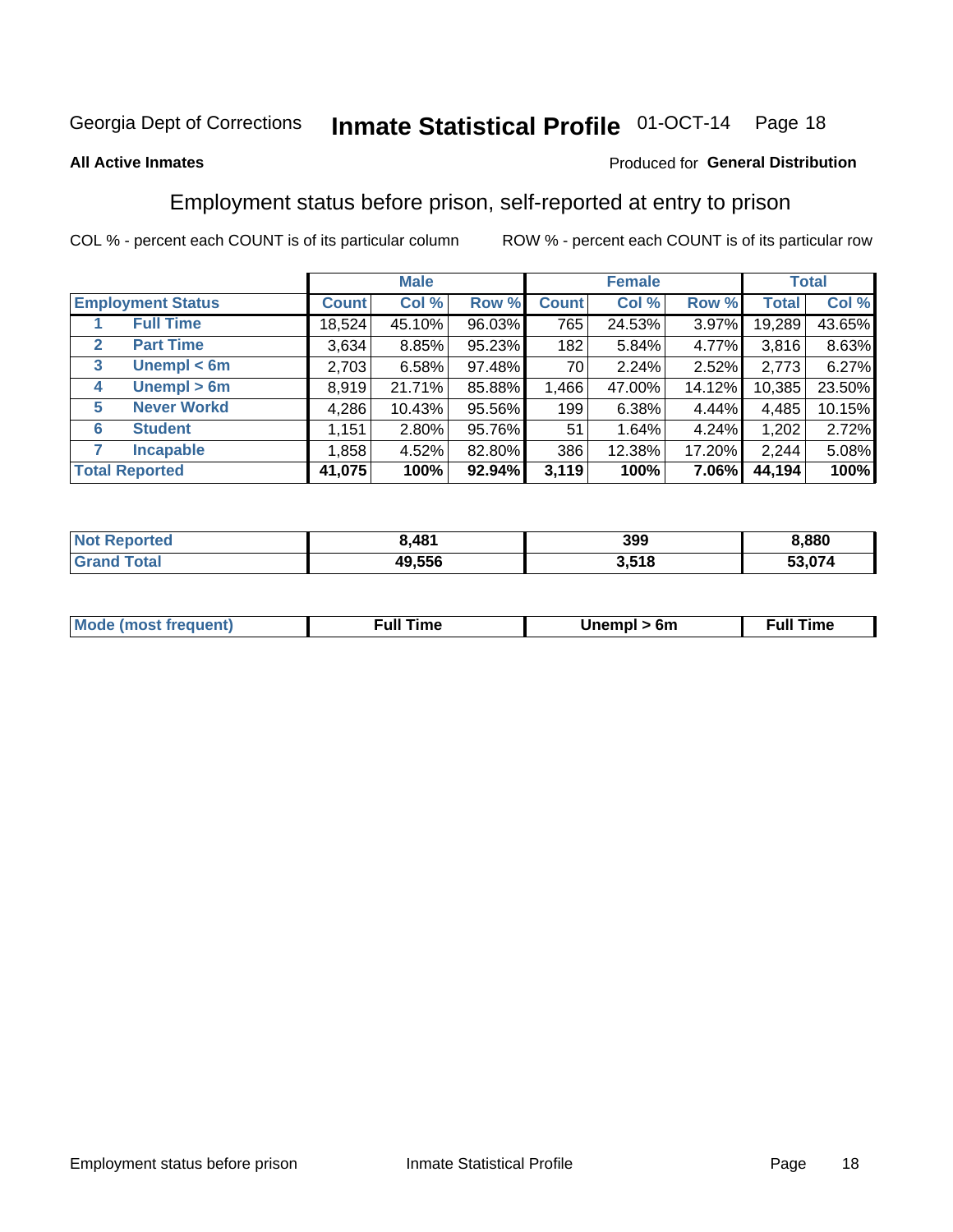### **All Active Inmates**

Produced for General Distribution

### Age at admission

COL % - percent each COUNT is of its particular column

|                         |              | <b>Male</b> |        |                | <b>Female</b> |        |              | <b>Total</b> |
|-------------------------|--------------|-------------|--------|----------------|---------------|--------|--------------|--------------|
| <b>Age At Admission</b> | <b>Count</b> | Col %       | Row %  | <b>Count</b>   | Col %         | Row %  | <b>Total</b> | Col %        |
| 14                      | 19           | 0.04%       | 90.48% | $\overline{2}$ | 0.06%         | 9.52%  | 21           | 0.04%        |
| $\overline{15}$         | 59           | 0.12%       | 98.33% | 1              | 0.03%         | 1.67%  | 60           | 0.11%        |
| 16                      | 193          | 0.39%       | 96.50% | 7              | 0.20%         | 3.50%  | 200          | 0.38%        |
| $\overline{17}$         | 705          | 1.42%       | 96.71% | 24             | 0.68%         | 3.29%  | 729          | 1.37%        |
| $\overline{18}$         | 1,387        | 2.80%       | 97.13% | 41             | 1.17%         | 2.87%  | 1,428        | 2.69%        |
| 19                      | 2,012        | 4.06%       | 96.50% | 73             | 2.08%         | 3.50%  | 2,085        | 3.93%        |
| 20                      | 2,275        | 4.59%       | 95.35% | 111            | 3.16%         | 4.65%  | 2,386        | 4.50%        |
| $\overline{21}$         | 2,211        | 4.46%       | 95.34% | 108            | 3.07%         | 4.66%  | 2,319        | 4.37%        |
| $\overline{22}$         | 2,326        | 4.69%       | 95.56% | 108            | 3.07%         | 4.44%  | 2,434        | 4.59%        |
| $\overline{23}$         | 2,117        | 4.27%       | 93.71% | 142            | 4.04%         | 6.29%  | 2,259        | 4.26%        |
| 24                      | 2,020        | 4.08%       | 93.39% | 143            | 4.07%         | 6.61%  | 2,163        | 4.08%        |
| $\overline{25}$         | 1,907        | 3.85%       | 93.66% | 129            | 3.67%         | 6.34%  | 2,036        | 3.84%        |
| $\overline{26}$         | 1,808        | 3.65%       | 94.17% | 112            | 3.18%         | 5.83%  | 1,920        | 3.62%        |
| $\overline{27}$         | 1,743        | 3.52%       | 92.52% | 141            | 4.01%         | 7.48%  | 1,884        | 3.55%        |
| 28                      | 1,671        | 3.37%       | 92.99% | 126            | 3.58%         | 7.01%  | 1,797        | 3.39%        |
| 29                      | 1,635        | 3.30%       | 92.84% | 126            | 3.58%         | 7.16%  | 1,761        | 3.32%        |
| 30                      | 1,674        | 3.38%       | 93.94% | 108            | 3.07%         | 6.06%  | 1,782        | 3.36%        |
| 31                      | 1,515        | 3.06%       | 92.15% | 129            | 3.67%         | 7.85%  | 1,644        | 3.10%        |
| 32                      | 1,454        | 2.93%       | 92.08% | 125            | 3.55%         | 7.92%  | 1,579        | 2.98%        |
| 33                      | 1,433        | 2.89%       | 92.04% | 124            | 3.53%         | 7.96%  | 1,557        | 2.93%        |
| 34                      | 1,359        | 2.74%       | 91.82% | 121            | 3.44%         | 8.18%  | 1,480        | 2.79%        |
| 35                      | 1,269        | 2.56%       | 92.76% | 99             | 2.81%         | 7.24%  | 1,368        | 2.58%        |
| 36                      | 1,249        | 2.52%       | 92.45% | 102            | 2.90%         | 7.55%  | 1,351        | 2.55%        |
| $\overline{37}$         | 1,123        | 2.27%       | 92.50% | 91             | 2.59%         | 7.50%  | 1,214        | 2.29%        |
| 38                      | 1,080        | 2.18%       | 93.02% | 81             | 2.30%         | 6.98%  | 1,161        | 2.19%        |
| 39                      | 1,006        | 2.03%       | 92.21% | 85             | 2.42%         | 7.79%  | 1,091        | 2.06%        |
| 40                      | 1,017        | 2.05%       | 92.20% | 86             | 2.45%         | 7.80%  | 1,103        | 2.08%        |
| 41                      | 966          | 1.95%       | 92.53% | 78             | 2.22%         | 7.47%  | 1,044        | 1.97%        |
| 42                      | 901          | 1.82%       | 92.32% | 75             | 2.13%         | 7.68%  | 976          | 1.84%        |
| 43                      | 889          | 1.79%       | 89.89% | 100            | 2.84%         | 10.11% | 989          | 1.86%        |
| 44                      | 794          | 1.60%       | 90.95% | 79             | 2.25%         | 9.05%  | 873          | 1.64%        |
| 45                      | 772          | 1.56%       | 91.15% | 75             | 2.13%         | 8.85%  | 847          | 1.60%        |
| 46                      | 715          | 1.44%       | 92.98% | 54             | 1.54%         | 7.02%  | 769          | 1.45%        |
| 47                      | 713          | 1.44%       | 92.12% | 61             | 1.73%         | 7.88%  | 774          | 1.46%        |
| 48                      | 703          | 1.42%       | 91.54% | 65             | 1.85%         | 8.46%  | 768          | 1.45%        |
| 49                      | 614          | 1.24%       | 91.23% | 59             | 1.68%         | 8.77%  | 673          | 1.27%        |
| 50                      | 548          | 1.11%       | 91.18% | 53             | 1.51%         | 8.82%  | 601          | 1.13%        |
| 51                      | 468          | 0.94%       | 91.94% | 41             | 1.17%         | 8.06%  | 509          | 0.96%        |
| 52                      | 468          | 0.94%       | 91.23% | 45             | 1.28%         | 8.77%  | 513          | 0.97%        |
| 53                      | 405          | 0.82%       | 88.82% | 51             | 1.45%         | 11.18% | 456          | 0.86%        |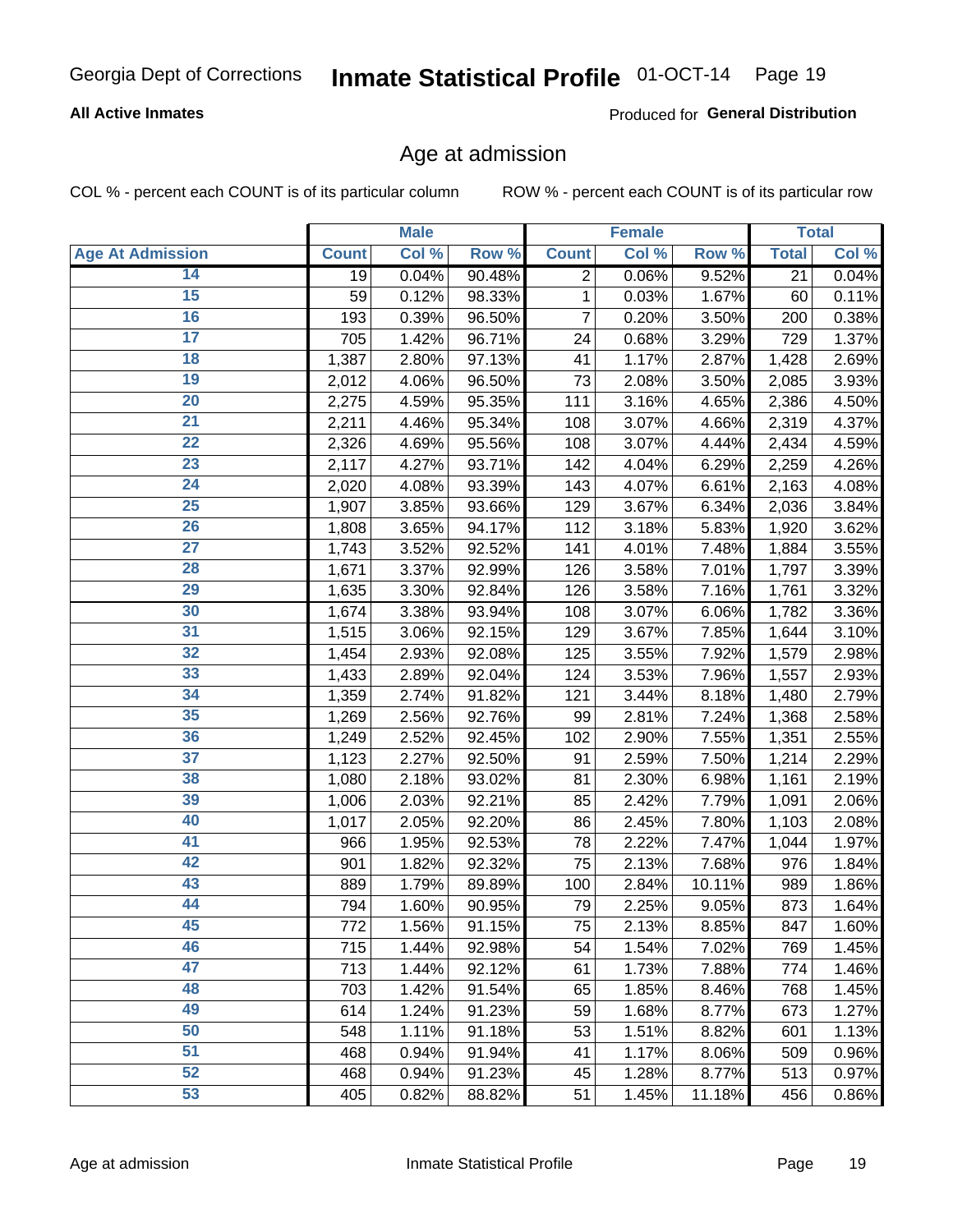### **All Active Inmates**

Produced for General Distribution

### Age at admission

COL % - percent each COUNT is of its particular column

|                         | <b>Male</b>    |       | <b>Female</b> |                |       | <b>Total</b> |                |       |
|-------------------------|----------------|-------|---------------|----------------|-------|--------------|----------------|-------|
| <b>Age At Admission</b> | <b>Count</b>   | Col % | Row %         | <b>Count</b>   | Col % | Row %        | <b>Total</b>   | Col % |
| 54                      | 346            | 0.70% | 94.02%        | 22             | 0.63% | 5.98%        | 368            | 0.69% |
| 55                      | 298            | 0.60% | 94.01%        | 19             | 0.54% | 5.99%        | 317            | 0.60% |
| 56                      | 288            | 0.58% | 93.51%        | 20             | 0.57% | 6.49%        | 308            | 0.58% |
| 57                      | 224            | 0.45% | 92.18%        | 19             | 0.54% | 7.82%        | 243            | 0.46% |
| 58                      | 199            | 0.40% | 95.22%        | 10             | 0.28% | 4.78%        | 209            | 0.39% |
| 59                      | 160            | 0.32% | 93.57%        | 11             | 0.31% | 6.43%        | 171            | 0.32% |
| 60                      | 140            | 0.28% | 95.24%        | $\overline{7}$ | 0.20% | 4.76%        | 147            | 0.28% |
| 61                      | 124            | 0.25% | 96.12%        | $\overline{5}$ | 0.14% | 3.88%        | 129            | 0.24% |
| 62                      | 99             | 0.20% | 96.12%        | 4              | 0.11% | 3.88%        | 103            | 0.19% |
| 63                      | 86             | 0.17% | 97.73%        | $\overline{2}$ | 0.06% | 2.27%        | 88             | 0.17% |
| 64                      | 74             | 0.15% | 96.10%        | $\overline{3}$ | 0.09% | 3.90%        | 77             | 0.15% |
| 65                      | 44             | 0.09% | 88.00%        | 6              | 0.17% | 12.00%       | 50             | 0.09% |
| 66                      | 46             | 0.09% | 100.00%       |                |       |              | 46             | 0.09% |
| 67                      | 37             | 0.07% | 94.87%        | $\mathbf 2$    | 0.06% | 5.13%        | 39             | 0.07% |
| 68                      | 29             | 0.06% | 96.67%        | $\mathbf{1}$   | 0.03% | 3.33%        | 30             | 0.06% |
| 69                      | 30             | 0.06% | 100.00%       |                |       |              | 30             | 0.06% |
| 70                      | 27             | 0.05% | 93.10%        | $\overline{2}$ | 0.06% | 6.90%        | 29             | 0.05% |
| $\overline{71}$         | 15             | 0.03% | 100.00%       |                |       |              | 15             | 0.03% |
| $\overline{72}$         | 18             | 0.04% | 90.00%        | $\overline{2}$ | 0.06% | 10.00%       | 20             | 0.04% |
| $\overline{73}$         | 8              | 0.02% | 100.00%       |                |       |              | 8              | 0.02% |
| $\overline{74}$         | 10             | 0.02% | 100.00%       |                |       |              | 10             | 0.02% |
| $\overline{75}$         | $\,8\,$        | 0.02% | 100.00%       |                |       |              | 8              | 0.02% |
| 76                      | $\overline{7}$ | 0.01% | 100.00%       |                |       |              | $\overline{7}$ | 0.01% |
| $\overline{77}$         | 6              | 0.01% | 100.00%       |                |       |              | 6              | 0.01% |
| 78                      | $\overline{2}$ | 0.01% | 100.00%       |                |       |              | $\overline{2}$ | 0.01% |
| 79                      | $\overline{2}$ | 0.01% | 66.67%        | 1              | 0.03% | 33.33%       | 3              | 0.01% |
| 80                      | $\mathbf{1}$   | 0.01% | 100.00%       |                |       |              | $\mathbf{1}$   | 0.01% |
| 82                      | $\overline{2}$ | 0.01% | 100.00%       |                |       |              | $\overline{2}$ | 0.01% |
| 84                      | $\overline{2}$ | 0.01% | 100.00%       |                |       |              | $\overline{2}$ | 0.01% |
| <b>Total Reported</b>   | 49,555         | 100%  | 93.37%        | 3,517          | 100%  |              | 6.63% 53,072   | 100%  |

| Reported<br><b>NOT</b>       |        |       |        |
|------------------------------|--------|-------|--------|
| <b>Tota</b><br><b>'Grand</b> | 49,556 | 3,518 | 53.074 |

| Mean (average)         | 32.18 | 34.04   | 32.31   |
|------------------------|-------|---------|---------|
| <b>Median (middle)</b> | 30    | ົ<br>აა | 30      |
| Mode (most frequent)   | LL    |         | ົ<br>LL |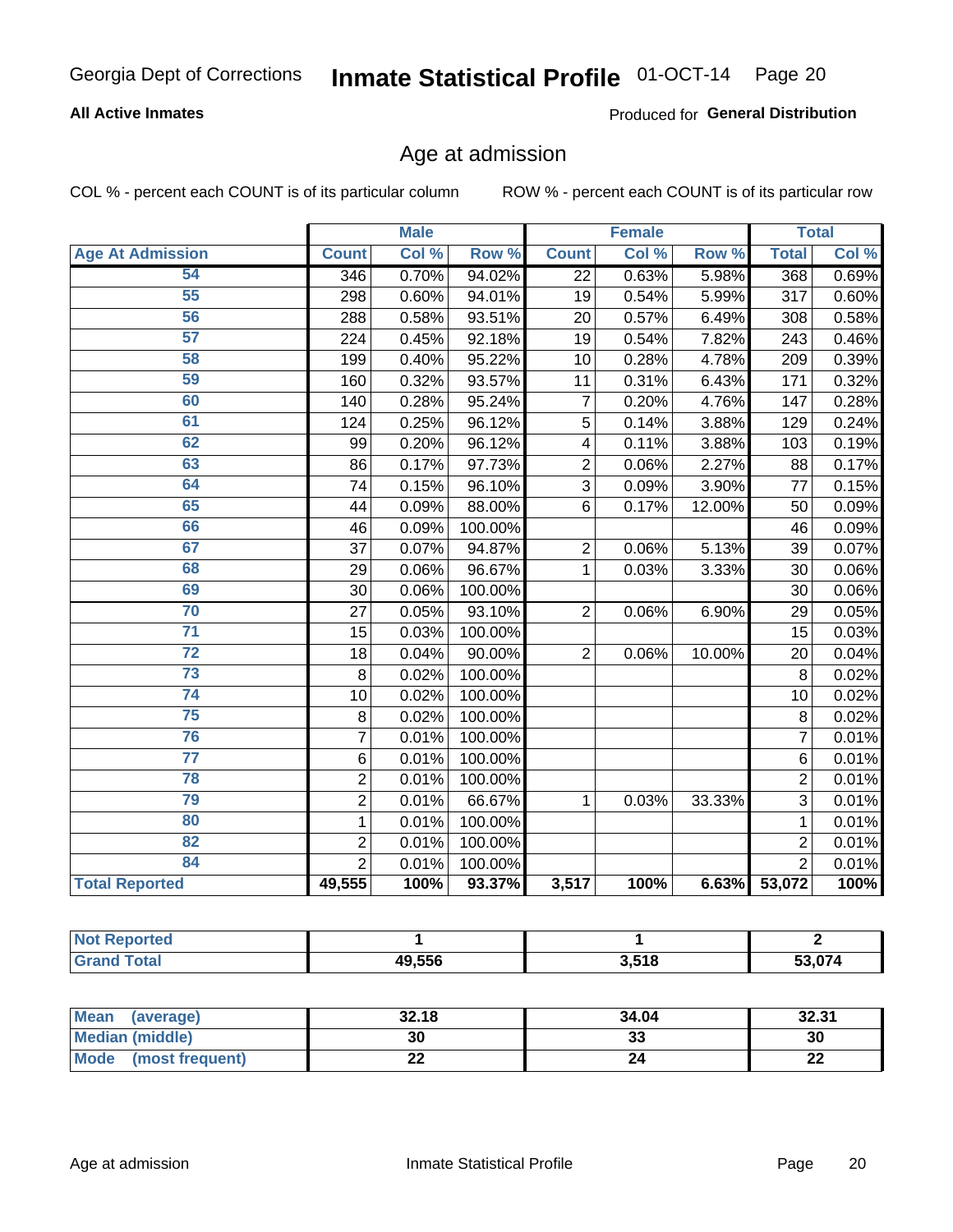### **All Active Inmates**

### Produced for General Distribution

### Height, measured at entry to prison

COL % - percent each COUNT is of its particular column

|                       | <b>Male</b>             |        |         | <b>Female</b> |        |        | <b>Total</b> |        |
|-----------------------|-------------------------|--------|---------|---------------|--------|--------|--------------|--------|
| <b>Height</b>         | <b>Count</b>            | Col %  | Row %   | <b>Count</b>  | Col %  | Row %  | <b>Total</b> | Col %  |
| 4'10''                | $\overline{2}$          | 0.02%  | 11.76%  | 15            | 6.94%  | 88.24% | 17           | 0.15%  |
| 4'11''                | 11                      | 0.10%  | 12.79%  | 75            | 34.72% | 87.21% | 86           | 0.74%  |
| 5'02''                | 1                       | 0.01%  | 50.00%  | 1             | 0.46%  | 50.00% | 2            | 0.02%  |
| 5'03''                | 1                       | 0.01%  | 100.00% |               |        |        | 1            | 0.01%  |
| 5'05''                | $\overline{\mathbf{4}}$ | 0.04%  | 100.00% |               |        |        | 4            | 0.03%  |
| 5'06''                | 5                       | 0.04%  | 100.00% |               |        |        | 5            | 0.04%  |
| 5'07''                | 5                       | 0.04%  | 100.00% |               |        |        | 5            | 0.04%  |
| 5'08''                | 7                       | 0.06%  | 100.00% |               |        |        | 7            | 0.06%  |
| 5'09''                | $\overline{4}$          | 0.04%  | 100.00% |               |        |        | 4            | 0.03%  |
| 5'10''                | 5,499                   | 48.17% | 98.65%  | 75            | 34.72% | 1.35%  | 5,574        | 47.92% |
| 5'11''                | 5,841                   | 51.17% | 99.15%  | 50            | 23.15% | 0.85%  | 5,891        | 50.65% |
| 6'00''                | 5                       | 0.04%  | 100.00% |               |        |        | 5            | 0.04%  |
| 6'01''                | 5                       | 0.04%  | 100.00% |               |        |        | 5            | 0.04%  |
| 6'02"                 | 5                       | 0.04%  | 100.00% |               |        |        | 5            | 0.04%  |
| 6'03''                | 1                       | 0.01%  | 100.00% |               |        |        | 1            | 0.01%  |
| 6'04''                | 1                       | 0.01%  | 100.00% |               |        |        | 1            | 0.01%  |
| 6'10''                | 5                       | 0.04%  | 100.00% |               |        |        | 5            | 0.04%  |
| 6'11''                | 12                      | 0.11%  | 100.00% |               |        |        | 12           | 0.10%  |
| Seven feet +          | 1                       | 0.01%  | 100.00% |               |        |        | 1            | 0.01%  |
| <b>Total Reported</b> | 11,415                  | 100%   | 98.14%  | 216           | 100%   | 1.86%  | 11,631       | 100%   |

| <b>Not</b><br><b>Reported</b> | 38,141 | 3,302 | ,443<br>$\overline{11}$ |
|-------------------------------|--------|-------|-------------------------|
| ™otaı                         | 49,556 | 3,518 | - - -                   |

| <b>Mean</b><br>(average)       | 544"<br>JII | 5'06" | 5'10"        |
|--------------------------------|-------------|-------|--------------|
| <b>Median (middle)</b>         | 544"        | 5'10" | 5'11"        |
| <b>Mode</b><br>(most frequent) | 544"        | 5'10" | <b>5'44"</b> |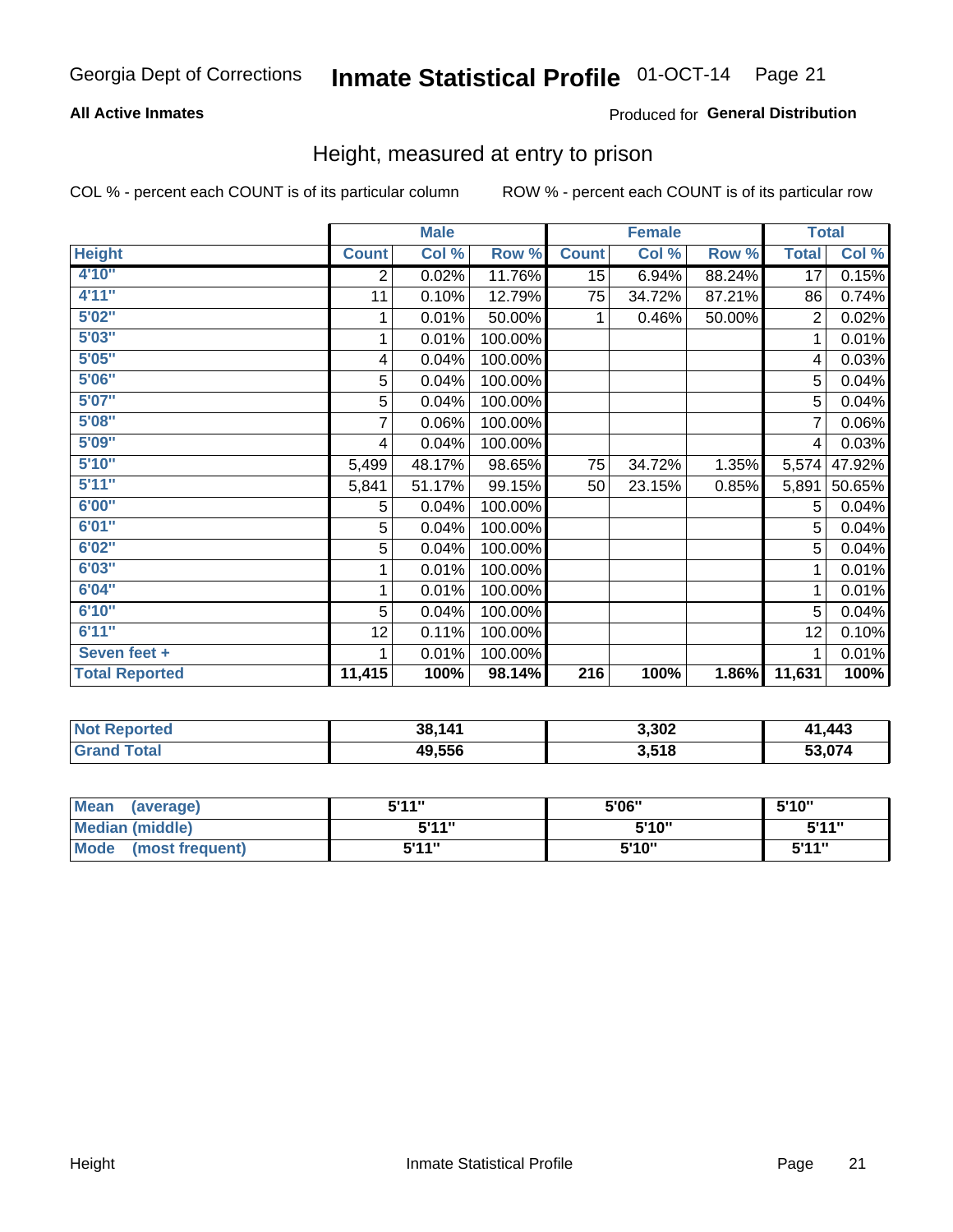### **All Active Inmates**

### Produced for General Distribution

### Weight, measured at entry to prison

COL % - percent each COUNT is of its particular column

|                        |                         | <b>Male</b> |                  |                  | <b>Female</b> |        | <b>Total</b>    |        |
|------------------------|-------------------------|-------------|------------------|------------------|---------------|--------|-----------------|--------|
| <b>Weight</b>          | <b>Count</b>            | Col %       | Row <sup>%</sup> | <b>Count</b>     | Col%          | Row %  | <b>Total</b>    | Col %  |
| <b>Under 80 pounds</b> | $\overline{15}$         | 0.03%       | 88.24%           | $\overline{2}$   | 0.06%         | 11.76% | $\overline{17}$ | 0.03%  |
| 80 - 89 pounds         | 3                       | 0.01%       | 75.00%           | $\mathbf 1$      | 0.03%         | 25.00% | $\overline{4}$  | 0.01%  |
| 90 - 99 pounds         | $\overline{2}$          | 0.01%       | 18.18%           | $\boldsymbol{9}$ | 0.26%         | 81.82% | 11              | 0.02%  |
| 100 - 109 pounds       | 29                      | 0.06%       | 50.00%           | 29               | 0.83%         | 50.00% | 58              | 0.11%  |
| 110 - 119 pounds       | 90                      | 0.18%       | 45.45%           | 108              | 3.08%         | 54.55% | 198             | 0.38%  |
| 120 - 129 pounds       | 455                     | 0.93%       | 69.89%           | 196              | 5.59%         | 30.11% | 651             | 1.24%  |
| 130 - 139 pounds       | 1,449                   | 2.96%       | 81.96%           | 319              | 9.09%         | 18.04% | 1,768           | 3.36%  |
| 140 - 149 pounds       | 3,192                   | 6.51%       | 89.24%           | 385              | 10.97%        | 10.76% | 3,577           | 6.81%  |
| 150 - 159 pounds       | 4,909                   | 10.01%      | 92.34%           | 407              | 11.60%        | 7.66%  | 5,316           | 10.12% |
| 160 - 169 pounds       | 6,489                   | 13.23%      | 94.23%           | 397              | 11.31%        | 5.77%  | 6,886           | 13.11% |
| 170 - 179 pounds       | 6,275                   | 12.80%      | 94.67%           | 353              | 10.06%        | 5.33%  | 6,628           | 12.61% |
| 180 - 189 pounds       | 6,410                   | 13.07%      | 95.30%           | 316              | 9.01%         | 4.70%  | 6,726           | 12.80% |
| 190 - 199 pounds       | 4,586                   | 9.35%       | 95.70%           | 206              | 5.87%         | 4.30%  | 4,792           | 9.12%  |
| 200 - 209 pounds       | 4,009                   | 8.18%       | 95.29%           | 198              | 5.64%         | 4.71%  | 4,207           | 8.01%  |
| 210 - 219 pounds       | 3,003                   | 6.12%       | 95.88%           | 129              | 3.68%         | 4.12%  | 3,132           | 5.96%  |
| 220 - 229 pounds       | 2,414                   | 4.92%       | 95.68%           | 109              | 3.11%         | 4.32%  | 2,523           | 4.80%  |
| 230 - 239 pounds       | 1,674                   | 3.41%       | 94.68%           | 94               | 2.68%         | 5.32%  | 1,768           | 3.36%  |
| 240 - 249 pounds       | 1,226                   | 2.50%       | 94.53%           | 71               | 2.02%         | 5.47%  | 1,297           | 2.47%  |
| 250 - 259 pounds       | 836                     | 1.70%       | 94.68%           | 47               | 1.34%         | 5.32%  | 883             | 1.68%  |
| 260 - 269 pounds       | 575                     | 1.17%       | 93.04%           | 43               | 1.23%         | 6.96%  | 618             | 1.18%  |
| 270 - 279 pounds       | 406                     | 0.83%       | 94.42%           | 24               | 0.68%         | 5.58%  | 430             | 0.82%  |
| 280 - 289 pounds       | 319                     | 0.65%       | 94.66%           | 18               | 0.51%         | 5.34%  | 337             | 0.64%  |
| 290 - 299 pounds       | 169                     | 0.34%       | 93.37%           | 12               | 0.34%         | 6.63%  | 181             | 0.34%  |
| 300 - 309 pounds       | 161                     | 0.33%       | 90.45%           | 17               | 0.48%         | 9.55%  | 178             | 0.34%  |
| 310 - 319 pounds       | 85                      | 0.17%       | 97.70%           | $\overline{c}$   | 0.06%         | 2.30%  | 87              | 0.17%  |
| 320 - 329 pounds       | 82                      | 0.17%       | 96.47%           | $\overline{3}$   | 0.09%         | 3.53%  | 85              | 0.16%  |
| 330 - 339 pounds       | 47                      | 0.10%       | 90.38%           | 5                | 0.14%         | 9.62%  | 52              | 0.10%  |
| 340 - 349 pounds       | 32                      | 0.07%       | 91.43%           | $\overline{3}$   | 0.09%         | 8.57%  | 35              | 0.07%  |
| 350 - 359 pounds       | 36                      | 0.07%       | 92.31%           | 3                | 0.09%         | 7.69%  | 39              | 0.07%  |
| 360 - 369 pounds       | 11                      | 0.02%       | 84.62%           | $\overline{2}$   | 0.06%         | 15.38% | 13              | 0.02%  |
| 370 - 379 pounds       | 15                      | 0.03%       | 100.00%          |                  |               |        | 15              | 0.03%  |
| 380 - 389 pounds       | $\overline{\mathbf{4}}$ | 0.01%       | 100.00%          |                  |               |        | $\overline{4}$  | 0.01%  |
| 390 - 399 pounds       | $\overline{\mathbf{4}}$ | 0.01%       | 100.00%          |                  |               |        | $\overline{4}$  | 0.01%  |
| 400 pounds and over    | 23                      | 0.05%       | 95.83%           | $\mathbf{1}$     | 0.03%         | 4.17%  | 24              | 0.05%  |
| <b>Total Reported</b>  | 49,035                  | 100%        | 93.32%           | 3,509            | 100%          | 6.68%  | 52,544          | 100.0% |

| N <sub>of</sub><br>Reported       | E 94<br>JŁ I |       | 530    |
|-----------------------------------|--------------|-------|--------|
| <b>Total</b><br>"Gra <sub>r</sub> | 49,556       | 3,518 | 53,074 |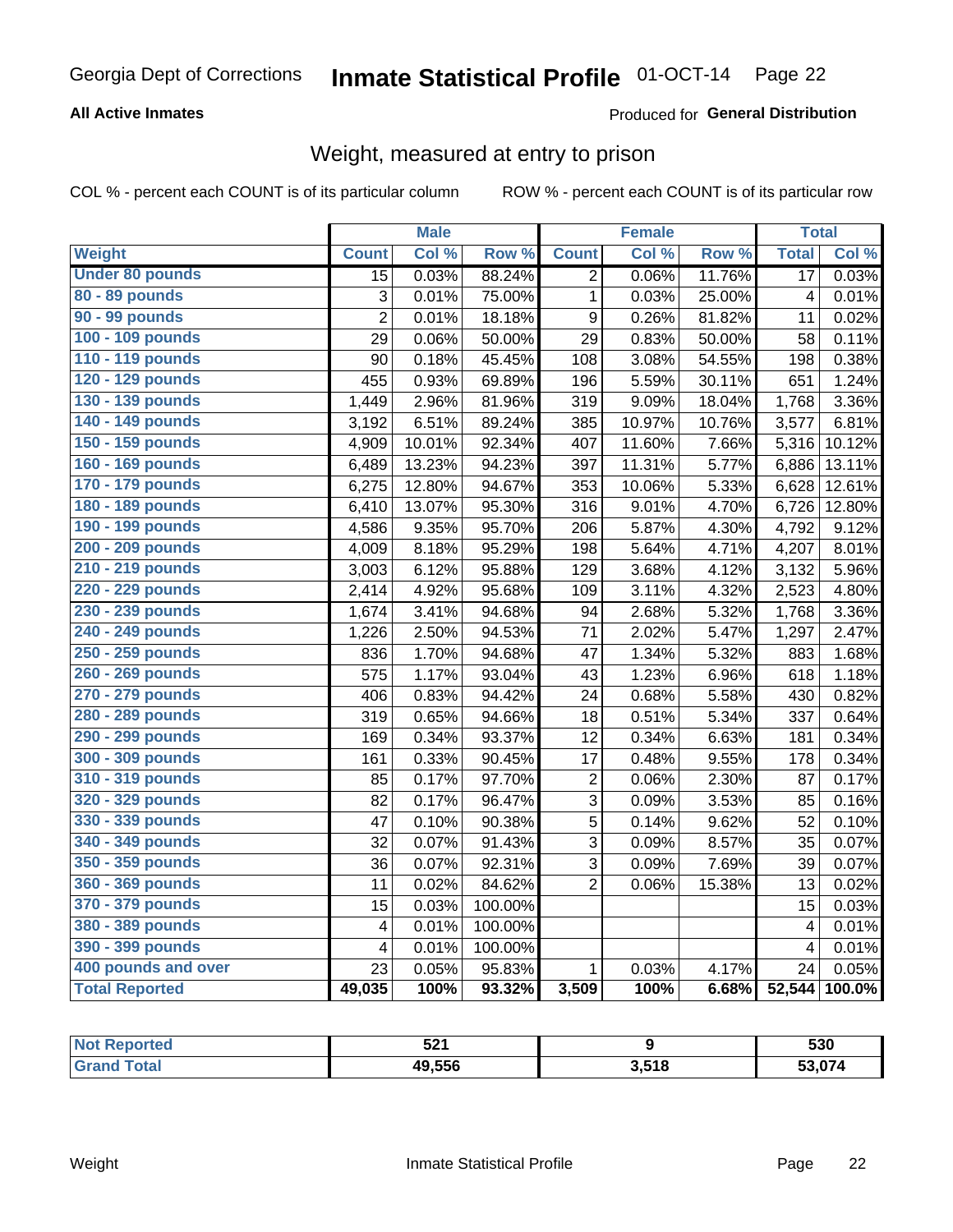### **All Active Inmates**

### Produced for General Distribution

### Weight, measured at entry to prison

COL % - percent each COUNT is of its particular column

|                                | <b>Male</b> | <b>Female</b> | Total |
|--------------------------------|-------------|---------------|-------|
| Mean<br>(average)              | 186         | 172           | 185   |
| <b>Median (middle)</b>         | 180         | 165           | 180   |
| <b>Mode</b><br>(most frequent) | 180         | 150           | 180   |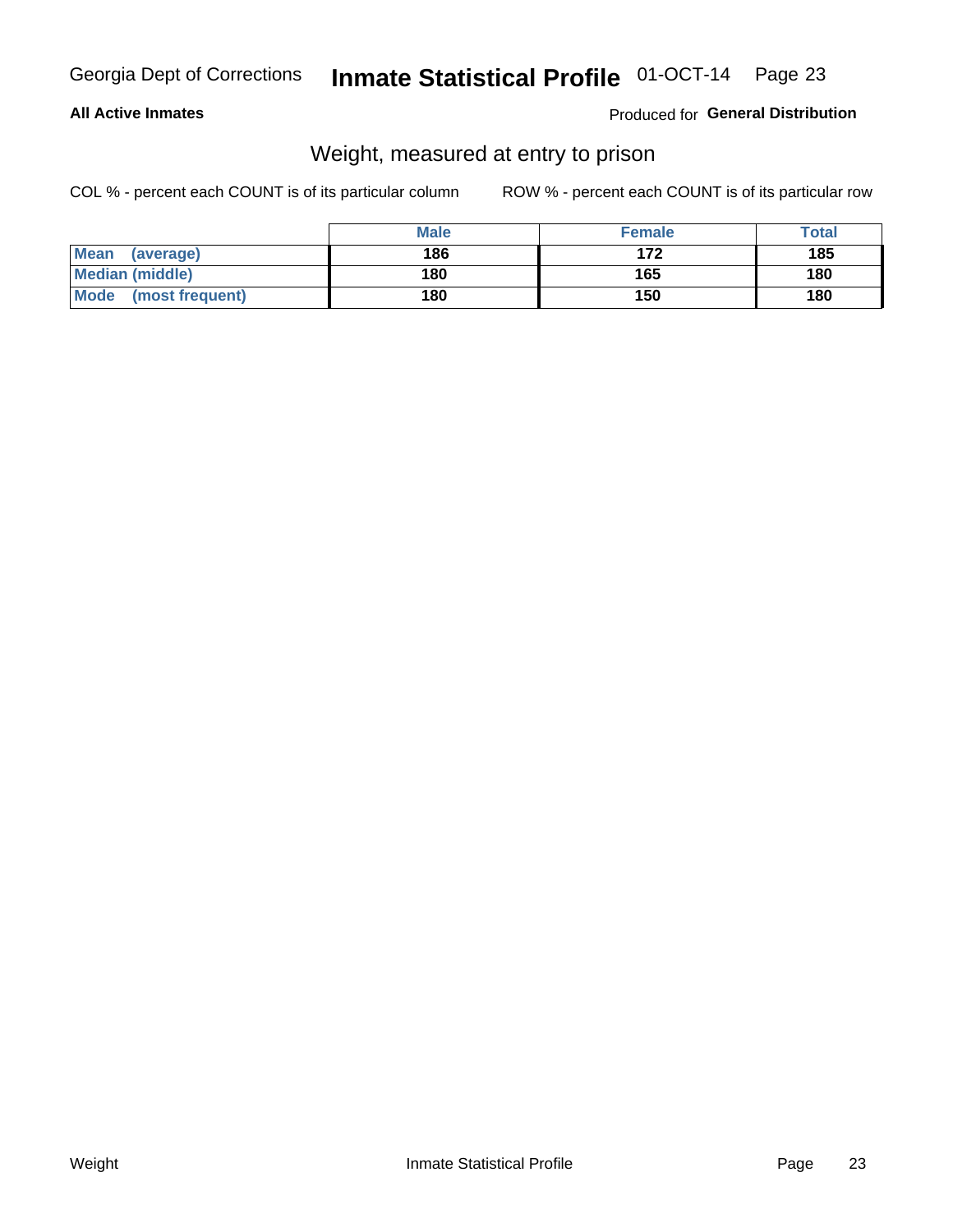# Inmate Statistical Profile 01-OCT-14 Page 24

**All Active Inmates** 

#### Produced for General Distribution

### Veterans validated by Veteran's Administration

COL % - percent each COUNT is of its particular column

|                          | <b>Male</b>  |        |             | <b>Female</b> |        |       | <b>Total</b> |        |
|--------------------------|--------------|--------|-------------|---------------|--------|-------|--------------|--------|
| <b>Military service</b>  | <b>Count</b> | Col %  | Row % Count |               | Col %  | Row % | <b>Total</b> | Col %  |
| <b>Others</b><br>0       | 898          | 37.40% | 97.93%      | 19            | 44.19% | 2.07% | 917          | 37.52% |
| <b>Air Force</b>         | 887          | 36.94% | 98.01%      | 18            | 41.86% | 1.99% | 905          | 37.03% |
| 2<br><b>Army</b>         | 124          | 5.16%  | 98.41%      | 2             | 4.65%  | 1.59% | 126          | 5.16%  |
| <b>Navy</b><br>3         | 293          | 12.20% | 99.32%      | 2             | 4.65%  | .68%  | 295          | 12.07% |
| <b>Marines</b><br>4      |              | .29%   | 100.00%     |               |        |       |              | .29%   |
| <b>Coast Guard</b><br>5. | 192          | 8.00%  | 98.97%      | 2             | 4.65%  | 1.03% | 194          | 7.94%  |
| <b>Total Reported</b>    | 2,401        | 100%   | 98.24%      | 43            | 100%   | 1.76% | 2,444        | 100%   |

| rted<br>NOT | ,155<br>47 | 3,475 | 50.630        |
|-------------|------------|-------|---------------|
|             | 49,556     | 3,518 | . מי<br>. 074 |

|  |  | <b>Mode</b><br>quent)<br>most trea | <b>Dthers</b> | Others | Others |
|--|--|------------------------------------|---------------|--------|--------|
|--|--|------------------------------------|---------------|--------|--------|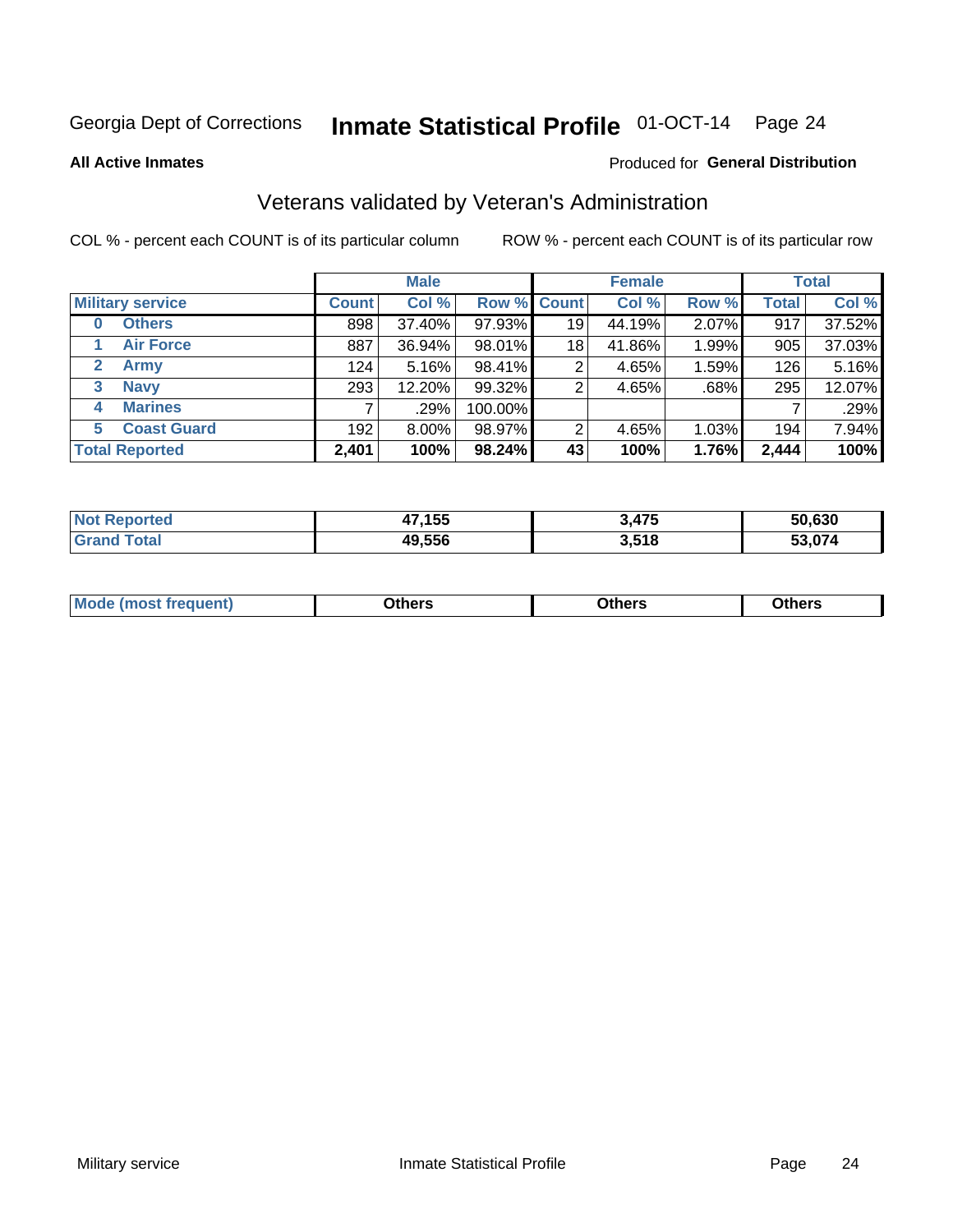# Inmate Statistical Profile 01-OCT-14 Page 25

#### **All Active Inmates**

#### Produced for General Distribution

### Type of admission to prison

COL % - percent each COUNT is of its particular column

|    |                                     |              | <b>Male</b> |                    |     | <b>Female</b> |          |              | <b>Total</b> |
|----|-------------------------------------|--------------|-------------|--------------------|-----|---------------|----------|--------------|--------------|
|    | <b>Type of Admission</b>            | <b>Count</b> | Col %       | <b>Row % Count</b> |     | Col %         | Row %    | <b>Total</b> | Col %        |
| 52 | <b>New Sentence</b>                 | 40,579       | 81.92%      | 93.43% 2,852       |     | 81.09%        | 6.57%    | 43,431       | 81.87%       |
| 53 | <b>Probation Rev Partial</b>        | 2,017        | 4.07%       | 90.00%             | 224 | 6.37%         | 10.00%   | 2,241        | 4.22%        |
| 54 | <b>Probation Rev Remainder</b>      | 2,749        | 5.55%       | 90.94%             | 274 | 7.79%         | $9.06\%$ | 3,023        | 5.70%        |
| 55 | <b>Parole Rev New Sentence</b>      | 1,944        | 3.92%       | 96.43%             | 72  | 2.05%         | 3.57%    | 2,016        | 3.80%        |
| 56 | <b>Parole Rev No New</b>            | 2,166        | 4.37%       | 95.84%             | 94  | 2.67%         | 4.16%    | 2,260        | 4.26%        |
|    | <b>Sentence</b>                     |              |             |                    |     |               |          |              |              |
| 57 | <b>Released In Error</b>            | 11           | .02%        | 91.67%             |     | .03%          | 8.33%    | 12           | .02%         |
| 65 | <b>Return Appeal/Bond</b>           | 2            | .01%        | 100.00%            |     |               |          | 2            | .01%         |
| 66 | <b>Prob Viol/Total Rev</b>          |              | .01%        | 100.00%            |     |               |          |              | .01%         |
| 67 | <b>Admit Fm Other Cust</b>          | 7            | .01%        | 100.00%            |     |               |          |              | .01%         |
| 69 | <b>New Sent/Par Rev Pnd</b>         | 6            | .01%        | 100.00%            |     |               |          | 6            | .01%         |
| 70 | <b>Life W/O Parole</b>              | 14           | .03%        | 100.00%            |     |               |          | 14           | .03%         |
| 72 | <b>Par Rev/Rsn Unknown</b>          | 30           | .06%        | 100.00%            |     |               |          | 30           | .06%         |
| 74 | <b>Pb Parole Rescinded</b>          | 2            | .01%        | 100.00%            |     |               |          | 2            | .01%         |
| 76 | <b>Par Rev/Revoc Center</b>         |              | .01%        | 100.00%            |     |               |          |              | .01%         |
| 99 | <b>Utilize Skills - Firefighter</b> | 3            | .01%        | 100.00%            |     |               |          | 3            | .01%         |
|    | <b>Total Reported</b>               | 49,532       | 100%        | 93.37% 3,517       |     | 100%          | 6.63%    | 53,049       | 100%         |

| <b>orteo</b><br>NO |        |             | - -<br>ZJ |
|--------------------|--------|-------------|-----------|
| . Gr               | 49.556 | 518<br>---- | 53 N74    |

| <b>Mode (most frequent)</b> | <b>New Sentence</b> | <b>New Sentence</b> | <b>New Sentence</b> |
|-----------------------------|---------------------|---------------------|---------------------|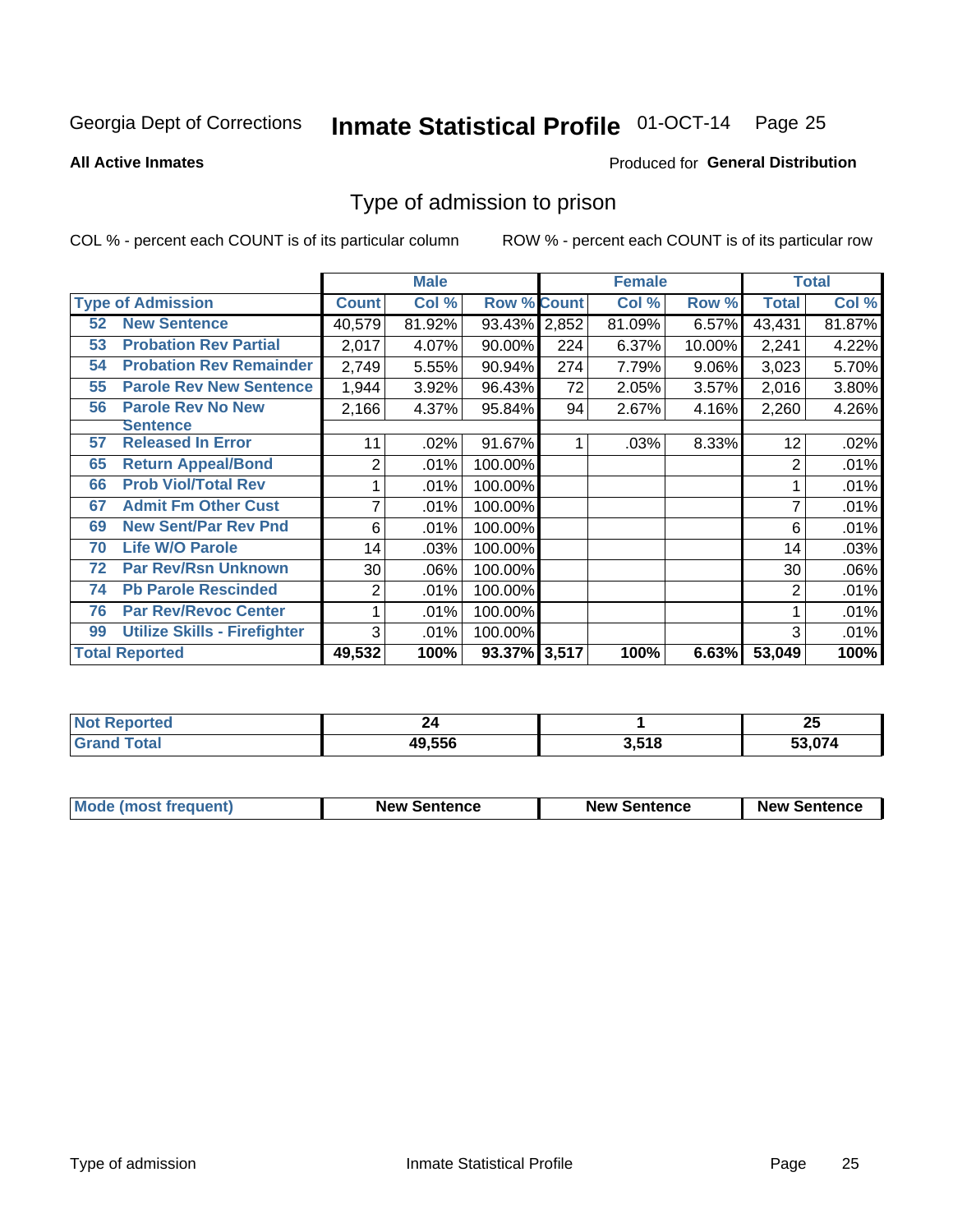# Inmate Statistical Profile 01-OCT-14 Page 26

**All Active Inmates** 

#### **Produced for General Distribution**

### Current / last security status

COL % - percent each COUNT is of its particular column

|                        |              | <b>Male</b> |             |       | <b>Female</b> |        |              | <b>Total</b> |
|------------------------|--------------|-------------|-------------|-------|---------------|--------|--------------|--------------|
| <b>Security Status</b> | <b>Count</b> | Col %       | Row % Count |       | Col %         | Row %  | <b>Total</b> | Col %        |
| <b>Wrk Releas</b>      |              | .01%        | 50.00%      |       | $.03\%$       | 50.00% | 2            | .01%         |
| 2 Trusty               |              | $.01\%$     | 100.00%     |       | .00%          |        |              | .01%         |
| 3 Minimum              | 5,533        | 11.17%      | 79.82%      | 1,399 | 39.78%        | 20.18% | 6,932        | 13.06%       |
| 4 Medium               | 36,207       | 73.08%      | 95.01%      | ,903  | 54.11%        | 4.99%  | 38,110       | 71.82%       |
| 5 Close                | 7.797        | 15.74%      | 97.33%      | 214   | 6.08%         | 2.67%  | 8,011        | 15.10%       |
| <b>6 Maximum</b>       |              | $.01\%$     | 100.00%     |       | .00%          |        | 4            | .01%         |
| <b>Total Reported</b>  | 49,546       | 100%        | 93.37%      | 3,517 | 100%          | 6.63%  | 53,063       | 100%         |

| <b>Still being diagnosed</b> |        |       |        |
|------------------------------|--------|-------|--------|
| <b>Not Reported</b>          |        |       |        |
| <b>Grand Total</b>           | 49,556 | 3,518 | 53,074 |

| M | NЛ<br><br>dium | M | . .<br>dium<br>Me |
|---|----------------|---|-------------------|
|   |                |   |                   |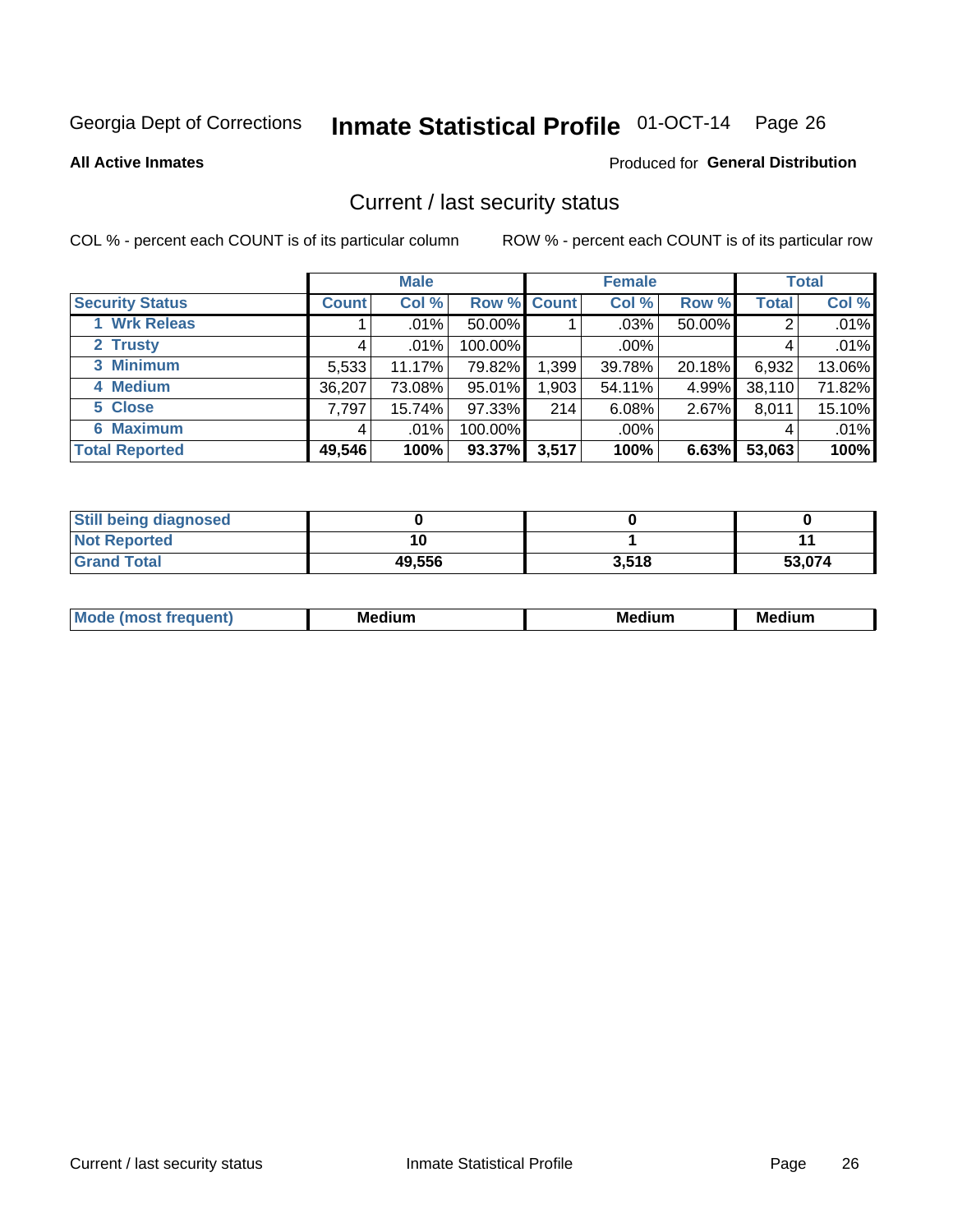# Inmate Statistical Profile 01-OCT-14 Page 27

**All Active Inmates** 

### Produced for General Distribution

### Current / last type of institution

COL % - percent each COUNT is of its particular column

|                            |                 | <b>Male</b> |             |       | <b>Female</b> |         |              | <b>Total</b> |
|----------------------------|-----------------|-------------|-------------|-------|---------------|---------|--------------|--------------|
| <b>Type of Institution</b> | <b>Count</b>    | Col %       | Row % Count |       | Col %         | Row %   | <b>Total</b> | Col %        |
| <b>County Ci</b>           | 5,088           | 10.31%      | 99.98%      |       | $.03\%$       | $.02\%$ | 5,089        | 9.63%        |
| <b>State Prison</b>        | 34,210          | 69.32%      | 91.25%      | 3,280 | 93.23%        | 8.75%   | 37,490       | 70.91%       |
| <b>Transitional Center</b> | 2,039           | 4.13%       | 90.18%      | 222   | 6.31%         | 9.82%   | 2,261        | 4.28%        |
| <b>Private Prison</b>      | 7,998           | 16.21%      | 100.00%     |       |               |         | 7,998        | 15.13%       |
| <b>County Jail</b>         | 13 <sup>1</sup> | .03%        | 92.86%      |       | .03%          | 7.14%   | 14           | .03%         |
| <b>Rsat - Center</b>       |                 | .01%        | 7.14%       | 13    | .37%          | 92.86%  | 14           | .03%         |
| <b>State Hospital</b>      | 3 <sup>1</sup>  | $.01\%$     | 75.00%      |       | .03%          | 25.00%  | 4            | .01%         |
| <b>Total Reported</b>      | 49,352          | 100%        | 93.35%      | 3,518 | 100%          | 6.65%   | 52,870       | 100%         |

| ported<br>' NOT |        |       |                   |
|-----------------|--------|-------|-------------------|
| otal            | 49,352 | 3,518 | 59 R7N<br>34.O7 U |

| <b>Mode (most frequent)</b> | <b>State Prison</b> | <b>State Prison</b> | <b>State Prison</b> |
|-----------------------------|---------------------|---------------------|---------------------|
|                             |                     |                     |                     |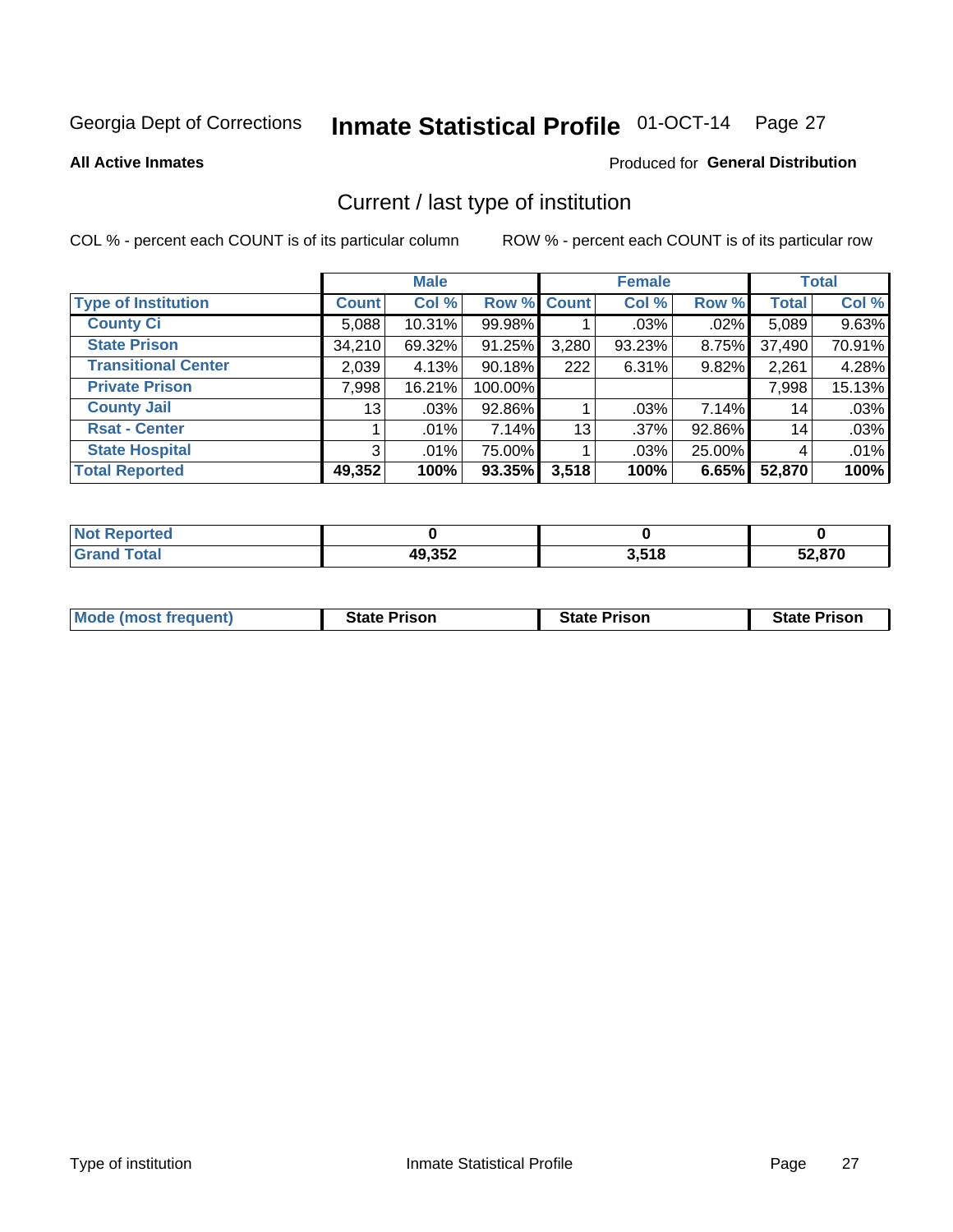# Inmate Statistical Profile 01-OCT-14 Page 28

#### **All Active Inmates**

### Produced for General Distribution

### Institution type - transitional centers

COL % - percent each COUNT is of its particular column

|                                          |              | <b>Male</b> |         |              | <b>Female</b> |         |              | <b>Total</b> |
|------------------------------------------|--------------|-------------|---------|--------------|---------------|---------|--------------|--------------|
| <b>Institution Type - Trans. Centers</b> | <b>Count</b> | Col %       | Row %   | <b>Count</b> | Col %         | Row %   | <b>Total</b> | Col %        |
| <b>Albany Tc</b>                         | 156          | 6.78%       | 100.00% |              |               |         | 156          | 5.94%        |
| <b>Arrendale State Prison</b>            |              |             |         | 104          | 31.90%        | 100.00% | 104          | 3.96%        |
| <b>Atlanta Tc</b>                        | 257          | 11.17%      | 100.00% |              |               |         | 257          | 9.79%        |
| <b>Augusta Tc</b>                        | 201          | 8.74%       | 100.00% |              |               |         | 201          | 7.65%        |
| <b>Charles D. Hudson Tc</b>              | 151          | 6.57%       | 100.00% |              |               |         | 151          | 5.75%        |
| <b>Clayton Tc</b>                        | 348          | 15.13%      | 100.00% |              |               |         | 348          | 13.25%       |
| <b>Coastal Tc</b>                        | 266          | 11.57%      | 100.00% |              |               |         | 266          | 10.13%       |
| <b>Columbus Tc</b>                       | 138          | 6.00%       | 100.00% |              |               |         | 138          | 5.26%        |
| <b>Macon Tc</b>                          | 153          | 6.65%       | 100.00% |              |               |         | 153          | 5.83%        |
| <b>Macon Womens Tc</b>                   |              |             |         | 3            | .92%          | 100.00% | 3            | .11%         |
| <b>Metro Tc</b>                          |              |             |         | 219          | 67.18%        | 100.00% | 219          | 8.34%        |
| <b>Phillips State Prison</b>             | 261          | 11.35%      | 100.00% |              |               |         | 261          | 9.94%        |
| <b>Smith Tc</b>                          | 207          | 9.00%       | 100.00% |              |               |         | 207          | 7.88%        |
| <b>Valdosta Tc</b>                       | 162          | 7.04%       | 100.00% |              |               |         | 162          | 6.17%        |
| <b>Total Reported</b>                    | 2,300        | 100%        | 87.59%  | 326          | 100%          | 12.41%  | 2,626        | 100%         |

| <b>NOT</b><br>rtea |       |            |       |
|--------------------|-------|------------|-------|
|                    | 2,300 | 200<br>JZU | 2,626 |

| Mode (most frequent) | <b>Clayton Tc</b> | Arrendale State Prison | <b>Clayton Tc</b> |
|----------------------|-------------------|------------------------|-------------------|
|                      |                   |                        |                   |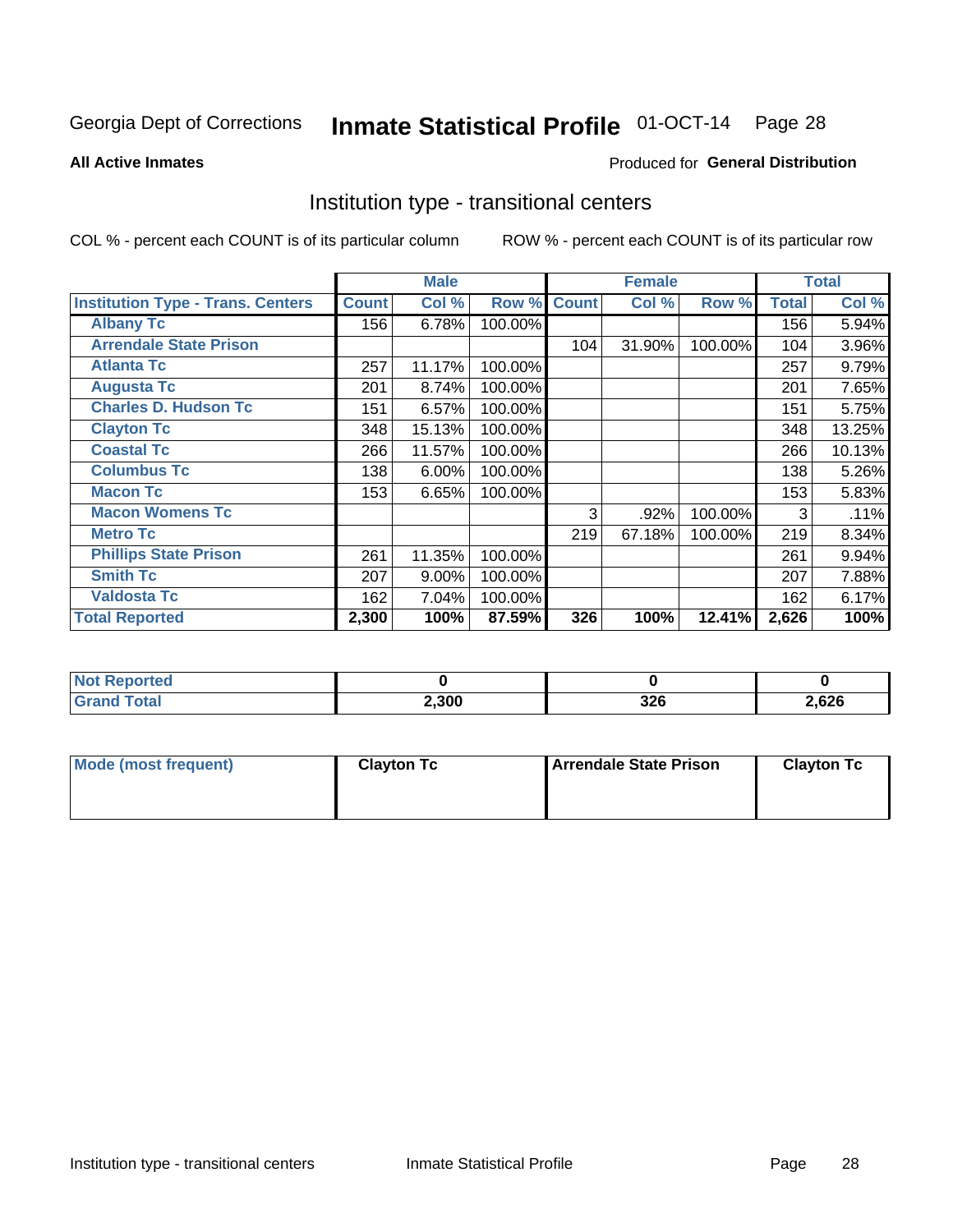# Inmate Statistical Profile 01-OCT-14 Page 29

#### **All Active Inmates**

### **Produced for General Distribution**

### Institution type - county prisons

COL % - percent each COUNT is of its particular column

|                                          |                           | <b>Male</b> |         |              | <b>Female</b> |       |                           | <b>Total</b> |
|------------------------------------------|---------------------------|-------------|---------|--------------|---------------|-------|---------------------------|--------------|
| <b>Institution Type - County Prisons</b> | <b>Count</b>              | Col %       | Row %   | <b>Count</b> | Col %         | Row % | <b>Total</b>              | Col %        |
| <b>Baldwin County Ci</b>                 | $\overline{2}$            | .04%        | 100.00% |              |               |       | $\overline{2}$            | .04%         |
| <b>Bulloch County Ci</b>                 | 143                       | 2.81%       | 100.00% |              |               |       | 143                       | 2.81%        |
| <b>Carroll County Ci</b>                 | 244                       | 4.80%       | 100.00% |              |               |       | 244                       | 4.79%        |
| <b>Clarke County Ci</b>                  | 107                       | 2.10%       | 100.00% |              |               |       | 107                       | 2.10%        |
| <b>Clayton County Ci</b>                 | 234                       | 4.60%       | 100.00% |              |               |       | 234                       | 4.60%        |
| <b>Colquitt County Ci</b>                | 181                       | 3.56%       | 100.00% |              |               |       | 181                       | 3.56%        |
| <b>Coweta County Ci</b>                  | 208                       | 4.09%       | 100.00% |              |               |       | 208                       | 4.09%        |
| <b>Decatur County Ci</b>                 | 218                       | 4.28%       | 100.00% |              |               |       | 218                       | 4.28%        |
| <b>Dougherty County Ci</b>               | 1                         | .02%        | 100.00% |              |               |       | 1                         | .02%         |
| <b>Effingham County Ci</b>               | 192                       | 3.77%       | 100.00% |              |               |       | 192                       | 3.77%        |
| <b>Floyd County Ci</b>                   | 423                       | 8.31%       | 100.00% |              |               |       | 423                       | 8.31%        |
| <b>Fulton County Ci</b>                  | 9                         | .18%        | 100.00% |              |               |       | 9                         | .18%         |
| <b>Gilmer County Ci</b>                  | 4                         | .08%        | 100.00% |              |               |       | 4                         | .08%         |
| <b>Grady County Ci</b>                   | $\overline{2}$            | .04%        | 100.00% |              |               |       | $\overline{2}$            | .04%         |
| <b>Gwinnett County Ci</b>                | 122                       | 2.40%       | 100.00% |              |               |       | 122                       | 2.40%        |
| <b>Hall County Ci</b>                    | 209                       | 4.11%       | 100.00% |              |               |       | 209                       | 4.11%        |
| <b>Hancock County Ci</b>                 | 1                         | .02%        | 100.00% |              |               |       | 1                         | .02%         |
| <b>Harris County Ci</b>                  | 119                       | 2.34%       | 100.00% |              |               |       | 119                       | 2.34%        |
| <b>Hart County Ci</b>                    | 5                         | .10%        | 100.00% |              |               |       | 5                         | .10%         |
| <b>Henry County Ci</b>                   | 1                         | .02%        | 100.00% |              |               |       | 1                         | .02%         |
| <b>Jackson County Ci</b>                 | 150                       | 2.95%       | 100.00% |              |               |       | 150                       | 2.95%        |
| Jefferson County Ci                      | 185                       | 3.64%       | 100.00% |              |               |       | 185                       | 3.64%        |
| <b>Meriwether County Ci</b>              | $\ensuremath{\mathsf{3}}$ | .06%        | 100.00% |              |               |       | $\ensuremath{\mathsf{3}}$ | .06%         |
| <b>Miller County Ci</b>                  | $\overline{2}$            | .04%        | 100.00% |              |               |       | $\overline{2}$            | .04%         |
| <b>Mitchell County Ci</b>                | 105                       | 2.06%       | 100.00% |              |               |       | 105                       | 2.06%        |
| <b>Morgan County Ci</b>                  | 1                         | .02%        | 100.00% |              |               |       | 1                         | .02%         |
| <b>Muscogee County Ci</b>                | 516                       | 10.14%      | 100.00% |              |               |       | 516                       | 10.14%       |
| <b>Richmond County Ci</b>                | 219                       | 4.30%       | 100.00% |              |               |       | 219                       | 4.30%        |
| <b>Screven County Ci</b>                 | 143                       | 2.81%       | 100.00% |              |               |       | 143                       | 2.81%        |
| <b>Spalding County Ci</b>                | 378                       | 7.43%       | 100.00% |              |               |       | 378                       | 7.43%        |
| <b>Stewart County Ci</b>                 | 2                         | .04%        | 100.00% |              |               |       | $\overline{2}$            | .04%         |
| <b>Sumter County Ci</b>                  | 359                       | 7.06%       | 100.00% |              |               |       | 359                       | 7.05%        |
| <b>Terrell County Ci</b>                 | 139                       | 2.73%       | 100.00% |              |               |       | 139                       | 2.73%        |
| <b>Thomas County Ci</b>                  | 184                       | 3.62%       | 100.00% |              |               |       | 184                       | 3.62%        |
| <b>Tift County Ci</b>                    | $\overline{2}$            | .04%        | 100.00% |              |               |       | $\overline{2}$            | .04%         |
| <b>Troup County Ci</b>                   | 263                       | 5.17%       | 100.00% |              |               |       | 263                       | 5.17%        |
| <b>Turner County Ci</b>                  | 1                         | .02%        | 100.00% |              |               |       | 1                         | .02%         |
| <b>Upson County Ci</b>                   | $\overline{2}$            | .04%        | 100.00% |              |               |       | $\overline{2}$            | .04%         |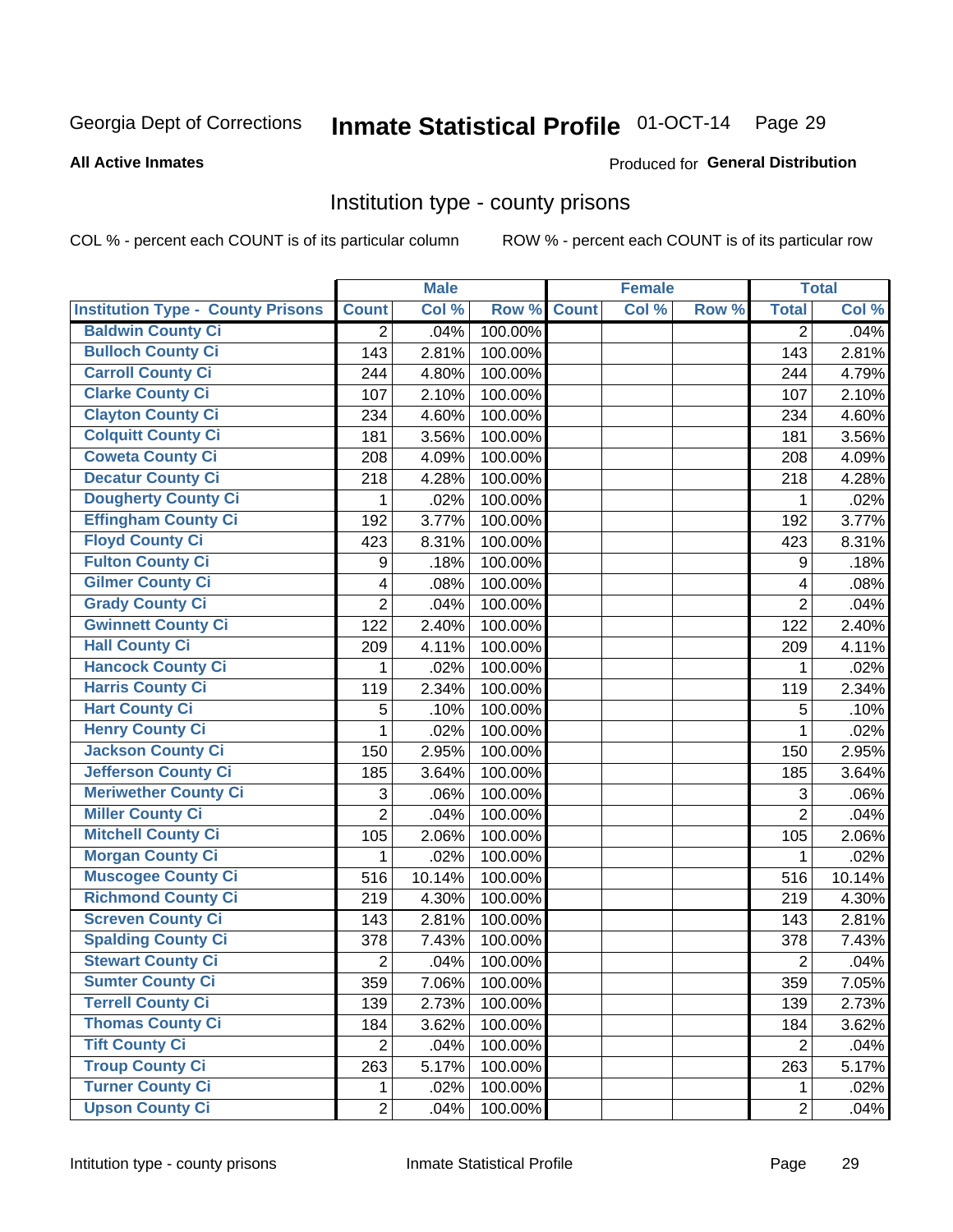# Inmate Statistical Profile 01-OCT-14 Page 30

**All Active Inmates** 

#### Produced for General Distribution

### Institution type - county prisons

COL % - percent each COUNT is of its particular column

|                                          |              | <b>Male</b> |             |  | <b>Female</b> |         | <b>Total</b> |       |
|------------------------------------------|--------------|-------------|-------------|--|---------------|---------|--------------|-------|
| <b>Institution Type - County Prisons</b> | <b>Count</b> | Col %       | Row % Count |  | Col %         | Row %   | <b>Total</b> | Col % |
| <b>Walker County Ci</b>                  | 4            | $.08\%$     | 100.00%     |  |               |         | 4            | .08%  |
| <b>Walton County Ci</b>                  | 3            | $.06\%$     | 100.00%     |  |               |         |              | .06%  |
| <b>Wilkes County Ci</b>                  |              | $.02\%$     | 100.00%     |  |               |         |              | .02%  |
| <b>Womens Ci</b>                         |              |             |             |  | 100.00%       | 100.00% |              | .02%  |
| <b>Worth County Ci</b>                   |              | $.02\%$     | 100.00%     |  |               |         |              | .02%  |
| <b>Total Reported</b>                    | 5,088        | 100%        | 99.98%      |  | 100%          | .02%    | 5,089        | 100%  |

| Reported     |       |       |
|--------------|-------|-------|
| <b>Total</b> | 5,088 | 5,089 |

| <b>Mode (most frequent)</b> | Muscogee County Ci | <b>Womens Ci</b> | <b>Muscogee County</b> |
|-----------------------------|--------------------|------------------|------------------------|
|-----------------------------|--------------------|------------------|------------------------|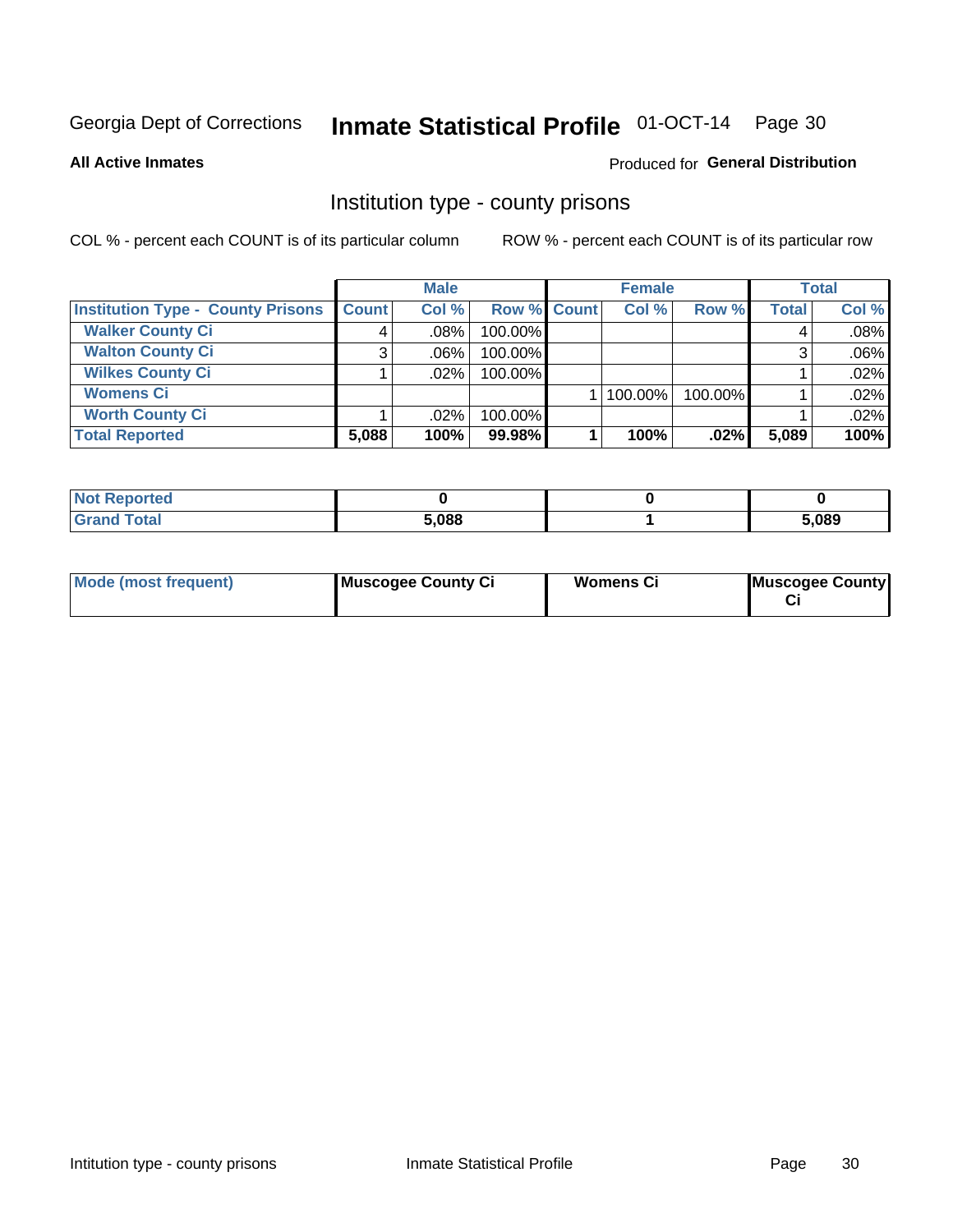#### Inmate Statistical Profile 01-OCT-14 Page 31

#### **All Active Inmates**

### Produced for General Distribution

### Institution type - state prisons

COL % - percent each COUNT is of its particular column

|                                         |                 | <b>Male</b> |         |              | <b>Female</b> |         | <b>Total</b>   |       |
|-----------------------------------------|-----------------|-------------|---------|--------------|---------------|---------|----------------|-------|
| <b>Institution Type - State Prisons</b> | <b>Count</b>    | Col %       | Row %   | <b>Count</b> | Col %         | Row %   | <b>Total</b>   | Col % |
| <b>Arrendale State Prison</b>           | 1               | .01%        | .07%    | 1,369        | 41.74%        | 99.93%  | 1,370          | 3.65% |
| <b>Augusta State Med. Prison</b>        | 1,196           | 3.50%       | 99.50%  | 6            | .18%          | .50%    | 1,202          | 3.21% |
| <b>Autry State Prison</b>               | 1,697           | 4.96%       | 100.00% |              |               |         | 1,697          | 4.53% |
| <b>Baldwin State Prison</b>             | 901             | 2.63%       | 100.00% |              |               |         | 901            | 2.40% |
| <b>Burrus Corr Trn Cntr</b>             | 715             | 2.09%       | 100.00% |              |               |         | 715            | 1.91% |
| <b>Calhoun State Prison</b>             | 1,596           | 4.67%       | 100.00% |              |               |         | 1,596          | 4.26% |
| <b>Central State Prison</b>             | 1,054           | 3.08%       | 100.00% |              |               |         | 1,054          | 2.81% |
| <b>Chatham State Prison</b>             | $\,6$           | .02%        | 100.00% |              |               |         | 6              | .02%  |
| <b>Coastal State Prison</b>             | 1,475           | 4.31%       | 100.00% |              |               |         | 1,475          | 3.93% |
| <b>Dodge State Prison</b>               | 1,236           | 3.61%       | 100.00% |              |               |         | 1,236          | 3.30% |
| <b>Dooly State Prison</b>               | 1,682           | 4.92%       | 100.00% |              |               |         | 1,682          | 4.49% |
| <b>Emanuel - Swainsboro</b>             |                 |             |         | 362          | 11.04%        | 100.00% | 362            | .97%  |
| <b>Ga Diag Class Prison</b>             | 2,849           | 8.33%       | 100.00% |              |               |         | 2,849          | 7.60% |
| <b>Ga State Prison</b>                  | 1,469           | 4.29%       | 100.00% |              |               |         | 1,469          | 3.92% |
| <b>Hancock State Prison</b>             | 1,068           | 3.12%       | 100.00% |              |               |         | 1,068          | 2.85% |
| <b>Hays State Prison</b>                | 1,026           | 3.00%       | 100.00% |              |               |         | 1,026          | 2.74% |
| <b>Helms Facility</b>                   | 14              | .04%        | 46.67%  | 16           | .49%          | 53.33%  | 30             | .08%  |
| <b>Johnson State Prison</b>             | 1,554           | 4.54%       | 100.00% |              |               |         | 1,554          | 4.15% |
| <b>Lee State Prison</b>                 | 740             | 2.16%       | 100.00% |              |               |         | 740            | 1.97% |
| Long                                    | 193             | .56%        | 100.00% |              |               |         | 193            | .51%  |
| <b>Lowndes Unit</b>                     | $6\phantom{1}6$ | .02%        | 100.00% |              |               |         | 6              | .02%  |
| <b>Macon State Prison</b>               | 1,679           | 4.91%       | 100.00% |              |               |         | 1,679          | 4.48% |
| <b>Metro State Prison (W)</b>           |                 |             |         | 1            | .03%          | 100.00% | 1              | .01%  |
| <b>Montgomery State Prison</b>          | 384             | 1.12%       | 100.00% |              |               |         | 384            | 1.02% |
| <b>Phillips State Prison</b>            | 1,127           | 3.29%       | 100.00% |              |               |         | 1,127          | 3.01% |
| <b>Pulaski State Prison</b>             |                 |             |         | 1,169        | 35.64%        | 100.00% | 1,169          | 3.12% |
| <b>Putnam State Prison</b>              | $\sqrt{3}$      | .01%        | 100.00% |              |               |         | 3              | .01%  |
| <b>Rivers State Prison</b>              | 1               | .01%        | 100.00% |              |               |         | 1              | .01%  |
| <b>Rogers State Prison</b>              | 1,323           | 3.87%       | 100.00% |              |               |         | 1,323          | 3.53% |
| <b>Rutledge State Prison</b>            | 584             | 1.71%       | 100.00% |              |               |         | 584            | 1.56% |
| <b>Smith State Prison</b>               | 1,488           | 4.35%       | 100.00% |              |               |         | 1,488          | 3.97% |
| <b>Telfair State Prison</b>             | 1,277           | 3.73%       | 100.00% |              |               |         | 1,277          | 3.41% |
| <b>Valdosta State Prison</b>            | 979             | 2.86%       | 100.00% |              |               |         | 979            | 2.61% |
| <b>Walker State Prison</b>              | 392             | 1.15%       | 100.00% |              |               |         | 392            | 1.05% |
| <b>Ware State Prison</b>                | 1,353           | 3.95%       | 100.00% |              |               |         | 1,353          | 3.61% |
| <b>Washington State Prison</b>          | 1,325           | 3.87%       | 100.00% |              |               |         | 1,325          | 3.53% |
| <b>Wayne State Prison</b>               | 2               | .01%        | 100.00% |              |               |         | $\overline{2}$ | .01%  |
| <b>Whitworth Facility</b>               |                 |             |         | 357          | 10.88%        | 100.00% | 357            | .95%  |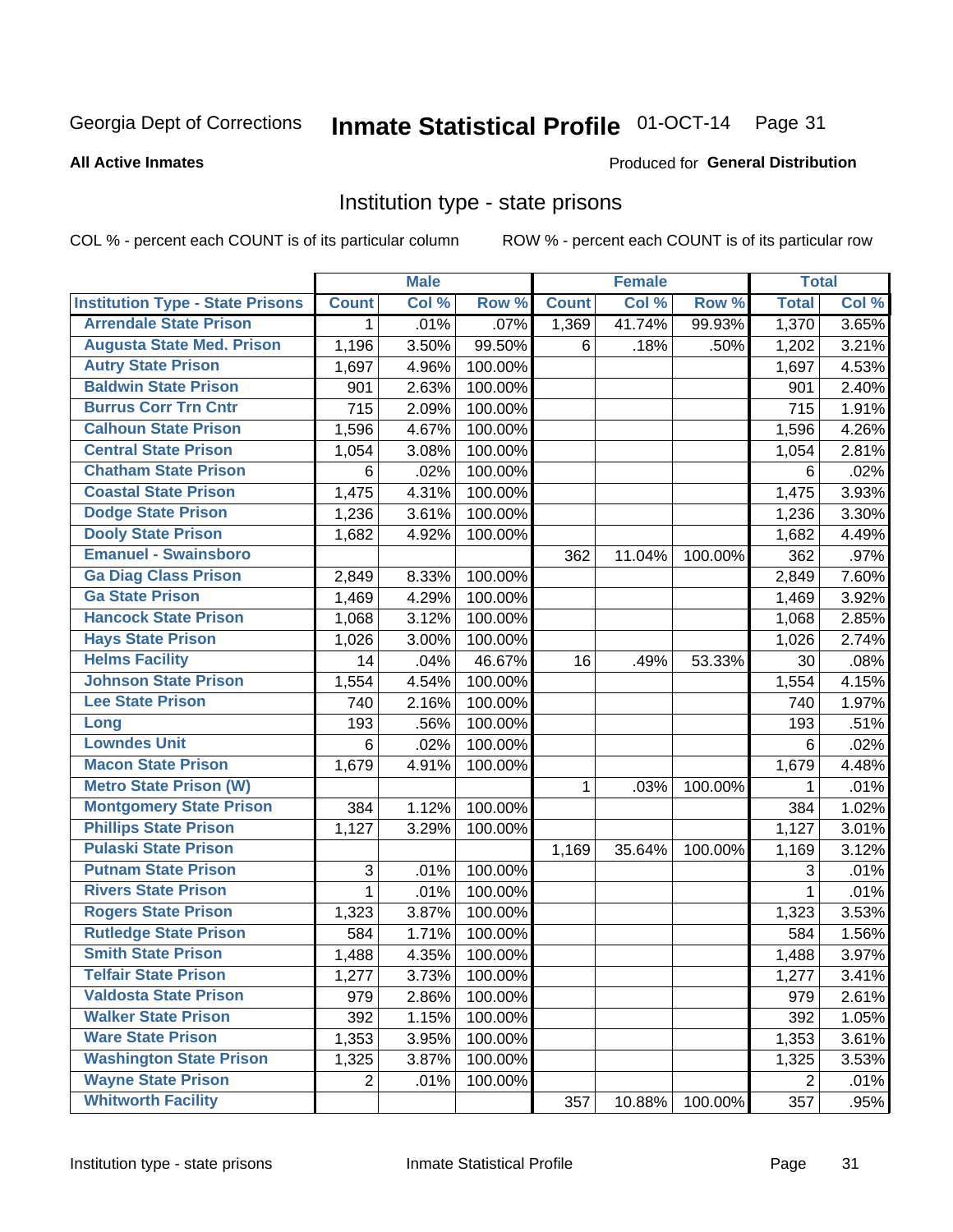# Inmate Statistical Profile 01-OCT-14 Page 32

**All Active Inmates** 

**Produced for General Distribution** 

### Institution type - state prisons

COL % - percent each COUNT is of its particular column

|                                         |              | <b>Male</b>                 |         |                               | <b>Female</b> |       | <b>Total</b>                          |       |  |
|-----------------------------------------|--------------|-----------------------------|---------|-------------------------------|---------------|-------|---------------------------------------|-------|--|
| <b>Institution Type - State Prisons</b> | <b>Count</b> | Col %                       | Row %   | <b>Count</b>                  | Col %         | Row % | <b>Total</b>                          | Col % |  |
| <b>Wilcox State Prison</b>              | 1,815        | 5.31%                       | 100.00% |                               |               |       | 1,815                                 | 4.84% |  |
| <b>Total Reported</b>                   | 34,210       | 100%                        | 91.25%  | 3,280                         | 100%          | 8.75% | 37,490                                | 100%  |  |
|                                         |              |                             |         |                               |               |       |                                       |       |  |
| <b>Not Reported</b>                     |              |                             |         |                               | 0             |       |                                       |       |  |
| <b>Grand Total</b>                      |              | 34,210                      |         |                               | 3.280         |       | 37,490                                |       |  |
| <b>Mode (most frequent)</b>             |              | <b>Ga Diag Class Prison</b> |         | <b>Arrendale State Prison</b> |               |       | <b>Ga Diag Class</b><br><b>Prison</b> |       |  |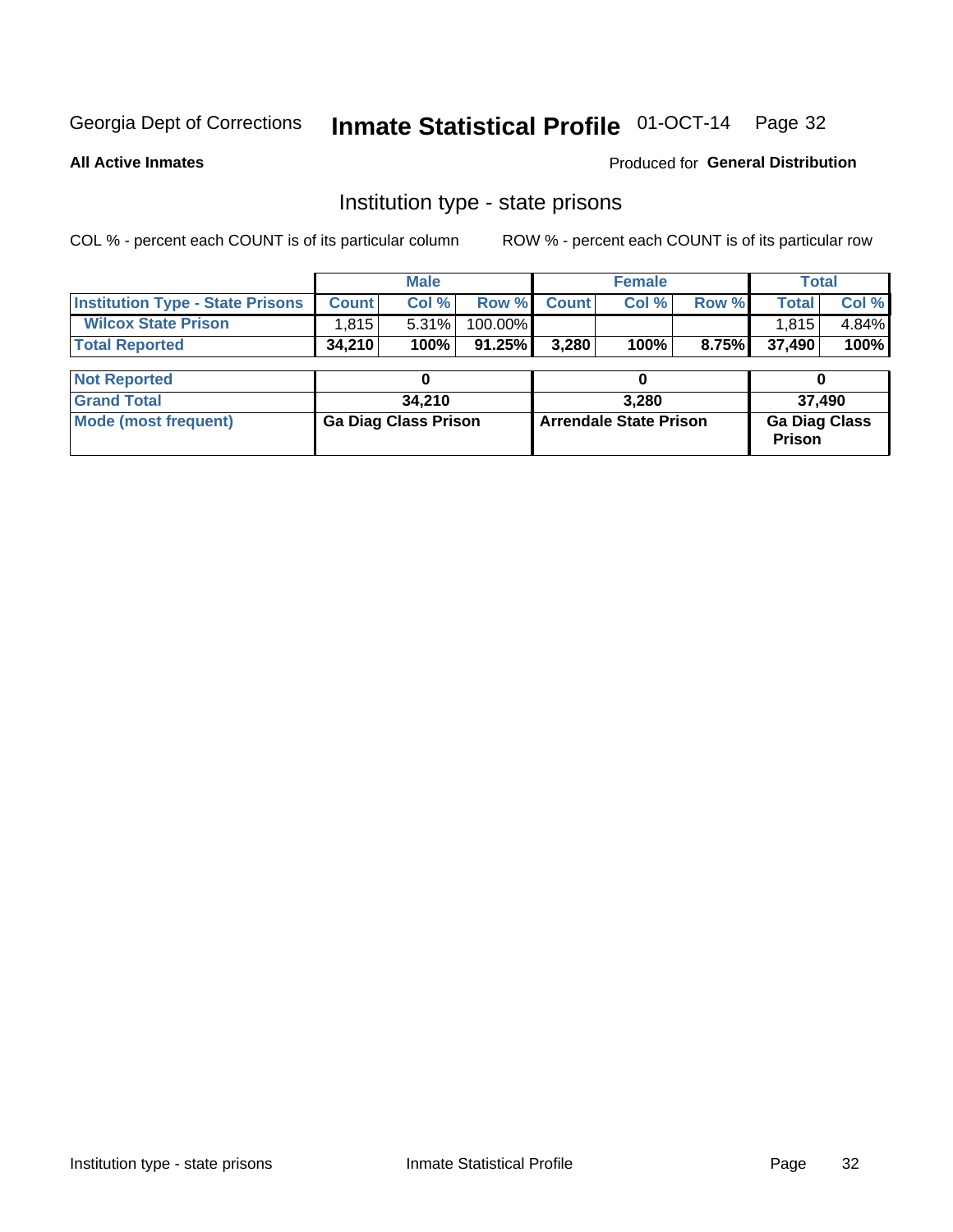# Inmate Statistical Profile 01-OCT-14 Page 33

**All Active Inmates** 

#### Produced for General Distribution

### Institution type - private prisons

COL % - percent each COUNT is of its particular column

|                                           | <b>Male</b>  |        | <b>Female</b>      |       |       | <b>Total</b> |        |
|-------------------------------------------|--------------|--------|--------------------|-------|-------|--------------|--------|
| <b>Institution Type - Private Prisons</b> | <b>Count</b> | Col %  | <b>Row % Count</b> | Col % | Row % | Total        | Col %  |
| <b>Coffee Corr Facility</b>               | 2,652        | 33.16% | 100.00%            |       |       | 2,652        | 33.16% |
| <b>Jenkins Corr Facility</b>              | 1.154        | 14.43% | 100.00%            |       |       | 1,154        | 14.43% |
| <b>Riverbend Corr Facility</b>            | .484         | 18.55% | 100.00%            |       |       | 1,484        | 18.55% |
| <b>Wheeler Corr Facility</b>              | 2,708        | 33.86% | 100.00%            |       |       | 2,708        | 33.86% |
| <b>Total Reported</b>                     | 7,998        | 100%   | $100\%$            |       | %     | 7,998        | 100%   |

| Reported |       |       |
|----------|-------|-------|
|          | 7,998 | 7,998 |

| <b>Mode (most frequent)</b> | <b>Wheeler Corr Facility</b> | Null | <b>Wheeler Corr</b><br>Facility |
|-----------------------------|------------------------------|------|---------------------------------|
|-----------------------------|------------------------------|------|---------------------------------|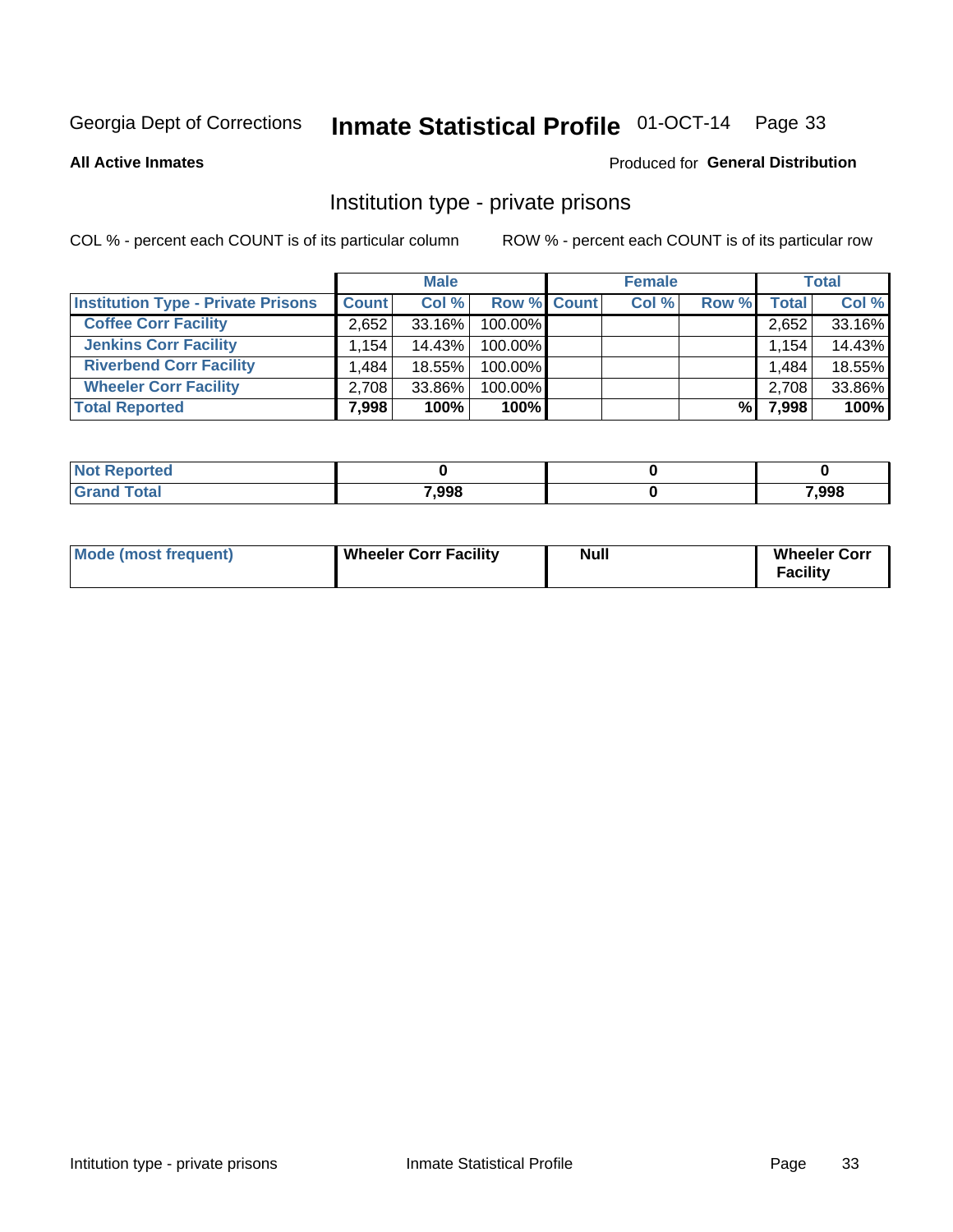# Inmate Statistical Profile 01-OCT-14 Page 34

**All Active Inmates** 

#### Produced for General Distribution

# Institution type - pre-release centers

COL % - percent each COUNT is of its particular column

|                                                   | <b>Male</b> |                    | <b>Female</b> |             | <b>Total</b> |
|---------------------------------------------------|-------------|--------------------|---------------|-------------|--------------|
| <b>Institution Type - Prison Annexe   Count  </b> | Col %       | <b>Row % Count</b> | Col %         | Row % Total | Col %        |
| <b>Total Reported</b>                             |             |                    |               |             |              |

| <b>Reported</b><br>I NOT |  |  |
|--------------------------|--|--|
| <b>Total</b><br>$C$ ren  |  |  |

| $^{\circ}$ Mo<br>frequent)<br>⊥(most | <b>Null</b> | Noll<br><b>vull</b> | <b>Null</b> |
|--------------------------------------|-------------|---------------------|-------------|
|                                      |             |                     |             |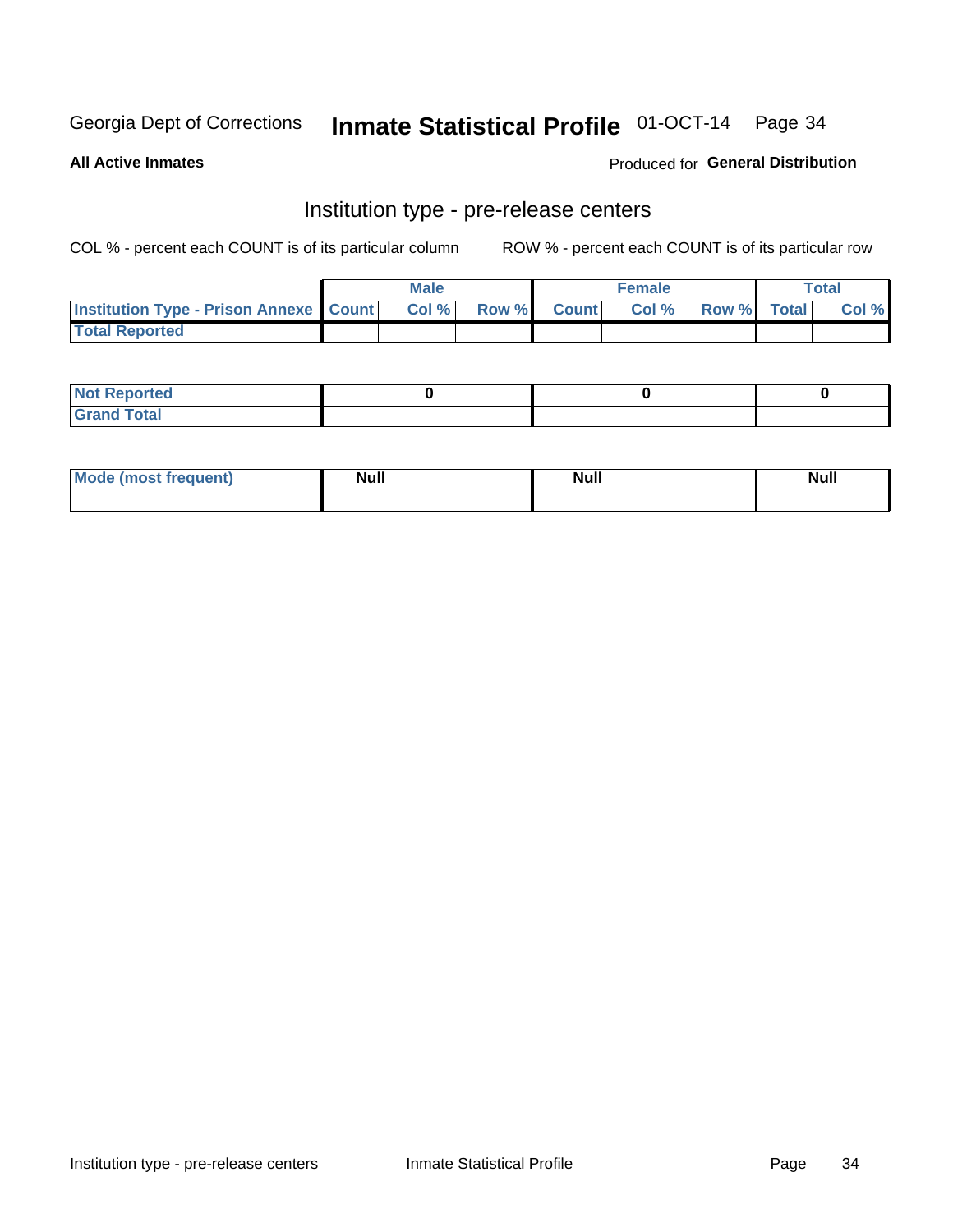# Inmate Statistical Profile 01-OCT-14 Page 35

**All Active Inmates** 

### Produced for General Distribution

### Institution type - inmate boot camp

COL % - percent each COUNT is of its particular column

|                                      |                  | <b>Male</b> |              |              | <b>Female</b> |             | <b>Total</b> |
|--------------------------------------|------------------|-------------|--------------|--------------|---------------|-------------|--------------|
| <b>Institution Type - Boot Camps</b> | <b>I</b> Count I | Col %       | <b>Row %</b> | <b>Count</b> | Col %         | Row % Total | Col %        |
| <b>Total Rported</b>                 |                  |             |              |              |               |             |              |

| <b>Not Reported</b>            |  |  |
|--------------------------------|--|--|
| <b>Total</b><br>C <sub>r</sub> |  |  |

| <b>I Mode (most frequent)</b> | <b>Null</b> | <b>Null</b> | <b>Null</b> |
|-------------------------------|-------------|-------------|-------------|
|                               |             |             |             |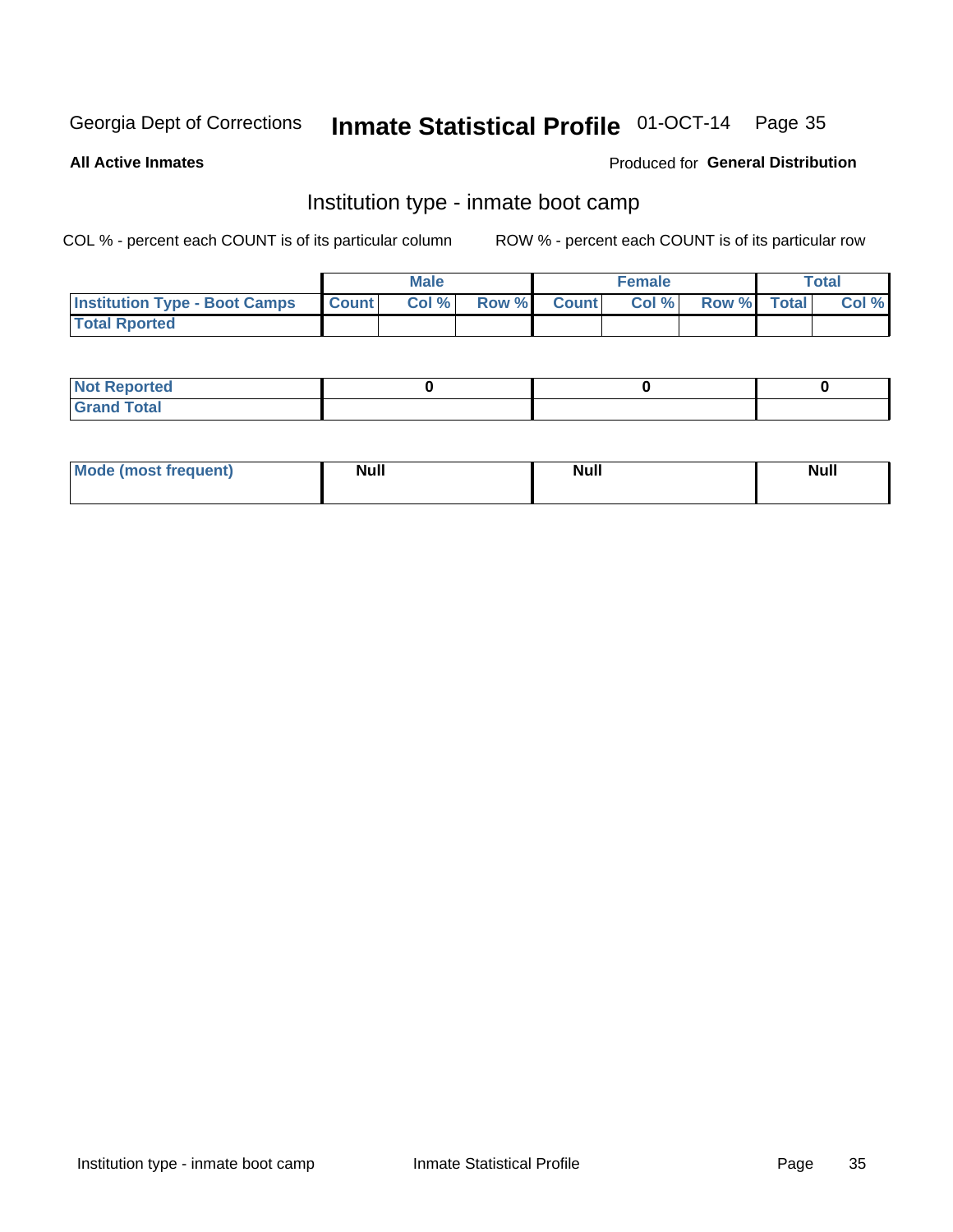# Inmate Statistical Profile 01-OCT-14 Page 36

#### **All Active Inmates**

#### Produced for General Distribution

### Number of disciplinary reports

COL % - percent each COUNT is of its particular column

|                                       |              | <b>Male</b> |             |       | <b>Female</b> |          |        | <b>Total</b> |
|---------------------------------------|--------------|-------------|-------------|-------|---------------|----------|--------|--------------|
| <b>Number of Disciplinary Reports</b> | <b>Count</b> | Col %       | Row % Count |       | Col %         | Row %    | Total  | Col %        |
| $\bf{0}$                              | 20,225       | 40.81%      | $91.50\%$   | 1,878 | 53.38%        | 8.50%    | 22,103 | 41.65%       |
|                                       | 6,544        | 13.21%      | 92.48%      | 532   | 15.12%        | 7.52%    | 7,076  | 13.33%       |
| $\mathbf{2}$                          | 4,155        | 8.38%       | 94.50%      | 242   | 6.88%         | $5.50\%$ | 4,397  | 8.28%        |
| 3                                     | 2,771        | 5.59%       | 94.25%      | 169   | 4.80%         | 5.75%    | 2,940  | 5.54%        |
|                                       | 2,061        | 4.16%       | 93.77%      | 137   | 3.89%         | 6.23%    | 2,198  | 4.14%        |
| 5                                     | ا 1.646      | 3.32%       | 95.03%      | 86    | 2.44%         | 4.97%    | 1,732  | 3.26%        |
| <b>More Than 5</b>                    | 12,154       | 24.53%      | 96.25%      | 474   | 13.47%        | 3.75%    | 12,628 | 23.79%       |
| <b>Total Reported</b>                 | 49,556       | 100%        | 93.37%      | 3,518 | 100%          | 6.63%    | 53,074 | 100%         |

| <b>oorted</b><br>NO: |      |             |                                                   |
|----------------------|------|-------------|---------------------------------------------------|
| Total                | .556 | 9 E40<br>10 | $F^{\wedge}$ $\wedge$ $\rightarrow$ $\rightarrow$ |

| Mean (average)         | 5.57 | 3.14 | 5.41 |
|------------------------|------|------|------|
| <b>Median (middle)</b> |      |      |      |
| Mode (most frequent)   |      |      |      |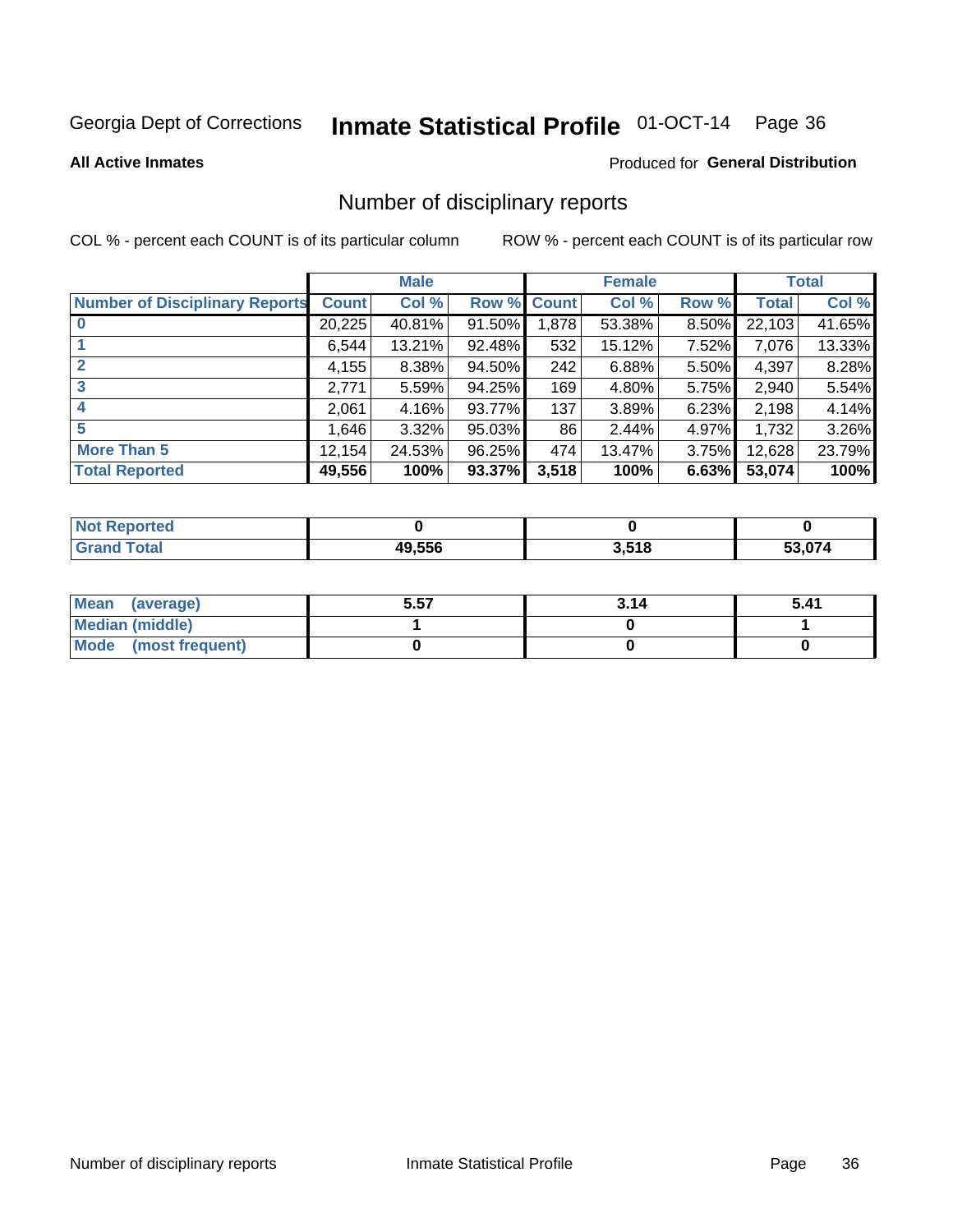# Inmate Statistical Profile 01-OCT-14 Page 37

#### **All Active Inmates**

### **Produced for General Distribution**

## Number of transfers

COL % - percent each COUNT is of its particular column

|                            |              | <b>Male</b> |        |              | <b>Female</b> |          |              | <b>Total</b> |
|----------------------------|--------------|-------------|--------|--------------|---------------|----------|--------------|--------------|
| <b>Number of Transfers</b> | <b>Count</b> | Col %       | Row %  | <b>Count</b> | Col %         | Row %    | <b>Total</b> | Col %        |
|                            | 3,853        | 7.78%       | 84.31% | 717          | 20.38%        | 15.69%   | 4,570        | 8.61%        |
|                            | 357          | 0.72%       | 81.14% | 83           | 2.36%         | 18.86%   | 440          | 0.83%        |
| $\mathbf{2}$               | 15,644       | 31.57%      | 91.26% | 1,498        | 42.58%        | 8.74%    | 17,142       | 32.30%       |
| 3                          | 1,738        | 3.51%       | 91.52% | 161          | 4.58%         | 8.48%    | 1,899        | 3.58%        |
| 4                          | 7,180        | 14.49%      | 94.00% | 458          | 13.02%        | $6.00\%$ | 7,638        | 14.39%       |
| 5                          | 2,097        | 4.23%       | 95.75% | 93           | 2.64%         | 4.25%    | 2,190        | 4.13%        |
| <b>More Than 5</b>         | 18,687       | 37.71%      | 97.35% | 508          | 14.44%        | $2.65\%$ | 19,195       | 36.17%       |
| <b>Total Reported</b>      | 49,556       | 100%        | 93.37% | 3,518        | 100%          | 6.63%    | 53,074       | 100.0%       |

| orted<br><b>NOT</b> |        |                |        |
|---------------------|--------|----------------|--------|
| Total               | 49.556 | 2518<br>J.J 10 | 53.074 |

| Mean (average)         | 6.06 | 2.93 | 5.85 |
|------------------------|------|------|------|
| <b>Median (middle)</b> |      |      |      |
| Mode (most frequent)   |      |      |      |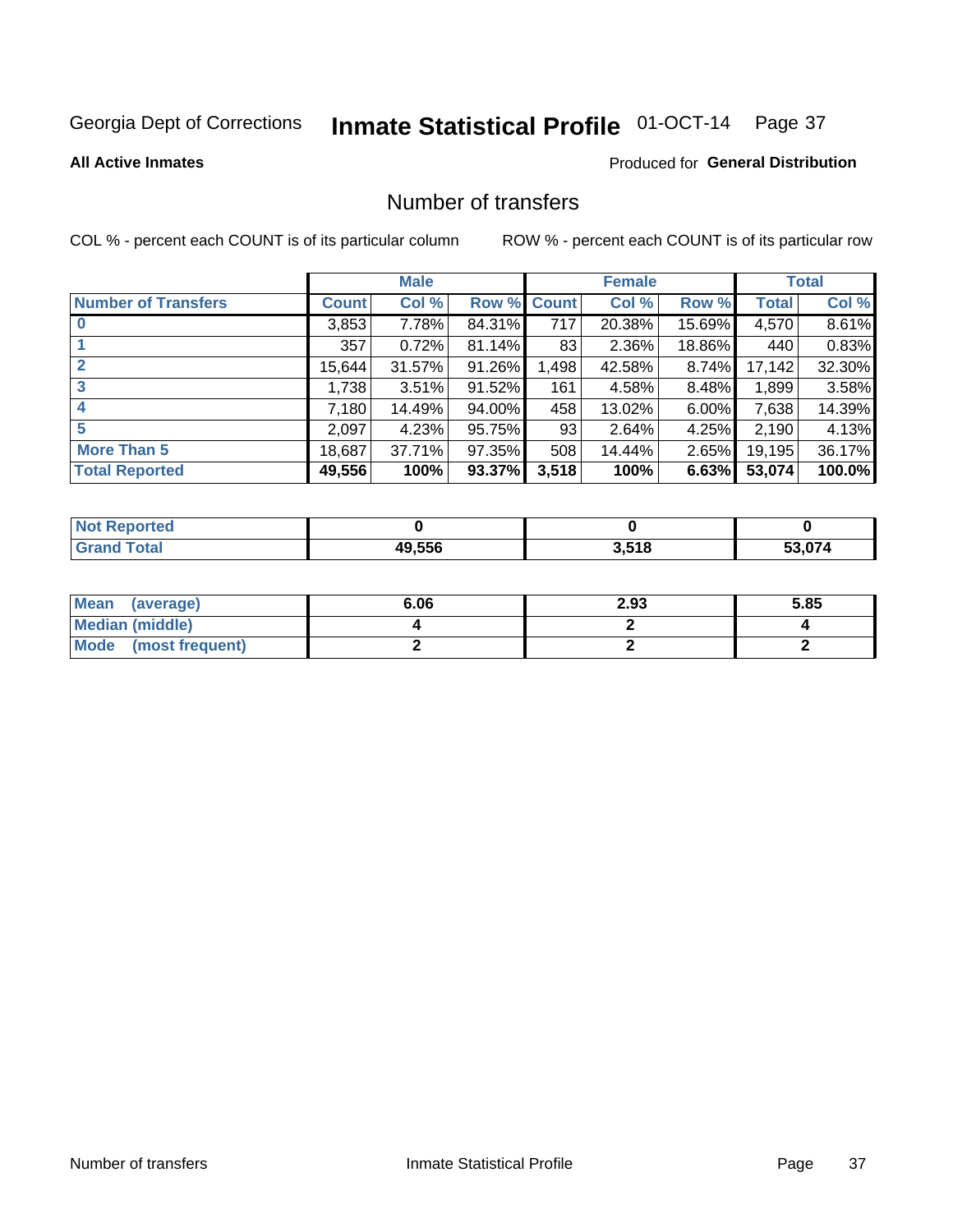# Inmate Statistical Profile 01-OCT-14 Page 38

**All Active Inmates** 

### **Produced for General Distribution**

## Number of escapes

COL % - percent each COUNT is of its particular column

|                          |              | <b>Male</b> |             |       | <b>Female</b> |          |        | <b>Total</b> |
|--------------------------|--------------|-------------|-------------|-------|---------------|----------|--------|--------------|
| <b>Number of Escapes</b> | <b>Count</b> | Col %       | Row % Count |       | Col %         | Row %    | Total  | Col %        |
|                          | 48,985       | 98.85%      | 93.33%      | 3,503 | 99.57%        | $6.67\%$ | 52,488 | 98.90%       |
|                          | 524          | 1.06%       | 97.22%      | 15    | 0.43%         | 2.78%    | 539    | 1.02%        |
|                          | 40           | 0.08%       | 100.00%     |       |               |          | 40     | 0.08%        |
|                          | 6.           | 0.01%       | $100.00\%$  |       |               |          | 6      | 0.01%        |
|                          |              | 0.01%       | 100.00%     |       |               |          |        | 0.01%        |
| <b>Total Reported</b>    | 49,556       | 100%        | $93.37\%$   | 3,518 | 100%          | 6.63%    | 53,074 | 100.0%       |

| <b>Not Reported</b> |        |       |        |
|---------------------|--------|-------|--------|
| Total               | 49.556 | 3,518 | $\sim$ |

| Mean (average)         |  | .0 |
|------------------------|--|----|
| <b>Median (middle)</b> |  |    |
| Mode (most frequent)   |  |    |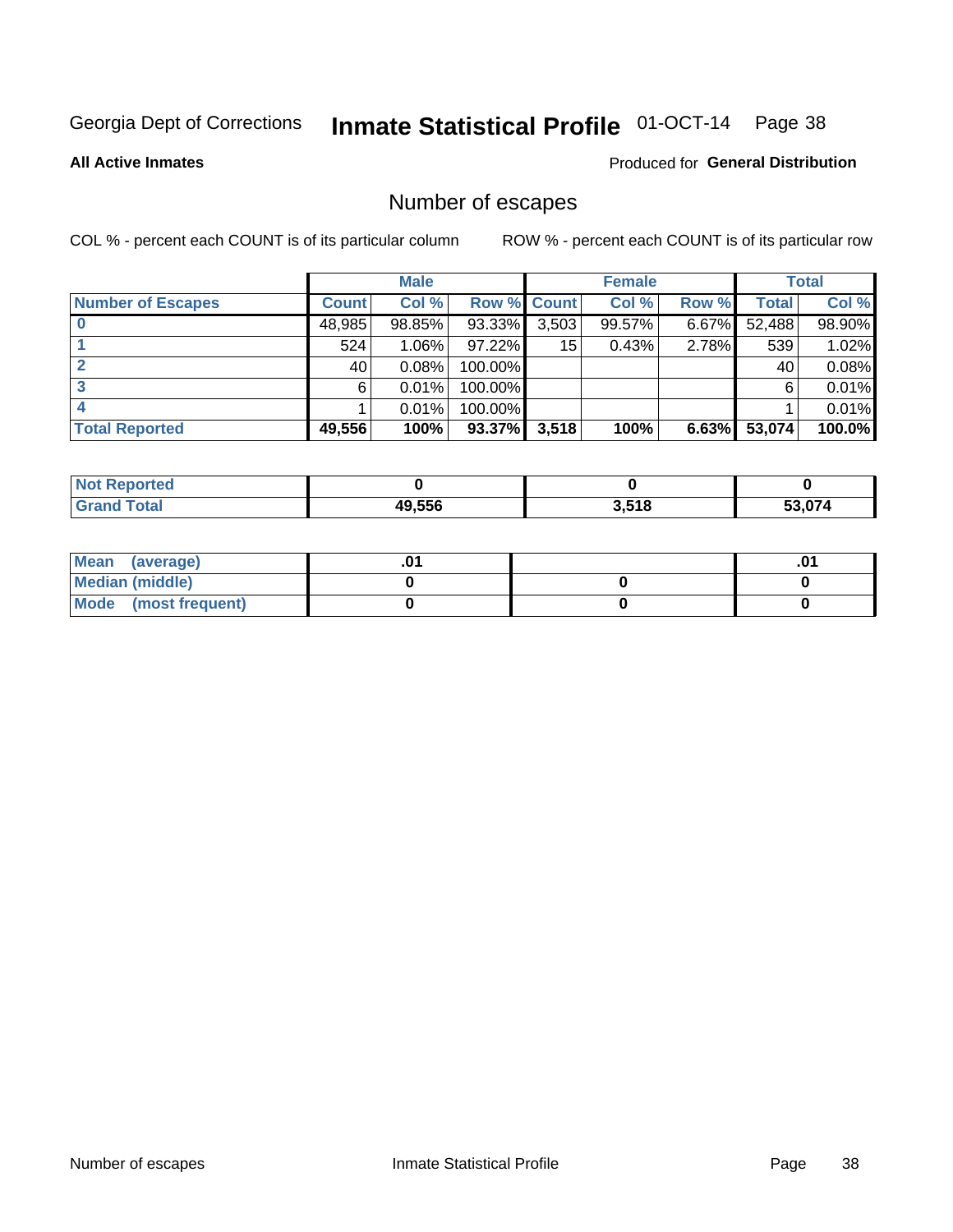## Inmate Statistical Profile 01-OCT-14 Page 39

**All Active Inmates** 

#### Produced for General Distribution

## Split sentences - Probation to follow

COL % - percent each COUNT is of its particular column

|                            |              | <b>Male</b> |                    |     | <b>Female</b> |          |              | <b>Total</b> |
|----------------------------|--------------|-------------|--------------------|-----|---------------|----------|--------------|--------------|
| <b>Probation to follow</b> | <b>Count</b> | Col%        | <b>Row % Count</b> |     | Col %         | Row %    | Total        | Col %        |
| <b>Yes</b>                 | 33.279       | 67.15%      | 92.77% 2.592       |     | 73.68%        |          | 7.23% 35,871 | 67.59%       |
| <b>No</b>                  | 16.277       | $32.85\%$   | 94.62%             | 926 | 26.32%        | $5.38\%$ | 17,203       | 32.41%       |
| <b>Total Reported</b>      | 49,556       | 100%        | $93.37\%$ 3,518    |     | 100%          |          | 6.63% 53,074 | 100%         |

| 49.556 | 3.518 | . |
|--------|-------|---|
|        |       |   |

| M<br>reauent)<br>/٥<br>$\sim$<br>v.,<br>.<br>w<br>$\cdot$ - $\cdot$ |
|---------------------------------------------------------------------|
|---------------------------------------------------------------------|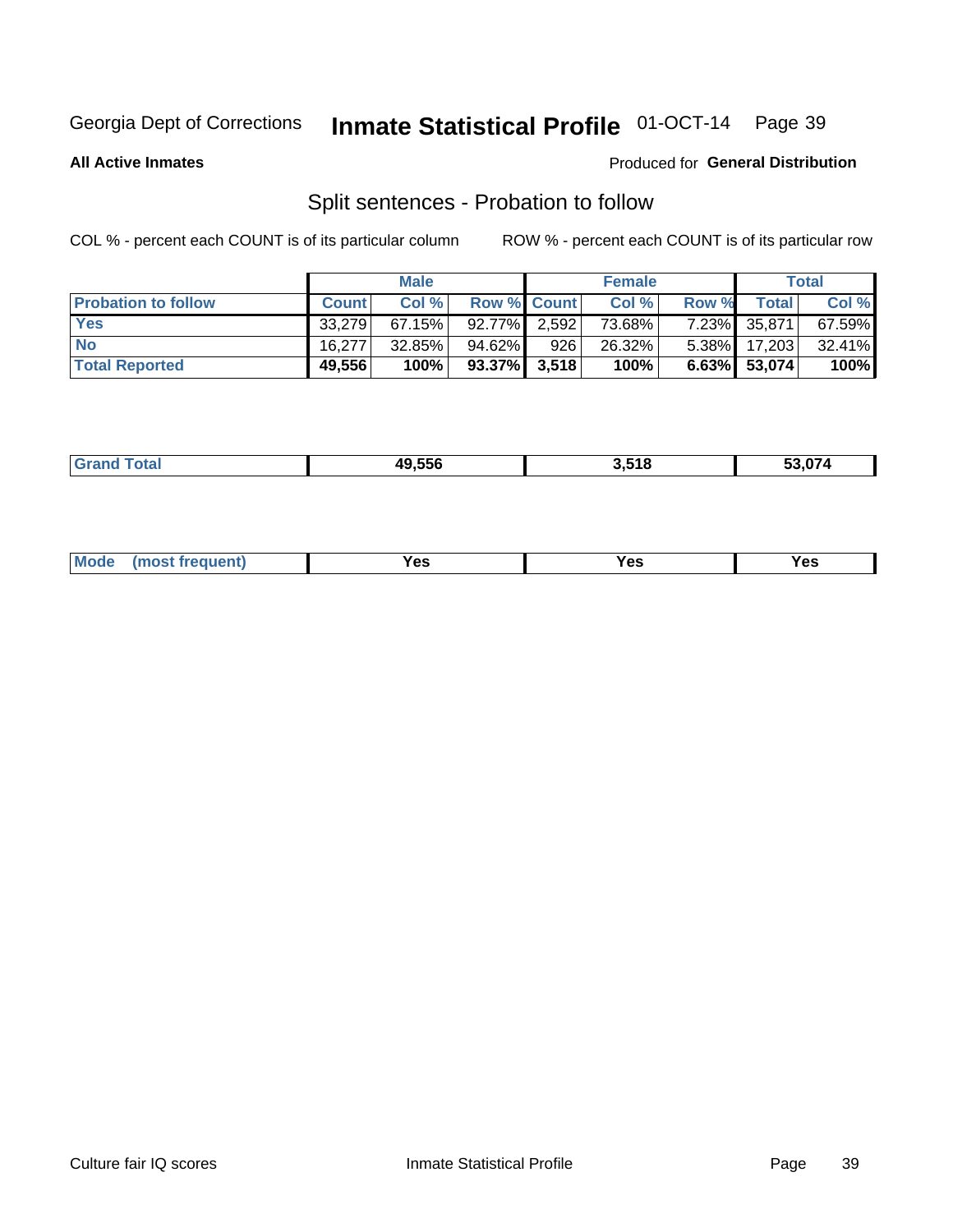## Inmate Statistical Profile 01-OCT-14 Page 40

**All Active Inmates** 

#### Produced for General Distribution

### Probable future release type of still active inmates

COL % - percent each COUNT is of its particular column

|                                         |              | <b>Male</b> |                    |                  | <b>Female</b> |          | <b>Total</b> |        |
|-----------------------------------------|--------------|-------------|--------------------|------------------|---------------|----------|--------------|--------|
| <b>Probable Future Release Type</b>     | <b>Count</b> | Col %       | <b>Row % Count</b> |                  | Col %         | Row %    | <b>Total</b> | Col %  |
| <b>Paroled with probation to follow</b> | 21,614       | 44.01%      | 91.67% 1.965       |                  | 56.08%        | 8.33%    | 23,579       | 44.81% |
| Paroled w/o probation to follow         | 8,579        | 17.47%      | $93.03\%$          | 643              | 18.35%        | 6.97%    | 9,222        | 17.53% |
| <b>Maxout with probation to follow</b>  | 11,034       | 22.47%      | 94.77%             | 609              | 17.38%        | 5.23%    | 11,643       | 22.13% |
| <b>Maxout w/o probation to follow</b>   | 3,214        | 6.54%       | 96.40%             | 120 <sub>l</sub> | 3.42%         | 3.60%    | 3,334        | 6.34%  |
| Life, LWOP or death sentence            | 4,670        | 9.51%       | 96.55%             | 167              | 4.77%         | $3.45\%$ | 4,837        | 9.19%  |
| <b>Total Reported</b>                   | 49,111       | 100%        | $93.34\%$ 3,504    |                  | 100%          | 6.66%    | 52,615       | 100%   |

| $f$ $f$ $f$ $f$ $f$ | 49 111 | 3.504 | 52,615 |
|---------------------|--------|-------|--------|

| <b>Mode (most frequent)</b> | <b>PAR with PROB follow</b> | <b>PAR with PROB follow</b> | <b>PAR with PROB</b> |
|-----------------------------|-----------------------------|-----------------------------|----------------------|
|                             |                             |                             | follow               |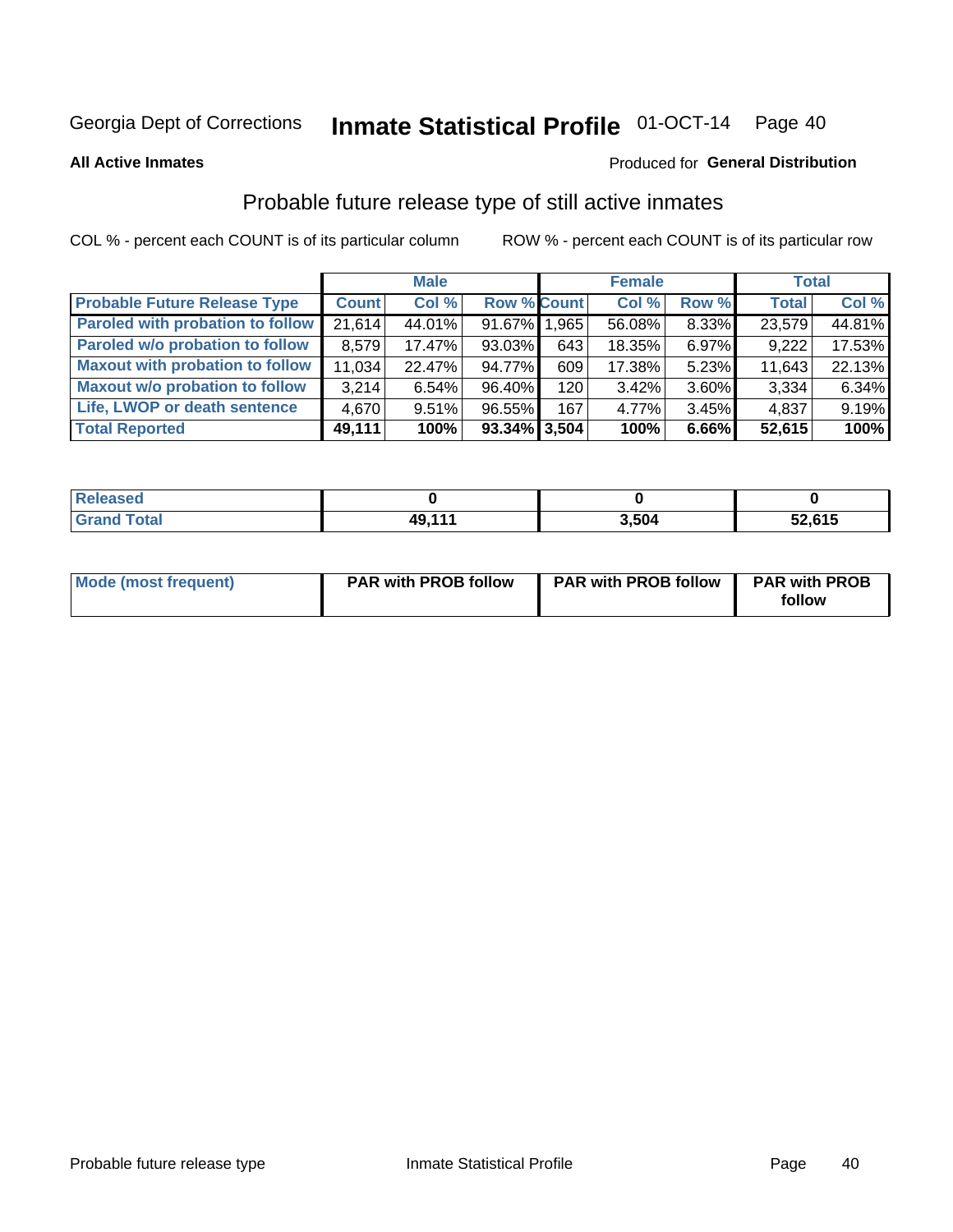### **All Active Inmates**

### **Produced for General Distribution**

## Time served in current (or last) institution

COL % - percent each COUNT is of its particular column

|                            |              | <b>Male</b> |        |              | <b>Female</b> |        |              | <b>Total</b> |
|----------------------------|--------------|-------------|--------|--------------|---------------|--------|--------------|--------------|
| <b>Time In Institution</b> | <b>Count</b> | Col %       | Row %  | <b>Count</b> | Col %         | Row %  | <b>Total</b> | Col %        |
| 0 to 3 months              | 11,485       | 23.18%      | 91.86% | 1,018        | 28.94%        | 8.14%  | 12,503       | 23.56%       |
| <b>3.01 to 6 months</b>    | 7,676        | 15.49%      | 93.77% | 510          | 14.50%        | 6.23%  | 8,186        | 15.42%       |
| 6.01 to 9 months           | 5,572        | 11.24%      | 93.01% | 419          | 11.91%        | 6.99%  | 5,991        | 11.29%       |
| 9.01 to 12 months          | 3,652        | 7.37%       | 94.66% | 206          | 5.86%         | 5.34%  | 3,858        | 7.27%        |
| 12.01 to 18 months         | 5,992        | 12.09%      | 94.24% | 366          | 10.40%        | 5.76%  | 6,358        | 11.98%       |
| <b>18.01 to 24 months</b>  | 3,652        | 7.37%       | 93.12% | 270          | 7.67%         | 6.88%  | 3,922        | 7.39%        |
| 2.01 to 3 years            | 4,727        | 9.54%       | 95.71% | 212          | 6.03%         | 4.29%  | 4,939        | 9.31%        |
| 3.01 to 4 years            | 2,434        | 4.91%       | 90.89% | 244          | 6.94%         | 9.11%  | 2,678        | 5.05%        |
| $4.01$ to 5 years          | 1,497        | 3.02%       | 94.63% | 85           | 2.42%         | 5.37%  | 1,582        | 2.98%        |
| 5.01 to 6 years            | 944          | 1.90%       | 94.31% | 57           | 1.62%         | 5.69%  | 1,001        | 1.89%        |
| 6.01 to 7 years            | 545          | 1.10%       | 94.29% | 33           | 0.94%         | 5.71%  | 578          | 1.09%        |
| 7.01 to 8 years            | 259          | 0.52%       | 93.84% | 17           | 0.48%         | 6.16%  | 276          | 0.52%        |
| $8.01$ to 9 years          | 194          | 0.39%       | 92.38% | 16           | 0.45%         | 7.62%  | 210          | 0.40%        |
| 9.01 to 10 years           | 146          | 0.29%       | 83.91% | 28           | 0.80%         | 16.09% | 174          | 0.33%        |
| Over 10 years              | 781          | 1.58%       | 95.48% | 37           | 1.05%         | 4.52%  | 818          | 1.54%        |
| <b>Total Reported</b>      | 49,556       | 100%        | 93.37% | 3,518        | 100%          | 6.63%  | 53,074       | 100.0%       |

| <b>Penorted</b><br><b>Not</b> |        |       |         |
|-------------------------------|--------|-------|---------|
| íotal.                        | 49,556 | 3,518 | - - - - |

| <b>Mean</b><br>(average) | 22 months | 17 months           | 22 months |  |
|--------------------------|-----------|---------------------|-----------|--|
| Median (middle)          | 9 months  | <sup>7</sup> months | 9 months  |  |
| Mode<br>(most frequent)  | 0 months  | months              | ∖ months  |  |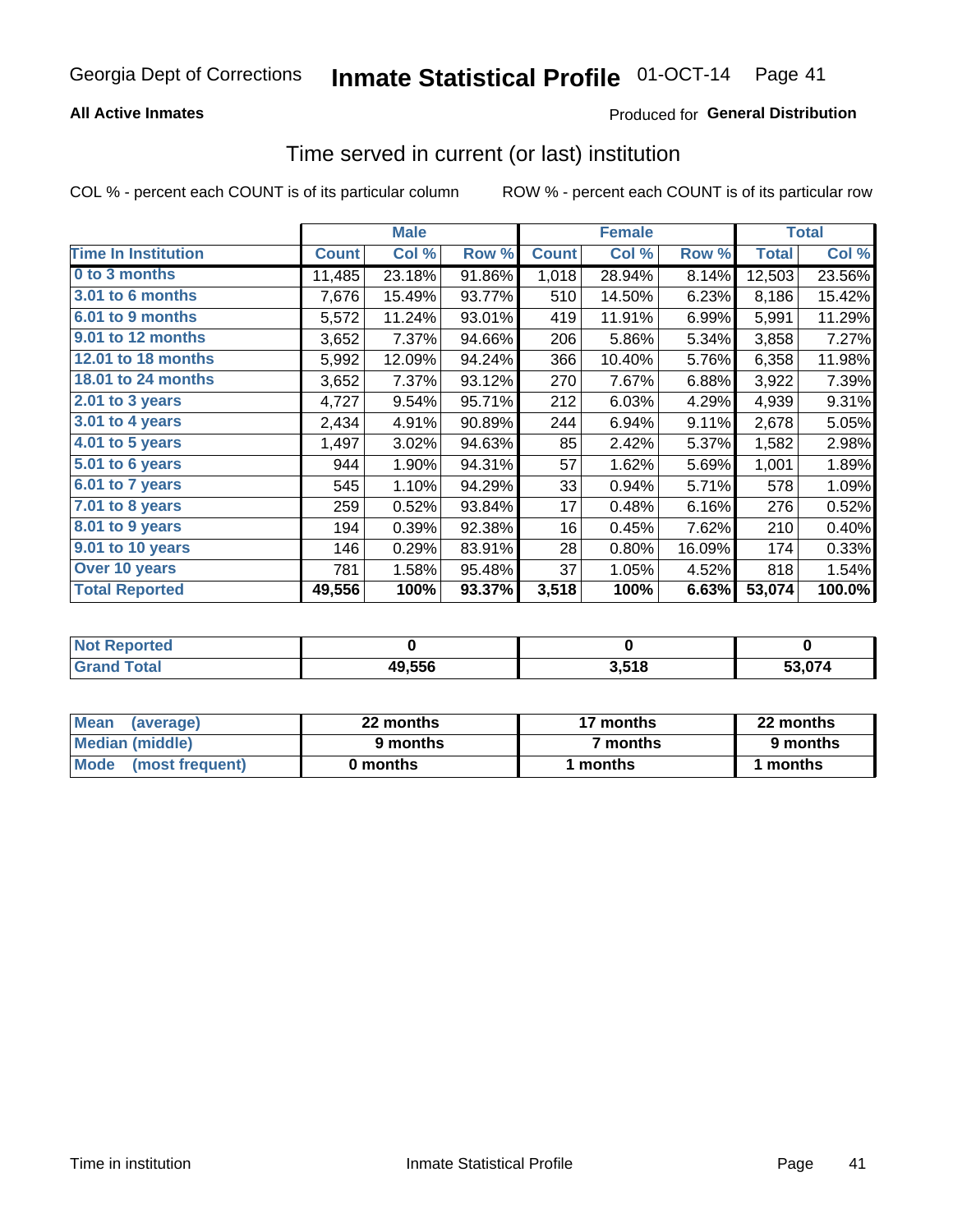# Inmate Statistical Profile 01-OCT-14 Page 42

#### **All Active Inmates**

#### Produced for General Distribution

### Highest grade level attained

COL % - percent each COUNT is of its particular column

|                              |                 | <b>Male</b> |         |                | <b>Female</b>             |        |                | <b>Total</b> |
|------------------------------|-----------------|-------------|---------|----------------|---------------------------|--------|----------------|--------------|
| <b>Grade Level</b>           | <b>Count</b>    | Col %       | Row %   | <b>Count</b>   | $\overline{\text{Col}}$ % | Row %  | <b>Total</b>   | Col %        |
| No school at all             | $\overline{13}$ | 0.03%       | 100.00% |                |                           |        | 13             | 0.03%        |
| Grade 1                      | 26              | 0.06%       | 92.86%  | 2              | 0.06%                     | 7.14%  | 28             | 0.06%        |
| <b>Grade 2</b>               | 66              | 0.14%       | 98.51%  | 1              | 0.03%                     | 1.49%  | 67             | 0.13%        |
| <b>Grade 3</b>               | 119             | 0.25%       | 96.75%  | 4              | 0.12%                     | 3.25%  | 123            | 0.24%        |
| Grade 4                      | 120             | 0.26%       | 99.17%  | 1              | 0.03%                     | 0.83%  | 121            | 0.24%        |
| Grade 5                      | 157             | 0.33%       | 95.73%  | $\overline{7}$ | 0.21%                     | 4.27%  | 164            | 0.33%        |
| Grade 6                      | 578             | 1.23%       | 95.38%  | 28             | 0.82%                     | 4.62%  | 606            | 1.20%        |
| <b>Grade 7</b>               | 799             | 1.70%       | 92.80%  | 62             | 1.83%                     | 7.20%  | 861            | 1.71%        |
| Grade 8                      | 3,006           | 6.41%       | 92.52%  | 243            | 7.15%                     | 7.48%  | 3,249          | 6.46%        |
| Grade 9                      | 5,585           | 11.91%      | 94.68%  | 314            | 9.24%                     | 5.32%  | 5,899          | 11.73%       |
| Grade 10                     | 7,383           | 15.74%      | 95.23%  | 370            | 10.89%                    | 4.77%  | 7,753          | 15.41%       |
| Grade 11                     | 7,612           | 16.23%      | 95.65%  | 346            | 10.19%                    | 4.35%  | 7,958          | 15.82%       |
| Grade 12 or GED              | 16,396          | 34.95%      | 93.22%  | 1,192          | 35.09%                    | 6.78%  | 17,588         | 34.96%       |
| Some tech school             | 255             | 0.54%       | 70.64%  | 106            | 3.12%                     | 29.36% | 361            | 0.72%        |
| <b>Completed tech school</b> | 273             | 0.58%       | 67.41%  | 132            | 3.89%                     | 32.59% | 405            | 0.81%        |
| College, 1 year              | 1,419           | 3.03%       | 88.58%  | 183            | 5.39%                     | 11.42% | 1,602          | 3.18%        |
| College, 2 year              | 1,836           | 3.91%       | 89.30%  | 220            | 6.48%                     | 10.70% | 2,056          | 4.09%        |
| College, 3 year              | 482             | 1.03%       | 88.12%  | 65             | 1.91%                     | 11.88% | 547            | 1.09%        |
| <b>Bachelor's degree</b>     | 624             | 1.33%       | 87.52%  | 89             | 2.62%                     | 12.48% | 713            | 1.42%        |
| <b>Master's degree</b>       | 110             | 0.23%       | 82.71%  | 23             | 0.68%                     | 17.29% | 133            | 0.26%        |
| Ph.D. degree                 | 19              | 0.04%       | 82.61%  | 4              | 0.12%                     | 17.39% | 23             | 0.05%        |
| Law degree                   | 18              | 0.04%       | 81.82%  | 4              | 0.12%                     | 18.18% | 22             | 0.04%        |
| <b>Some medical school</b>   | $\overline{2}$  | 0.01%       | 100.00% |                |                           |        | $\overline{2}$ | 0.01%        |
| <b>Medical degree</b>        | 11              | 0.02%       | 91.67%  | 1              | 0.03%                     | 8.33%  | 12             | 0.02%        |
| <b>Total Reported</b>        | 46,909          | 100%        | 93.25%  | 3,397          | 100.0%                    | 6.75%  | 50,306         | 100.0%       |

| 2,647  | 191<br>14 L | 2,768       |
|--------|-------------|-------------|
| 49.556 | 3,518       | $\sim$ 0.74 |

| <b>Mean</b><br>(average)       | 10.89           | 11.46           | 10.93           |
|--------------------------------|-----------------|-----------------|-----------------|
| Median (middle)                | Grade 11        | Grade 12 or GED | Grade 11        |
| <b>Mode</b><br>(most frequent) | Grade 12 or GED | Grade 12 or GED | Grade 12 or GED |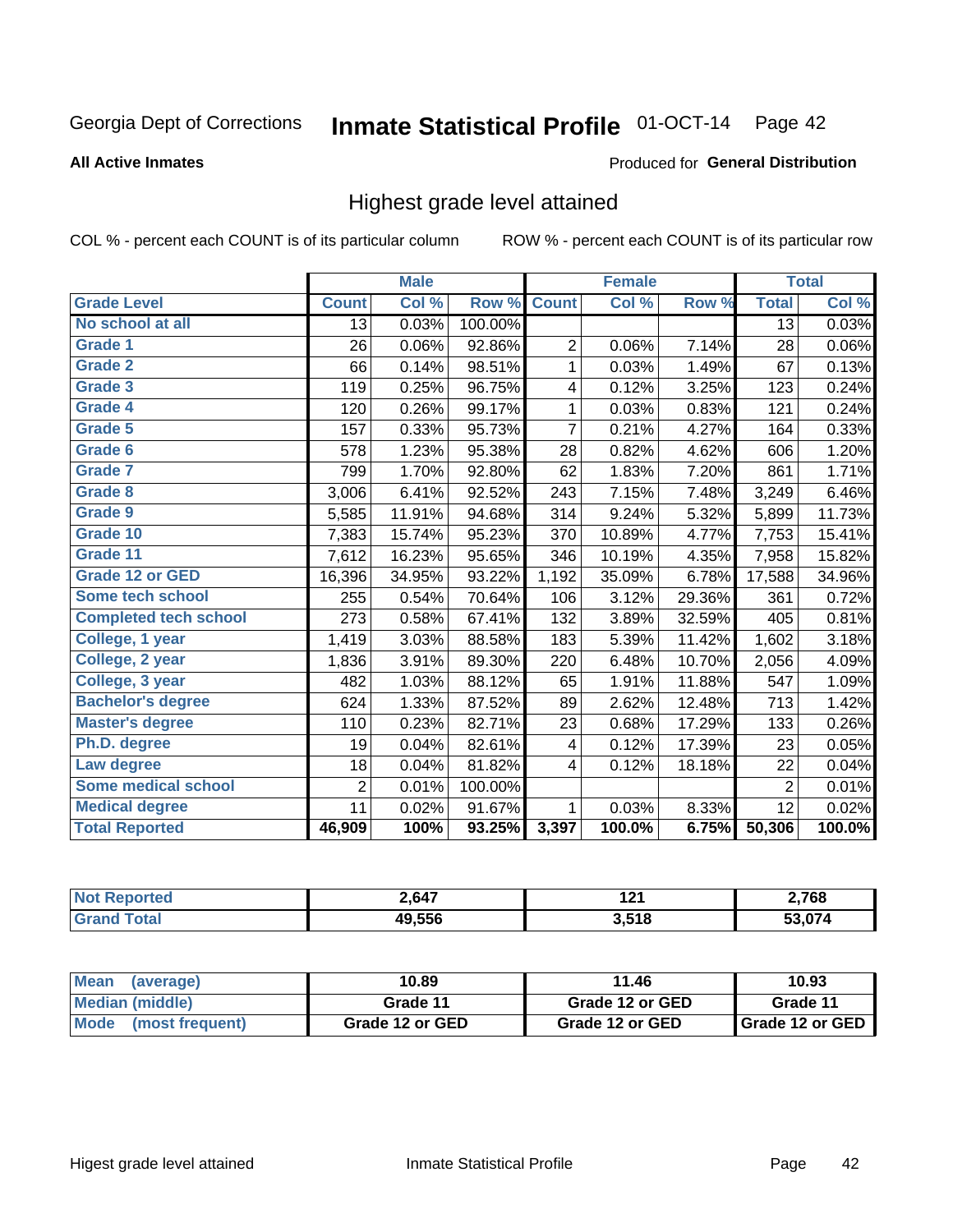# Inmate Statistical Profile 01-OCT-14 Page 43

#### **All Active Inmates**

### **Produced for General Distribution**

## Culture fair IQ scores

COL % - percent each COUNT is of its particular column

|                       |              | <b>Male</b> |        |              | <b>Female</b> |         |              | <b>Total</b> |
|-----------------------|--------------|-------------|--------|--------------|---------------|---------|--------------|--------------|
| <b>IQ Scores</b>      | <b>Count</b> | Col %       | Row %  | <b>Count</b> | Col %         | Row %   | <b>Total</b> | Col %        |
| $60 - 69$             | 736          | 2.20%       | 92.12% | 63           | 2.26%         | 7.88%   | 799          | 2.20%        |
| $70 - 79$             | 2,245        | 6.71%       | 91.48% | 209          | 7.50%         | 8.52%   | 2,454        | 6.77%        |
| $80 - 89$             | 5,120        | 15.29%      | 87.54% | 729          | 26.17%        | 12.46%  | 5,849        | 16.13%       |
| $90 - 99$             | 9,859        | 29.45%      | 90.77% | 1,003        | 36.00%        | 9.23%   | 10,862       | 29.95%       |
| $100 - 109$           | 9,319        | 27.84%      | 95.35% | 454          | 16.30%        | 4.65%   | 9,773        | 26.95%       |
| $110 - 119$           | 5,312        | 15.87%      | 96.83% | 174          | 6.25%         | 3.17%   | 5,486        | 15.13%       |
| 120 - 129             | 852          | 2.54%       | 89.59% | 99           | 3.55%         | 10.41%  | 951          | 2.62%        |
| 130 - 139             | 31           | 0.09%       | 43.66% | 40           | 1.44%         | 56.34%  | 71           | 0.20%        |
| 140 & Up              | 5            | 0.01%       | 26.32% | 14           | 0.50%         | 73.68%  | 19           | 0.05%        |
|                       |              |             |        | 1            | 0.04%         | 100.00% |              | 0.01%        |
| <b>Total Reported</b> | 33,479       | 100%        | 92.32% | 2,786        | 100.0%        | 7.68%   | 36,265       | 100.0%       |

| <b>Not Reported</b>  | 15,371 | 609   | 15,980 |
|----------------------|--------|-------|--------|
| Not Valid (under 60) | 706    | 123   | 829    |
| <b>Grand Total</b>   | 49,556 | 3,518 | 53,074 |

| Mean<br>(average)       | 98  | 95 | 98 |
|-------------------------|-----|----|----|
| <b>Median (middle)</b>  | 99  |    | 99 |
| Mode<br>(most frequent) | 103 | 99 | 99 |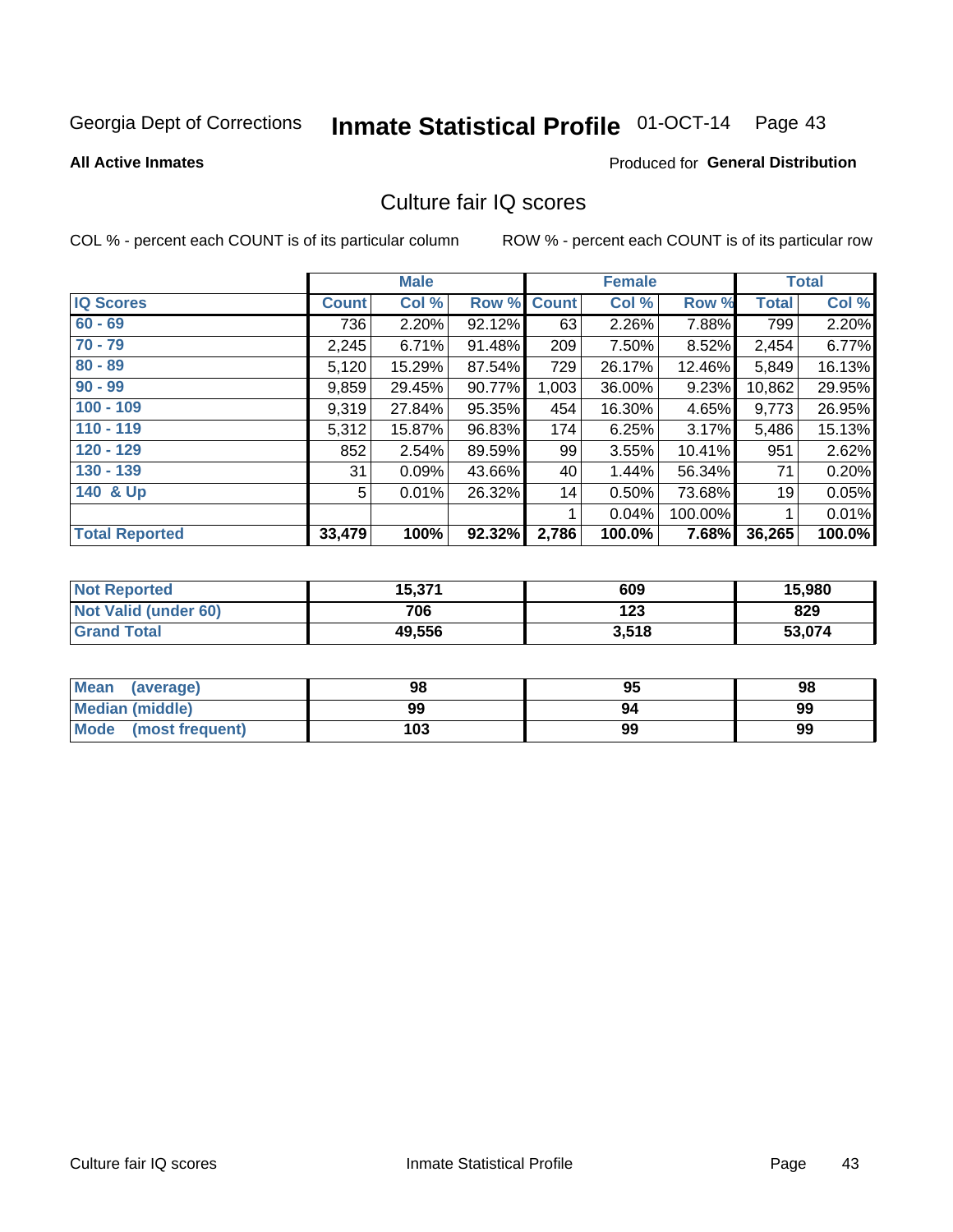## Inmate Statistical Profile 01-OCT-14 Page 44

**All Active Inmates** 

#### Produced for General Distribution

## Wide Range Achievement Test (WRAT) reading score

COL % - percent each COUNT is of its particular column

|                           |              | <b>Male</b> |        |              | <b>Female</b> |        |              | <b>Total</b> |
|---------------------------|--------------|-------------|--------|--------------|---------------|--------|--------------|--------------|
| <b>WRAT Reading Score</b> | <b>Count</b> | Col %       | Row %  | <b>Count</b> | Col %         | Row %  | <b>Total</b> | Col %        |
| 0.1 to 0.9                | 866          | 2.53%       | 99.43% | 5            | 0.17%         | 0.57%  | 871          | 2.34%        |
| 1.0 to 1.9                | 664          | 1.94%       | 97.08% | 20           | 0.69%         | 2.92%  | 684          | 1.84%        |
| 2.0 to 2.9                | 1,143        | 3.34%       | 96.37% | 43           | 1.47%         | 3.63%  | 1,186        | 3.19%        |
| 3.0 to 3.9                | 2,802        | 8.18%       | 95.99% | 117          | 4.01%         | 4.01%  | 2,919        | 7.85%        |
| 4.0 to 4.9                | 3,343        | 9.76%       | 93.38% | 237          | 8.12%         | 6.62%  | 3,580        | 9.63%        |
| 5.0 to 5.9                | 2,725        | 7.96%       | 94.45% | 160          | 5.48%         | 5.55%  | 2,885        | 7.76%        |
| 6.0 to 6.9                | 3,356        | 9.80%       | 91.92% | 295          | 10.11%        | 8.08%  | 3,651        | 9.82%        |
| 7.0 to 7.9                | 1,127        | 3.29%       | 92.53% | 91           | 3.12%         | 7.47%  | 1,218        | 3.28%        |
| 8.0 to 8.9                | 2,233        | 6.52%       | 90.33% | 239          | 8.19%         | 9.67%  | 2,472        | 6.65%        |
| 9.0 to 9.9                | 1,168        | 3.41%       | 89.71% | 134          | 4.59%         | 10.29% | 1,302        | 3.50%        |
| 10.0 to 10.9              | 2,326        | 6.79%       | 89.15% | 283          | 9.70%         | 10.85% | 2,609        | 7.02%        |
| 11.0 to 11.9              | 3,613        | 10.55%      | 89.23% | 436          | 14.94%        | 10.77% | 4,049        | 10.89%       |
| 12.0 to 12.9              | 8,844        | 25.82%      | 91.30% | 843          | 28.88%        | 8.70%  | 9,687        | 26.06%       |
| 13                        | 37           | 0.11%       | 69.81% | 16           | 0.55%         | 30.19% | 53           | 0.14%        |
| <b>Total Reported</b>     | 34,247       | 100%        | 92.15% | 2,919        | 100.0%        | 7.85%  | 37,166       | 100%         |

| <b>rten</b><br>NO | 15.309 | 599   | 15.908 |
|-------------------|--------|-------|--------|
|                   | 49.556 | 3,518 | 53 074 |

| <b>Mean</b><br>(average) | 8.26 | 9.35 | 8.35 |
|--------------------------|------|------|------|
| Median (middle)          | ช.ว  | 10.2 | 8.9  |
| Mode<br>(most frequent)  | l2.9 | 12.9 | 12.9 |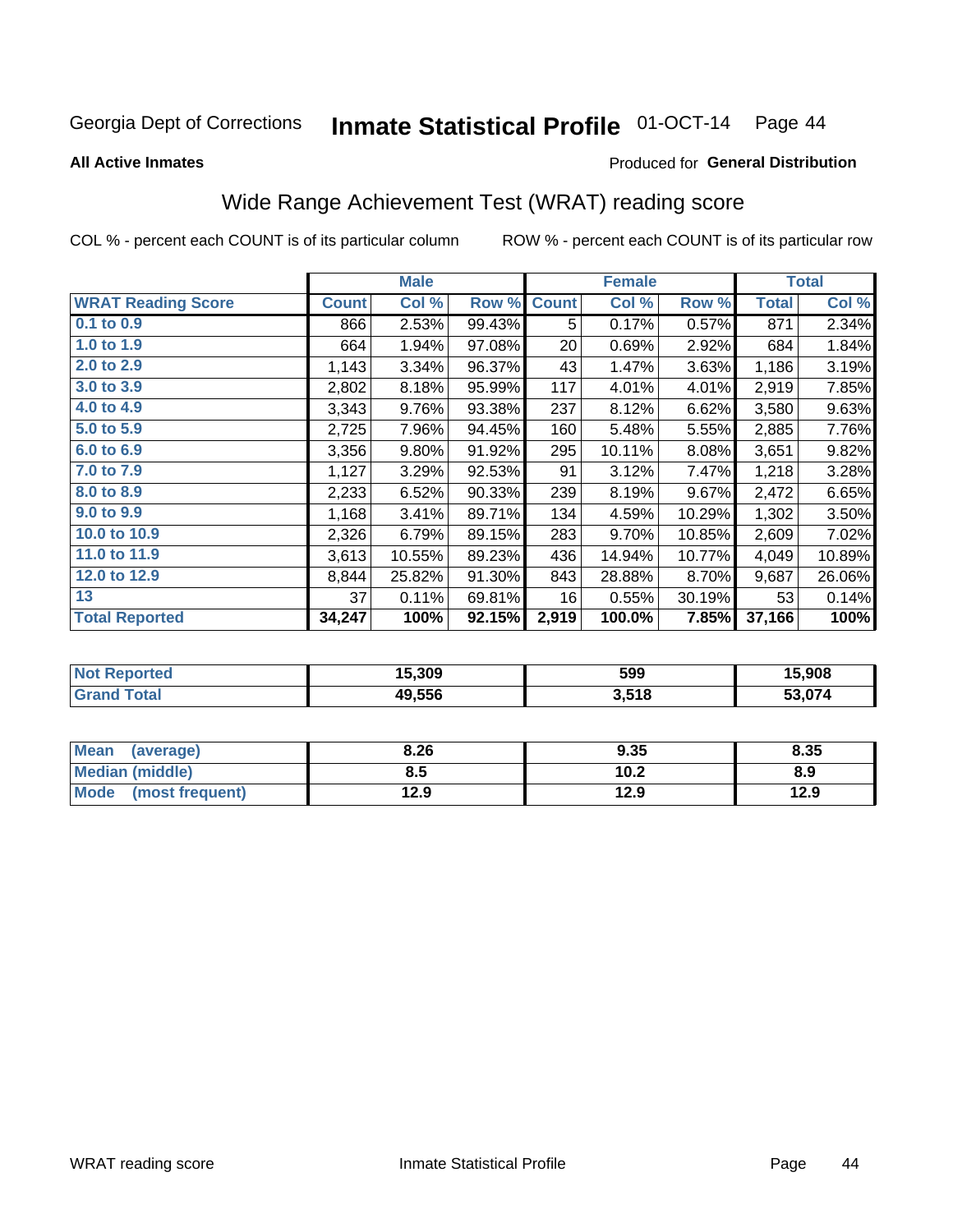## Inmate Statistical Profile 01-OCT-14 Page 45

**All Active Inmates** 

#### Produced for General Distribution

## Wide Range Achievement Test (WRAT) math score

COL % - percent each COUNT is of its particular column

| <b>WRAT Mathematic Score</b><br>$0.1$ to $0.9$ | <b>Count</b> | Col %  | Row %  |              |        |        |              |        |
|------------------------------------------------|--------------|--------|--------|--------------|--------|--------|--------------|--------|
|                                                |              |        |        | <b>Count</b> | Col %  | Row %  | <b>Total</b> | Col %  |
|                                                | 75           | 0.22%  | 98.68% | 1            | 0.03%  | 1.32%  | 76           | 0.20%  |
| 1.0 to 1.9                                     | 241          | 0.70%  | 96.40% | 9            | 0.31%  | 3.60%  | 250          | 0.67%  |
| 2.0 to 2.9                                     | 686          | 2.00%  | 96.35% | 26           | 0.89%  | 3.65%  | 712          | 1.92%  |
| 3.0 to 3.9                                     | 1,485        | 4.34%  | 95.25% | 74           | 2.54%  | 4.75%  | 1,559        | 4.19%  |
| 4.0 to 4.9                                     | 4,545        | 13.27% | 94.35% | 272          | 9.32%  | 5.65%  | 4,817        | 12.96% |
| 5.0 to 5.9                                     | 5,787        | 16.89% | 93.79% | 383          | 13.12% | 6.21%  | 6,170        | 16.60% |
| 6.0 to 6.9                                     | 6,910        | 20.17% | 92.52% | 559          | 19.15% | 7.48%  | 7,469        | 20.09% |
| 7.0 to 7.9                                     | 2,323        | 6.78%  | 90.85% | 234          | 8.02%  | 9.15%  | 2,557        | 6.88%  |
| 8.0 to 8.9                                     | 3,895        | 11.37% | 90.20% | 423          | 14.49% | 9.80%  | 4,318        | 11.62% |
| 9.0 to 9.9                                     | 1,585        | 4.63%  | 89.95% | 177          | 6.06%  | 10.05% | 1,762        | 4.74%  |
| 10.0 to 10.9                                   | 44           | 0.13%  | 91.67% | 4            | 0.14%  | 8.33%  | 48           | 0.13%  |
| 11.0 to 11.9                                   | 1,391        | 4.06%  | 90.50% | 146          | 5.00%  | 9.50%  | 1,537        | 4.13%  |
| 12.0 to 12.9                                   | 5,286        | 15.43% | 89.67% | 609          | 20.86% | 10.33% | 5,895        | 15.86% |
| 13                                             | 2            | 0.01%  | 50.00% | 2            | 0.07%  | 50.00% | 4            | 0.01%  |
| <b>Total Reported</b>                          | 34,255       | 100%   | 92.15% | 2,919        | 100%   | 7.85%  | 37,174       | 100%   |

| <b>Not Reported</b> | 15,301 | 599   | 15,900 |
|---------------------|--------|-------|--------|
| <b>Grand Total</b>  | 49,556 | 3,518 | 53,074 |

| Mean (average)       | 7.38 | 8.14 | 7.44 |
|----------------------|------|------|------|
| Median (middle)      | ხ. J | 7.4  | 6.9  |
| Mode (most frequent) | 12.9 | 12.9 | 12.9 |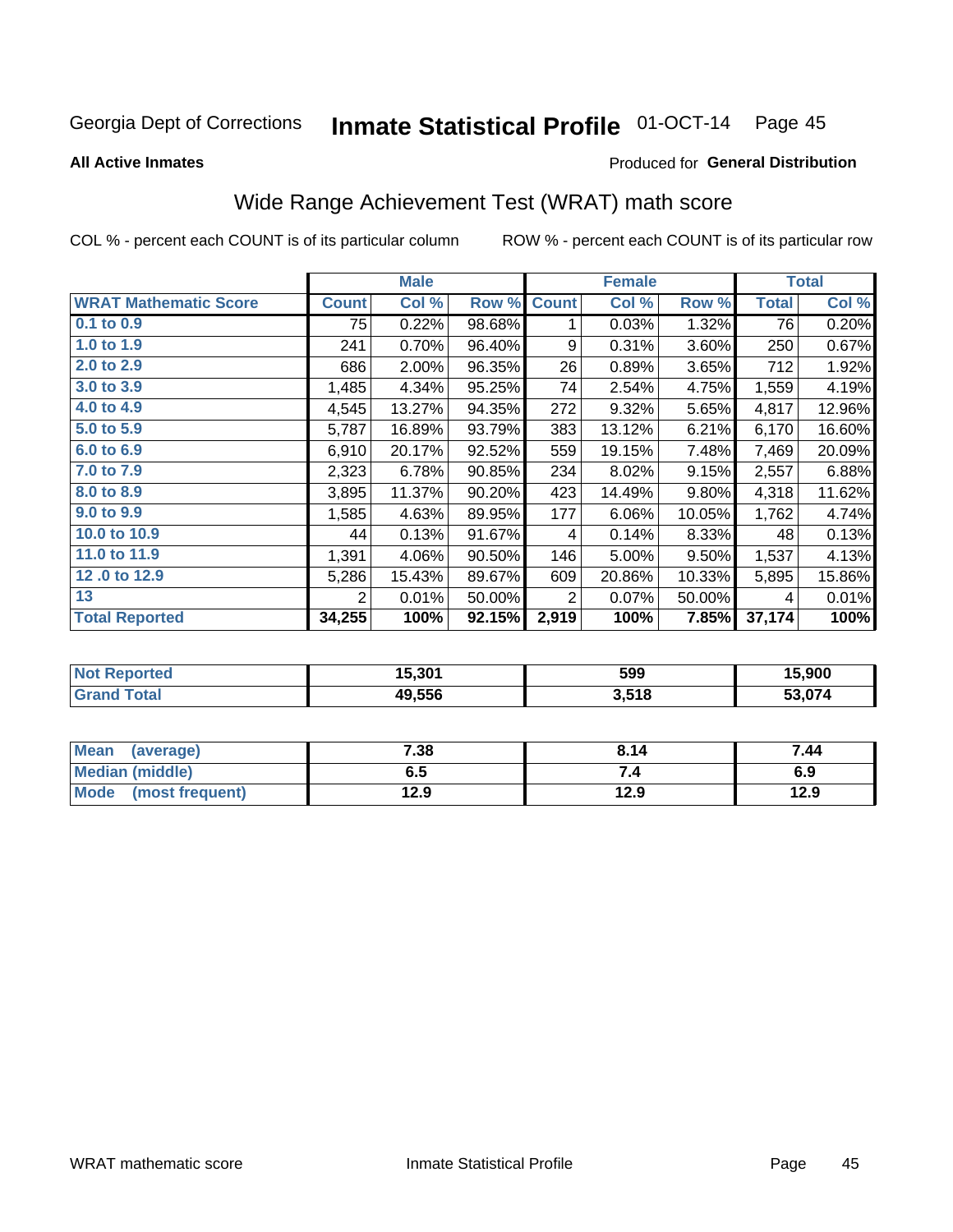#### **Inmate Statistical Profile 01-OCT-14** Page 46

#### **All Active Inmates**

#### Produced for General Distribution

## Wide Range Achievement Test (WRAT) spelling score

COL % - percent each COUNT is of its particular column

|                            |              | <b>Male</b> |        |              | <b>Female</b> |        |              | <b>Total</b> |
|----------------------------|--------------|-------------|--------|--------------|---------------|--------|--------------|--------------|
| <b>WRAT Spelling Score</b> | <b>Count</b> | Col %       | Row %  | <b>Count</b> | Col %         | Row %  | <b>Total</b> | Col %        |
| $0.1$ to $0.9$             | 862          | 2.52%       | 99.54% | 4            | 0.14%         | 0.46%  | 866          | 2.33%        |
| 1.0 to 1.9                 | 846          | 2.47%       | 98.95% | 9            | 0.31%         | 1.05%  | 855          | 2.30%        |
| 2.0 to 2.9                 | 1,547        | 4.51%       | 96.99% | 48           | 1.64%         | 3.01%  | 1,595        | 4.29%        |
| 3.0 to 3.9                 | 2,371        | 6.92%       | 97.01% | 73           | 2.50%         | 2.99%  | 2,444        | 6.57%        |
| 4.0 to 4.9                 | 2,196        | 6.41%       | 96.23% | 86           | 2.95%         | 3.77%  | 2,282        | 6.14%        |
| 5.0 to 5.9                 | 4,016        | 11.72%      | 94.94% | 214          | 7.33%         | 5.06%  | 4,230        | 11.38%       |
| 6.0 to 6.9                 | 3,128        | 9.13%       | 94.39% | 186          | 6.37%         | 5.61%  | 3,314        | 8.91%        |
| 7.0 to 7.9                 | 3,085        | 9.00%       | 93.37% | 219          | 7.50%         | 6.63%  | 3,304        | 8.89%        |
| 8.0 to 8.9                 | 2,954        | 8.62%       | 92.60% | 236          | 8.08%         | 7.40%  | 3,190        | 8.58%        |
| 9.0 to 9.9                 | 1,540        | 4.49%       | 91.94% | 135          | 4.62%         | 8.06%  | 1,675        | 4.50%        |
| 10.0 to 10.9               | 1,341        | 3.91%       | 91.29% | 128          | 4.38%         | 8.71%  | 1,469        | 3.95%        |
| 11.0 to 11.9               | 2,770        | 8.08%       | 91.03% | 273          | 9.35%         | 8.97%  | 3,043        | 8.18%        |
| 12.0 to 12.9               | 7,592        | 22.16%      | 85.40% | 1,298        | 44.45%        | 14.60% | 8,890        | 23.91%       |
| 13                         | 17           | 0.05%       | 60.71% | 11           | 0.38%         | 39.29% | 28           | 0.08%        |
| <b>Total Reported</b>      | 34,265       | 100%        | 92.15% | 2,920        | 100%          | 7.85%  | 37,185       | 100.0%       |

| <b>orteo</b><br>NO | 15,291 | 598   | 15,889 |
|--------------------|--------|-------|--------|
|                    | 49.556 | 3,518 | 53.074 |

| Mean<br>(average)    | 7.92 | 10.03 | 8.09 |
|----------------------|------|-------|------|
| Median (middle)      | .    |       | .    |
| Mode (most frequent) | 12.9 | 12.9  | 12.9 |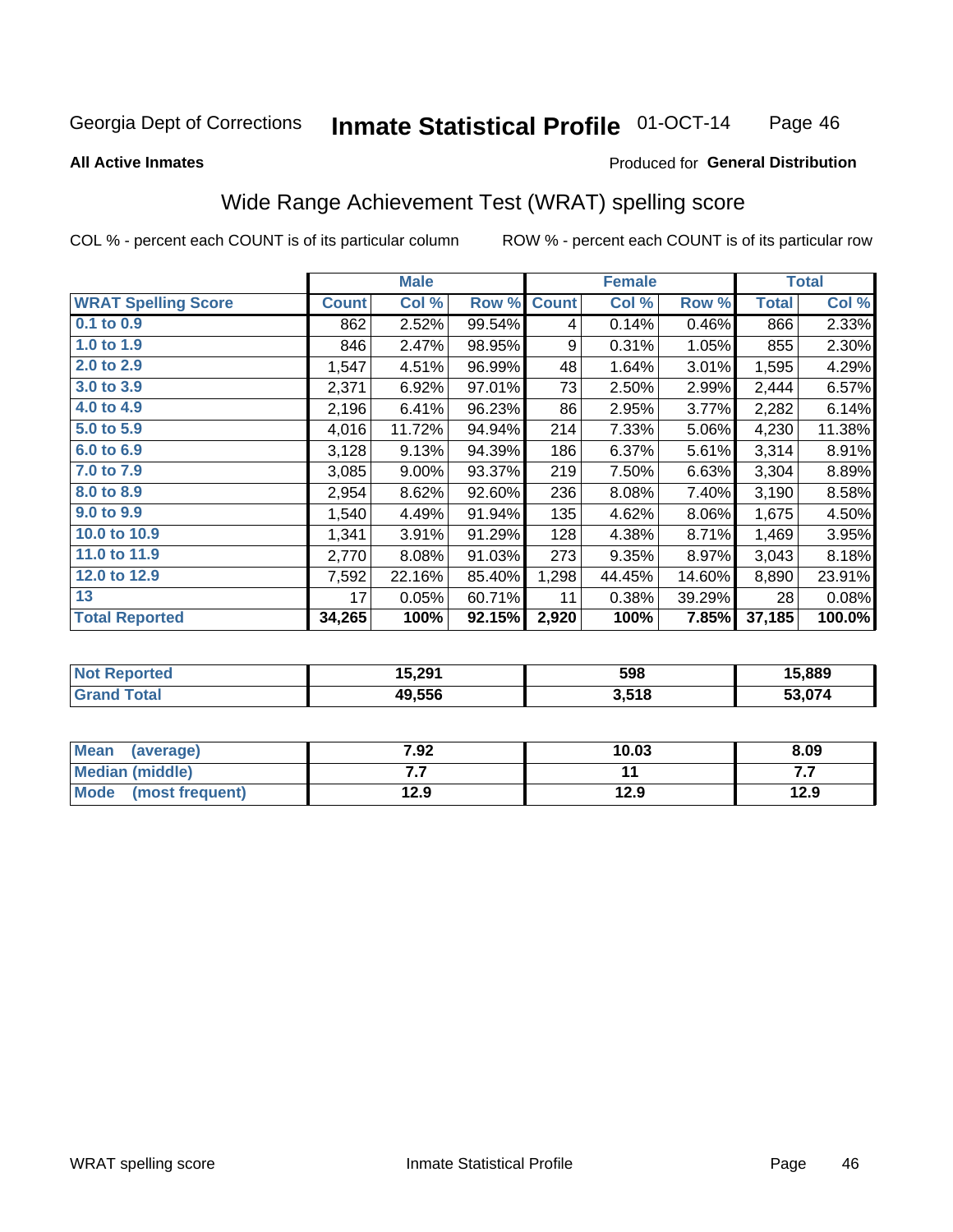#### **All Active Inmates**

#### Produced for General Distribution

## Scope of substance abuse - summary

COL % - percent each COUNT is of its particular column

|                        |              | <b>Male</b> |           |              | <b>Female</b> |       |        | <b>Total</b> |
|------------------------|--------------|-------------|-----------|--------------|---------------|-------|--------|--------------|
| <b>Substance Abuse</b> | <b>Count</b> | Col %       | Row %     | <b>Count</b> | Col %         | Row % | Total  | Col %        |
| <b>None</b>            | 39,483       | 79.67%      | 92.54%    | 3,182        | 90.45%        | 7.46% | 42,665 | 80.39%       |
| <b>Drugs only</b>      | 5.373        | 10.84%      | $95.64\%$ | 245          | $6.96\%$      | 4.36% | 5,618  | 10.59%       |
| <b>Alcohol only</b>    | .184         | $2.39\%$    | $98.09\%$ | 23           | 0.65%         | 1.91% | 1,207  | 2.27%        |
| Drugs and alcohol      | 3.516        | $7.10\%$    | 98.10%    | 68           | 1.93%         | 1.90% | 3,584  | 6.75%        |
| <b>Total Reported</b>  | 49,556       | 100%        | 93.37%    | 3,518        | 100%          | 6.63% | 53,074 | 100%         |

| <b>Not</b><br>Reported |        |       |        |
|------------------------|--------|-------|--------|
| Total                  | 49.556 | 3,518 | 53.074 |

| Mode<br>None<br>None<br>None<br>quenu |
|---------------------------------------|
|---------------------------------------|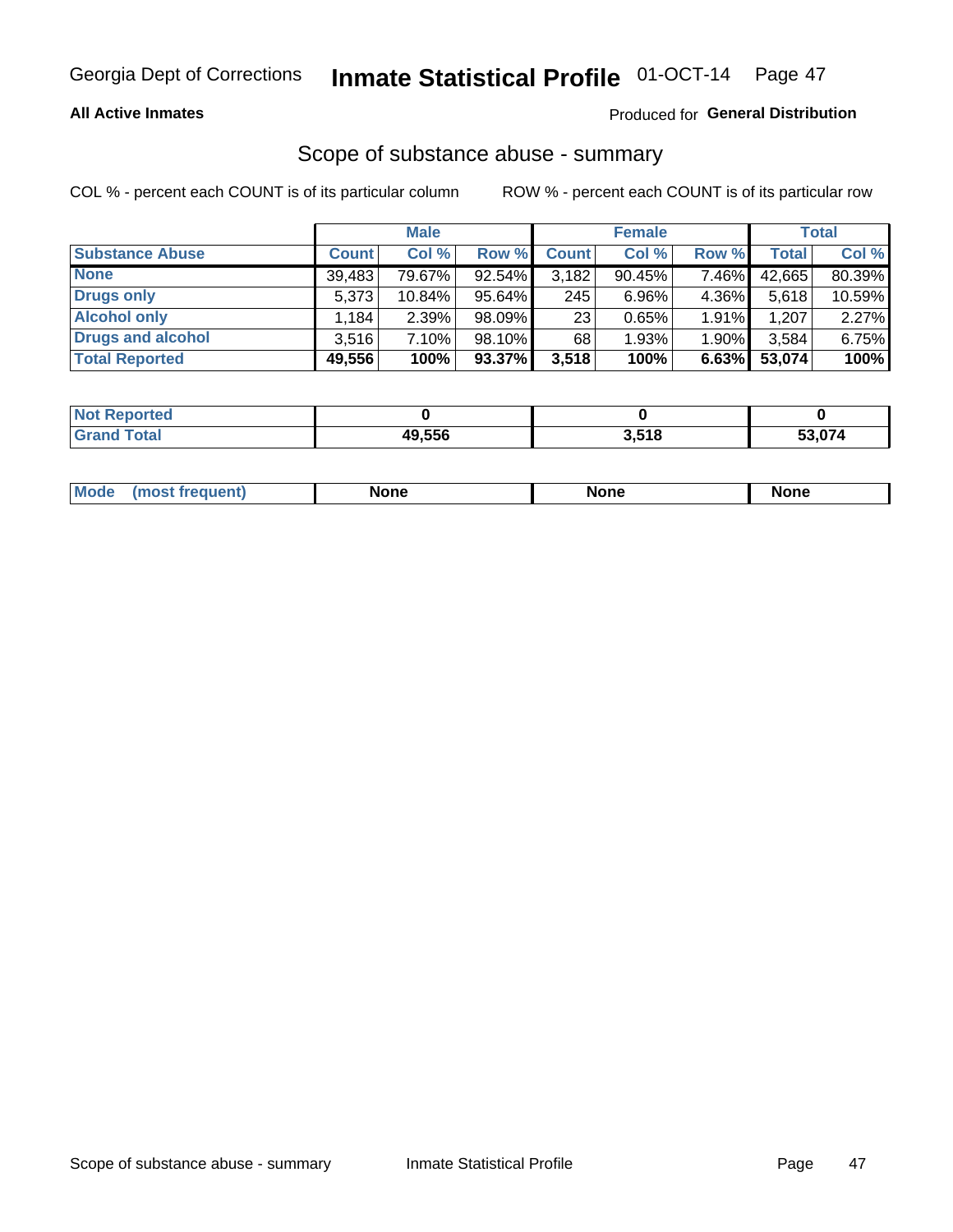#### **All Active Inmates**

### **Produced for General Distribution**

### Scope of substance abuse - detail

COL % - percent each COUNT is of its particular column

|                                      |              | <b>Male</b> |         |              | <b>Female</b> |       |              | <b>Total</b> |
|--------------------------------------|--------------|-------------|---------|--------------|---------------|-------|--------------|--------------|
| <b>Substance Abuse</b>               | <b>Count</b> | Col %       | Row %   | <b>Count</b> | Col %         | Row % | <b>Total</b> | Col %        |
| No drug or alcohol problems          | 39,483       | 79.67%      | 92.54%  | 3,182        | 90.45%        | 7.46% | 42,665       | 80.39%       |
| Drug addiction but no alcohol        | 105          | 0.21%       | 94.59%  | 6            | 0.17%         | 5.41% | 111          | 0.21%        |
| <b>Drug addiction and alcohol</b>    | 56           | 0.11%       | 100.00% |              |               |       | 56           | 0.11%        |
| <b>labuse</b>                        |              |             |         |              |               |       |              |              |
| <b>Drug addiction and alcoholism</b> | 35           | 0.07%       | 100.00% |              |               |       | 35           | 0.07%        |
| No drug problem but alcohol          | 981          | 1.98%       | 99.09%  | 9            | 0.26%         | 0.91% | 990          | 1.87%        |
| <b>labuse</b>                        |              |             |         |              |               |       |              |              |
| No drug problem but alcoholism       | 203          | 0.41%       | 93.55%  | 14           | 0.40%         | 6.45% | 217          | 0.41%        |
| Drug experiment but no alcohol       | 2,783        | 5.62%       | 97.48%  | 72           | 2.05%         | 2.52% | 2,855        | 5.38%        |
| <b>Drug experiment &amp; alcohol</b> | 587          | 1.18%       | 98.49%  | 9            | 0.26%         | 1.51% | 596          | 1.12%        |
| <b>labuse</b>                        |              |             |         |              |               |       |              |              |
| Drug experiment & alcoholism         | 176          | 0.36%       | 95.65%  | 8            | 0.23%         | 4.35% | 184          | 0.35%        |
| Drug abuse but no alcohol            | 2,485        | 5.01%       | 93.70%  | 167          | 4.75%         | 6.30% | 2,652        | 5.00%        |
| Drug abuse and alcohol abuse         | 2,242        | 4.52%       | 98.85%  | 26           | 0.74%         | 1.15% | 2,268        | 4.27%        |
| <b>Drug abuse and alcoholism</b>     | 420          | 0.85%       | 94.38%  | 25           | 0.71%         | 5.62% | 445          | 0.84%        |
| <b>Total Reported</b>                | 49,556       | 100%        | 93.37%  | 3,518        | 100%          | 6.63% | 53,074       | 100.0%       |

| orted<br>NOT |        |       |        |
|--------------|--------|-------|--------|
| <b>otal</b>  | 49.556 | 3,518 | 53,074 |

| Mode (most frequent) | No drug or alcohol problems No drug or alcohol problems No drug or alcohol |          |
|----------------------|----------------------------------------------------------------------------|----------|
|                      |                                                                            | problems |
|                      |                                                                            |          |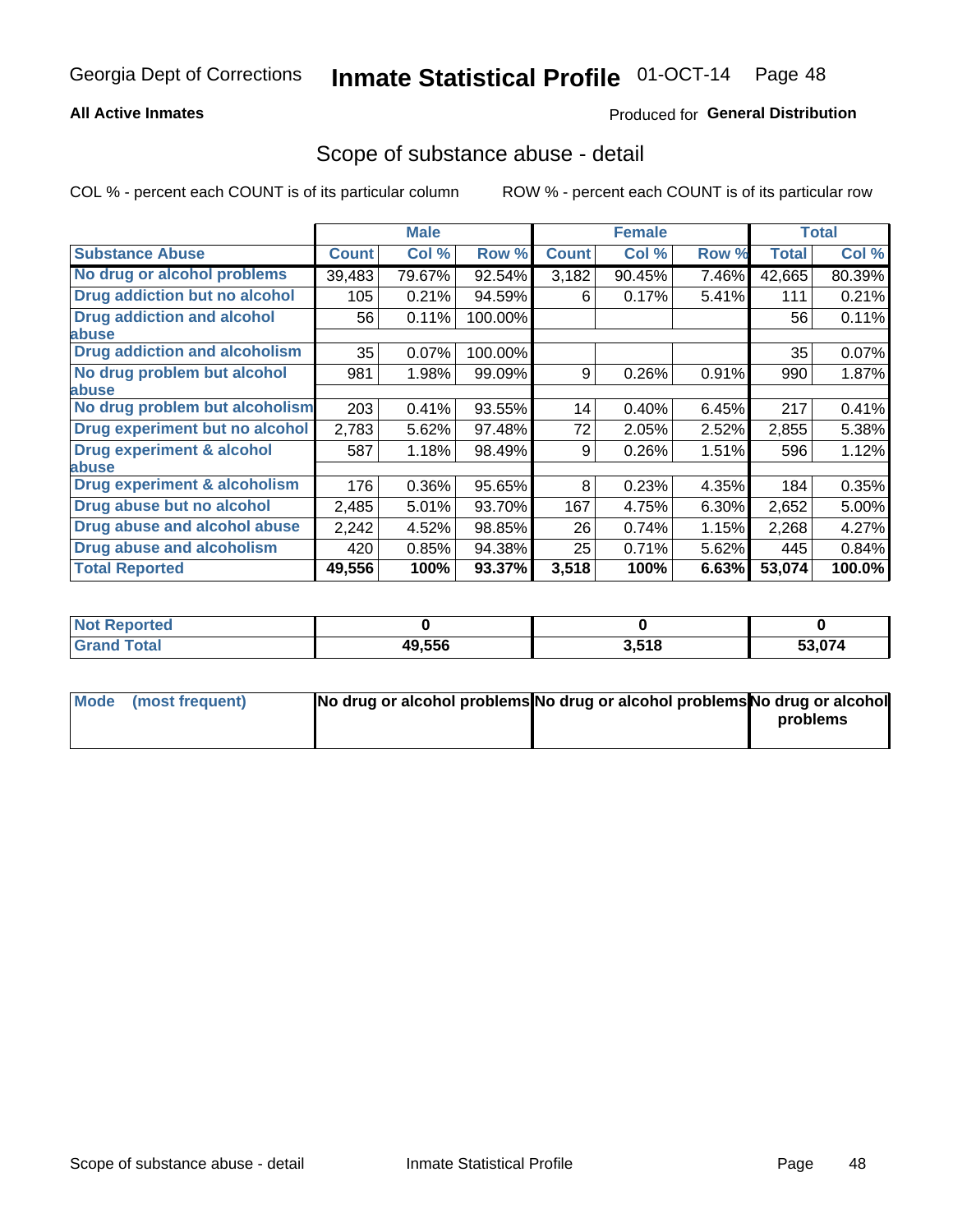# Inmate Statistical Profile 01-OCT-14 Page 49

#### **All Active Inmates**

#### **Produced for General Distribution**

## Current / last mental health treatment level

COL % - percent each COUNT is of its particular column

|                                    |                | <b>Male</b> |         |              | <b>Female</b> |        |              | <b>Total</b> |
|------------------------------------|----------------|-------------|---------|--------------|---------------|--------|--------------|--------------|
| <b>Mental Health Treatment Lev</b> | <b>Count</b>   | Col %       | Row %   | <b>Count</b> | Col %         | Row %  | <b>Total</b> | Col %        |
| 1 No problem at current time       | 7,989          | 52.56%      | 92.62%  | 637          | 26.33%        | 7.38%  | 8,626        | 48.96%       |
| 2 Receiving outpatient             | 5,316          | 34.97%      | 75.50%  | 1,725        | 71.31%        | 24.50% | 7,041        | 39.96%       |
| <b>Treatment</b>                   |                |             |         |              |               |        |              |              |
| 3 Inpatient, moderate              | 1,535          | 10.10%      | 97.40%  | 41           | 1.69%         | 2.60%  | 1,576        | 8.94%        |
| Treatment                          |                |             |         |              |               |        |              |              |
| 4 Inpatient, intensive             | 342            | 2.25%       | 95.53%  | 16           | 0.66%         | 4.47%  | 358          | 2.03%        |
| <b>Treatment</b>                   |                |             |         |              |               |        |              |              |
| <b>5 Undergoing crisis</b>         | 17             | 0.11%       | 100.00% |              |               |        | 17           | 0.10%        |
| <b>Stabilization</b>               |                |             |         |              |               |        |              |              |
| <b>6 Hospital for criminally</b>   | $\overline{2}$ | 0.01%       | 100.00% |              |               |        | 2            | 0.01%        |
| <b>Tinsane</b>                     |                |             |         |              |               |        |              |              |
| <b>Total Evaluated</b>             | 15,201         | 100%        | 86.27%  | 2,419        | 100%          | 13.73% | 17,620       | 100%         |

| Never had MH evaluation | 34,355 | ,099  | 35,454 |
|-------------------------|--------|-------|--------|
| <b>Grand Total</b>      | 49,556 | 3,518 | 53,074 |

| Median (middle) | No problem at current time | <b>Receiving outpatient</b><br>treatment | <b>Receiving</b><br>outpatient<br>treatment |
|-----------------|----------------------------|------------------------------------------|---------------------------------------------|
| <b>Mode</b>     | No problem at current time | <b>Receiving outpatient</b>              | No problem at                               |
| (most frequent) |                            | treatment                                | current time                                |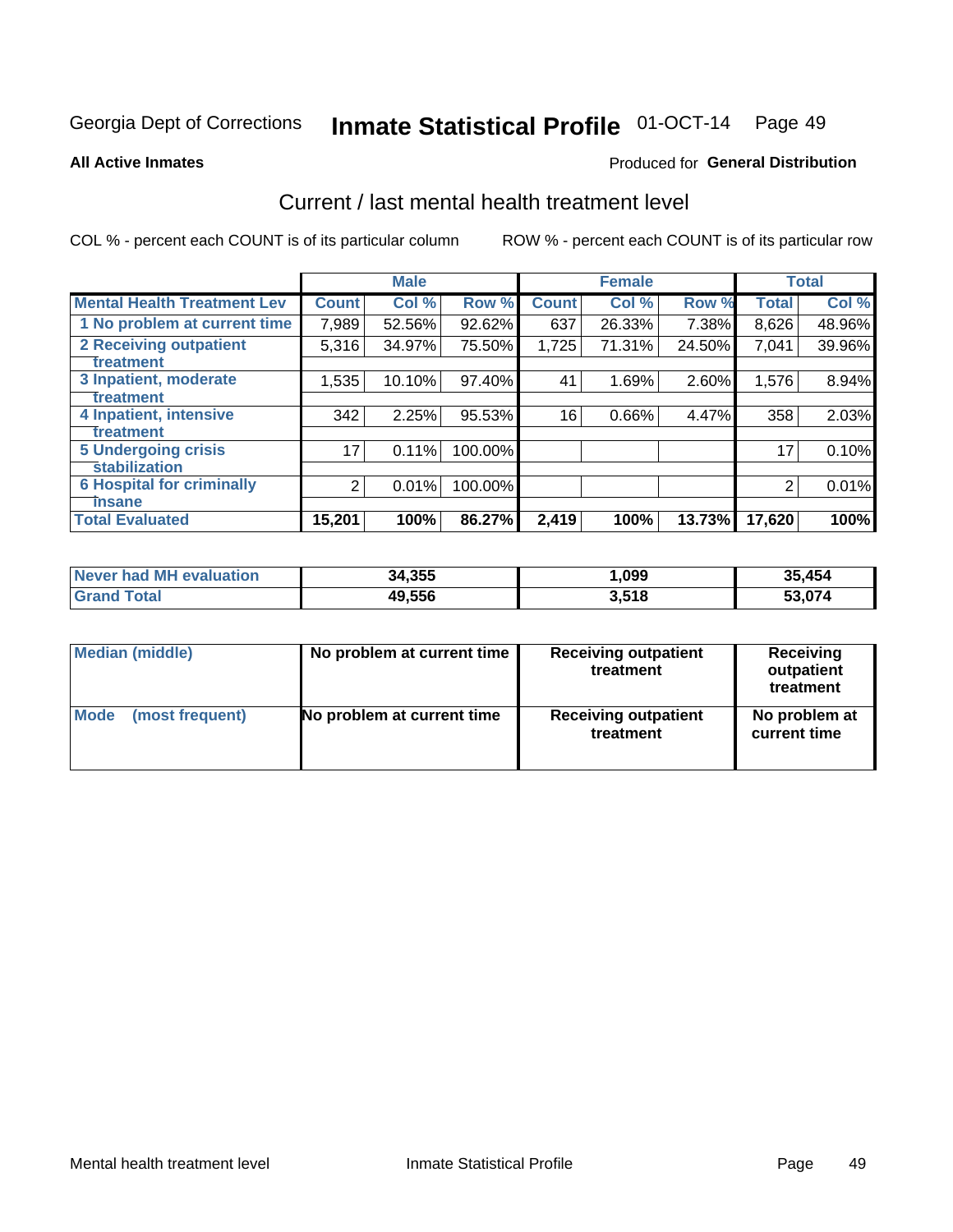#### **All Active Inmates**

### Produced for General Distribution

## PULHESDWIT medical scale - 'P' overall condition ('P'hysical)

COL % - percent each COUNT is of its particular column

|                                  |              | <b>Male</b> |         |              | <b>Female</b> |         |              | <b>Total</b> |
|----------------------------------|--------------|-------------|---------|--------------|---------------|---------|--------------|--------------|
| 'P' Overall Condition            | <b>Count</b> | Col %       | Row %   | <b>Count</b> | Col %         | Row %   | <b>Total</b> | Col %        |
| 1 No medical illness             | 33,516       | 73.54%      | 94.54%  | 1,934        | 58.86%        | 5.46%   | 35,450       | 72.55%       |
| 2 Well-controlled chronic        | 10,932       | 23.99%      | 90.10%  | 1,201        | 36.55%        | 9.90%   | 12,133       | 24.83%       |
| <b>illness</b>                   |              |             |         |              |               |         |              |              |
| 3 Poorly-controlled chronic      | 1,029        | $2.26\%$    | 92.70%  | 81           | 2.47%         | 7.30%   | 1,110        | 2.27%        |
| <b>illness</b>                   |              |             |         |              |               |         |              |              |
| 4 Significant problems requiring | 87           | 0.19%       | 92.55%  |              | 0.21%         | 7.45%   | 94           | 0.19%        |
| special housing                  |              |             |         |              |               |         |              |              |
| 5 Terminal illness, < 6 months   | 14           | 0.03%       | 100.00% |              |               |         | 14           | 0.03%        |
| to live                          |              |             |         |              |               |         |              |              |
| 6 Inmate is pregnant             |              |             |         | 63           | 1.92%         | 100.00% | 63           | 0.13%        |
| <b>Total Reported</b>            | 45,578       | 100%        | 93.28%  | 3,286        | 100%          | 6.72%   | 48,864       | 100%         |

| тео | 2.070  | າາາ        | <b>210</b>    |
|-----|--------|------------|---------------|
|     | J.JI U | ZJZ        | 4,Z I U       |
|     | 19 556 | 518<br>. . | <u>גדה ה־</u> |

| Mode | (most frequent) | 1 No medical illness | 1 No medical illness | 1 No medical<br>illness |
|------|-----------------|----------------------|----------------------|-------------------------|
|------|-----------------|----------------------|----------------------|-------------------------|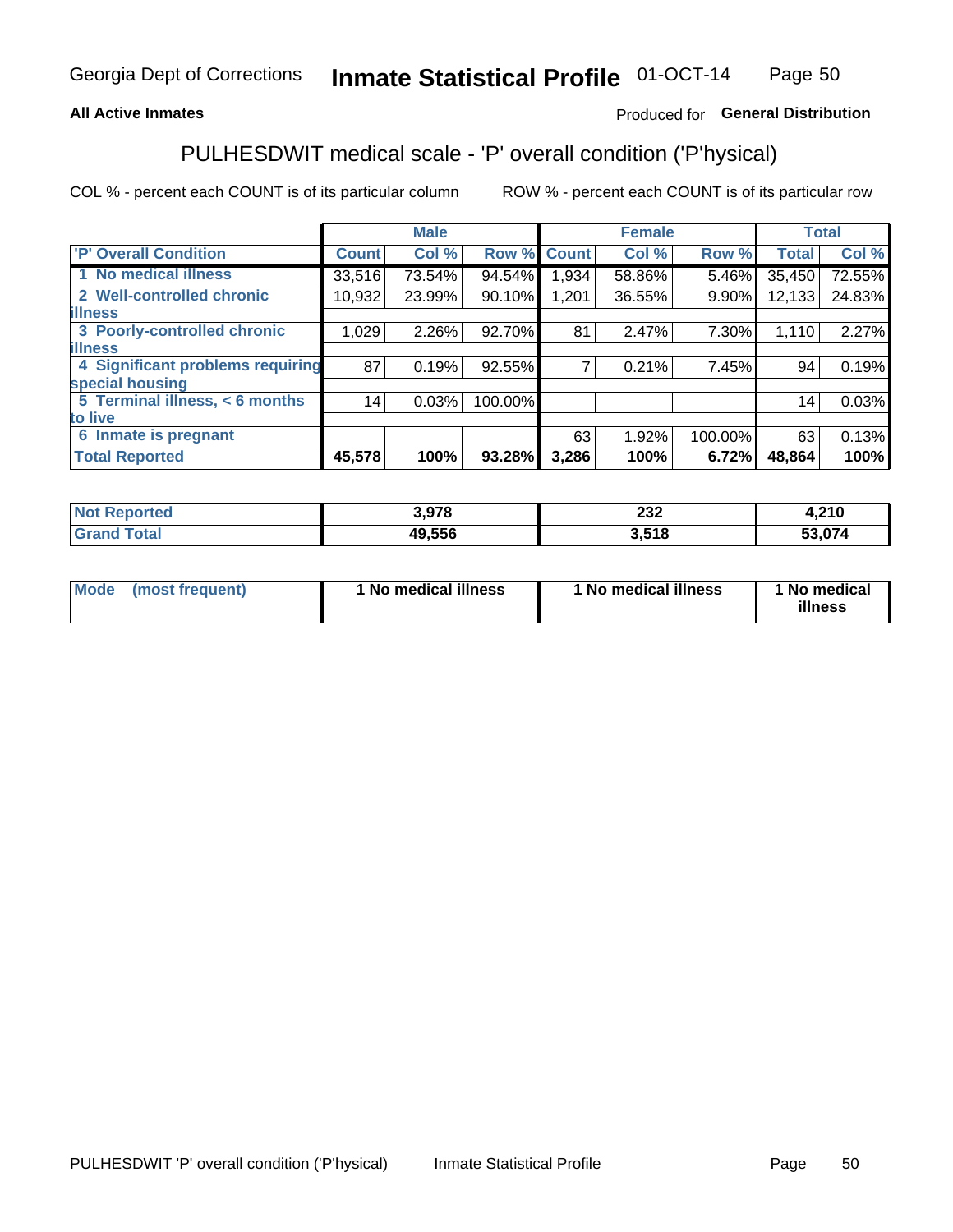#### **All Active Inmates**

### Produced for General Distribution

## PULHESDWIT medical scale - 'U' upper body

COL % - percent each COUNT is of its particular column

|                              |              | <b>Male</b> |         |              | <b>Female</b> |       |              | <b>Total</b> |
|------------------------------|--------------|-------------|---------|--------------|---------------|-------|--------------|--------------|
| <b>U' Upper Body</b>         | <b>Count</b> | Col %       | Row %   | <b>Count</b> | Col %         | Row % | <b>Total</b> | Col %        |
| 1 Upper bones, joints,       | 43,318       | 95.29%      | 93.20%  | 3,163        | 96.37%        | 6.80% | 46,481       | 95.36%       |
| muscles all OK               |              |             |         |              |               |       |              |              |
| 2 One or both arms minimally | 1,859        | 4.09%       | 94.80%  | 102          | 3.11%         | 5.20% | 1,961        | 4.02%        |
| limited                      |              |             |         |              |               |       |              |              |
| 3 One or both arms           | 244          | 0.54%       | 93.85%  | 16           | 0.49%         | 6.15% | 260          | 0.53%        |
| <b>moderately limited</b>    |              |             |         |              |               |       |              |              |
| 4 One arm disabled,          | 37           | 0.08%       | 97.37%  |              | 0.03%         | 2.63% | 38           | 0.08%        |
| paralyzed, or amputated      |              |             |         |              |               |       |              |              |
| 5 Both arms disabled,        | 2            | 0.01%       | 100.00% |              |               |       | 2            | 0.01%        |
| paralyzed, or amputated      |              |             |         |              |               |       |              |              |
| <b>Total Reported</b>        | 45,460       | 100%        | 93.27%  | 3,282        | 100%          | 6.73% | 48,742       | 100%         |

| <b>Not Reported</b>   | 4,096  | 236   | 4,332  |
|-----------------------|--------|-------|--------|
| <b>Total</b><br>Grand | 49,556 | 3,518 | 53,074 |

| Mode (most frequent) | 1 Upper bones, joints,<br>muscles all OK | 1 Upper bones, joints,<br>muscles all OK | 1 Upper bones,<br>joints, muscles all<br>ΟK |
|----------------------|------------------------------------------|------------------------------------------|---------------------------------------------|
|----------------------|------------------------------------------|------------------------------------------|---------------------------------------------|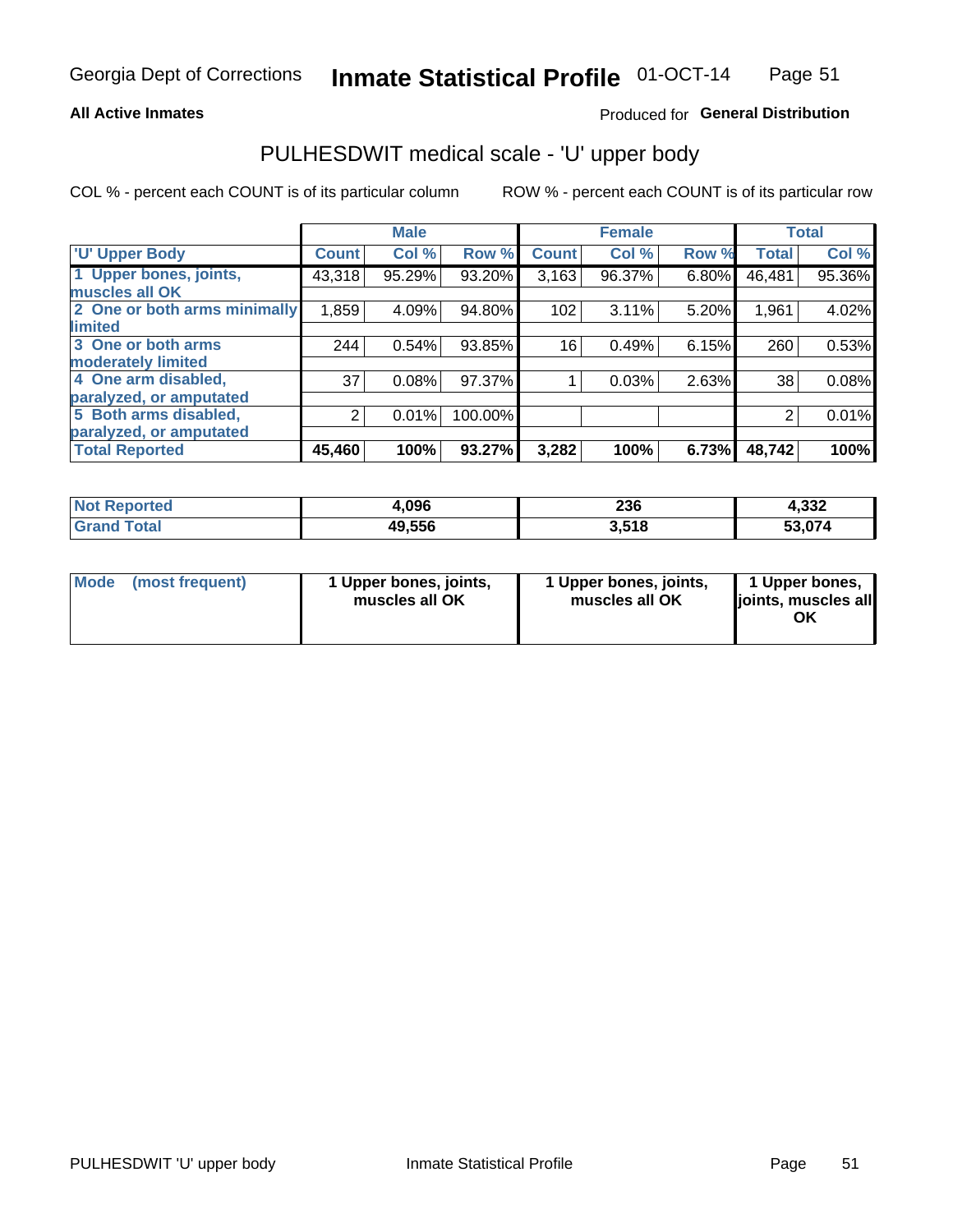#### **All Active Inmates**

### Produced for General Distribution

### PULHESDWIT medical scale - 'L' lower body

COL % - percent each COUNT is of its particular column

|                                |              | <b>Male</b> |         |              | <b>Female</b> |       |              | <b>Total</b> |
|--------------------------------|--------------|-------------|---------|--------------|---------------|-------|--------------|--------------|
| 'L' Lower Body                 | <b>Count</b> | Col %       | Row %   | <b>Count</b> | Col %         | Row % | <b>Total</b> | Col %        |
| 1 Lower bones, joints,         | 40,250       | 88.55%      | 92.98%  | 3,039        | 92.57%        | 7.02% | 43,289       | 88.82%       |
| muscles all OK                 |              |             |         |              |               |       |              |              |
| 2 One or both legs minimally   | 4,423        | 9.73%       | 95.36%  | 215          | 6.55%         | 4.64% | 4,638        | 9.52%        |
| limited                        |              |             |         |              |               |       |              |              |
| 3 One or both legs             | 659          | 1.45%       | 96.35%  | 25           | 0.76%         | 3.65% | 684          | 1.40%        |
| moderately limited             |              |             |         |              |               |       |              |              |
| 4 One leg disabled, paralyzed, | 112          | 0.25%       | 96.55%  | 4            | 0.12%         | 3.45% | 116          | 0.24%        |
| or amputated                   |              |             |         |              |               |       |              |              |
| 5 Both legs disabled,          | 12           | 0.03%       | 100.00% |              |               |       | 12           | 0.02%        |
| paralyzed, or amputated        |              |             |         |              |               |       |              |              |
| <b>Total Reported</b>          | 45,456       | 100%        | 93.26%  | 3,283        | 100%          | 6.74% | 48,739       | 100%         |

| <b>Not Reported</b>   | 4,100  | 235   | 4,335  |
|-----------------------|--------|-------|--------|
| <b>Total</b><br>Grand | 49,556 | 3,518 | 53,074 |

| Mode | (most frequent) | 1 Lower bones, joints,<br>muscles all OK | 1 Lower bones, joints,<br>muscles all OK | 1 Lower bones,<br>joints, muscles all<br>ΟK |
|------|-----------------|------------------------------------------|------------------------------------------|---------------------------------------------|
|------|-----------------|------------------------------------------|------------------------------------------|---------------------------------------------|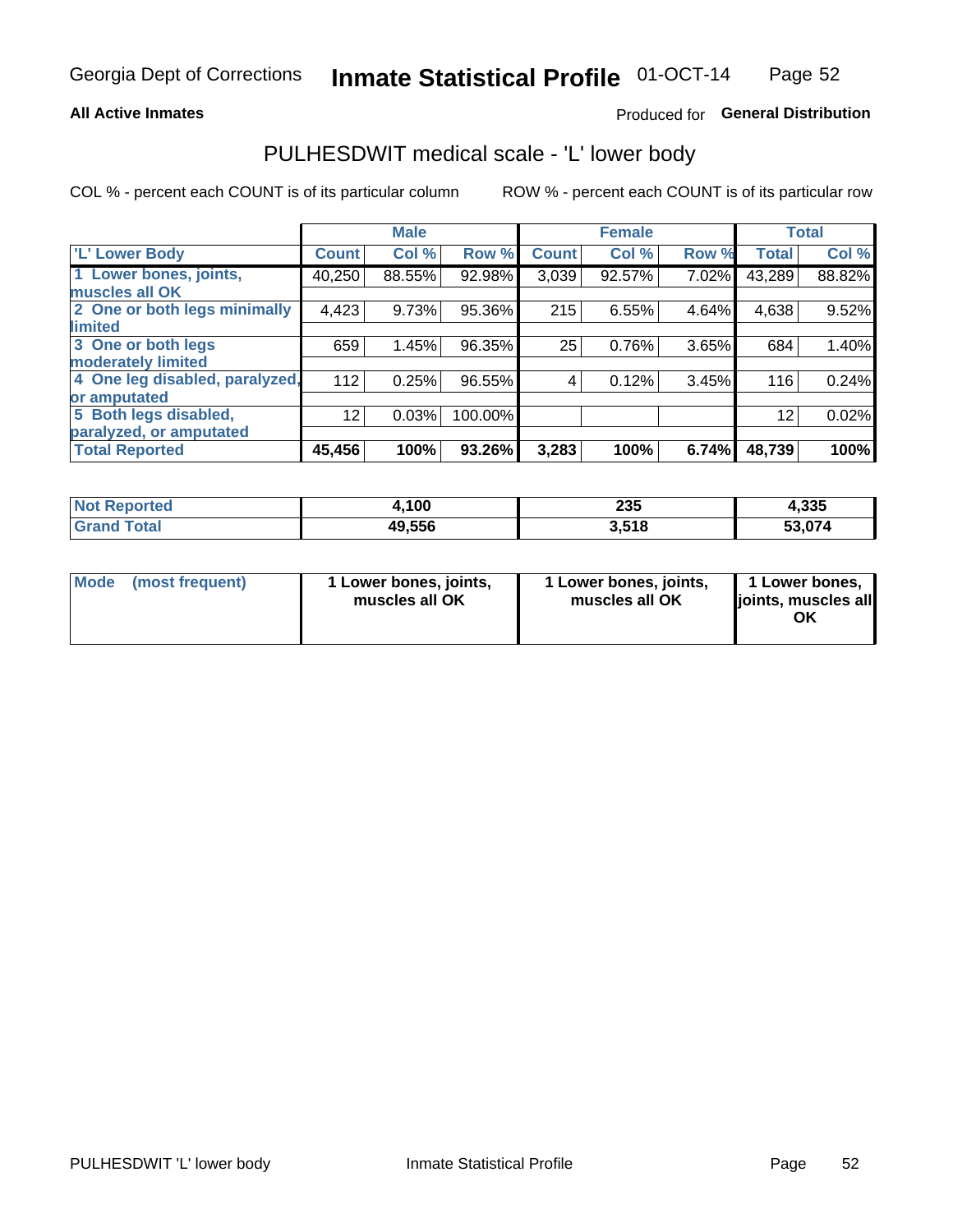#### **All Active Inmates**

### Produced for General Distribution

### PULHESDWIT medical scale - 'H' hearing

COL % - percent each COUNT is of its particular column

|                                |               | <b>Male</b> |         |             | <b>Female</b> |       | <b>Total</b> |        |
|--------------------------------|---------------|-------------|---------|-------------|---------------|-------|--------------|--------|
| <b>H' Hearing</b>              | <b>Count!</b> | Col %       |         | Row % Count | Col %         | Row % | <b>Total</b> | Col %  |
| 1 Normal hearing both ears     | 44,832        | 98.67%      | 93.24%  | 3,252       | 99.18%        | 6.76% | 48,084       | 98.70% |
| 2 Some loss in one ear with    | 468           | 1.03%       | 95.32%  | 23          | 0.70%         | 4.68% | 491          | 1.01%  |
| other OK, or mild loss in both |               |             |         |             |               |       |              |        |
| 3 Total loss in one ear with   | 95            | 0.21%       | 95.96%  | 4           | 0.12%         | 4.04% | 99           | 0.20%  |
| mild loss in other             |               |             |         |             |               |       |              |        |
| 4 Severe loss in both ears     | 30            | 0.07%       | 100.00% |             |               |       | 30           | 0.06%  |
| 5 Total loss in both ears,     | 13            | 0.03%       | 100.00% |             |               |       | 13           | 0.03%  |
| requiring special housing      |               |             |         |             |               |       |              |        |
| <b>Total Reported</b>          | 45,438        | 100%        | 93.27%  | 3,279       | 100%          | 6.73% | 48,717       | 100%   |

| <b>Not Renc</b> | 118    | non.  | 257    |
|-----------------|--------|-------|--------|
| ≅norted i       |        | 23Y   | 1.JJ 1 |
| Γotal           | 49,556 | 3,518 | 53,074 |

| Mode (most frequent) | 1 Normal hearing both ears 1 Normal hearing both ears 1 Normal hearing | both ears |
|----------------------|------------------------------------------------------------------------|-----------|
|                      |                                                                        |           |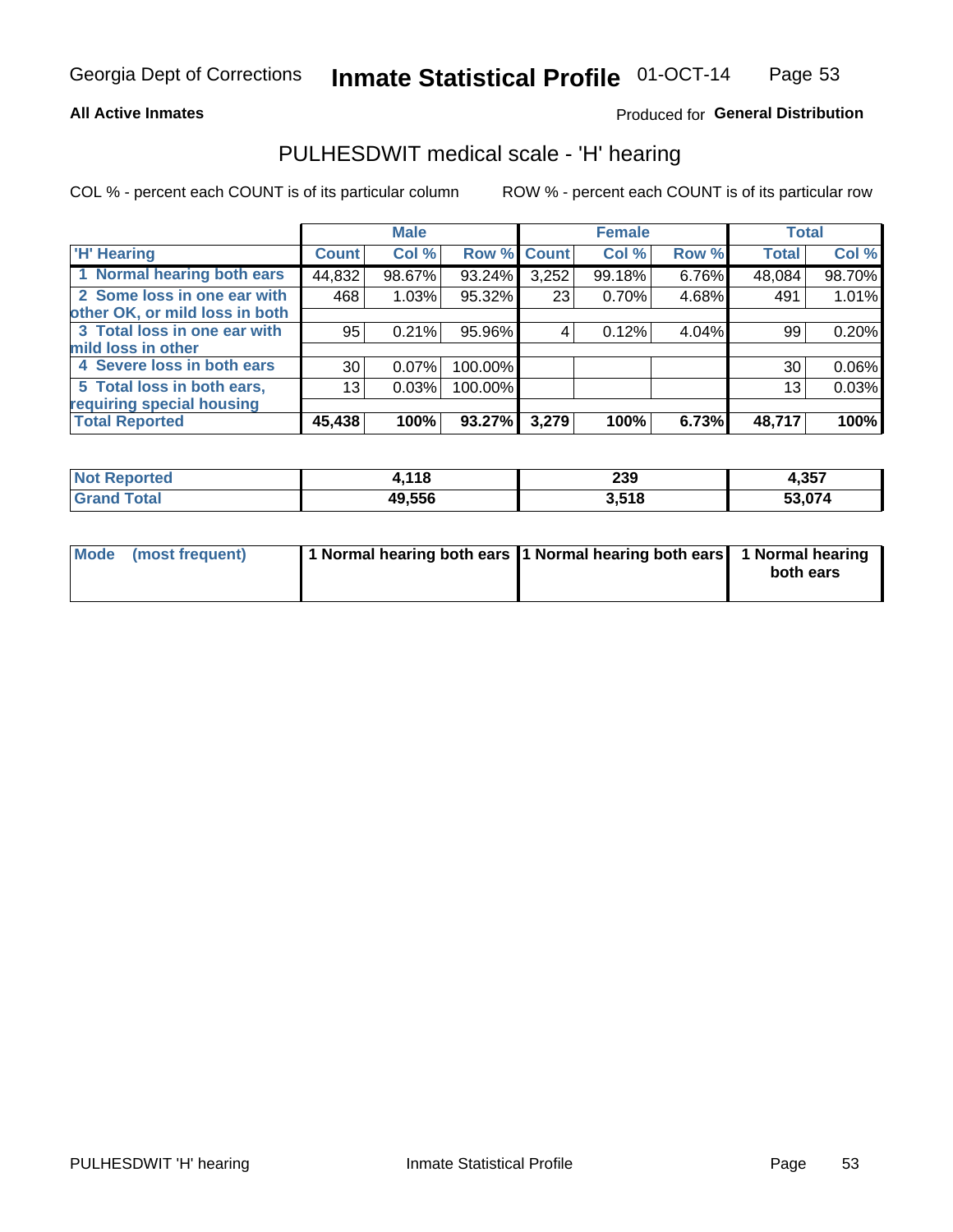#### **All Active Inmates**

#### Produced for General Distribution

### PULHESDWIT medical scale - 'E' vision

COL % - percent each COUNT is of its particular column

|                                 |              | <b>Male</b> |        |              | <b>Female</b> |        |              | <b>Total</b> |
|---------------------------------|--------------|-------------|--------|--------------|---------------|--------|--------------|--------------|
| 'E' Vision                      | <b>Count</b> | Col %       | Row %  | <b>Count</b> | Col %         | Row %  | <b>Total</b> | Col %        |
| 1 Correctable to 20/40 in both  | 34,592       | 77.17%      | 96.20% | .365         | 41.90%        | 3.80%  | 35,957       | 74.78%       |
| eyes                            |              |             |        |              |               |        |              |              |
| 2 Correctable to 20/70 in one   | 9,252        | 20.64%      | 86.15% | .487         | 45.64%        | 13.85% | 10,739       | 22.34%       |
| eye, may be blind in other      |              |             |        |              |               |        |              |              |
| 3 Correctable to 20/200 in one  | 829          | 1.85%       | 72.15% | 320          | 9.82%         | 27.85% | 1,149        | 2.39%        |
| leye, may be blind in other     |              |             |        |              |               |        |              |              |
| 4 One eye not correctable to    | 137          | 0.31%       | 62.56% | 82           | 2.52%         | 37.44% | 219          | 0.46%        |
| 20/200, other may be blind      |              |             |        |              |               |        |              |              |
| 5 Blind in both eyes, requiring | 13           | 0.03%       | 76.47% | 4            | 0.12%         | 23.53% | 17           | 0.04%        |
| special housing                 |              |             |        |              |               |        |              |              |
| <b>Total Reported</b>           | 44,823       | 100%        | 93.22% | 3,258        | 100%          | 6.78%  | 48,081       | 100.0%       |

| <b>Not Reported</b> | フクク<br>4,733 | 260   | 4,993  |
|---------------------|--------------|-------|--------|
| Total<br>Grand      | 49,556       | 3,518 | 53,074 |

| Mode (most frequent) | <sup>1</sup> Correctable to 20/40 in both 2 Correctable to 20/70 in one 1 Correctable to |                                               |  |
|----------------------|------------------------------------------------------------------------------------------|-----------------------------------------------|--|
|                      | eves                                                                                     | eye, may be blind in other 20/40 in both eyes |  |
|                      |                                                                                          |                                               |  |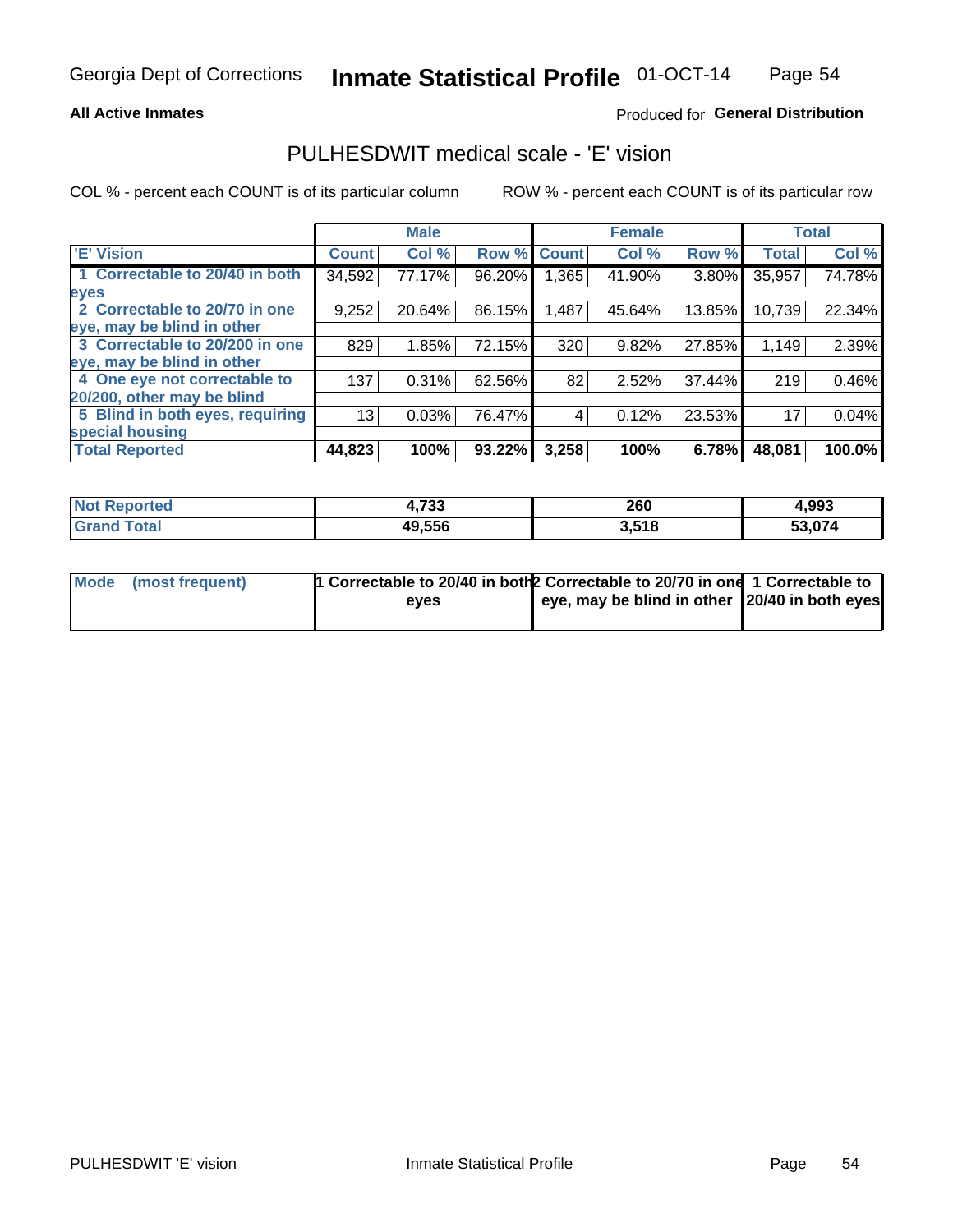#### **All Active Inmates**

### Produced for General Distribution

## PULHESDWIT medical scale - 'S' pSychiatric

COL % - percent each COUNT is of its particular column

|                                        |              | <b>Male</b> |        |              | <b>Female</b> |        |              | <b>Total</b> |
|----------------------------------------|--------------|-------------|--------|--------------|---------------|--------|--------------|--------------|
| 'S' pSychiatric                        | <b>Count</b> | Col %       | Row %  | <b>Count</b> | Col %         | Row %  | <b>Total</b> | Col %        |
| 1 No impairment or disorders           | 38,635       | 86.89%      | 96.25% | 1,504        | 51.37%        | 3.75%  | 40,139       | 84.70%       |
| 2 Stable, or in remission, or          | 4,587        | 10.32%      | 76.60% | 1,401        | 47.85%        | 23.40% | 5,988        | 12.64%       |
| mild impairment or retardation         |              |             |        |              |               |        |              |              |
| 3 Requires moderate inpatient          | 1,018        | 2.29%       | 98.45% | 16           | 0.55%         | 1.55%  | 1,034        | 2.18%        |
| treatment                              |              |             |        |              |               |        |              |              |
| 4 Requires intensive inpatient         | 208          | 0.47%       | 97.20% | 6            | 0.20%         | 2.80%  | 214          | 0.45%        |
| treatment                              |              |             |        |              |               |        |              |              |
| <b>5 Requires Crisis Stabilization</b> | 14           | 0.03%       | 93.33% |              | 0.03%         | 6.67%  | 15           | 0.03%        |
| Unit (CSU) inpatient care              |              |             |        |              |               |        |              |              |
| <b>Total Reported</b>                  | 44,462       | 100%        | 93.82% | 2,928        | 100%          | 6.18%  | 47,390       | 100%         |

| <b>Not Reported</b> | 5.094  | 590   | 5,684  |
|---------------------|--------|-------|--------|
| <b>Grand Total</b>  | 49,556 | 3,518 | 53.074 |

| Mode<br>1 No impairment or disorders<br>(most frequent) | 1 No impairment or<br>disorders | 1 No impairment or<br>disorders |
|---------------------------------------------------------|---------------------------------|---------------------------------|
|---------------------------------------------------------|---------------------------------|---------------------------------|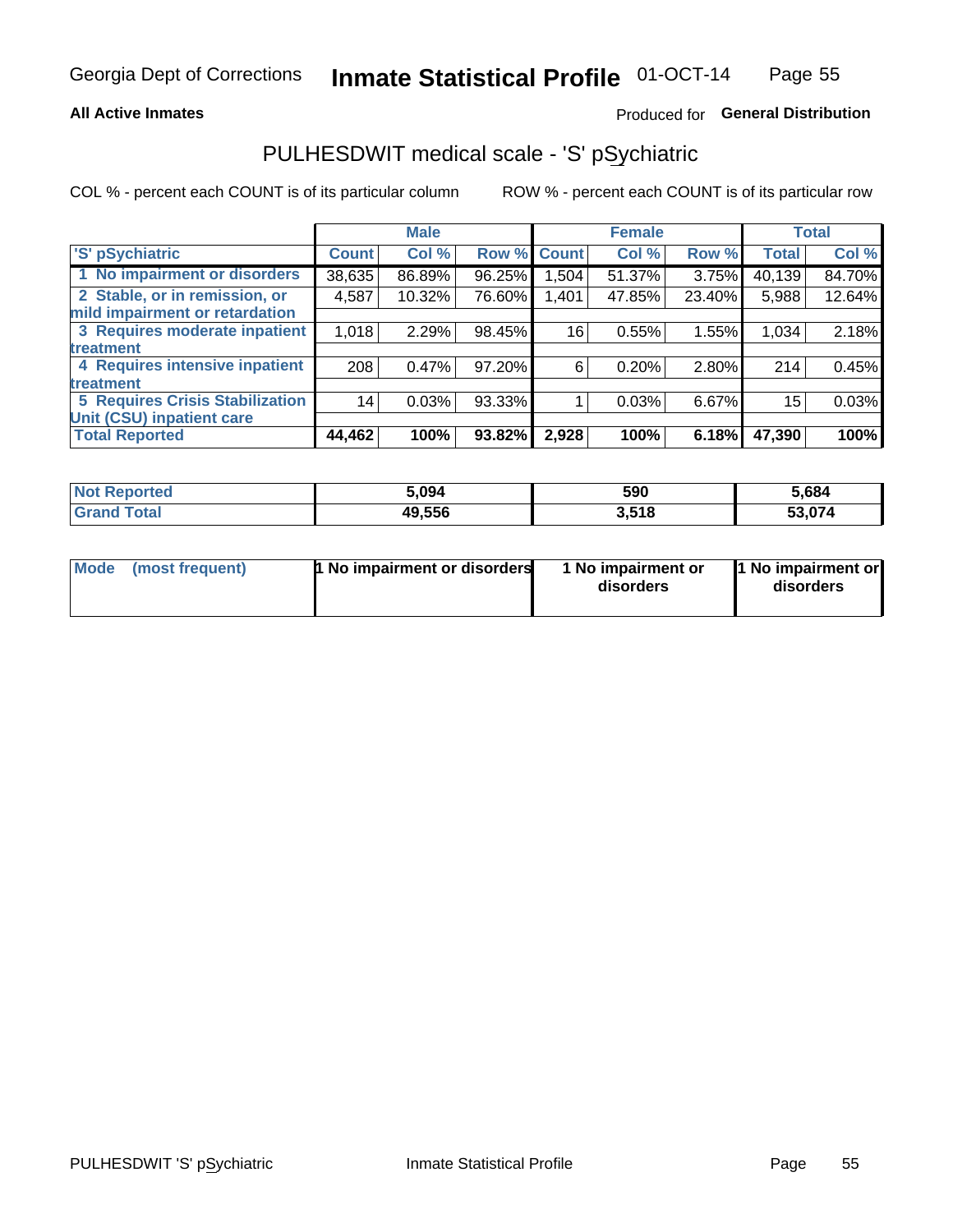#### **All Active Inmates**

### Produced for General Distribution

## PULHESDWIT medical scale - 'D' dental

COL % - percent each COUNT is of its particular column

|                                 |              | <b>Male</b> |        |              | <b>Female</b> |          |              | <b>Total</b> |
|---------------------------------|--------------|-------------|--------|--------------|---------------|----------|--------------|--------------|
| <b>D'</b> Dental                | <b>Count</b> | Col %       | Row %  | <b>Count</b> | Col %         | Row %    | <b>Total</b> | Col %        |
| 1 Minimal routine dental health | 24,668       | 57.88%      | 93.04% | 1,845        | 61.25%        | $6.96\%$ | 26,513       | 58.10%       |
| <b>needs</b>                    |              |             |        |              |               |          |              |              |
| 2 Moderate cavities and/or gum  | 14,599       | 34.25%      | 93.97% | 936          | 31.08%        | $6.03\%$ | 15,535       | 34.04%       |
| disease                         |              |             |        |              |               |          |              |              |
| 3 Extensive gum disease         | 3,338        | 7.83%       | 93.55% | 230          | 7.64%         | 6.45%    | 3,568        | 7.82%        |
| and/or widespread decay         |              |             |        |              |               |          |              |              |
| 4 Urgent need for dental        | 14           | 0.03%       | 93.33% |              | 0.03%         | 6.67%    | 15           | 0.03%        |
| <b>services</b>                 |              |             |        |              |               |          |              |              |
| <b>Total Reported</b>           | 42,619       | 100%        | 93.40% | 3,012        | 100%          | 6.60%    | 45,631       | 100%         |

| $N$<br>orted | 6.937  | 506   | .443   |
|--------------|--------|-------|--------|
| <b>Total</b> | 49,556 | 3,518 | 53.074 |

| <b>Mode</b> | (most frequent) | Minimal routine dental<br>health needs | 1 Minimal routine dental 11 Minimal routine<br>health needs | dental health<br>needs |
|-------------|-----------------|----------------------------------------|-------------------------------------------------------------|------------------------|
|-------------|-----------------|----------------------------------------|-------------------------------------------------------------|------------------------|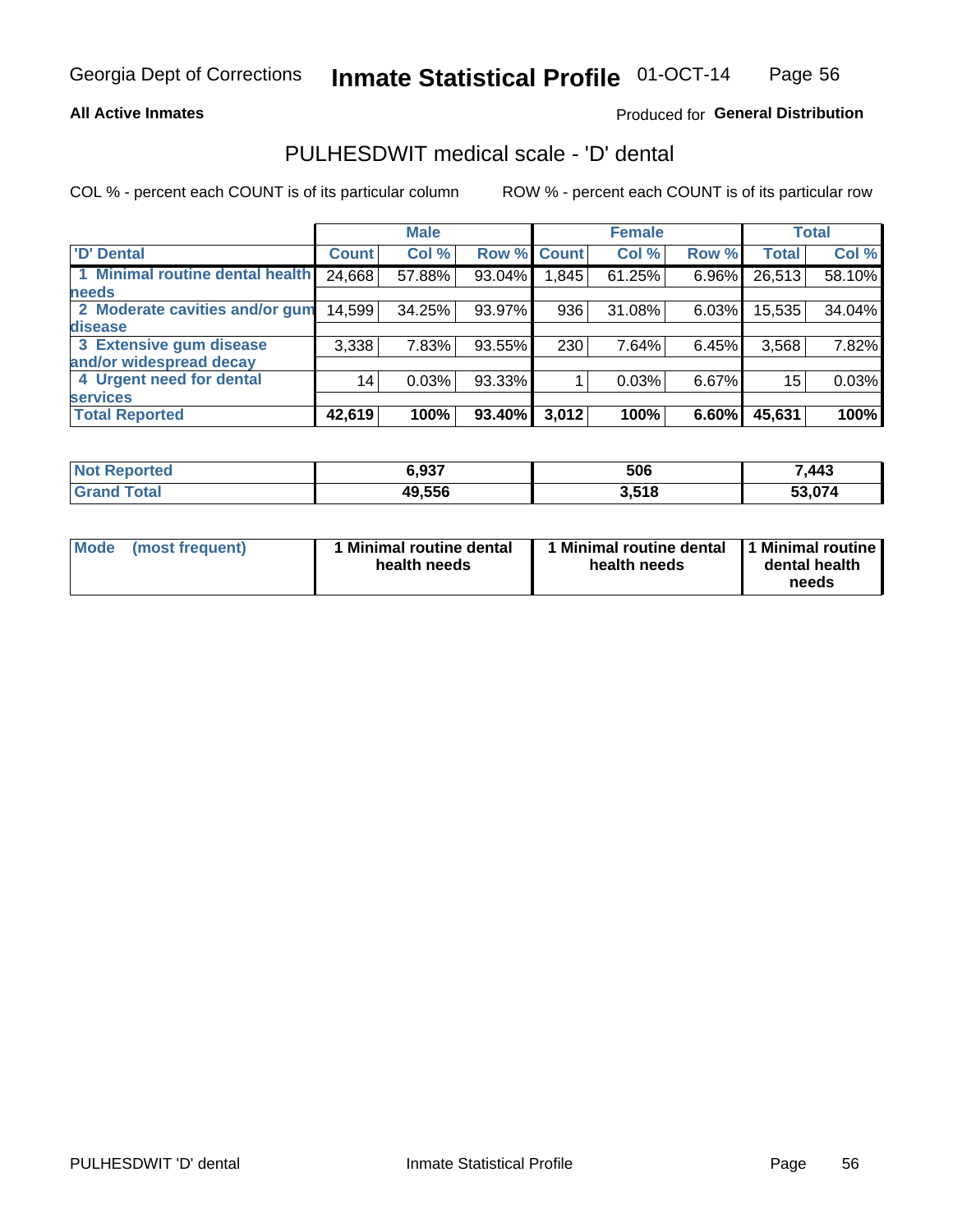#### **All Active Inmates**

### Produced for General Distribution

### PULHESDWIT medical scale - 'W' work ability

COL % - percent each COUNT is of its particular column

|                                 |              | <b>Male</b> |             |       | <b>Female</b> |        |              | <b>Total</b> |
|---------------------------------|--------------|-------------|-------------|-------|---------------|--------|--------------|--------------|
| 'W' work ability                | <b>Count</b> | Col %       | Row % Count |       | Col %         | Row %  | <b>Total</b> | Col %        |
| 1 Unrestricted work or activity | 37,879       | 83.33%      | 93.40%      | 2,678 | 81.60%        | 6.60%  | 40,557       | 83.21%       |
| 2 Minor restrictions on type of | 5,987        | 13.17%      | 93.15%      | 440   | 13.41%        | 6.85%  | 6,427        | 13.19%       |
| <b>work</b>                     |              |             |             |       |               |        |              |              |
| 3 Moderate restrictions on type | 1,057        | 2.33%       | 94.80%      | 58    | 1.77%         | 5.20%  | 1,115        | 2.29%        |
| lof work                        |              |             |             |       |               |        |              |              |
| 4 Major restrictions on type of | 396          | 0.87%       | 92.31%      | 33    | 1.01%         | 7.69%  | 429          | 0.88%        |
| <b>work</b>                     |              |             |             |       |               |        |              |              |
| 5 Cannot work under any         | 140          | 0.31%       | 65.73%      | 73    | 2.22%         | 34.27% | 213          | 0.44%        |
| <b>circumstances</b>            |              |             |             |       |               |        |              |              |
| <b>Total Reported</b>           | 45,459       | 100%        | 93.27%      | 3,282 | 100%          | 6.73%  | 48,741       | 100.0%       |

| <b>Not Reported</b>   | 1,097  | 236   | 4,333  |
|-----------------------|--------|-------|--------|
| Total<br><b>Grand</b> | 49,556 | 3,518 | 53,074 |

| Mode            | 1 Unrestricted work or | 1 Unrestricted work or | 1 Unrestricted   |
|-----------------|------------------------|------------------------|------------------|
| (most frequent) | activity               | activity               | work or activity |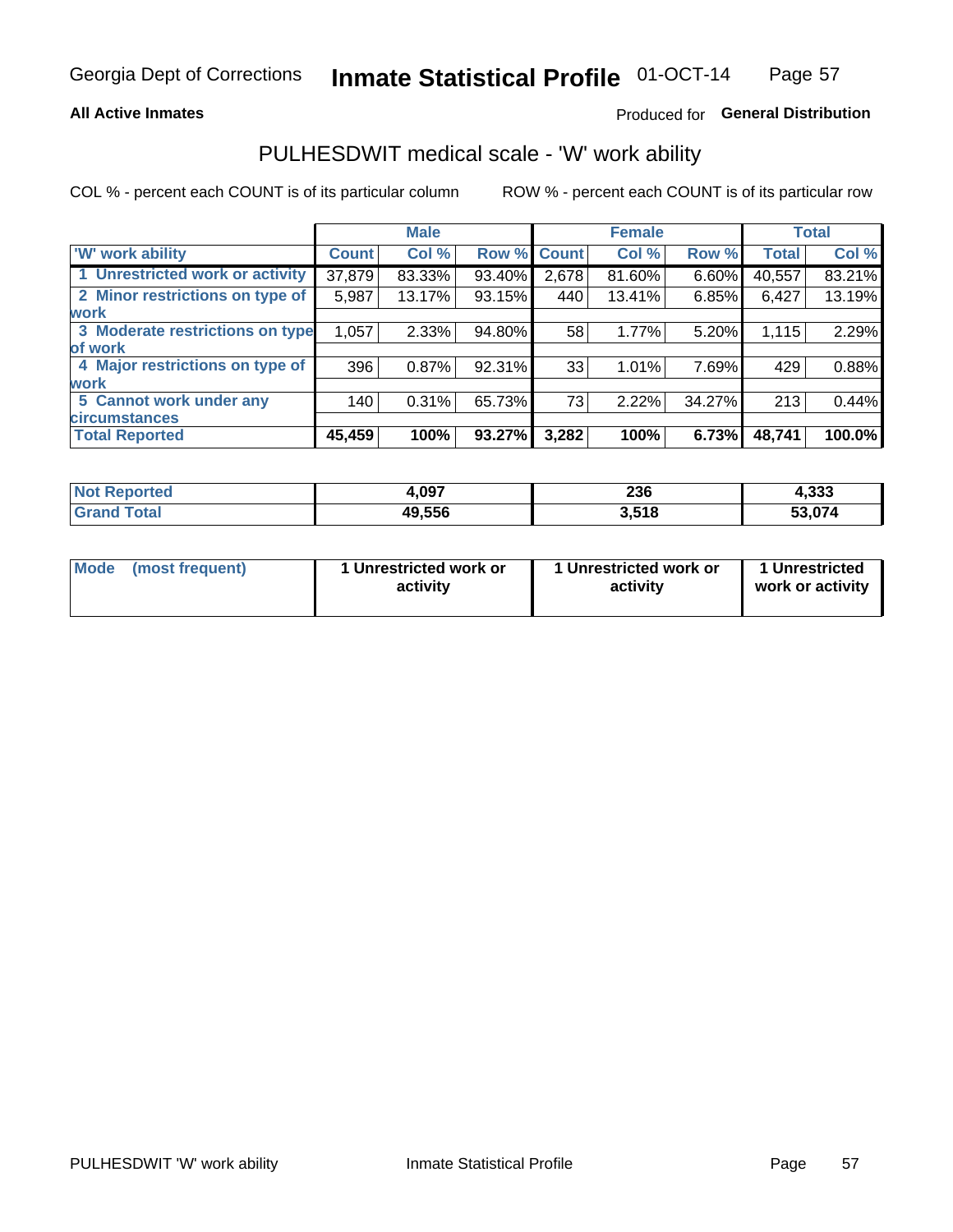#### **All Active Inmates**

### Produced for General Distribution

## PULHESDWIT medical scale - 'I' impairment

COL % - percent each COUNT is of its particular column

|                                   |              | <b>Male</b> |         |                 | <b>Female</b> |       |              | <b>Total</b> |
|-----------------------------------|--------------|-------------|---------|-----------------|---------------|-------|--------------|--------------|
| <b>T' Impairment</b>              | <b>Count</b> | Col %       |         | Row % Count     | Col %         | Row % | <b>Total</b> | Col %        |
| 1 No impairments or               | 45,089       | 99.23%      | 93.25%  | 3,266           | 99.54%        | 6.75% | 48,355       | 99.25%       |
| <b>disabilities</b>               |              |             |         |                 |               |       |              |              |
| 2 Wheelchair-bound but            | 230          | 0.51%       | 95.04%  | 12 <sup>°</sup> | 0.37%         | 4.96% | 242          | 0.50%        |
| otherwise OK                      |              |             |         |                 |               |       |              |              |
| <b>3 Needs low-level Assisted</b> | 38           | 0.08%       | 95.00%  | $\overline{2}$  | 0.06%         | 5.00% | 40           | 0.08%        |
| Living (level I)                  |              |             |         |                 |               |       |              |              |
| 4 Needs moderate Assisted         | 12           | 0.03%       | 92.31%  |                 | 0.03%         | 7.69% | 13           | 0.03%        |
| Living (level II)                 |              |             |         |                 |               |       |              |              |
| <b>5 Needs maximal Assisted</b>   | 70           | 0.15%       | 100.00% |                 |               |       | 70           | 0.14%        |
| <b>Living (level III)</b>         |              |             |         |                 |               |       |              |              |
| <b>Total Reported</b>             | 45,439       | 100%        | 93.27%  | 3,281           | 100%          | 6.73% | 48,720       | 100%         |

| <b>Not</b><br>Reported | .447   | <b>007</b><br>، د ے<br>$-$ | 4,354  |
|------------------------|--------|----------------------------|--------|
| Total                  | 49,556 | 3.518                      | 53.074 |

| Mode | (most frequent) | 1 No impairments or<br>disabilities | 1 No impairments or<br>disabilities | 1 No impairments<br>or disabilities |
|------|-----------------|-------------------------------------|-------------------------------------|-------------------------------------|
|------|-----------------|-------------------------------------|-------------------------------------|-------------------------------------|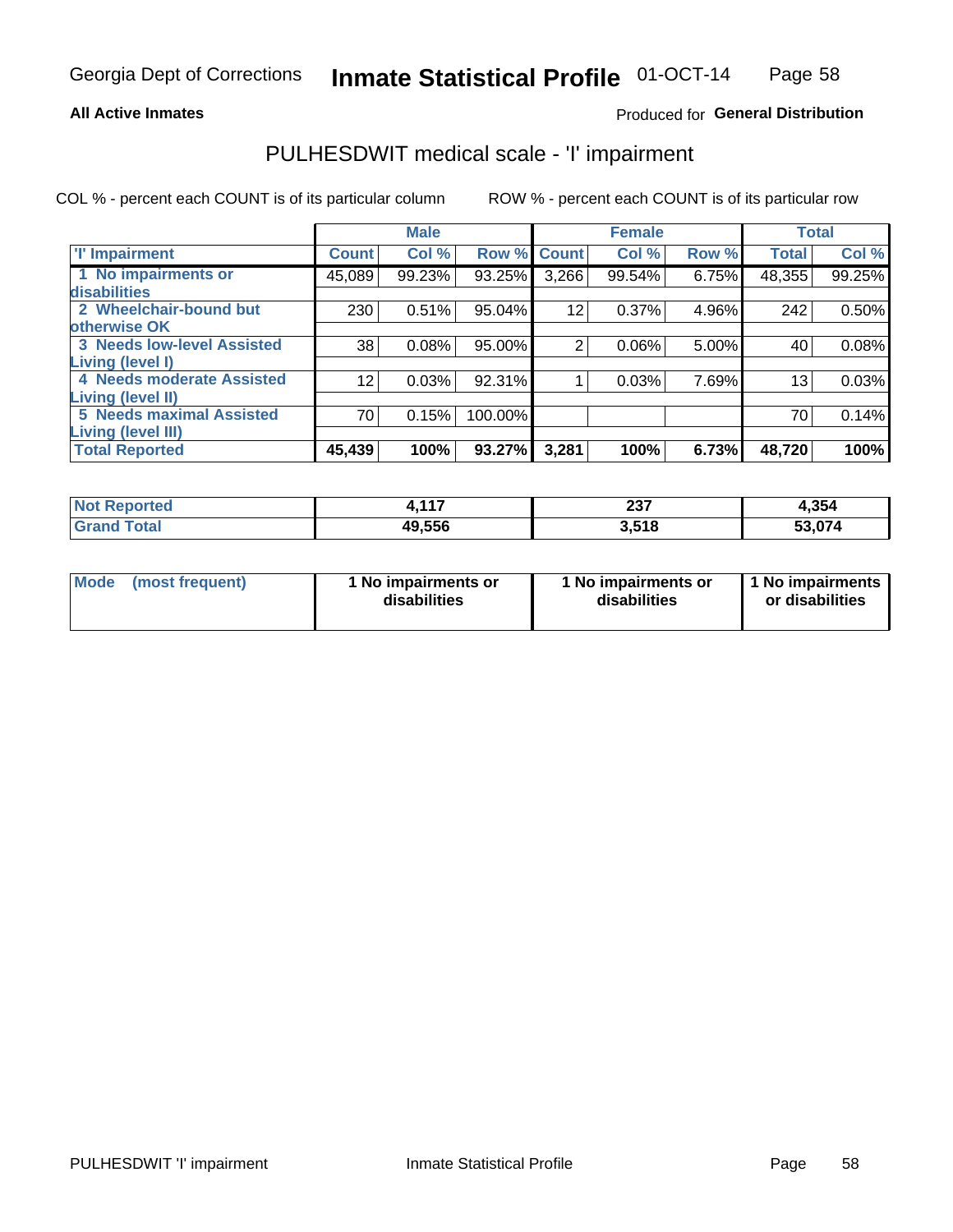#### **All Active Inmates**

### Produced fo General Distribution

## PULHESDWIT medical scale - 'T' transportability

COL % - percent each COUNT is of its particular column

|                              |              | <b>Male</b> |         |              | <b>Female</b> |       |              | <b>Total</b> |
|------------------------------|--------------|-------------|---------|--------------|---------------|-------|--------------|--------------|
| <b>T' Transportability</b>   | <b>Count</b> | Col %       | Row %   | <b>Count</b> | Col %         | Row % | <b>Total</b> | Col %        |
| 1 Can be transported in any  | 45,178       | 99.38%      | 93.26%  | 3,266        | 99.76%        | 6.74% | 48,444       | 99.40%       |
| ordinary approved vehicle    |              |             |         |              |               |       |              |              |
| 2 Wheelchair-bound, not      | 67           | 0.15%       | 95.71%  | 3            | 0.09%         | 4.29% | 70           | 0.14%        |
| needing special vehicle      |              |             |         |              |               |       |              |              |
| 3 Wheelchair-bound, requires | 12           | 0.03%       | 100.00% |              |               |       | 12           | 0.02%        |
| special vehicle              |              |             |         |              |               |       |              |              |
| 4 Needs specially-equipped   | 8            | 0.02%       | 100.00% |              |               |       | 8            | 0.02%        |
| medical vehicle              |              |             |         |              |               |       |              |              |
| <b>5 Requires ambulance</b>  | 196          | 0.43%       | 97.51%  | 5            | 0.15%         | 2.49% | 201          | 0.41%        |
| transport                    |              |             |         |              |               |       |              |              |
| <b>Total Reported</b>        | 45,461       | 100%        | 93.28%  | 3,274        | 100%          | 6.72% | 48,735       | 100%         |

| Reported<br>NOI | 1,095  | 244   | 4,339  |
|-----------------|--------|-------|--------|
| Total           | 49.556 | 3.518 | 53,074 |

|  | Mode (most frequent) | 1 Can be transported in any 1 Can be transported in any<br>ordinary approved vehicle   ordinary approved vehicle   transported in any |  | 1 Can be<br>  ordinary approved  <br>vehicle |
|--|----------------------|---------------------------------------------------------------------------------------------------------------------------------------|--|----------------------------------------------|
|--|----------------------|---------------------------------------------------------------------------------------------------------------------------------------|--|----------------------------------------------|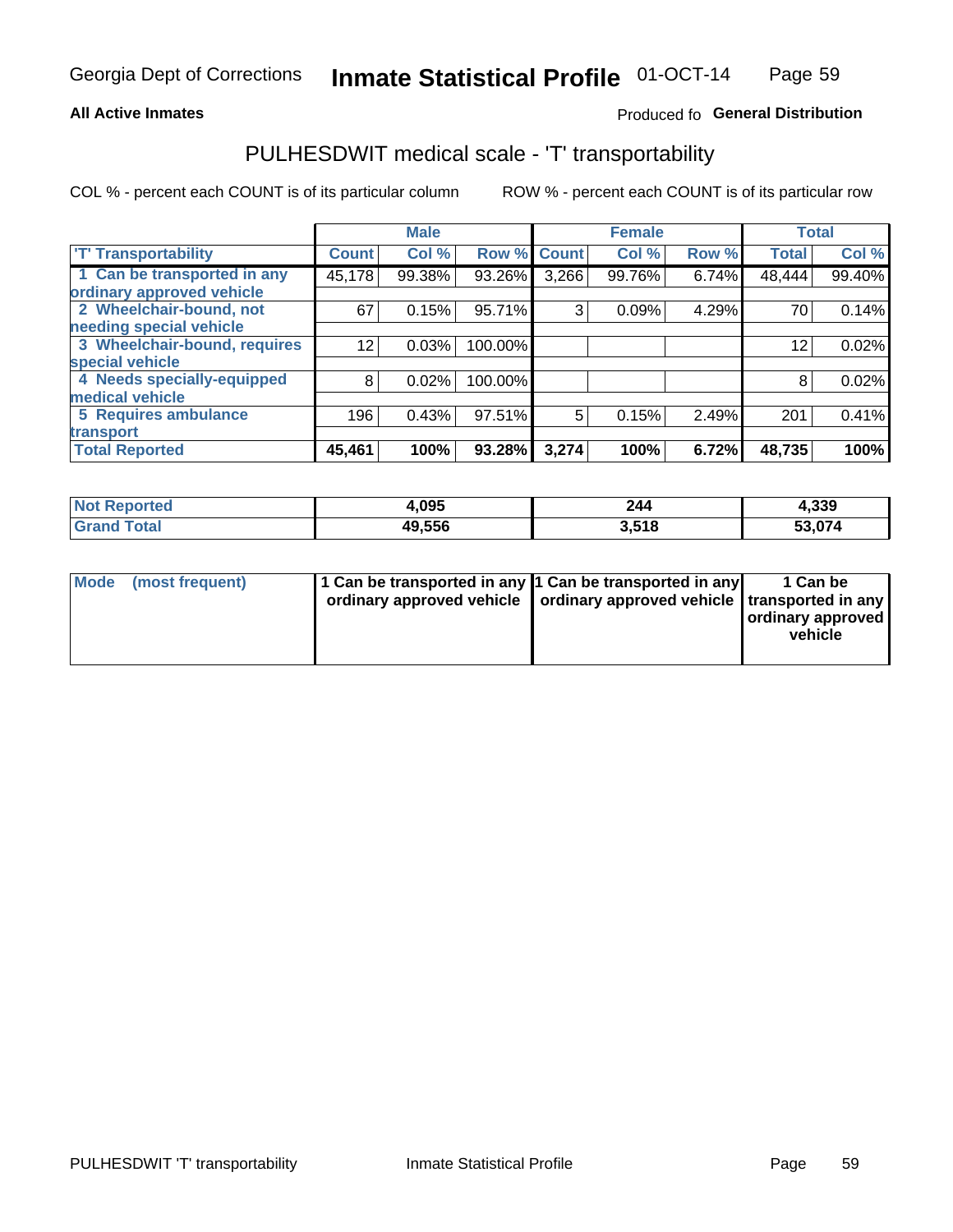#### **All Active Inmates**

### Produced for General Distribution

### Criminality in family, self-reported

COL % - percent each COUNT is of its particular column

|                              |              | <b>Male</b> |           |              | <b>Female</b> |          |                 | Total  |
|------------------------------|--------------|-------------|-----------|--------------|---------------|----------|-----------------|--------|
| <b>Criminality In Family</b> | <b>Count</b> | Col%        | Row %     | <b>Count</b> | Col %         | Row %    | <b>Total</b>    | Col %  |
| Yes, criminality in family   | 3.890        | $23.94\%$   | 94.33%    | 234          | 39.59%        | $5.67\%$ | 4.124           | 24.49% |
| No criminality in family     | 12.360       | 76.06%      | $97.19\%$ | 357          | $60.41\%$     | $2.81\%$ | 12.717          | 75.51% |
| <b>Total Reported</b>        | 16,250       | 100%        | 96.49%    | 591          | 100%          |          | $3.51\%$ 16,841 | 100%   |

| <b>Not</b><br>Reported | 33,306 | 2,927 | 36,233 |
|------------------------|--------|-------|--------|
| <b>otal</b>            | 49,556 | 3,518 | 53 074 |

|  | Mode (most frequent) | No criminality in family | No criminality in family | No criminality in<br>family |
|--|----------------------|--------------------------|--------------------------|-----------------------------|
|--|----------------------|--------------------------|--------------------------|-----------------------------|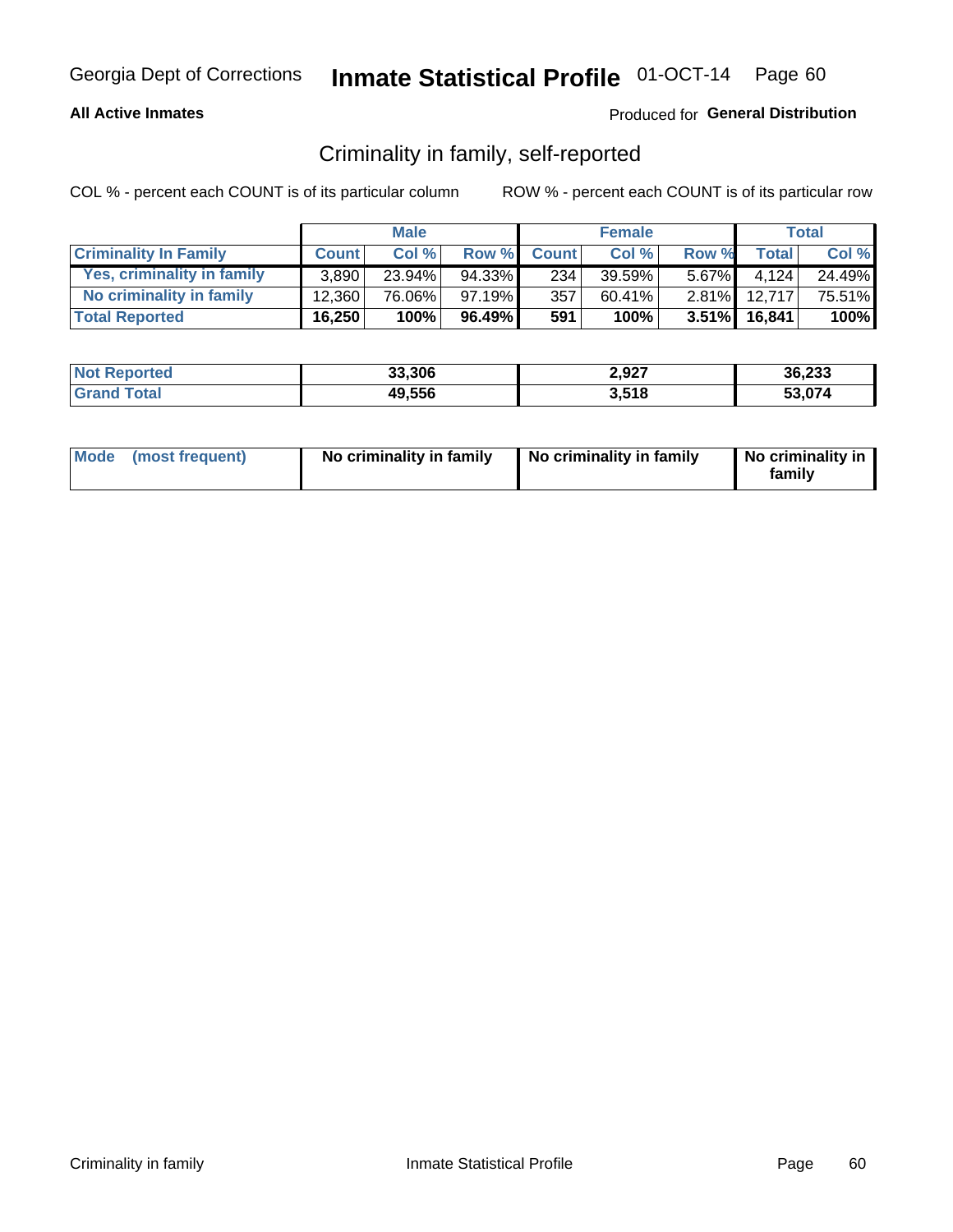#### **All Active Inmates**

### Produced for General Distribution

### Alcoholism in family, self-reported

COL % - percent each COUNT is of its particular column

|                             |              | <b>Male</b> |        |              | <b>Female</b> |          |                 | Total  |
|-----------------------------|--------------|-------------|--------|--------------|---------------|----------|-----------------|--------|
| <b>Alcoholism In Family</b> | <b>Count</b> | Col%        | Row %  | <b>Count</b> | Col%          | Row %    | <b>Total</b>    | Col %  |
| Yes, alcoholism in family   | 2,369        | 14.58%      | 94.05% | 150          | 25.38%        | $5.95\%$ | 2.519           | 14.96% |
| No alcoholism in family     | 13,881       | 85.42%      | 96.92% | 441          | 74.62%        | $3.08\%$ | 14.322          | 85.04% |
| <b>Total Reported</b>       | 16,250       | 100%        | 96.49% | 591          | 100%          |          | $3.51\%$ 16,841 | 100%   |

| <b>Not Reported</b> | 33,306 | 2,927 | 36,233 |
|---------------------|--------|-------|--------|
| Total<br>l Grand    | 49,556 | 3,518 | 53.074 |

|  | Mode (most frequent) | No alcoholism in family | No alcoholism in family | No alcoholism in<br>family |
|--|----------------------|-------------------------|-------------------------|----------------------------|
|--|----------------------|-------------------------|-------------------------|----------------------------|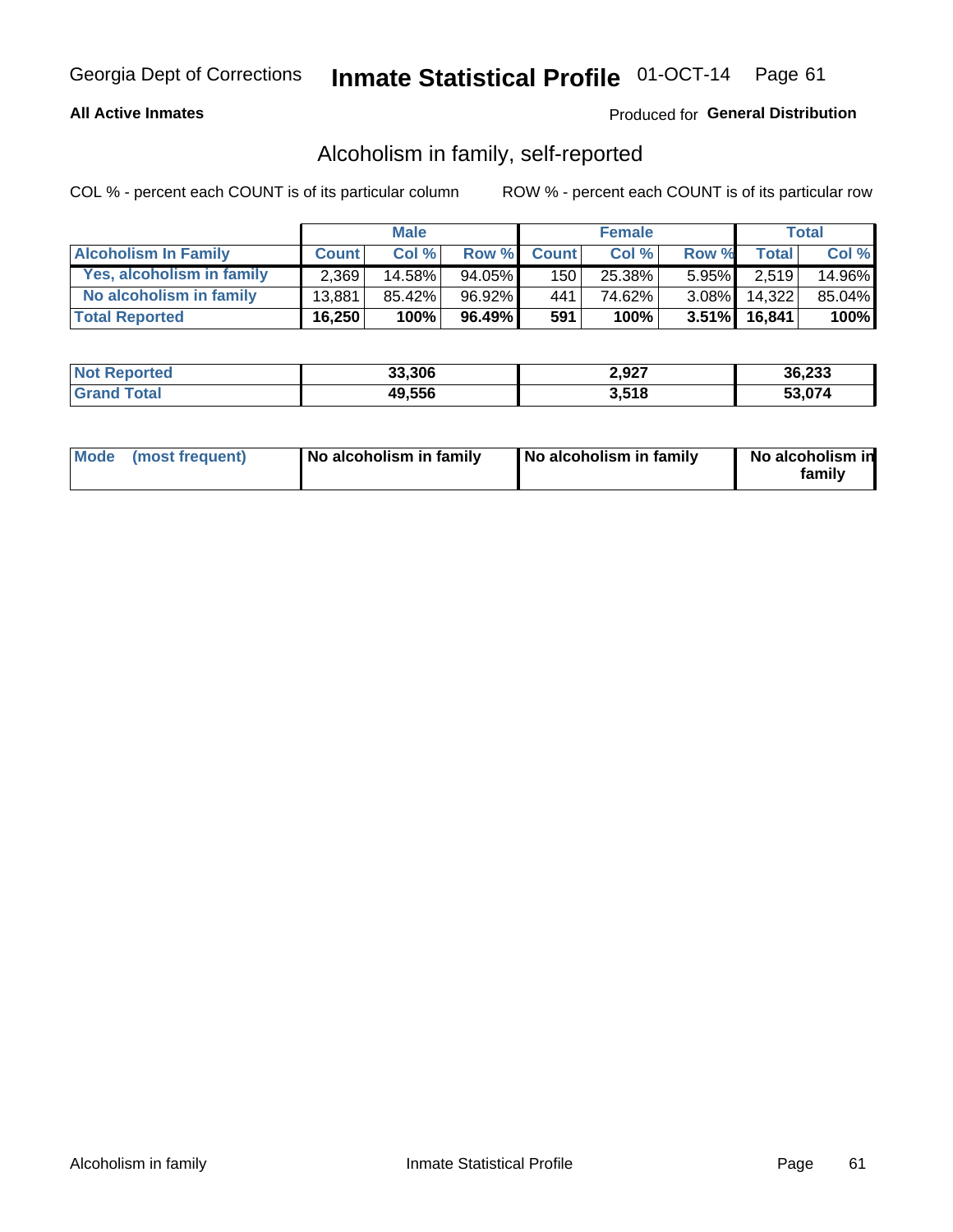#### **All Active Inmates**

### Produced for General Distribution

### Drug abuse in family, self-reported

COL % - percent each COUNT is of its particular column

|                           |              | <b>Male</b> |           |              | <b>Female</b> |          |                 | Total    |
|---------------------------|--------------|-------------|-----------|--------------|---------------|----------|-----------------|----------|
| Drug Abuse In Family      | <b>Count</b> | Col%        | Row %     | <b>Count</b> | Col%          | Row %    | Total           | Col %    |
| Yes, drug abuse in family | 1,326        | $8.16\%$    | $91.01\%$ | 131          | 22.17%        | $8.99\%$ | .457            | $8.65\%$ |
| No drug abuse in family   | 14.924       | $91.84\%$   | $97.01\%$ | 460          | 77.83%        | $2.99\%$ | 15,384          | 91.35%   |
| <b>Total Reported</b>     | 16,250       | 100%        | 96.49%    | 591          | 100%          |          | $3.51\%$ 16,841 | $100\%$  |

| <b>Not</b><br>Reported | 33,306 | 2,927 | 36,233 |
|------------------------|--------|-------|--------|
| 'ota                   | 49,556 | 3,518 | 53.074 |

|  | Mode (most frequent) | No drug abuse in family | No drug abuse in family | No drug abuse in<br>familv |
|--|----------------------|-------------------------|-------------------------|----------------------------|
|--|----------------------|-------------------------|-------------------------|----------------------------|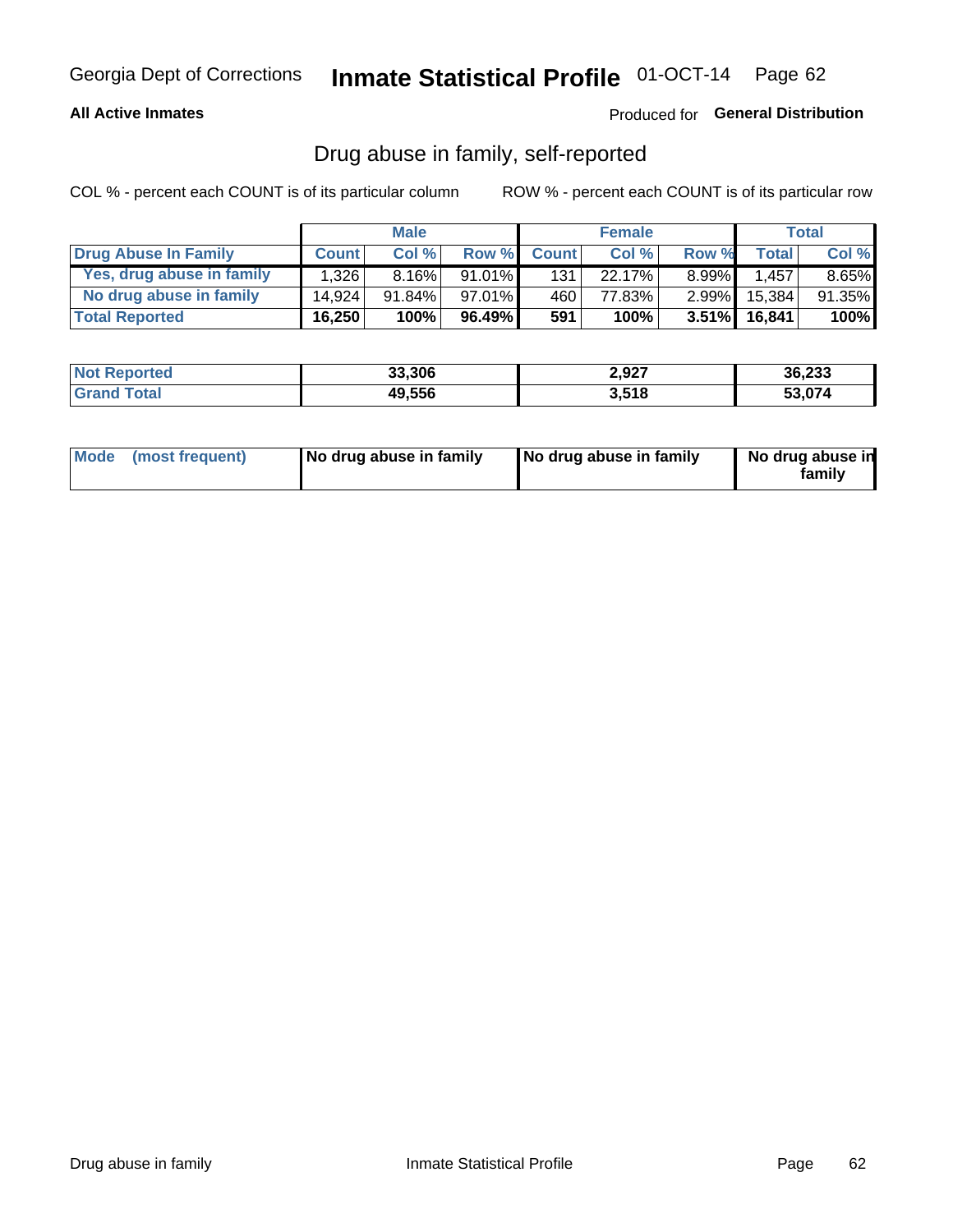#### **All Active Inmates**

### Produced for General Distribution

### Subjected to frequent beatings, self-reported

COL % - percent each COUNT is of its particular column

|                                   |              | <b>Male</b> |        |              | <b>Female</b> |          |              | Total  |
|-----------------------------------|--------------|-------------|--------|--------------|---------------|----------|--------------|--------|
| <b>Frequent beatings</b>          | <b>Count</b> | Col %       | Row %  | <b>Count</b> | Col %         | Row %    | <b>Total</b> | Col %  |
| <b>Yes, subjected to frequent</b> | 793          | 4.88%       | 87.72% | 1111         | 18.78%        | 12.28%   | 904          | 5.37%  |
| beatings                          |              |             |        |              |               |          |              |        |
| Not subjected to frequent         | 15.457       | 95.12%      | 96.99% | 480          | 81.22%        | $3.01\%$ | 15,937       | 94.63% |
| beatings                          |              |             |        |              |               |          |              |        |
| <b>Total Reported</b>             | 16,250       | 100%        | 96.49% | 591          | 100%          | $3.51\%$ | 16,841       | 100%   |

| <b>Not</b><br>Reported | 33,306 | 2,927 | 36,233 |
|------------------------|--------|-------|--------|
| ⊺otal                  | 49,556 | 3,518 | 53,074 |

| Mode (most frequent) | Not subjected to frequent<br>beatings | Not subjected to frequent<br>beatings | Not subjected to<br><b>frequent beatings</b> |
|----------------------|---------------------------------------|---------------------------------------|----------------------------------------------|
|                      |                                       |                                       |                                              |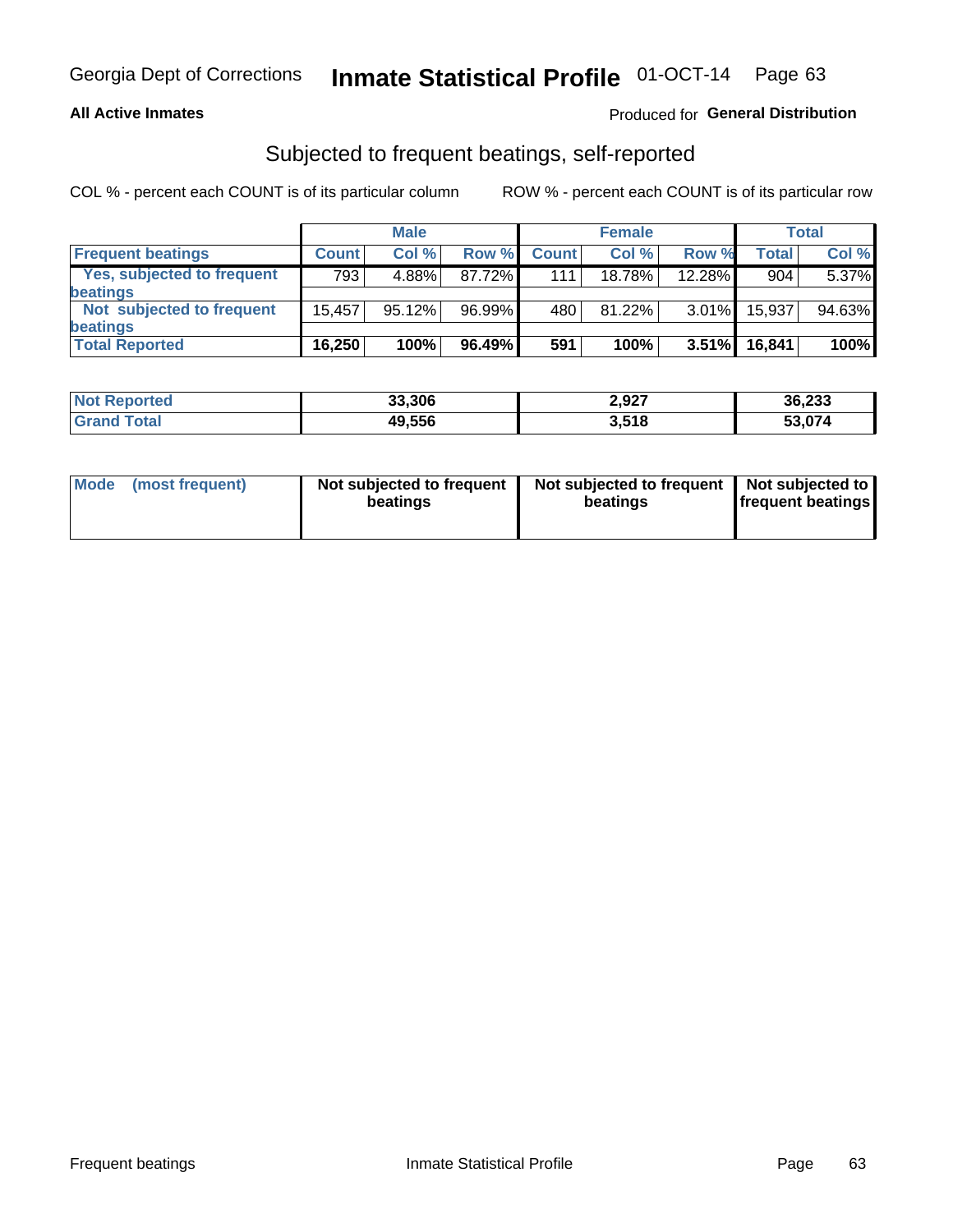#### **All Active Inmates**

### **Produced for General Distribution**

### Father absent during inmate's childhood

COL % - percent each COUNT is of its particular column

|                           |              | <b>Male</b> |           |              | <b>Female</b> |          |              | Total  |
|---------------------------|--------------|-------------|-----------|--------------|---------------|----------|--------------|--------|
| <b>Father Absent</b>      | <b>Count</b> | Col%        | Row %     | <b>Count</b> | Col %         | Row %    | <b>Total</b> | Col %  |
| Yes, father was absent    | 7.885        | 48.52%      | $97.20\%$ | 227          | 38.41%        | 2.80%    | 8.112        | 48.17% |
| No, father was not absent | 8.365        | 51.48%      | 95.83%    | 364          | 61.59%        | $4.17\%$ | 8.729        | 51.83% |
| <b>Total Reported</b>     | 16,250       | 100%        | 96.49%    | 591          | 100%          | $3.51\%$ | 16.841       | 100%   |

| <b>Not Reported</b> | 33,306 | 2,927 | 36,233 |
|---------------------|--------|-------|--------|
| <b>Srand Total</b>  | 49,556 | 3.518 | 53,074 |

|  | Mode (most frequent) | No, father was not absent No, father was not absent |  | No, father was not<br>absent |
|--|----------------------|-----------------------------------------------------|--|------------------------------|
|--|----------------------|-----------------------------------------------------|--|------------------------------|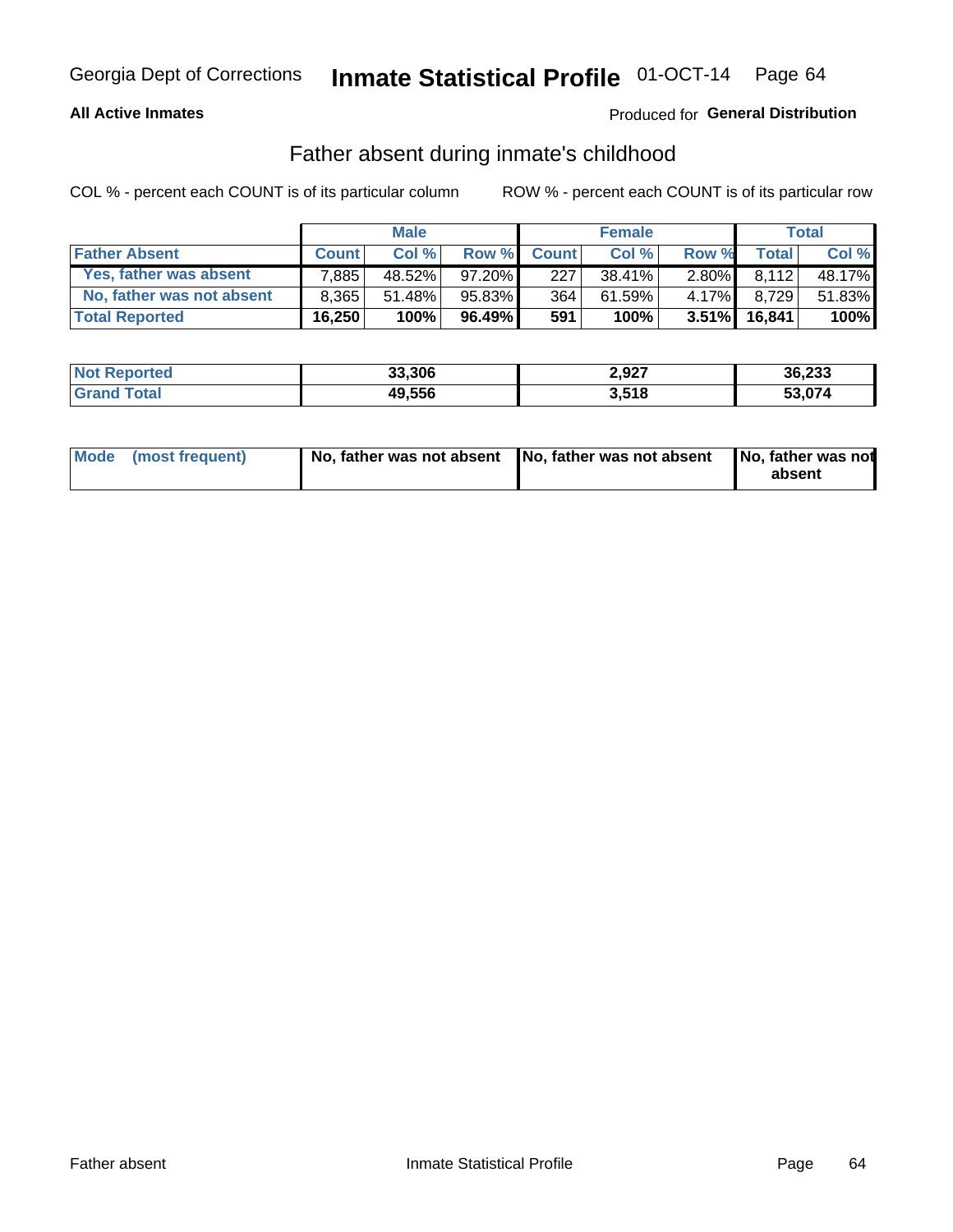#### **All Active Inmates**

### **Produced for General Distribution**

### Mother absent during inmate's childhood

COL % - percent each COUNT is of its particular column

|                           | <b>Male</b>  |        |           | <b>Female</b> |        |          | Total           |           |
|---------------------------|--------------|--------|-----------|---------------|--------|----------|-----------------|-----------|
| <b>Mother Absent</b>      | <b>Count</b> | Col %  | Row %     | <b>Count</b>  | Col %  | Row %    | Total           | Col %     |
| Yes, mother was absent    | 2,060        | 12.68% | 96.26%I   | 80            | 13.54% | $3.74\%$ | 2.140           | $12.71\%$ |
| No, mother was not absent | 14.190       | 87.32% | 96.52%    | 511           | 86.46% | $3.48\%$ | 14.701          | 87.29%    |
| <b>Total Reported</b>     | 16,250       | 100%   | $96.49\%$ | 591           | 100%   |          | $3.51\%$ 16,841 | $100\%$   |

| <b>Not</b><br>Reported | 33,306 | 2,927 | 36,233 |
|------------------------|--------|-------|--------|
| <b>otal</b>            | 49,556 | 3,518 | 53 074 |

| Mode (most frequent) | No, mother was not absent   No, mother was not absent   No, mother was | not absent |
|----------------------|------------------------------------------------------------------------|------------|
|                      |                                                                        |            |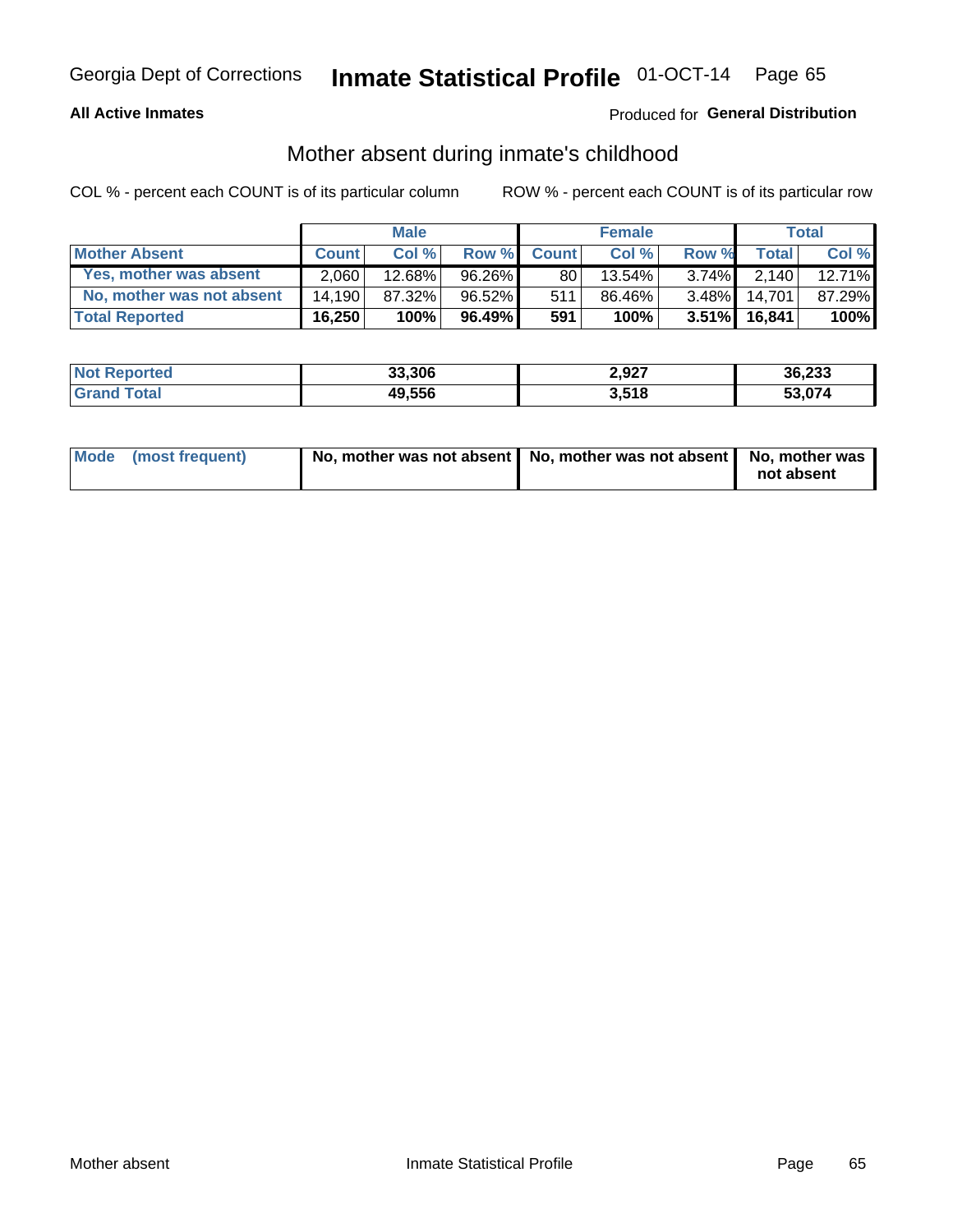#### **All Active Inmates**

### Produced for General Distribution

### Inmate diagnosed as manipulative

COL % - percent each COUNT is of its particular column

|                       | <b>Male</b>  |        |           | <b>Female</b> |        |          | Total        |        |
|-----------------------|--------------|--------|-----------|---------------|--------|----------|--------------|--------|
| <b>Manipulative</b>   | <b>Count</b> | Col %  | Row %     | <b>Count</b>  | Col%   | Row %    | <b>Total</b> | Col %  |
| Yes, manipulative     | 3.094        | 19.69% | 99.61%    | 12            | 2.03%  | $0.39\%$ | 3.106        | 19.05% |
| No, not manipulative  | 12.623       | 80.31% | $95.62\%$ | 578           | 97.97% | 4.38%I   | 13.201       | 80.95% |
| <b>Total Reported</b> | 15,717       | 100%   | 96.38%    | 590           | 100%   | $3.62\%$ | 16.307       | 100%   |

| Reported<br><b>NOT</b> | 33,839 | 2,928        | 36,767        |
|------------------------|--------|--------------|---------------|
| ota                    | 49,556 | 3,518<br>v.v | <b>CO 074</b> |

|  | Mode (most frequent) | No. not manipulative | No, not manipulative | No. not<br><b>I</b> manipulative |
|--|----------------------|----------------------|----------------------|----------------------------------|
|--|----------------------|----------------------|----------------------|----------------------------------|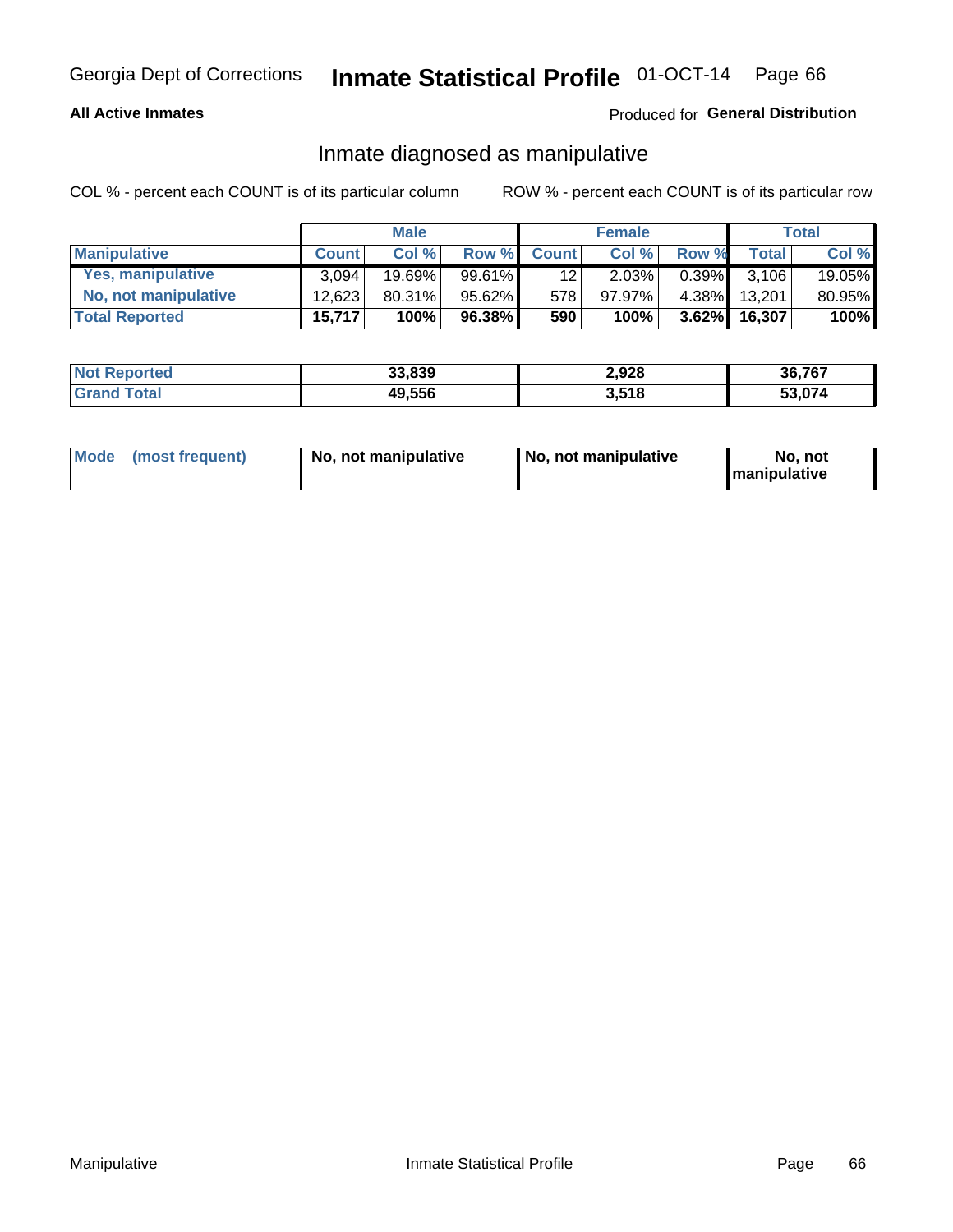#### **All Active Inmates**

#### Produced for General Distribution

### Inmate diagnosed as assaultive

COL % - percent each COUNT is of its particular column

|                           | <b>Male</b>  |           |           | <b>Female</b> |         |          | Total        |        |
|---------------------------|--------------|-----------|-----------|---------------|---------|----------|--------------|--------|
| <b>Assaultive</b>         | <b>Count</b> | Col%      | Row %     | <b>Count</b>  | Col %   | Row %    | <b>Total</b> | Col %  |
| Yes, assaultive           | 9.531        | $60.64\%$ | 95.92%    | 405           | 68.64%  | $4.08\%$ | 9,936        | 60.93% |
| <b>No, not assaultive</b> | 6.186        | 39.36%    | $97.10\%$ | 185           | 31.36%  | $2.90\%$ | 6,371        | 39.07% |
| <b>Total Reported</b>     | 15,717       | 100%      | 96.38%    | 590           | $100\%$ | $3.62\%$ | 16,307       | 100%   |

| <b>Not Reported</b> | 33,839 | 2,928 | 36,767 |
|---------------------|--------|-------|--------|
| ⊺otai               | 49,556 | 3,518 | 53.074 |

| Mode (most frequent)<br>Yes, assaultive | Yes, assaultive | <b>Yes, assaultive</b> |
|-----------------------------------------|-----------------|------------------------|
|-----------------------------------------|-----------------|------------------------|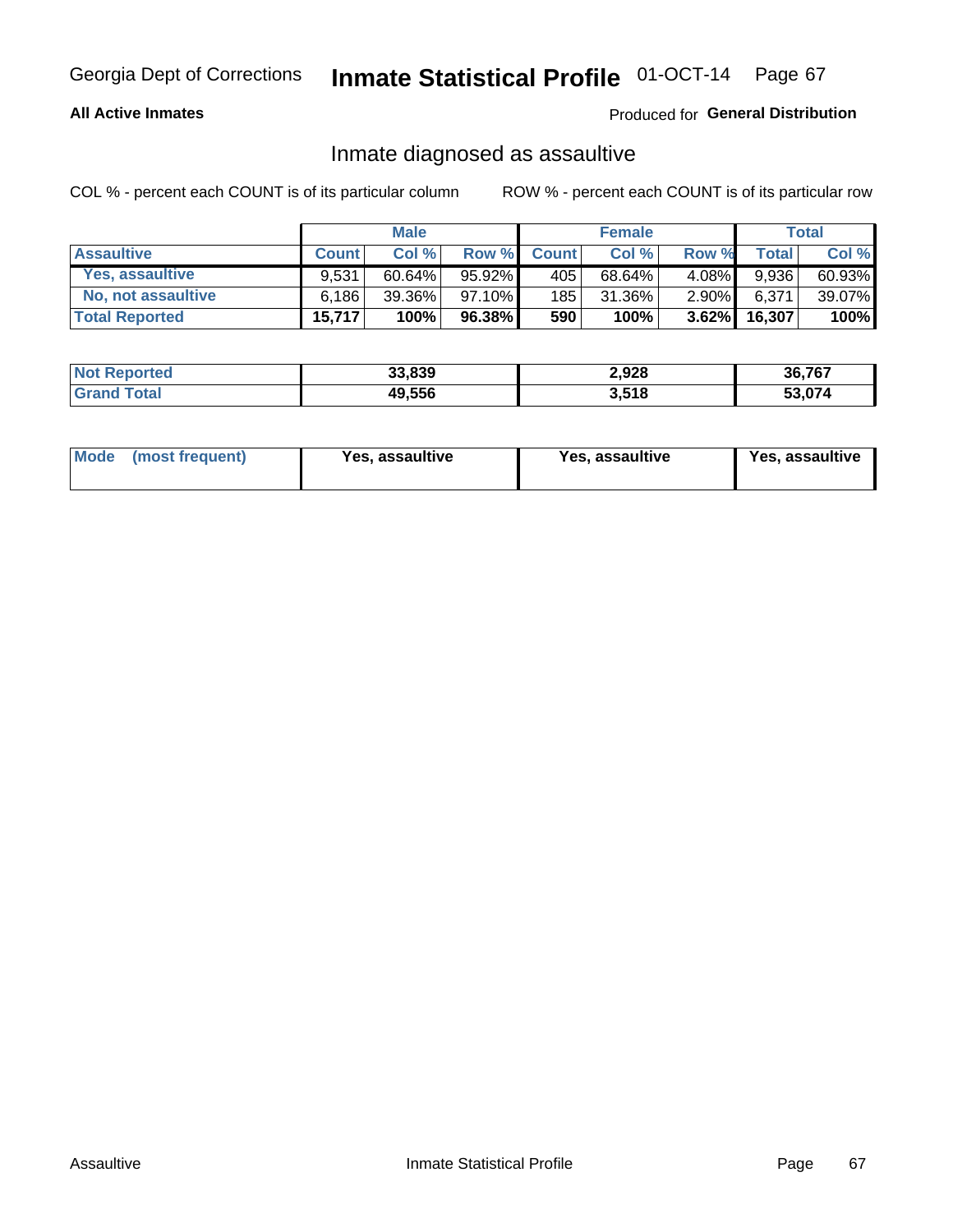# Inmate Statistical Profile 01-OCT-14 Page 68

#### **All Active Inmates**

#### Produced for General Distribution

### Number of prior Georgia incarcerations

COL % - percent each COUNT is of its particular column

|                                       |              | <b>Male</b> |             |       | <b>Female</b> |       |        | <b>Total</b> |
|---------------------------------------|--------------|-------------|-------------|-------|---------------|-------|--------|--------------|
| <b>Num of Prior GA Incarcerations</b> | <b>Count</b> | Col %       | Row % Count |       | Col %         | Row % | Total  | Col %        |
| $\bf{0}$                              | 28,285       | 57.08%      | 91.72%      | 2,553 | 72.57%        | 8.28% | 30,838 | 58.10%       |
|                                       | 8,986        | 18.13%      | $95.25\%$   | 448   | 12.73%        | 4.75% | 9,434  | 17.78%       |
| $\mathbf{2}$                          | 5,052        | 10.19%      | 95.77%      | 223   | 6.34%         | 4.23% | 5,275  | 9.94%        |
| 3                                     | 2,936        | 5.92%       | 95.79%      | 129   | 3.67%         | 4.21% | 3,065  | 5.77%        |
| $\boldsymbol{4}$                      | 1,767        | 3.57%       | 96.82%      | 58    | 1.65%         | 3.18% | 1,825  | 3.44%        |
| 5                                     | 1,095        | 2.21%       | 96.65%      | 38    | 1.08%         | 3.35% | 1,133  | 2.13%        |
| <b>More Than 5</b>                    | 1,435        | 2.90%       | 95.41%      | 69    | 1.96%         | 4.59% | 1,504  | 2.83%        |
| <b>Total Reported</b>                 | 49,556       | 100%        | 93.37%      | 3,518 | 100%          | 6.63% | 53,074 | 100%         |

| orted<br>NO. |        |       |                      |
|--------------|--------|-------|----------------------|
| <b>ota</b>   | 49.556 | 8,518 | $\sim$ $\sim$ $\sim$ |
| Gr           |        | ა.ა   | .074                 |

| Mean (average)         | $\overline{.02}$ | .oz |  |
|------------------------|------------------|-----|--|
| <b>Median (middle)</b> |                  |     |  |
| Mode (most frequent)   |                  |     |  |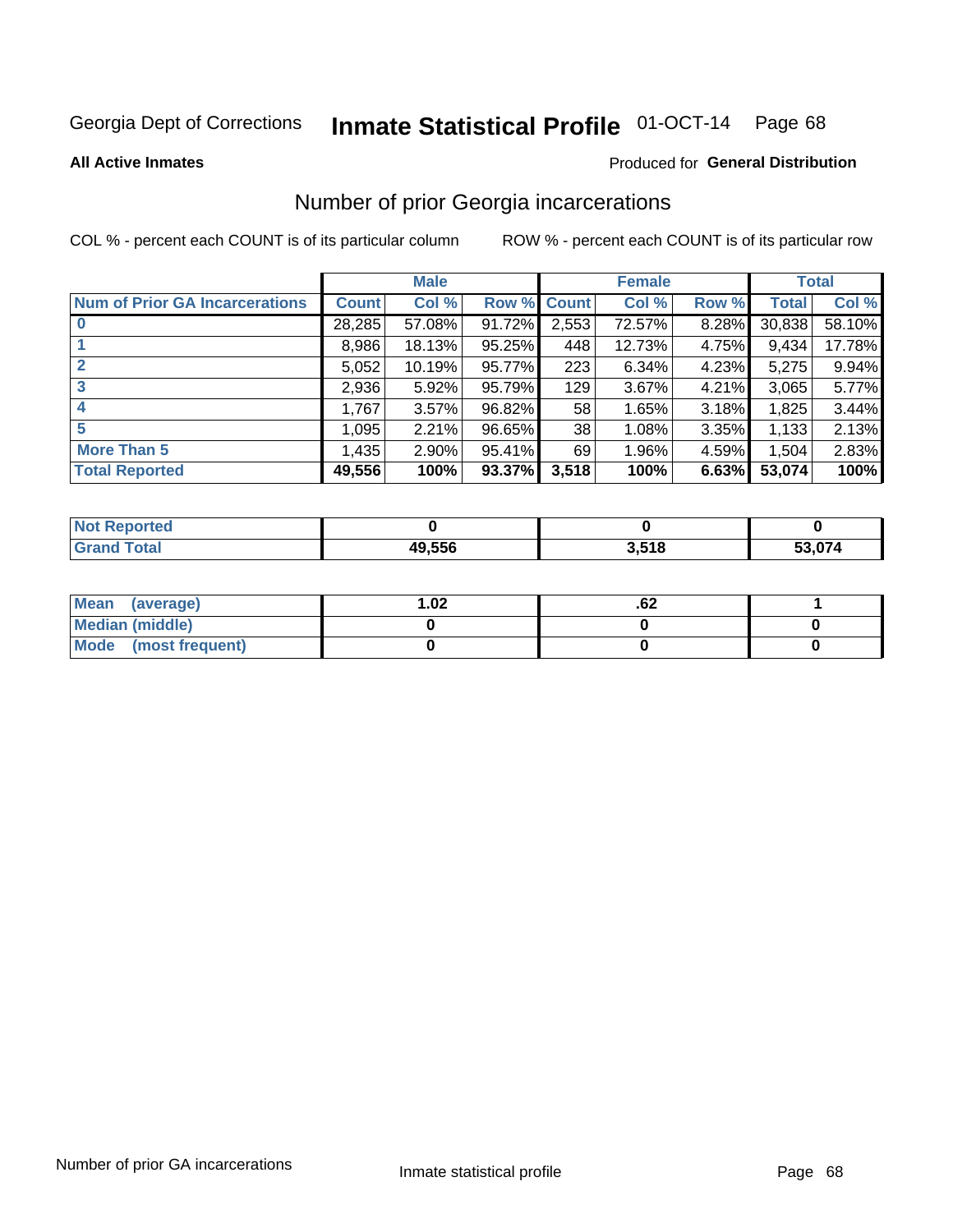#### Inmate Statistical Profile 01-OCT-14 Page 69

#### **All Active Inmates**

#### Produced for General Distribution

### Prison sentence in years

COL % - percent each COUNT is of its particular column

ROW % - percent each COUNT is of its particular row

|                                 | <b>Male</b>    |        |         |                 | <b>Female</b> | <b>Total</b> |                |        |
|---------------------------------|----------------|--------|---------|-----------------|---------------|--------------|----------------|--------|
| <b>Prison Sentence In Years</b> | <b>Count</b>   | Col %  | Row %   | <b>Count</b>    | Col %         | Row %        | <b>Total</b>   | Col %  |
| $0 - 1$                         | 422            | 0.85%  | 92.95%  | $\overline{32}$ | 0.91%         | 7.05%        | 454            | 0.86%  |
| $1.1 - 2$                       | 651            | 1.31%  | 90.29%  | 70              | 1.99%         | 9.71%        | 721            | 1.36%  |
| $2.1 - 3$                       | 919            | 1.85%  | 89.14%  | 112             | 3.18%         | 10.86%       | 1,031          | 1.94%  |
| $3.1 - 4$                       | 894            | 1.80%  | 92.36%  | 74              | 2.10%         | 7.64%        | 968            | 1.82%  |
| $4.1 - 5$                       | 2,134          | 4.31%  | 90.58%  | 222             | 6.31%         | 9.42%        | 2,356          | 4.44%  |
| $5.1 - 6$                       | 1,067          | 2.15%  | 89.44%  | 126             | 3.58%         | 10.56%       | 1,193          | 2.25%  |
| $6.1 - 7$                       | 1,134          | 2.29%  | 92.27%  | 95              | 2.70%         | 7.73%        | 1,229          | 2.32%  |
| $7.1 - 8$                       | 1,209          | 2.44%  | 91.94%  | 106             | 3.01%         | 8.06%        | 1,315          | 2.48%  |
| $8.1 - 9$                       | 1,153          | 2.33%  | 92.76%  | 90              | 2.56%         | 7.24%        | 1,243          | 2.34%  |
| $9.1 - 10$                      | 5,136          | 10.36% | 90.53%  | 537             | 15.26%        | 9.47%        | 5,673          | 10.69% |
| $10.1 - 12$                     | 2,667          | 5.38%  | 92.03%  | 231             | 6.57%         | 7.97%        | 2,898          | 5.46%  |
| $12.1 - 15$                     | 5,293          | 10.68% | 92.66%  | 419             | 11.91%        | 7.34%        | 5,712          | 10.76% |
| $15.1 - 20$                     | 9,391          | 18.95% | 94.13%  | 586             | 16.66%        | 5.87%        | 9,977          | 18.80% |
| 20.1 - Over                     | 9,381          | 18.93% | 95.59%  | 433             | 12.31%        | 4.41%        | 9,814          | 18.49% |
| <b>Life</b>                     | 7,014          | 14.15% | 95.17%  | 356             | 10.12%        | 4.83%        | 7,370          | 13.89% |
| <b>Life Without Parole</b>      | 992            | 2.00%  | 97.25%  | 28              | 0.80%         | 2.75%        | 1,020          | 1.92%  |
| <b>Death</b>                    | 97             | 0.20%  | 98.98%  |                 | 0.03%         | 1.02%        | 98             | 0.18%  |
| <b>Youthful Offenders</b>       | $\overline{2}$ | 0.01%  | 100.00% |                 |               |              | $\overline{2}$ | 0.01%  |
| <b>Total Reported</b>           | 49,556         | 100%   | 93.37%  | 3,518           | 100%          | 6.63%        | 53,074         | 100.0% |

| <b>Reported</b><br>I NOT F |        |      |     |  |  |
|----------------------------|--------|------|-----|--|--|
| A <sub>1</sub><br>. Caro   | 19.556 | ,518 | 074 |  |  |

#### **Determinate (numeric) sentences only**

| <b>Mean</b> | ∠0.44 | 18.62 | 20.38 |
|-------------|-------|-------|-------|
|             |       |       |       |

All sentences (including determinate), with life, life without parole, and death sentences figured at 45 years

| $M\Omega$ . | 29.57<br>29.DI<br>____ | 96.<br>29<br>____ | -0<br>. JC<br>. . |
|-------------|------------------------|-------------------|-------------------|
|             |                        |                   |                   |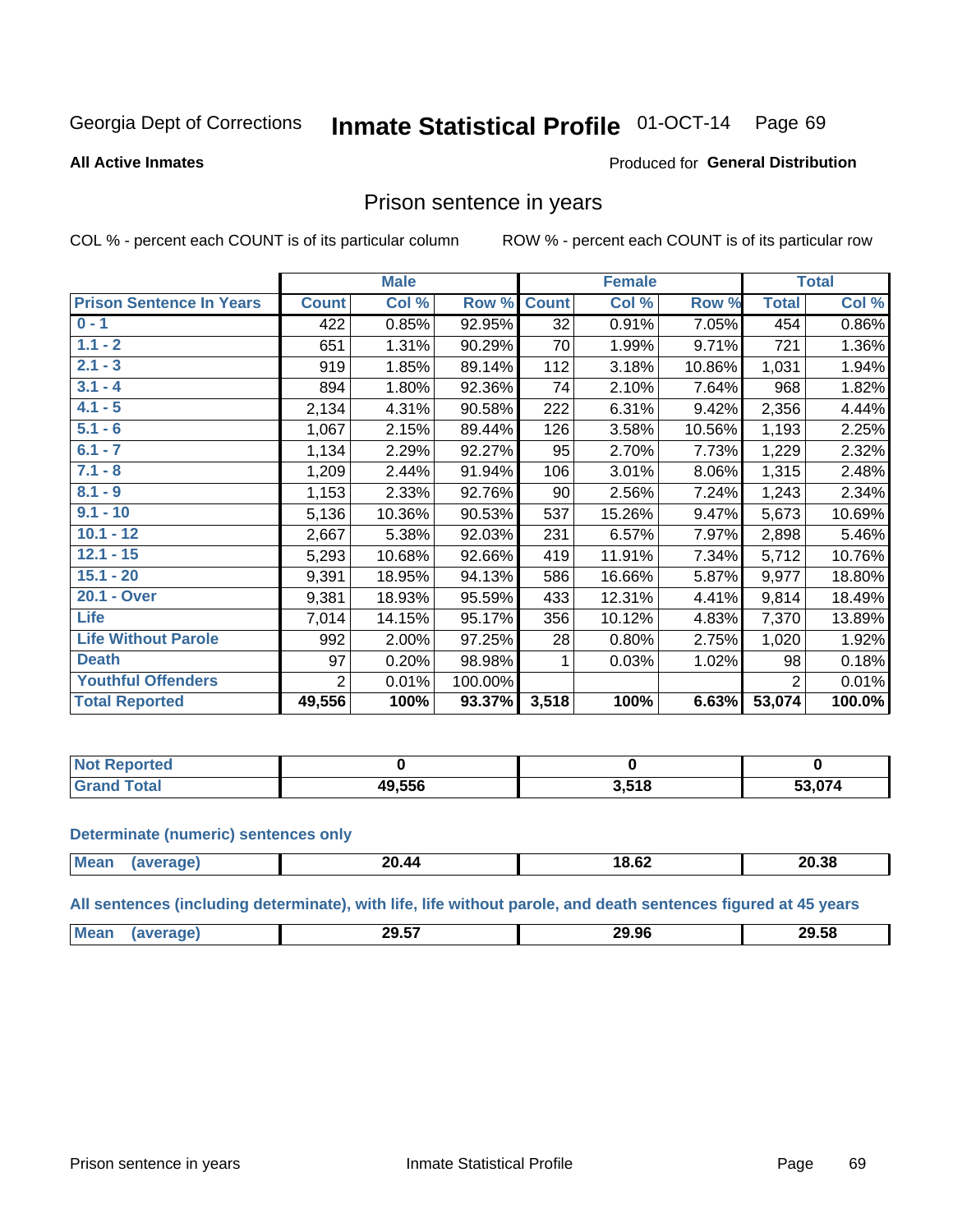#### Inmate Statistical Profile 01-OCT-14 Page 70

#### **All Active Inmates**

#### **Produced for General Distribution**

## Primary offense, broken out into felonies vs misdemeanors

COL % - percent each COUNT is of its particular column

|                                  | <b>Male</b>  |        |        | <b>Female</b>      |           |          | Total  |         |
|----------------------------------|--------------|--------|--------|--------------------|-----------|----------|--------|---------|
| <b>Felonies and Misdemeanors</b> | <b>Count</b> | Col%   |        | <b>Row % Count</b> | Col%      | Row %    | Total, | Col %   |
| <b>Felonies</b>                  | 49,392       | 99.82% | 93.36% | 3.514              | $99.91\%$ | 6.64%    | 52,906 | 99.83%  |
| <b>Misdemeanors</b>              | 88           | 18%    | 96.70% |                    | .09%      | $3.30\%$ | 91     | $.17\%$ |
| <b>Total Reported</b>            | 49,480       | 100%   | 93.36% | 3,517              | 100%      | 6.64%    | 52,997 | 100%    |

| <b>Not Reported</b> | $\rightarrow$ |        |        |  |
|---------------------|---------------|--------|--------|--|
| l Grand<br>Total    | 49.556        | 49,481 | 3.074، |  |

| Mo | ____ | 11 C.S<br>. | onies<br>. |
|----|------|-------------|------------|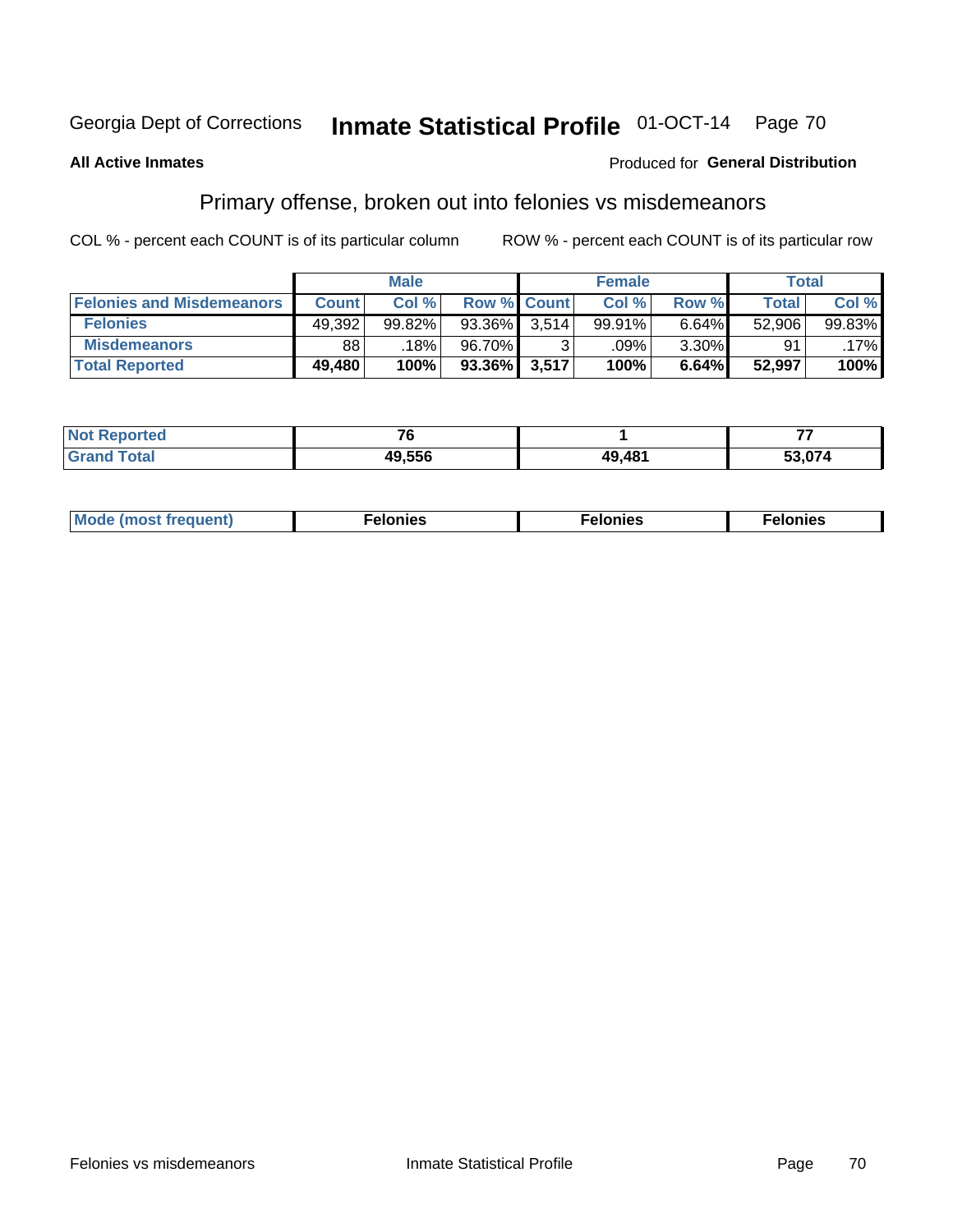## Georgia Dept of Corrections **Inmate Statistical Profile** 01-OCT-14 Page 71

#### **All Active Inmates**

#### Produced for **General Distribution**

### Primary offense, broken out into six broad crime categories

COL % - percent each COUNT is of its particular column ROW % - percent each COUNT is of its particular row

|                         | <b>Male</b>  |        |        | <b>Female</b> |        |        | <b>Total</b> |        |
|-------------------------|--------------|--------|--------|---------------|--------|--------|--------------|--------|
| <b>Crime Categories</b> | <b>Count</b> | Col %  |        | Row % Count   | Col %  | Row %  | <b>Total</b> | Col %  |
| <b>Violent</b>          | 24,901       | 50.33% | 94.19% | 1,536         | 43.67% | 5.81%  | 26,437       | 49.88% |
| <b>Sex Crime</b><br>2   | 8,203        | 16.58% | 98.51% | 124           | 3.53%  | 1.49%  | 8,327        | 15.71% |
| 3<br><b>Property</b>    | 8,962        | 18.11% | 89.62% | 1,038         | 29.51% | 10.38% | 10,000       | 18.87% |
| <b>Drug</b><br>4        | 5,323        | 10.76% | 89.09% | 652           | 18.54% | 10.91% | 5,975        | 11.27% |
| <b>Habit/DUI</b><br>5   | 106          | .21%   | 86.89% | 16            | .45%   | 13.11% | 122          | .23%   |
| <b>Other</b><br>6       | 1,985        | 4.01%  | 92.93% | 151           | 4.29%  | 7.07%  | 2,136        | 4.03%  |
| <b>Total Reported</b>   | 49,480       | 100%   | 93.36% | 3,517         | 100%   | 6.64%  | 52,997       | 100%   |

| rtea<br>NO        |        |       |      |  |  |
|-------------------|--------|-------|------|--|--|
| $T \sim$ follows: | 49,556 | 3,518 | .074 |  |  |

| Mo<br>uent)<br>nos | .<br>/iolent | <br>Violent | - --<br><b>Tiolent</b> |
|--------------------|--------------|-------------|------------------------|
|                    |              |             |                        |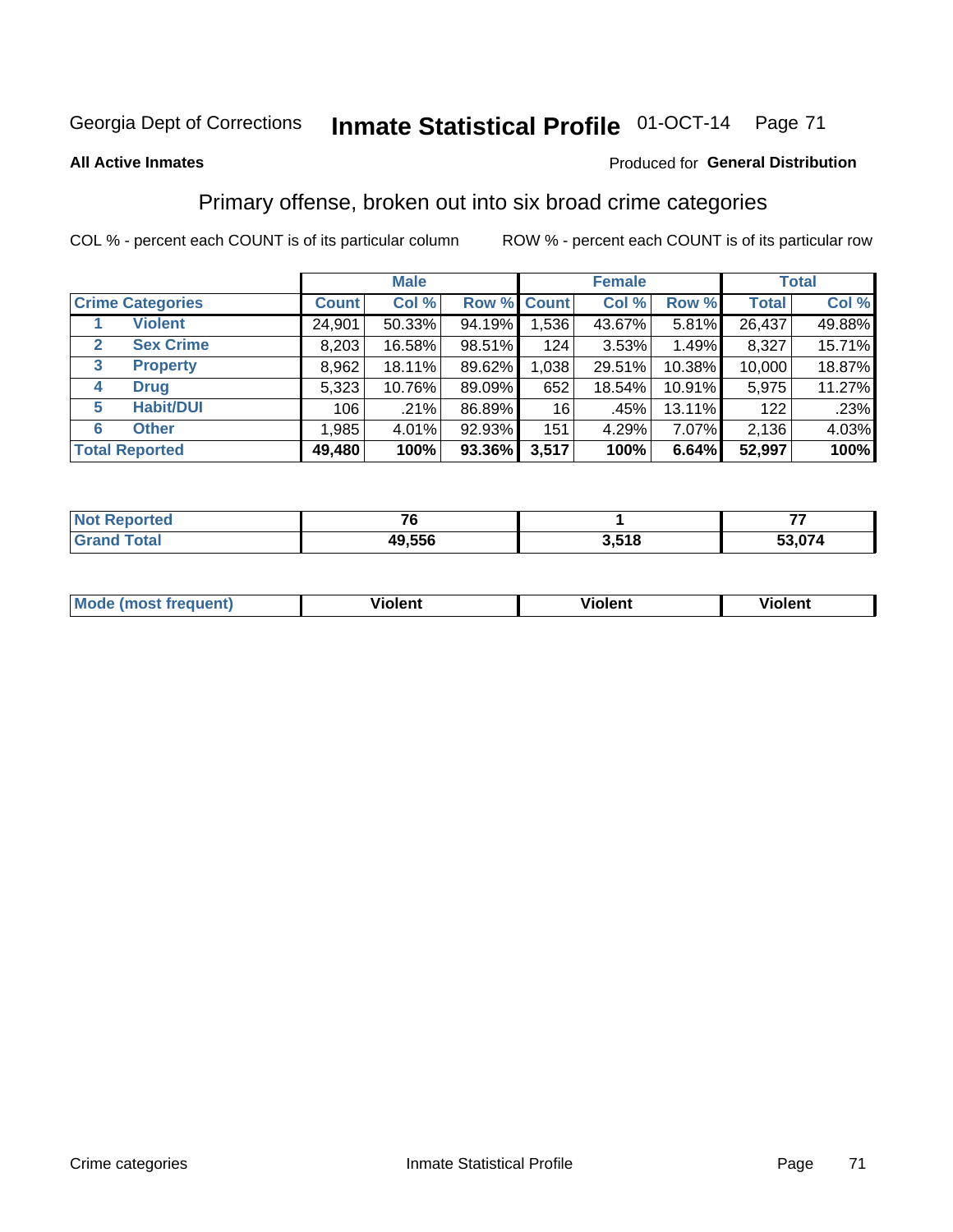## Georgia Dept of Corrections **Inmate Statistical Profile** 01-OCT-14 Page 72

#### **All Active Inmates**

#### Produced for **General Distribution**

### Primary offense, detailed offense code

COL % - percent each COUNT is of its particular column ROW % - percent each COUNT is of its particular row

|   |                                            |                  | <b>Male</b> |         |                 | <b>Female</b> |        |                 | <b>Total</b> |
|---|--------------------------------------------|------------------|-------------|---------|-----------------|---------------|--------|-----------------|--------------|
|   | <b>Primary Offense</b>                     | <b>Count</b>     | Col %       | Row %   | <b>Count</b>    | Col %         | Row %  | <b>Total</b>    | Col %        |
| F | <b>Abuse, Neglect</b>                      | $\overline{27}$  | .05%        | 58.70%  | $\overline{19}$ | .54%          | 41.30% | $\overline{46}$ | .09%         |
|   | <b>Elder/Disab</b>                         |                  |             |         |                 |               |        |                 |              |
| F | <b>Agg Aslt W Intnt To Rape</b>            | 66               | .13%        | 100.00% |                 |               |        | 66              | .12%         |
| F | <b>Agg Sex Battery Atmpt</b>               | 1                | .01%        | 100.00% |                 |               |        | 1               | .01%         |
| F | <b>Aggrav Assault</b>                      | 4,836            | 9.77%       | 94.86%  | 262             | 7.45%         | 5.14%  | 5,098           | 9.62%        |
| F | <b>Aggrav Assault Peace</b><br><b>Ofcr</b> | 290              | .59%        | 94.77%  | 16              | .45%          | 5.23%  | 306             | .58%         |
| F | <b>Aggrav Battery</b>                      | 1,162            | 2.35%       | 93.48%  | 81              | 2.30%         | 6.52%  | 1,243           | 2.35%        |
| F | <b>Aggrav Battery Peace</b><br><b>Ofcr</b> | 21               | .04%        | 91.30%  | $\overline{2}$  | .06%          | 8.70%  | 23              | .04%         |
| F | <b>Aggrav Ch Molest, Atmpt</b>             | 1                | .01%        | 100.00% |                 |               |        | 1               | .01%         |
| F | <b>Aggrav Child Molestation</b>            | 1,234            | 2.49%       | 98.25%  | 22              | .63%          | 1.75%  | 1,256           | 2.37%        |
| F | <b>Aggrav Cruelty To</b><br><b>Animals</b> | 10               | .02%        | 100.00% |                 |               |        | 10              | .02%         |
| F | <b>Aggrav Sexual Battery</b>               | 185              | .37%        | 99.46%  | 1               | .03%          | .54%   | 186             | .35%         |
| F | <b>Aggrav Sodomy</b>                       | 201              | .41%        | 99.01%  | $\overline{c}$  | .06%          | .99%   | 203             | .38%         |
| F | <b>Aggrav Stalking</b>                     | 291              | .59%        | 97.65%  | 7               | .20%          | 2.35%  | 298             | .56%         |
| F | <b>Aggravated Assault On</b><br>$65+$      | 5                | .01%        | 100.00% |                 |               |        | 5               | .01%         |
| F | <b>Aiding Escape</b>                       | 1                | .01%        | 100.00% |                 |               |        | 1               | .01%         |
| F | <b>Aircraft Hijacking</b>                  | 10               | .02%        | 90.91%  | 1               | .03%          | 9.09%  | 11              | .02%         |
| F | <b>Alter Id</b>                            | 1                | .01%        | 100.00% |                 |               |        | $\mathbf 1$     | .01%         |
| F | <b>Armed Robbery</b>                       | 5,633            | 11.38%      | 96.67%  | 194             | 5.52%         | 3.33%  | 5,827           | 10.99%       |
| F | <b>Arson 1st Degree</b>                    | 67               | .14%        | 89.33%  | 8               | .23%          | 10.67% | 75              | .14%         |
| F | <b>Arson 2nd Degree</b>                    | 6                | .01%        | 100.00% |                 |               |        | 6               | .01%         |
| F | <b>Arson 3rd Degree</b>                    | 5                | .01%        | 83.33%  | 1               | .03%          | 16.67% | 6               | .01%         |
| F | <b>Atmpt Aggrav Assault</b>                | 8                | .02%        | 100.00% |                 |               |        | 8               | .02%         |
| F | <b>Atmpt Aggrav Sodomy</b>                 | 5                | .01%        | 100.00% |                 |               |        | 5               | .01%         |
| F | <b>Atmpt Armed Robbery</b>                 | 97               | .20%        | 95.10%  | 5               | .14%          | 4.90%  | 102             | .19%         |
| F | <b>Atmpt Burglary</b>                      | 28               | .06%        | 90.32%  | 3               | .09%          | 9.68%  | 31              | .06%         |
| F | <b>Atmpt Child Molestation</b>             | 18               | .04%        | 100.00% |                 |               |        | 18              | .03%         |
| F | <b>Atmpt Escape</b>                        | 1                | .01%        | 100.00% |                 |               |        | 1               | .01%         |
| F | <b>Atmpt Kidnap</b>                        | 3                | .01%        | 100.00% |                 |               |        | 3               | .01%         |
| F | <b>Atmpt Murder</b>                        | 67               | .14%        | 93.06%  | 5               | .14%          | 6.94%  | 72              | .14%         |
| F | <b>Atmpt Rape</b>                          | 41               | .08%        | 97.62%  | 1               | .03%          | 2.38%  | 42              | .08%         |
| F | <b>Atmpt Robbery</b>                       | 44               | .09%        | 91.67%  | 4               | .11%          | 8.33%  | 48              | .09%         |
| F | <b>Atmpt Sodomy</b>                        | $\boldsymbol{2}$ | .01%        | 100.00% |                 |               |        | $\overline{2}$  | .01%         |
| F | <b>Atmpt Theft By Taking</b>               | $\overline{7}$   | .01%        | 87.50%  | 1               | .03%          | 12.50% | 8               | .02%         |
| F | <b>Atmpt Viol Substance</b>                | 24               | .05%        | 85.71%  | 4               | .11%          | 14.29% | 28              | .05%         |
|   | Act                                        |                  |             |         |                 |               |        |                 |              |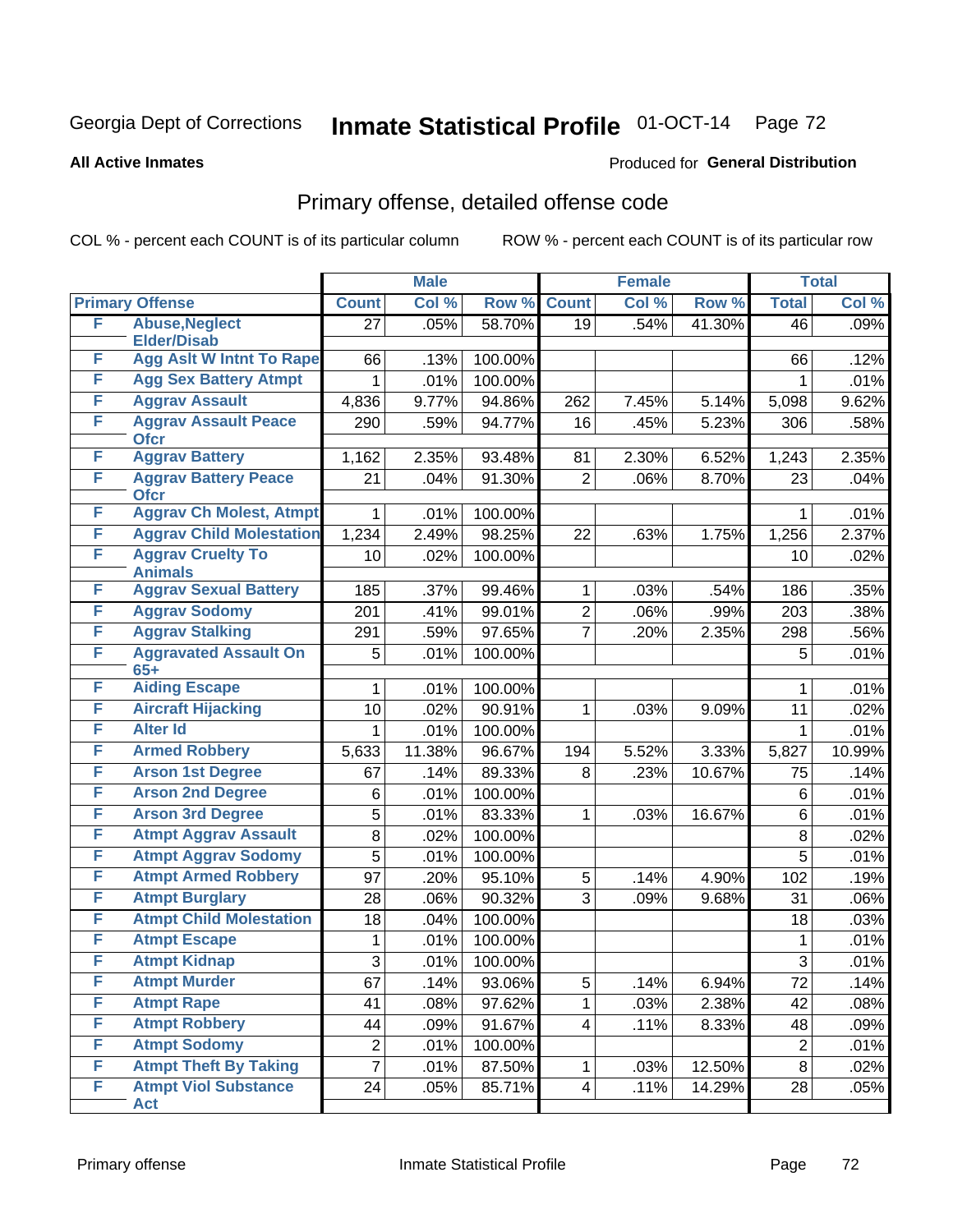#### **All Active Inmates**

### Produced for **General Distribution**

## Primary offense, detailed offense code

| Col %<br>Row %<br><b>Count</b><br>Col %<br>Row %<br><b>Total</b><br><b>Primary Offense</b><br><b>Count</b><br>F<br><b>Att/Consprcy Commt</b><br>.09%<br>90.00%<br>.14%<br>10.00%<br>$\overline{50}$<br>45<br>5<br>C/S/Of<br><b>Bad Checks</b><br>F<br>.01%<br>33.33%<br>66.67%<br>3<br>2<br>.06%<br>1<br>F<br><b>Bail Jumping</b><br>77.78%<br>.01%<br>$\overline{2}$<br>22.22%<br>$\overline{7}$<br>.06%<br>9<br>F<br><b>Bestiality</b><br>$\overline{2}$<br>.01%<br>100.00%<br>$\overline{2}$<br>F<br><b>Bigamy</b><br>100.00%<br>1<br>.01%<br>1<br><b>Bribery Govt Officer</b><br>F<br>100.00%<br>.03%<br>1<br>1<br><b>Burg 1st Aft 6/30/12</b><br>F<br>8.31%<br>1.58%<br>91.69%<br>71<br>2.02%<br>783<br>854<br>F<br><b>Burg 2nd Aft 6/30/12</b><br>302<br>.61%<br>94.08%<br>.54%<br>5.92%<br>19<br>321<br><b>Burg Bef 7/1/12</b><br>F<br>9.49%<br>96.31%<br>180<br>5.12%<br>4,697<br>3.69%<br>4,877<br><b>Carry Weapon At School</b><br>F<br>100.00%<br>.01%<br>4<br>4<br><b>Child Molestation</b><br>F<br>5.36%<br>97.93%<br>2,652<br>1.59%<br>2.07%<br>2,708<br>56<br><b>Chop Shop Violation</b><br>F<br>100.00%<br>.01%<br>1<br>1<br><b>Cnspire Traffic Cntrl Sub</b><br>F<br>5<br>.01%<br>80.00%<br>20.00%<br>4<br>.03%<br>1<br>F<br><b>Cntrbtng Delingency</b><br>1<br>.03%<br>$\mathbf{1}$<br>100.00%<br><b>Minor</b><br><b>Computer Pornography</b><br>F<br>100.00%<br>49<br>.10%<br>49<br>F<br><b>Computer Theft</b><br>.01%<br>3<br>30.00%<br>7<br>70.00%<br>.09%<br>10<br><b>Conceal Death Of</b><br>F<br>8<br>.02%<br>66.67%<br>4<br>.11%<br>33.33%<br>12<br><b>Another</b><br><b>Conspiracy</b><br>F<br>86.49%<br>5<br>37<br>32<br>.06%<br>.14%<br>13.51%<br>F<br><b>Convsn Paymnts Real</b><br>.01%<br>100.00%<br>$\overline{2}$<br>$\overline{2}$<br><b>Propy</b><br><b>Crmnl Abortion</b><br>F<br>100.00%<br>1<br>.01%<br>1<br>F<br><b>Crmnl Damage 1st</b><br>23<br>.05%<br>3<br>88.46%<br>.09%<br>11.54%<br>26<br><b>Degree</b><br><b>Crmnl Damage 2nd</b><br>F<br>75<br>$\overline{2}$<br>.15%<br>97.40%<br>.06%<br>2.60%<br>77<br><b>Degree</b><br><b>Crmnl Interfere Govt</b><br>F<br>90.91%<br>9.09%<br>20<br>.04%<br>$\overline{2}$<br>.06%<br>22<br><b>Prop</b> | Col %<br>.09%<br>.01%<br>.02%<br>.01%<br>.01%<br>.01%<br>1.61%<br>.61%<br>9.20%<br>.01%<br>5.11%<br>.01%<br>.01%<br>.01%<br>.09% |
|---------------------------------------------------------------------------------------------------------------------------------------------------------------------------------------------------------------------------------------------------------------------------------------------------------------------------------------------------------------------------------------------------------------------------------------------------------------------------------------------------------------------------------------------------------------------------------------------------------------------------------------------------------------------------------------------------------------------------------------------------------------------------------------------------------------------------------------------------------------------------------------------------------------------------------------------------------------------------------------------------------------------------------------------------------------------------------------------------------------------------------------------------------------------------------------------------------------------------------------------------------------------------------------------------------------------------------------------------------------------------------------------------------------------------------------------------------------------------------------------------------------------------------------------------------------------------------------------------------------------------------------------------------------------------------------------------------------------------------------------------------------------------------------------------------------------------------------------------------------------------------------------------------------------------------------------------------------------------------------------------------------------------------------------------------------------------------------------------------------------------------------------------------------------------------------------|----------------------------------------------------------------------------------------------------------------------------------|
|                                                                                                                                                                                                                                                                                                                                                                                                                                                                                                                                                                                                                                                                                                                                                                                                                                                                                                                                                                                                                                                                                                                                                                                                                                                                                                                                                                                                                                                                                                                                                                                                                                                                                                                                                                                                                                                                                                                                                                                                                                                                                                                                                                                             |                                                                                                                                  |
|                                                                                                                                                                                                                                                                                                                                                                                                                                                                                                                                                                                                                                                                                                                                                                                                                                                                                                                                                                                                                                                                                                                                                                                                                                                                                                                                                                                                                                                                                                                                                                                                                                                                                                                                                                                                                                                                                                                                                                                                                                                                                                                                                                                             |                                                                                                                                  |
|                                                                                                                                                                                                                                                                                                                                                                                                                                                                                                                                                                                                                                                                                                                                                                                                                                                                                                                                                                                                                                                                                                                                                                                                                                                                                                                                                                                                                                                                                                                                                                                                                                                                                                                                                                                                                                                                                                                                                                                                                                                                                                                                                                                             |                                                                                                                                  |
|                                                                                                                                                                                                                                                                                                                                                                                                                                                                                                                                                                                                                                                                                                                                                                                                                                                                                                                                                                                                                                                                                                                                                                                                                                                                                                                                                                                                                                                                                                                                                                                                                                                                                                                                                                                                                                                                                                                                                                                                                                                                                                                                                                                             |                                                                                                                                  |
|                                                                                                                                                                                                                                                                                                                                                                                                                                                                                                                                                                                                                                                                                                                                                                                                                                                                                                                                                                                                                                                                                                                                                                                                                                                                                                                                                                                                                                                                                                                                                                                                                                                                                                                                                                                                                                                                                                                                                                                                                                                                                                                                                                                             |                                                                                                                                  |
|                                                                                                                                                                                                                                                                                                                                                                                                                                                                                                                                                                                                                                                                                                                                                                                                                                                                                                                                                                                                                                                                                                                                                                                                                                                                                                                                                                                                                                                                                                                                                                                                                                                                                                                                                                                                                                                                                                                                                                                                                                                                                                                                                                                             |                                                                                                                                  |
|                                                                                                                                                                                                                                                                                                                                                                                                                                                                                                                                                                                                                                                                                                                                                                                                                                                                                                                                                                                                                                                                                                                                                                                                                                                                                                                                                                                                                                                                                                                                                                                                                                                                                                                                                                                                                                                                                                                                                                                                                                                                                                                                                                                             |                                                                                                                                  |
|                                                                                                                                                                                                                                                                                                                                                                                                                                                                                                                                                                                                                                                                                                                                                                                                                                                                                                                                                                                                                                                                                                                                                                                                                                                                                                                                                                                                                                                                                                                                                                                                                                                                                                                                                                                                                                                                                                                                                                                                                                                                                                                                                                                             |                                                                                                                                  |
|                                                                                                                                                                                                                                                                                                                                                                                                                                                                                                                                                                                                                                                                                                                                                                                                                                                                                                                                                                                                                                                                                                                                                                                                                                                                                                                                                                                                                                                                                                                                                                                                                                                                                                                                                                                                                                                                                                                                                                                                                                                                                                                                                                                             |                                                                                                                                  |
|                                                                                                                                                                                                                                                                                                                                                                                                                                                                                                                                                                                                                                                                                                                                                                                                                                                                                                                                                                                                                                                                                                                                                                                                                                                                                                                                                                                                                                                                                                                                                                                                                                                                                                                                                                                                                                                                                                                                                                                                                                                                                                                                                                                             |                                                                                                                                  |
|                                                                                                                                                                                                                                                                                                                                                                                                                                                                                                                                                                                                                                                                                                                                                                                                                                                                                                                                                                                                                                                                                                                                                                                                                                                                                                                                                                                                                                                                                                                                                                                                                                                                                                                                                                                                                                                                                                                                                                                                                                                                                                                                                                                             |                                                                                                                                  |
|                                                                                                                                                                                                                                                                                                                                                                                                                                                                                                                                                                                                                                                                                                                                                                                                                                                                                                                                                                                                                                                                                                                                                                                                                                                                                                                                                                                                                                                                                                                                                                                                                                                                                                                                                                                                                                                                                                                                                                                                                                                                                                                                                                                             |                                                                                                                                  |
|                                                                                                                                                                                                                                                                                                                                                                                                                                                                                                                                                                                                                                                                                                                                                                                                                                                                                                                                                                                                                                                                                                                                                                                                                                                                                                                                                                                                                                                                                                                                                                                                                                                                                                                                                                                                                                                                                                                                                                                                                                                                                                                                                                                             |                                                                                                                                  |
|                                                                                                                                                                                                                                                                                                                                                                                                                                                                                                                                                                                                                                                                                                                                                                                                                                                                                                                                                                                                                                                                                                                                                                                                                                                                                                                                                                                                                                                                                                                                                                                                                                                                                                                                                                                                                                                                                                                                                                                                                                                                                                                                                                                             |                                                                                                                                  |
|                                                                                                                                                                                                                                                                                                                                                                                                                                                                                                                                                                                                                                                                                                                                                                                                                                                                                                                                                                                                                                                                                                                                                                                                                                                                                                                                                                                                                                                                                                                                                                                                                                                                                                                                                                                                                                                                                                                                                                                                                                                                                                                                                                                             |                                                                                                                                  |
|                                                                                                                                                                                                                                                                                                                                                                                                                                                                                                                                                                                                                                                                                                                                                                                                                                                                                                                                                                                                                                                                                                                                                                                                                                                                                                                                                                                                                                                                                                                                                                                                                                                                                                                                                                                                                                                                                                                                                                                                                                                                                                                                                                                             |                                                                                                                                  |
|                                                                                                                                                                                                                                                                                                                                                                                                                                                                                                                                                                                                                                                                                                                                                                                                                                                                                                                                                                                                                                                                                                                                                                                                                                                                                                                                                                                                                                                                                                                                                                                                                                                                                                                                                                                                                                                                                                                                                                                                                                                                                                                                                                                             | .02%                                                                                                                             |
|                                                                                                                                                                                                                                                                                                                                                                                                                                                                                                                                                                                                                                                                                                                                                                                                                                                                                                                                                                                                                                                                                                                                                                                                                                                                                                                                                                                                                                                                                                                                                                                                                                                                                                                                                                                                                                                                                                                                                                                                                                                                                                                                                                                             | .02%                                                                                                                             |
|                                                                                                                                                                                                                                                                                                                                                                                                                                                                                                                                                                                                                                                                                                                                                                                                                                                                                                                                                                                                                                                                                                                                                                                                                                                                                                                                                                                                                                                                                                                                                                                                                                                                                                                                                                                                                                                                                                                                                                                                                                                                                                                                                                                             | .07%                                                                                                                             |
|                                                                                                                                                                                                                                                                                                                                                                                                                                                                                                                                                                                                                                                                                                                                                                                                                                                                                                                                                                                                                                                                                                                                                                                                                                                                                                                                                                                                                                                                                                                                                                                                                                                                                                                                                                                                                                                                                                                                                                                                                                                                                                                                                                                             | .01%                                                                                                                             |
|                                                                                                                                                                                                                                                                                                                                                                                                                                                                                                                                                                                                                                                                                                                                                                                                                                                                                                                                                                                                                                                                                                                                                                                                                                                                                                                                                                                                                                                                                                                                                                                                                                                                                                                                                                                                                                                                                                                                                                                                                                                                                                                                                                                             | .01%                                                                                                                             |
|                                                                                                                                                                                                                                                                                                                                                                                                                                                                                                                                                                                                                                                                                                                                                                                                                                                                                                                                                                                                                                                                                                                                                                                                                                                                                                                                                                                                                                                                                                                                                                                                                                                                                                                                                                                                                                                                                                                                                                                                                                                                                                                                                                                             | .05%                                                                                                                             |
|                                                                                                                                                                                                                                                                                                                                                                                                                                                                                                                                                                                                                                                                                                                                                                                                                                                                                                                                                                                                                                                                                                                                                                                                                                                                                                                                                                                                                                                                                                                                                                                                                                                                                                                                                                                                                                                                                                                                                                                                                                                                                                                                                                                             |                                                                                                                                  |
|                                                                                                                                                                                                                                                                                                                                                                                                                                                                                                                                                                                                                                                                                                                                                                                                                                                                                                                                                                                                                                                                                                                                                                                                                                                                                                                                                                                                                                                                                                                                                                                                                                                                                                                                                                                                                                                                                                                                                                                                                                                                                                                                                                                             | .15%                                                                                                                             |
|                                                                                                                                                                                                                                                                                                                                                                                                                                                                                                                                                                                                                                                                                                                                                                                                                                                                                                                                                                                                                                                                                                                                                                                                                                                                                                                                                                                                                                                                                                                                                                                                                                                                                                                                                                                                                                                                                                                                                                                                                                                                                                                                                                                             | .04%                                                                                                                             |
| <b>Crmnl Solicitation</b><br>F<br>100.00%<br>1<br>.03%<br>1                                                                                                                                                                                                                                                                                                                                                                                                                                                                                                                                                                                                                                                                                                                                                                                                                                                                                                                                                                                                                                                                                                                                                                                                                                                                                                                                                                                                                                                                                                                                                                                                                                                                                                                                                                                                                                                                                                                                                                                                                                                                                                                                 | .01%                                                                                                                             |
| F<br><b>Crmnl Trespassing</b><br>100.00%<br>$\overline{2}$<br>$\overline{2}$<br>.01%                                                                                                                                                                                                                                                                                                                                                                                                                                                                                                                                                                                                                                                                                                                                                                                                                                                                                                                                                                                                                                                                                                                                                                                                                                                                                                                                                                                                                                                                                                                                                                                                                                                                                                                                                                                                                                                                                                                                                                                                                                                                                                        | .01%                                                                                                                             |
| F<br><b>Cruelty To Animals</b><br>$\overline{2}$<br>$\overline{3}$<br>.01%<br>66.67%<br>.03%<br>33.33%<br>1                                                                                                                                                                                                                                                                                                                                                                                                                                                                                                                                                                                                                                                                                                                                                                                                                                                                                                                                                                                                                                                                                                                                                                                                                                                                                                                                                                                                                                                                                                                                                                                                                                                                                                                                                                                                                                                                                                                                                                                                                                                                                 | .01%                                                                                                                             |
| <b>Cruelty To Children</b><br>F<br>.58%<br>78.79%<br>286<br>2.19%<br>21.21%<br>363<br>77                                                                                                                                                                                                                                                                                                                                                                                                                                                                                                                                                                                                                                                                                                                                                                                                                                                                                                                                                                                                                                                                                                                                                                                                                                                                                                                                                                                                                                                                                                                                                                                                                                                                                                                                                                                                                                                                                                                                                                                                                                                                                                    | .68%                                                                                                                             |
| <b>Cruelty To Elder Person</b><br>F<br>17<br>60.71%<br>.03%<br>11<br>.31%<br>39.29%<br>28                                                                                                                                                                                                                                                                                                                                                                                                                                                                                                                                                                                                                                                                                                                                                                                                                                                                                                                                                                                                                                                                                                                                                                                                                                                                                                                                                                                                                                                                                                                                                                                                                                                                                                                                                                                                                                                                                                                                                                                                                                                                                                   | .05%                                                                                                                             |
| F<br><b>Damage, Destroy Secr</b><br>$\overline{c}$<br>100.00%<br>.01%<br>$\overline{2}$<br><b>Prop</b>                                                                                                                                                                                                                                                                                                                                                                                                                                                                                                                                                                                                                                                                                                                                                                                                                                                                                                                                                                                                                                                                                                                                                                                                                                                                                                                                                                                                                                                                                                                                                                                                                                                                                                                                                                                                                                                                                                                                                                                                                                                                                      | .01%                                                                                                                             |
| <b>Defrauding State</b><br>F<br>.01%<br>100.00%<br>1<br>1                                                                                                                                                                                                                                                                                                                                                                                                                                                                                                                                                                                                                                                                                                                                                                                                                                                                                                                                                                                                                                                                                                                                                                                                                                                                                                                                                                                                                                                                                                                                                                                                                                                                                                                                                                                                                                                                                                                                                                                                                                                                                                                                   | .01%                                                                                                                             |
| <b>Destroy/Injur Police Dog</b><br>F<br>1<br>100.00%<br>$\mathbf{1}$<br>.01%                                                                                                                                                                                                                                                                                                                                                                                                                                                                                                                                                                                                                                                                                                                                                                                                                                                                                                                                                                                                                                                                                                                                                                                                                                                                                                                                                                                                                                                                                                                                                                                                                                                                                                                                                                                                                                                                                                                                                                                                                                                                                                                | .01%                                                                                                                             |
| <b>Drvng Habtl Violator</b><br>F<br>$\overline{7}$<br>7<br>.01%<br>100.00%                                                                                                                                                                                                                                                                                                                                                                                                                                                                                                                                                                                                                                                                                                                                                                                                                                                                                                                                                                                                                                                                                                                                                                                                                                                                                                                                                                                                                                                                                                                                                                                                                                                                                                                                                                                                                                                                                                                                                                                                                                                                                                                  |                                                                                                                                  |
| Eavesdrop &<br>F<br>100.00%<br>$\overline{4}$<br>.01%<br>$\overline{\mathbf{4}}$                                                                                                                                                                                                                                                                                                                                                                                                                                                                                                                                                                                                                                                                                                                                                                                                                                                                                                                                                                                                                                                                                                                                                                                                                                                                                                                                                                                                                                                                                                                                                                                                                                                                                                                                                                                                                                                                                                                                                                                                                                                                                                            | .01%                                                                                                                             |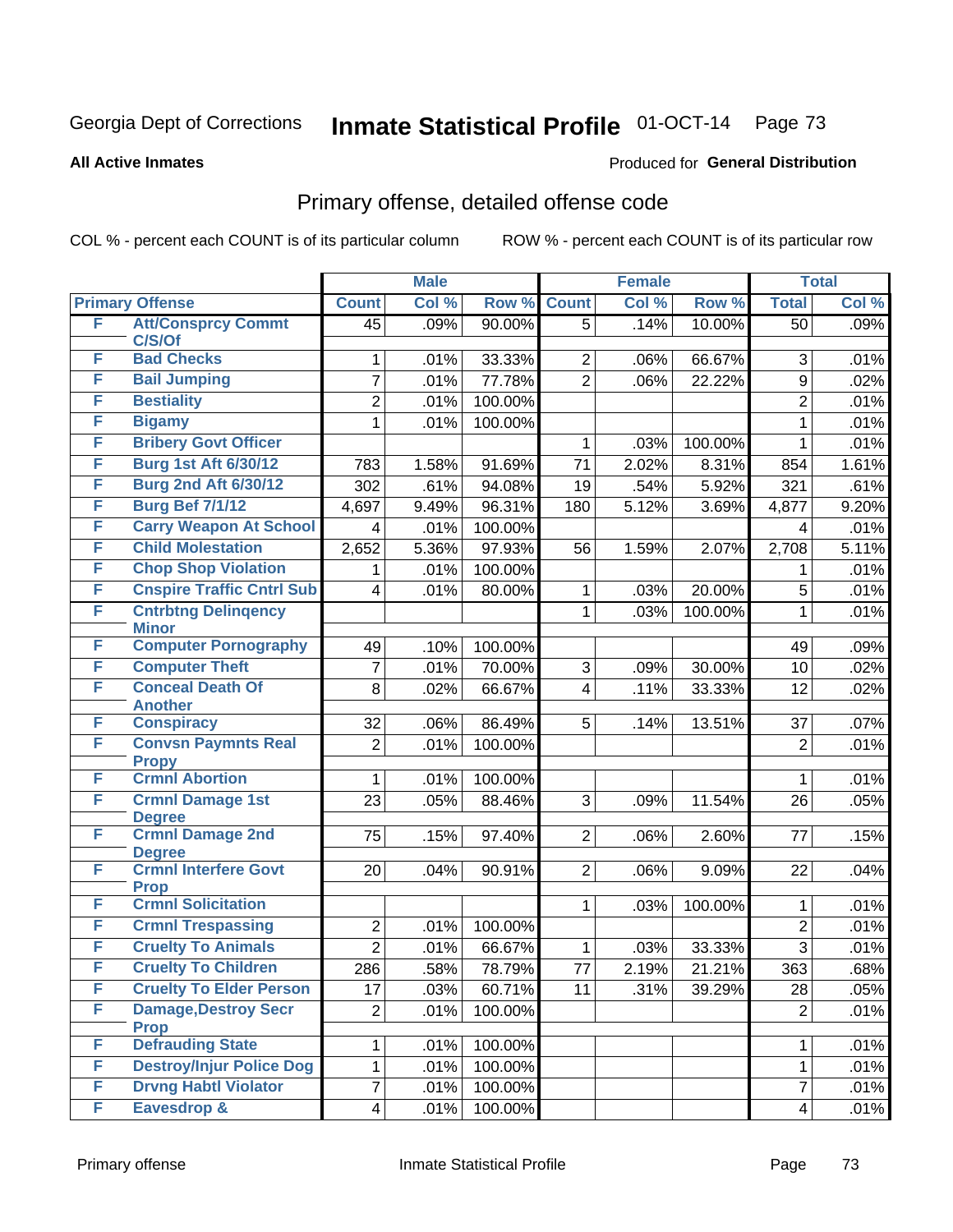#### **All Active Inmates**

#### Produced for **General Distribution**

## Primary offense, detailed offense code

|   |                                               |                         | <b>Male</b> |         |                | <b>Female</b> |        |                | <b>Total</b> |
|---|-----------------------------------------------|-------------------------|-------------|---------|----------------|---------------|--------|----------------|--------------|
|   | <b>Primary Offense</b>                        | <b>Count</b>            | Col %       | Row %   | <b>Count</b>   | Col %         | Row %  | <b>Total</b>   | Col %        |
|   | <b>Surveillance</b>                           |                         |             |         |                |               |        |                |              |
| F | <b>Entering Vehicle</b>                       | 98                      | .20%        | 97.03%  | 3              | .09%          | 2.97%  | 101            | .19%         |
| F | <b>Entice Child, Attempted</b>                | 8                       | .02%        | 100.00% |                |               |        | 8              | .02%         |
| F | <b>Enticing Child-Indec</b>                   | 73                      | .15%        | 94.81%  | 4              | .11%          | 5.19%  | 77             | .15%         |
|   | <b>Purp</b>                                   |                         |             |         |                |               |        |                |              |
| F | <b>Escape</b>                                 | 9                       | .02%        | 60.00%  | 6              | .17%          | 40.00% | 15             | .03%         |
| F | <b>False Imprisonment</b>                     | 171                     | .35%        | 95.53%  | 8              | .23%          | 4.47%  | 179            | .34%         |
| F | <b>False Statements Govt</b>                  | 18                      | .04%        | 78.26%  | 5              | .14%          | 21.74% | 23             | .04%         |
| F | <b>False Swearing</b>                         | $\overline{2}$          | .01%        | 100.00% |                |               |        | $\overline{2}$ | .01%         |
| F | <b>False Swearng Writtn</b>                   | 5                       | .01%        | 83.33%  | 1              | .03%          | 16.67% | $\overline{6}$ | .01%         |
| F | <b>Stmt</b><br><b>Family Violence Battery</b> | 129                     | .26%        | 97.73%  | 3              | .09%          | 2.27%  | 132            | .25%         |
| F | <b>Feticide</b>                               | 1                       | .01%        | 100.00% |                |               |        | 1              | .01%         |
| F | <b>Feticide By Vehicle</b>                    | 3                       | .01%        | 50.00%  | 3              | .09%          | 50.00% | 6              | .01%         |
| F | <b>Financial Identity Fraud</b>               | 42                      | .08%        | 64.62%  | 23             | .65%          | 35.38% | 65             | .12%         |
| F | <b>Fleeing/Eluding Police</b>                 |                         |             |         |                |               |        |                |              |
| F | Forg 1st Aft 6/30/12                          | 286                     | .58%        | 94.70%  | 16             | .45%          | 5.30%  | 302            | .57%         |
| F |                                               | 51                      | .10%        | 66.23%  | 26             | .74%          | 33.77% | 77             | .15%         |
|   | <b>Forg 1st Bef 7/1/12</b>                    | 599                     | 1.21%       | 72.08%  | 232            | 6.60%         | 27.92% | 831            | 1.57%        |
| F | <b>Forg 2nd Aft 6/30/12</b>                   | 15                      | .03%        | 71.43%  | 6              | .17%          | 28.57% | 21             | .04%         |
| F | <b>Forg 2nd Bef 7/1/12</b>                    | 12                      | .02%        | 85.71%  | $\overline{2}$ | .06%          | 14.29% | 14             | .03%         |
| F | <b>Forg 3rd Aft 6/30/12</b>                   | 18                      | .04%        | 78.26%  | 5              | .14%          | 21.74% | 23             | .04%         |
| F | Forg 4th Aft 6/30/12                          | 7                       | .01%        | 58.33%  | 5              | .14%          | 41.67% | 12             | .02%         |
| F | <b>Fraudulent Access</b><br><b>Compute</b>    | 1                       | .01%        | 50.00%  | $\mathbf{1}$   | .03%          | 50.00% | $\overline{2}$ | .01%         |
| F | <b>Fraudulent Checks</b>                      | 2                       | .01%        | 100.00% |                |               |        | $\overline{2}$ | .01%         |
| F | <b>Fraudulent Credit Card</b>                 | 47                      | .09%        | 61.04%  | 30             | .85%          | 38.96% | 77             | .15%         |
| F | <b>Gang Participation</b>                     | 20                      | .04%        | 100.00% |                |               |        | 20             | .04%         |
| F | <b>Guard Line</b>                             | 9                       | .02%        | 60.00%  | 6              | .17%          | 40.00% | 15             | .03%         |
|   | <b>W/Weapon/Drugs</b>                         |                         |             |         |                |               |        |                |              |
| F | <b>Habit Traf Viol/Impaired</b>               | 27                      | .05%        | 100.00% |                |               |        | 27             | .05%         |
| F | <b>Habit Traf Viol/Other</b>                  | 15                      | .03%        | 83.33%  | 3              | .09%          | 16.67% | 18             | .03%         |
| F | <b>Hijacking Motor Vehicle</b>                | 32                      | .06%        | 96.97%  | 1              | .03%          | 3.03%  | 33             | .06%         |
| F | <b>Hindering Appreh Or Pun</b>                | $\overline{\mathbf{4}}$ | .01%        | 80.00%  | $\mathbf 1$    | .03%          | 20.00% | $\overline{5}$ | .01%         |
| F | <b>Hit-Run W/Injury/Fatality</b>              | 16                      | .03%        | 66.67%  | 8              | .23%          | 33.33% | 24             | .05%         |
| F | <b>Homicide By Vessel</b>                     | 33                      | .07%        | 89.19%  | 4              | .11%          | 10.81% | 37             | .07%         |
| F | <b>Illegal Attm To Obt Drugs</b>              | $\overline{c}$          | .01%        | 40.00%  | 3              | .09%          | 60.00% | 5              | .01%         |
| F | <b>Illgl Dist Contrild Subst</b>              | 1                       | .01%        | 100.00% |                |               |        | $\mathbf{1}$   | .01%         |
| F | <b>Impersonating Officer</b>                  | $\overline{c}$          | .01%        | 100.00% |                |               |        | $\overline{2}$ | .01%         |
| F | <b>Impersonation</b>                          | $\overline{2}$          | .01%        | 100.00% |                |               |        | $\overline{2}$ | .01%         |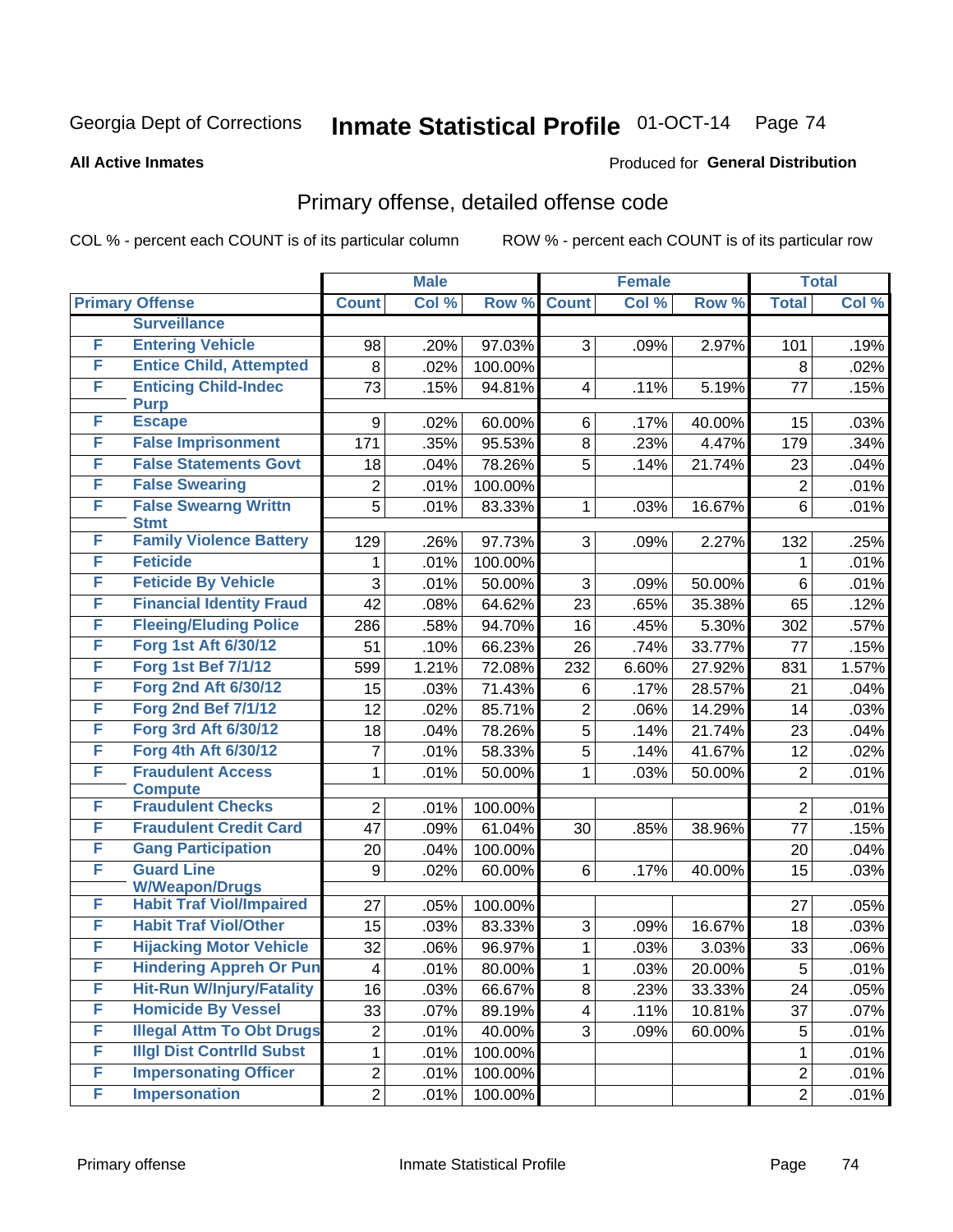#### **All Active Inmates**

#### Produced for **General Distribution**

## Primary offense, detailed offense code

|   |                                             |                         | <b>Male</b> |         |                         | <b>Female</b> |        |                | <b>Total</b> |
|---|---------------------------------------------|-------------------------|-------------|---------|-------------------------|---------------|--------|----------------|--------------|
|   | <b>Primary Offense</b>                      | <b>Count</b>            | Col %       | Row %   | <b>Count</b>            | Col %         | Row %  | <b>Total</b>   | Col %        |
| F | <b>Incest</b>                               | 193                     | .39%        | 99.48%  | $\mathbf{1}$            | .03%          | .52%   | 194            | .37%         |
| F | <b>Incest, Atmpt</b>                        | $\overline{2}$          | .01%        | 100.00% |                         |               |        | $\overline{2}$ | .01%         |
| F | <b>Inciting To Insurrection</b>             | 1                       | .01%        | 100.00% |                         |               |        | 1              | .01%         |
| F | <b>Influencing Witness</b>                  | $\overline{2}$          | .01%        | 66.67%  | 1                       | .03%          | 33.33% | 3              | .01%         |
| F | <b>Injury By Vehicle</b>                    | 92                      | .19%        | 88.46%  | 12                      | .34%          | 11.54% | 104            | .20%         |
| F | <b>Interference With</b>                    | 14                      | .03%        | 100.00% |                         |               |        | 14             | .03%         |
|   | <b>Custody</b>                              |                         |             |         |                         |               |        |                |              |
| F | <b>Involuntary Manslaughter</b>             | 145                     | .29%        | 82.39%  | 31                      | .88%          | 17.61% | 176            | .33%         |
| F | <b>Kidnapping</b>                           | 1,495                   | 3.02%       | 96.95%  | 47                      | 1.34%         | 3.05%  | 1,542          | 2.91%        |
| F | <b>Livestock Theft</b>                      | 3                       | .01%        | 100.00% |                         |               |        | 3              | .01%         |
| F | <b>Machine Gun Activities</b>               | 1                       | .01%        | 100.00% |                         |               |        | 1              | .01%         |
| F | <b>Manf Methamph 200-399</b><br>Gm          | 9                       | .02%        | 69.23%  | 4                       | .11%          | 30.77% | 13             | .02%         |
| F | <b>Manf Methamph 28-199</b>                 | 17                      | .03%        | 89.47%  | $\overline{2}$          | .06%          | 10.53% | 19             | .04%         |
|   | Gm                                          |                         |             |         |                         |               |        |                |              |
| F | <b>Manf Methamph 400+ Gm</b>                | 1                       | .01%        | 100.00% |                         |               |        | 1              | .01%         |
| F | <b>Manf Methamph Unspec</b>                 | 140                     | .28%        | 88.05%  | 19                      | .54%          | 11.95% | 159            | .30%         |
|   | Amt                                         |                         |             |         |                         |               |        |                |              |
| F | <b>Manufact Meth Near</b><br><b>Child</b>   | 12                      | .02%        | 85.71%  | $\overline{2}$          | .06%          | 14.29% | 14             | .03%         |
| F | <b>Misc Assault/Battery</b>                 | 10                      | .02%        | 100.00% |                         |               |        | 10             | .02%         |
| F | <b>Misc CorrectionI Inst Off</b>            | $\overline{\mathbf{4}}$ | .01%        | 66.67%  | $\overline{2}$          | .06%          | 33.33% | 6              | .01%         |
| F | <b>Misc Drugs Trafficking</b>               | 8                       | .02%        | 100.00% |                         |               |        | 8              | .02%         |
| F | <b>Misc Forgery</b>                         | 3                       | .01%        | 100.00% |                         |               |        | 3              | .01%         |
| F | <b>Misc Fraud</b>                           | 6                       | .01%        | 60.00%  | $\overline{\mathbf{4}}$ | .11%          | 40.00% | 10             | .02%         |
| F | <b>Misc Homicide Offense</b>                | 7                       | .01%        | 87.50%  | 1                       | .03%          | 12.50% | 8              | .02%         |
| F | <b>Misc Invasion Of Privacy</b>             | 3                       | .01%        | 100.00% |                         |               |        | 3              | .01%         |
| F | <b>Misc Obscenity</b>                       | 3                       | .01%        | 100.00% |                         |               |        | $\overline{3}$ | .01%         |
| F | <b>Misc Sexual Offense</b>                  | $\overline{20}$         | .04%        | 100.00% |                         |               |        | 20             | .04%         |
| F | <b>Misc Weapon/Explosive</b>                | 1                       | .01%        | 100.00% |                         |               |        | 1              | .01%         |
|   | <b>Off</b>                                  |                         |             |         |                         |               |        |                |              |
| F | <b>Murder</b>                               | 5,564                   | 11.24%      | 93.97%  | 357                     | 10.15%        | 6.03%  | 5,921          | 11.17%       |
| F | <b>Murder, Conspire To</b><br><b>Commit</b> | 7                       | .01%        | 100.00% |                         |               |        | 7              | .01%         |
| F | <b>Mutiny In Penal Inst</b>                 | $\overline{5}$          | .01%        | 100.00% |                         |               |        | 5              | .01%         |
| F | <b>Obstr Of Law Enf Officer</b>             | 409                     | .83%        | 91.70%  | 37                      | 1.05%         | 8.30%  | 446            | .84%         |
| F | <b>Pandering By</b>                         | $\overline{\mathbf{4}}$ | .01%        | 100.00% |                         |               |        | 4              | .01%         |
|   | <b>Compulsion</b>                           |                         |             |         |                         |               |        |                |              |
| F | <b>Peeping Tom</b>                          | 17                      | .03%        | 100.00% |                         |               |        | 17             | .03%         |
| F | <b>Perjury</b>                              | $\overline{2}$          | .01%        | 100.00% |                         |               |        | $\overline{2}$ | .01%         |
| F | <b>Pimping A Minor Under</b>                | 9                       | .02%        | 90.00%  | 1                       | .03%          | 10.00% | 10             | .02%         |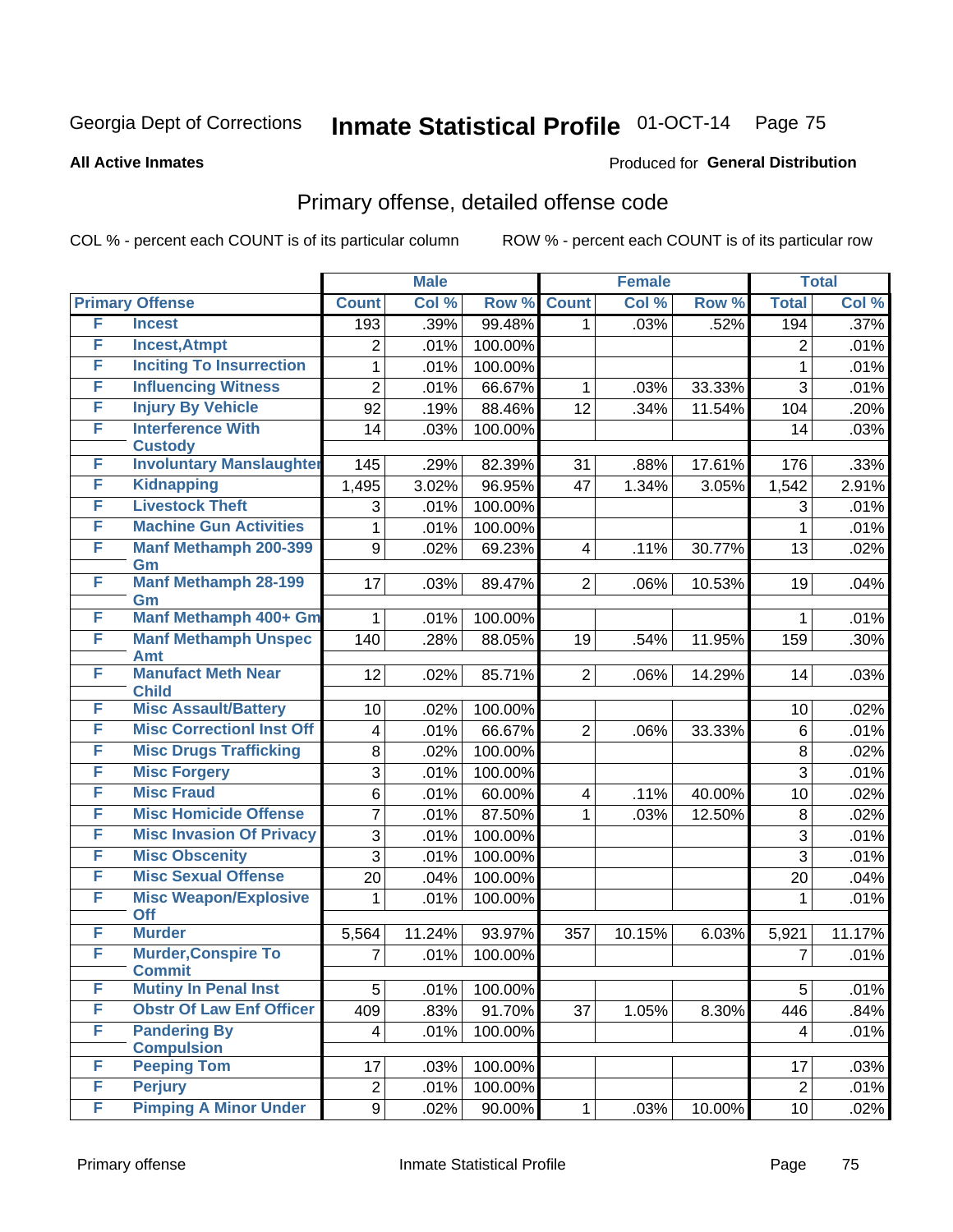#### **All Active Inmates**

#### Produced for **General Distribution**

## Primary offense, detailed offense code

|   |                                              | <b>Male</b>    |       | <b>Female</b> |                |       | <b>Total</b>    |                |               |
|---|----------------------------------------------|----------------|-------|---------------|----------------|-------|-----------------|----------------|---------------|
|   | <b>Primary Offense</b>                       | <b>Count</b>   | Col % | Row %         | <b>Count</b>   | Col % | Row %           | <b>Total</b>   | Col %         |
|   | 18                                           |                |       |               |                |       |                 |                |               |
| F | <b>Poss Contraband</b><br><b>Articles</b>    | 1              | .01%  | 100.00%       |                |       |                 | 1              | .01%          |
| F | <b>Poss Dep Stim Cntrf</b><br><b>Drugs</b>   | 60             | .12%  | 72.29%        | 23             | .65%  | 27.71%          | 83             | .16%          |
| F | <b>Poss Drug Related Matri</b>               | 12             | .02%  | 85.71%        | $\overline{2}$ | .06%  | 14.29%          | 14             | .03%          |
| F | <b>Poss Ephedrine</b>                        | $6\phantom{1}$ | .01%  | 66.67%        | $\overline{3}$ | .09%  | 33.33%          | 9              | .02%          |
| F | <b>Poss Firearm 1st</b><br><b>Offender</b>   | 88             | .18%  | 98.88%        | $\mathbf 1$    | .03%  | 1.12%           | 89             | .17%          |
| F | <b>Poss Firearm Convct</b><br><b>Felon</b>   | 863            | 1.74% | 96.32%        | 33             | .94%  | 3.68%           | 896            | 1.69%         |
| F | <b>Poss Knife During Crime</b>               | 4              | .01%  | 100.00%       |                |       |                 | 4              | .01%          |
| F | <b>Poss Mda/Extsy</b>                        | $\overline{7}$ | .01%  | 100.00%       |                |       |                 | $\overline{7}$ | .01%          |
| F | <b>Poss Methamphetamine</b>                  | 376            | .76%  | 77.53%        | 109            | 3.10% | 22.47%          | 485            | .92%          |
| F | <b>Poss Narcotics Opiates</b>                | 54             | .11%  | 68.35%        | 25             | .71%  | 31.65%          | 79             | .15%          |
| F | <b>Poss Of Certain</b>                       | 21             | .04%  | 91.30%        | $\overline{2}$ | .06%  | 8.70%           | 23             | .04%          |
| F | <b>Weapons</b><br><b>Poss Of Cocaine</b>     |                | 1.03% |               |                |       |                 |                |               |
| F | <b>Poss Of Firearm Dur</b>                   | 509<br>490     |       | 86.56%        | 79<br>21       | 2.25% | 13.44%<br>4.11% | 588<br>511     | 1.11%<br>.96% |
|   | <b>Crime</b>                                 |                | .99%  | 95.89%        |                | .60%  |                 |                |               |
| F | <b>Poss Of Marijuana</b>                     | 75             | .15%  | 96.15%        | 3              | .09%  | 3.85%           | 78             | .15%          |
| F | <b>Poss Tools Commit</b><br><b>Crime</b>     | 18             | .04%  | 94.74%        | $\mathbf{1}$   | .03%  | 5.26%           | 19             | .04%          |
| F | <b>Poss W Int Dis Other</b><br><b>Drug</b>   | 95             | .19%  | 83.33%        | 19             | .54%  | 16.67%          | 114            | .22%          |
| F | <b>Poss W Int Dist Cocaine</b>               | 394            | .80%  | 95.86%        | 17             | .48%  | 4.14%           | 411            | .78%          |
| F | <b>Poss W Int Dist</b><br><b>Marijuana</b>   | 699            | 1.41% | 95.36%        | 34             | .97%  | 4.64%           | 733            | 1.38%         |
| F | <b>Poss W Int Dist Meth</b>                  | 240            | .49%  | 78.18%        | 67             | 1.91% | 21.82%          | 307            | .58%          |
| F | <b>Poss Wpn, Drugs By</b><br><b>Prisnr</b>   | 46             | .09%  | 93.88%        | 3              | .09%  | 6.12%           | 49             | .09%          |
| F | <b>Racketeering</b>                          | 71             | .14%  | 65.74%        | 37             | 1.05% | 34.26%          | 108            | .20%          |
| F | Rape                                         | 1,738          | 3.51% | 99.60%        | $\overline{7}$ | .20%  | .40%            | 1,745          | 3.29%         |
| F | <b>Reck Cond Infected</b>                    | 11             | .02%  | 91.67%        | $\mathbf{1}$   | .03%  | 8.33%           | 12             | .02%          |
| F | <b>Person</b><br><b>Reckless Abandonment</b> | 1              | .01%  | 100.00%       |                |       |                 | 1              | .01%          |
| F | <b>Removal Baggage, Cargo</b>                | 1              | .01%  | 100.00%       |                |       |                 | 1              | .01%          |
|   | <b>Etc</b>                                   |                |       |               |                |       |                 |                |               |
| F | <b>Robbery</b>                               | 1,532          | 3.10% | 93.07%        | 114            | 3.24% | 6.93%           | 1,646          | 3.11%         |
| F | <b>Robbery By Force</b>                      | 248            | .50%  | 92.88%        | 19             | .54%  | 7.12%           | 267            | .50%          |
| F | <b>Robbery By Intimidation</b>               | 255            | .52%  | 93.07%        | 19             | .54%  | 6.93%           | 274            | .52%          |
| F | <b>Robbery By Sudden</b>                     | 128            | .26%  | 93.43%        | 9 <sup>1</sup> | .26%  | 6.57%           | 137            | .26%          |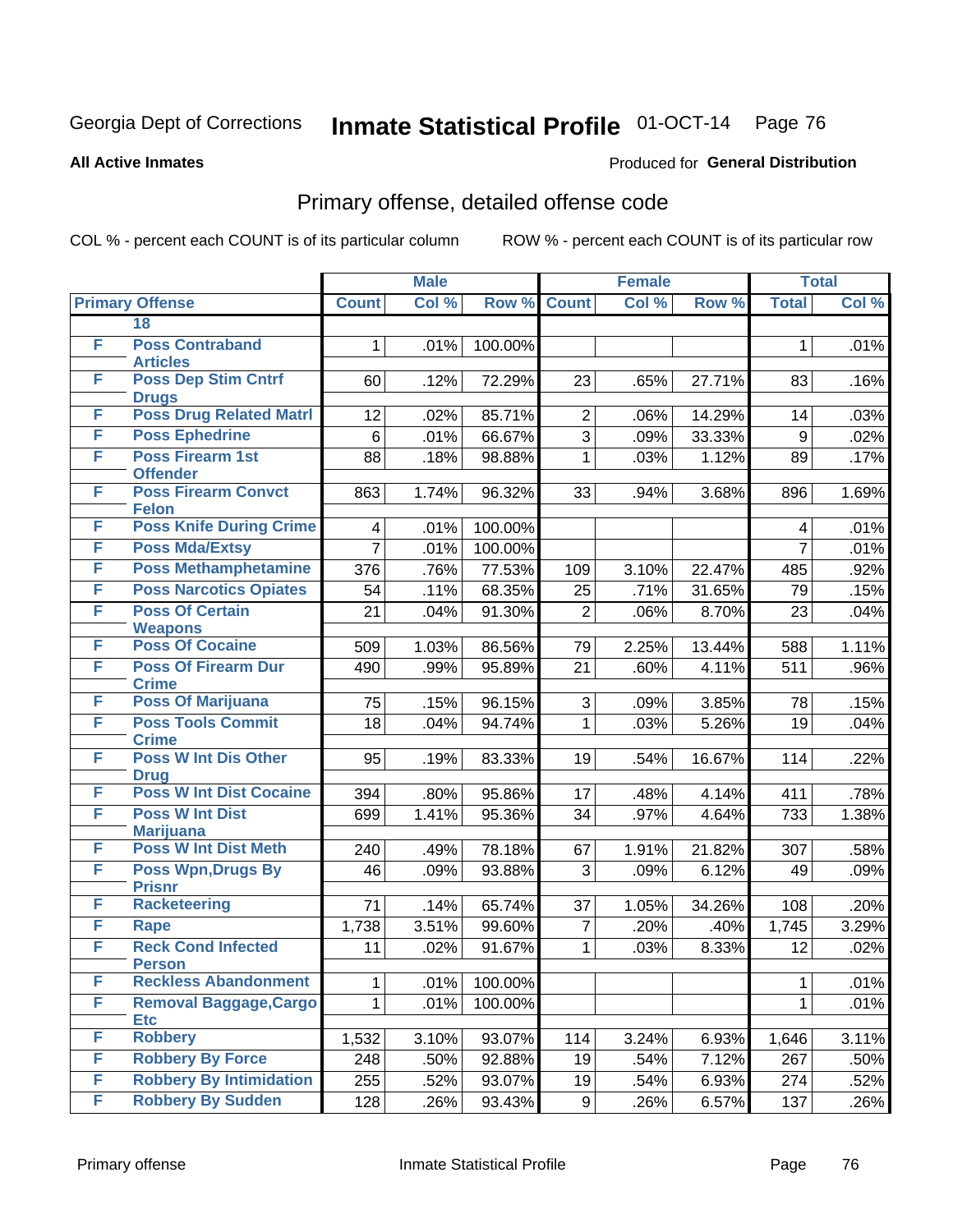#### **All Active Inmates**

### Produced for **General Distribution**

## Primary offense, detailed offense code

|   |                                          | <b>Male</b>               |       |         | <b>Female</b>  | <b>Total</b> |         |              |       |
|---|------------------------------------------|---------------------------|-------|---------|----------------|--------------|---------|--------------|-------|
|   | <b>Primary Offense</b>                   | <b>Count</b>              | Col % | Row %   | <b>Count</b>   | Col %        | Row %   | <b>Total</b> | Col % |
|   | <b>Snatch</b>                            |                           |       |         |                |              |         |              |       |
| F | <b>S/D Cocaine</b>                       | 592                       | 1.20% | 94.87%  | 32             | .91%         | 5.13%   | 624          | 1.18% |
| F | <b>S/D Cont Sub Public</b>               | 42                        | .08%  | 95.45%  | $\overline{2}$ | .06%         | 4.55%   | 44           | .08%  |
| F | <b>S/D Cont Sub School</b>               | 36                        | .07%  | 97.30%  | 1              | .03%         | 2.70%   | 37           | .07%  |
| F | <b>S/D Dep Stim Cntrf Drugs</b>          | 54                        | .11%  | 72.00%  | 21             | .60%         | 28.00%  | 75           | .14%  |
| F | <b>S/D Narcotics Opiates</b>             | 21                        | .04%  | 72.41%  | $\bf 8$        | .23%         | 27.59%  | 29           | .05%  |
| F | <b>S/D Of Marijuana</b>                  | 324                       | .65%  | 97.01%  | 10             | .28%         | 2.99%   | 334          | .63%  |
| F | <b>Sale Mda/Extsy</b>                    | 3                         | .01%  | 100.00% |                |              |         | 3            | .01%  |
| F | <b>Sale Methamphetamine</b>              | 120                       | .24%  | 79.47%  | 31             | .88%         | 20.53%  | 151          | .28%  |
| F | <b>Sex Exploitation Child</b>            | 193                       | .39%  | 98.97%  | $\overline{2}$ | .06%         | 1.03%   | 195          | .37%  |
| F | <b>Sex Offender Fail Registr</b>         | 430                       | .87%  | 98.85%  | 5              | .14%         | 1.15%   | 435          | .82%  |
| F | <b>Sex Offender Fail To</b>              | $\,6$                     | .01%  | 100.00% |                |              |         | 6            | .01%  |
|   | <b>Move</b>                              |                           |       |         |                |              |         |              |       |
| F | Sexl/Assit/Agn/Pers/Cstdy                | 16                        | .03%  | 100.00% |                |              |         | 16           | .03%  |
| F | <b>Sexual Aslt By Therapist</b>          |                           |       |         | 1              | .03%         | 100.00% | 1            | .01%  |
| F | <b>Sexual Battery</b>                    | 182                       | .37%  | 98.38%  | 3              | .09%         | 1.62%   | 185          | .35%  |
| F | <b>Simple Battery</b>                    | 14                        | .03%  | 82.35%  | 3              | .09%         | 17.65%  | 17           | .03%  |
| F | <b>Sodomy</b>                            | 17                        | .03%  | 100.00% |                |              |         | 17           | .03%  |
| F | <b>Solicit Sodomy From</b>               | 5                         | .01%  | 100.00% |                |              |         | 5            | .01%  |
| F | <b>Minor</b><br><b>Stalking</b>          |                           |       |         |                |              |         |              |       |
| F |                                          | 4                         | .01%  | 100.00% |                |              |         | 4            | .01%  |
| F | <b>Statutory Rape</b>                    | 826                       | 1.67% | 98.10%  | 16             | .45%         | 1.90%   | 842          | 1.59% |
| F | <b>Statutory Rape, Atmpt</b>             | 1                         | .01%  | 100.00% |                |              |         | 1            | .01%  |
|   | <b>Tampering With</b><br><b>Evidence</b> | 9                         | .02%  | 81.82%  | $\overline{2}$ | .06%         | 18.18%  | 11           | .02%  |
| F | <b>Telecommunications</b>                | 1                         | .01%  | 100.00% |                |              |         | 1            | .01%  |
|   | <b>Fraud</b>                             |                           |       |         |                |              |         |              |       |
| F | <b>Terrorist Threats &amp; Acts</b>      | 342                       | .69%  | 94.48%  | 20             | .57%         | 5.52%   | 362          | .68%  |
| F | <b>Theft Bring Prop In State</b>         | 5                         | .01%  | 83.33%  | 1              | .03%         | 16.67%  | 6            | .01%  |
| F | <b>Theft By Conversion</b>               | 24                        | .05%  | 77.42%  | $\overline{7}$ | .20%         | 22.58%  | 31           | .06%  |
| F | <b>Theft By Deception</b>                | 33                        | .07%  | 75.00%  | 11             | .31%         | 25.00%  | 44           | .08%  |
| F | <b>Theft By Extortion</b>                | $\overline{2}$            | .01%  | 66.67%  | 1              | .03%         | 33.33%  | 3            | .01%  |
| F | <b>Theft By Rec Stolen Prop</b>          | 628                       | 1.27% | 92.22%  | 53             | 1.51%        | 7.78%   | 681          | 1.28% |
| F | <b>Theft By Shoplifting</b>              | 361                       | .73%  | 69.02%  | 162            | 4.61%        | 30.98%  | 523          | .99%  |
| F | <b>Theft By Taking</b>                   | 792                       | 1.60% | 86.46%  | 124            | 3.53%        | 13.54%  | 916          | 1.73% |
| F | <b>Theft Credit Card</b>                 | 17                        | .03%  | 77.27%  | 5              | .14%         | 22.73%  | 22           | .04%  |
| F | <b>Theft Motorveh Or Part</b>            | 47                        | .09%  | 94.00%  | 3              | .09%         | 6.00%   | 50           | .09%  |
| F | <b>Theft Of Lost Property</b>            | $\ensuremath{\mathsf{3}}$ | .01%  | 100.00% |                |              |         | 3            | .01%  |
| F | <b>Theft Of Services</b>                 | $\overline{c}$            | .01%  | 66.67%  | $\mathbf{1}$   | .03%         | 33.33%  | 3            | .01%  |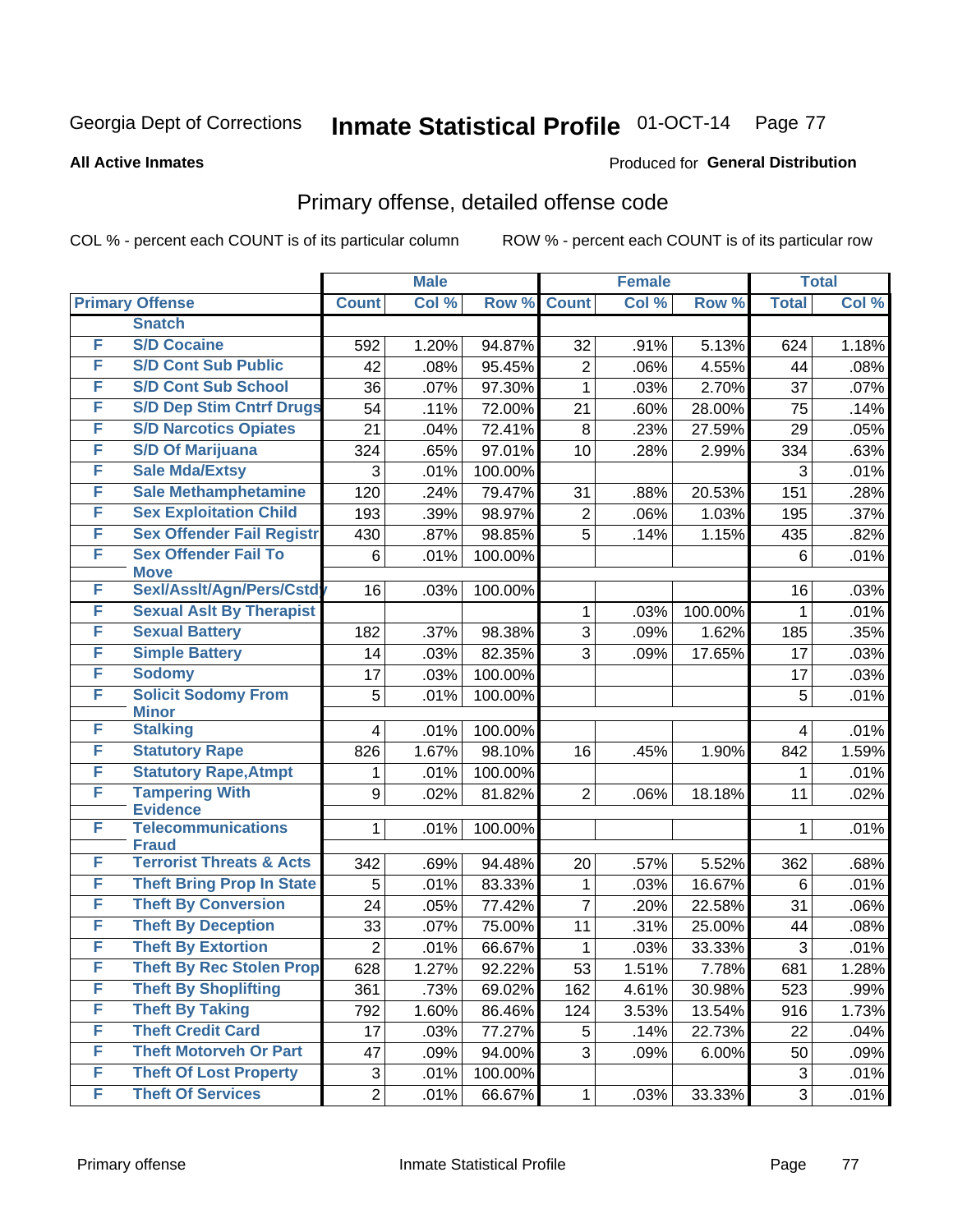**All Active Inmates**

#### Produced for **General Distribution**

## Primary offense, detailed offense code

|   |                                         | <b>Male</b>             |       |         | <b>Female</b>           |       | <b>Total</b> |                |       |
|---|-----------------------------------------|-------------------------|-------|---------|-------------------------|-------|--------------|----------------|-------|
|   | <b>Primary Offense</b>                  | <b>Count</b>            | Col % | Row %   | <b>Count</b>            | Col % | Row %        | <b>Total</b>   | Col % |
| F | <b>Theft Recv Prop Out</b>              | $\overline{2}$          | .01%  | 100.00% |                         |       |              | $\overline{2}$ | .01%  |
|   | <b>State</b>                            |                         |       |         |                         |       |              |                |       |
| F | <b>Traf Amphtmine 200-399</b>           | $\overline{2}$          | .01%  | 100.00% |                         |       |              | $\overline{2}$ | .01%  |
| F | Gm<br><b>Traf Amphtmine 28-199</b>      | $\overline{2}$          | .01%  | 100.00% |                         |       |              | $\overline{2}$ | .01%  |
|   | Gm                                      |                         |       |         |                         |       |              |                |       |
| F | Traf Amphtmine 400+ Gm                  | 3                       | .01%  | 100.00% |                         |       |              | 3              | .01%  |
| F | <b>Traf Cocaine 201-400</b>             | 152                     | .31%  | 97.44%  | $\overline{\mathbf{4}}$ | .11%  | 2.56%        | 156            | .29%  |
|   | Gm                                      |                         |       |         |                         |       |              |                |       |
| F | <b>Traf Cocaine 401+ Gm</b>             | 134                     | .27%  | 95.04%  | $\overline{7}$          | .20%  | 4.96%        | 141            | .27%  |
| F | <b>Traf Cocaine Less 200</b>            | 286                     | .58%  | 95.02%  | 15                      | .43%  | 4.98%        | 301            | .57%  |
| F | Gm<br>Traf Marijna 10-2000 Lb           | 84                      |       | 93.33%  | 6                       |       |              | 90             |       |
| F | Traf Marijna 10001+ Lb                  |                         | .17%  |         |                         | .17%  | 6.67%        |                | .17%  |
| F | <b>Traf Mda/Extsy 200-</b>              | 1                       | .01%  | 100.00% |                         |       |              | 1              | .01%  |
|   | 399gm                                   | $\overline{\mathbf{4}}$ | .01%  | 100.00% |                         |       |              | 4              | .01%  |
| F | <b>Traf Mda/Extsy 28-199gm</b>          | 11                      | .02%  | 84.62%  | $\overline{2}$          | .06%  | 15.38%       | 13             | .02%  |
| F | Traf Mda/Extsy 400+Gm                   | $\overline{2}$          | .01%  | 100.00% |                         |       |              | $\overline{2}$ | .01%  |
| F | <b>Traf Methamph 200-399</b>            | 71                      | .14%  | 91.03%  | $\overline{7}$          | .20%  | 8.97%        | 78             | .15%  |
|   | Gm                                      |                         |       |         |                         |       |              |                |       |
| F | <b>Traf Methamph 28-199</b>             | 210                     | .42%  | 87.14%  | 31                      | .88%  | 12.86%       | 241            | .45%  |
|   | Gm                                      |                         |       |         |                         |       |              |                |       |
| F | Traf Methamph 400+ Gm                   | 49                      | .10%  | 92.45%  | $\overline{\mathbf{4}}$ | .11%  | 7.55%        | 53             | .10%  |
| F | <b>Traf Methamph Unspec</b>             | 66                      | .13%  | 91.67%  | 6                       | .17%  | 8.33%        | 72             | .14%  |
| F | Amt<br><b>Traf Methaqualone&lt; 400</b> | 1                       | .01%  | 100.00% |                         |       |              | 1              | .01%  |
|   | Gm                                      |                         |       |         |                         |       |              |                |       |
| F | <b>Traf Narcotic 15-28 Gm</b>           | 9                       | .02%  | 90.00%  | 1                       | .03%  | 10.00%       | 10             | .02%  |
| F | <b>Traf Narcotic 29+ Gm</b>             | 11                      | .02%  | 100.00% |                         |       |              | 11             | .02%  |
| F | <b>Traf Narcotic Less 14 Gm</b>         | 10                      | .02%  | 100.00% |                         |       |              | 10             | .02%  |
| F | <b>Unauth Dist Contrild Sub</b>         | 1                       | .01%  | 100.00% |                         |       |              | 1              | .01%  |
| F | <b>Unauth Dist Recrd</b>                | 1                       | .01%  | 100.00% |                         |       |              | 1              | .01%  |
|   | <b>Devices</b>                          |                         |       |         |                         |       |              |                |       |
| F | <b>Unknown Offense</b>                  | 21                      | .04%  | 91.30%  | $\overline{2}$          | .06%  | 8.70%        | 23             | .04%  |
| F | <b>Uniwfl Mfg/Del/Dist N-C S</b>        | 14                      | .03%  | 100.00% |                         |       |              | 14             | .03%  |
| F | <b>Use Comm Facity Vio C</b>            | $\overline{2}$          | .01%  | 100.00% |                         |       |              | $\overline{2}$ | .01%  |
|   | <b>Sub</b>                              |                         |       |         |                         |       |              |                |       |
| F | <b>Vehicular Homicide</b>               | 285                     | .58%  | 84.32%  | 53                      | 1.51% | 15.68%       | 338            | .64%  |
| F | <b>Viol Dngrous Drgs Act</b>            | 161                     | .33%  | 80.90%  | 38                      | 1.08% | 19.10%       | 199            | .38%  |
| F | <b>Viol Ga Cntrl Sbst Act</b>           | 55                      | .11%  | 91.67%  | 5                       | .14%  | 8.33%        | 60             | .11%  |
| F | <b>Viol Ga Securities Act</b>           |                         |       |         | 1                       | .03%  | 100.00%      |                | .01%  |
| F | <b>Viol Motor Vehicle Laws</b>          | 34                      | .07%  | 87.18%  | 5 <sup>1</sup>          | .14%  | 12.82%       | 39             | .07%  |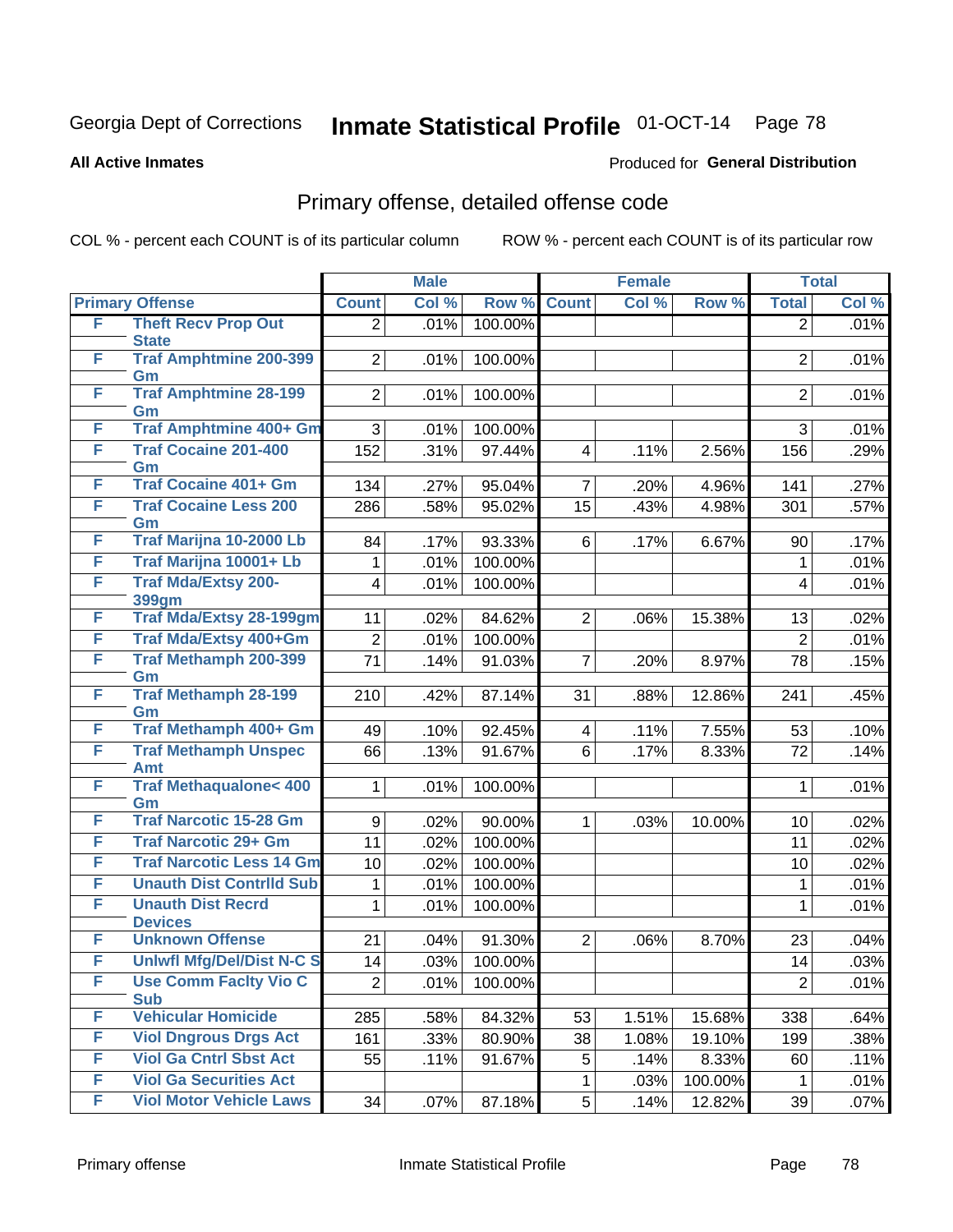#### **All Active Inmates**

### Produced for **General Distribution**

## Primary offense, detailed offense code

|   |                                              |                         | <b>Male</b> |         |              | <b>Female</b> |         |                         | <b>Total</b> |
|---|----------------------------------------------|-------------------------|-------------|---------|--------------|---------------|---------|-------------------------|--------------|
|   | <b>Primary Offense</b>                       | <b>Count</b>            | Col %       | Row %   | <b>Count</b> | Col %         | Row %   | <b>Total</b>            | Col %        |
| F | <b>Viol Oath Public Offcr</b>                | $\mathbf{1}$            | .01%        | 50.00%  | $\mathbf{1}$ | .03%          | 50.00%  | $\overline{2}$          | .01%         |
| F | <b>Violatn Othr States Law</b>               | 18                      | .04%        | 94.74%  | $\mathbf 1$  | .03%          | 5.26%   | 19                      | .04%         |
| F | <b>Vol Manslaughter Of</b>                   | $\overline{3}$          | .01%        | 100.00% |              |               |         | 3                       | .01%         |
|   | <b>Fetus</b>                                 |                         |             |         |              |               |         |                         |              |
| F | <b>Voluntary Manslaughter</b>                | 1,086                   | 2.19%       | 88.58%  | 140          | 3.98%         | 11.42%  | 1,226                   | 2.31%        |
| M | <b>Abandonment Of Dep</b><br><b>Child</b>    | $\overline{3}$          | .01%        | 100.00% |              |               |         | 3                       | .01%         |
| M | <b>Abusive Language</b>                      | $\mathbf 1$             | .01%        | 100.00% |              |               |         | $\mathbf 1$             | .01%         |
| M | <b>Agg Assault With Knife</b>                | $\overline{1}$          | .01%        | 100.00% |              |               |         | $\mathbf{1}$            | .01%         |
| M | <b>Assault &amp; Battery</b>                 | 5                       | .01%        | 100.00% |              |               |         | 5                       | .01%         |
| M | <b>Bad Checks</b>                            | $\overline{2}$          | .01%        | 66.67%  | $\mathbf 1$  | .03%          | 33.33%  | 3                       | .01%         |
| M | <b>Burglary</b>                              | $\overline{8}$          | .02%        | 100.00% |              |               |         | $\overline{8}$          | .02%         |
| M | <b>Cheating &amp; Swindling</b>              | $\overline{1}$          | .01%        | 100.00% |              |               |         | $\mathbf{1}$            | .01%         |
| M | <b>Cpwl &amp; Concealed</b><br><b>Weapon</b> | $\overline{4}$          | .01%        | 100.00% |              |               |         | 4                       | .01%         |
| M | <b>Crmnl Attempt</b>                         | $\mathbf{1}$            | .01%        | 100.00% |              |               |         | $\mathbf{1}$            | .01%         |
| M | <b>Crmnl Trespassing</b>                     | 1                       | .01%        | 100.00% |              |               |         | $\mathbf{1}$            | .01%         |
| M | <b>Dui</b>                                   | $\overline{7}$          | .01%        | 100.00% |              |               |         | $\overline{7}$          | .01%         |
| M | <b>Escape</b>                                | $\overline{\mathbf{4}}$ | .01%        | 100.00% |              |               |         | $\overline{\mathbf{4}}$ | .01%         |
| M | <b>Forgery</b>                               | $\overline{3}$          | .01%        | 100.00% |              |               |         | $\overline{3}$          | .01%         |
| M | <b>Keepng Place</b><br><b>Prostitution</b>   |                         |             |         | 1            | .03%          | 100.00% | $\mathbf{1}$            | .01%         |
| M | <b>Misc Misdemeanor</b>                      | $\mathbf 1$             | .01%        | 100.00% |              |               |         | $\mathbf{1}$            | .01%         |
| M | <b>Obstr Of Law Enf Officer</b>              | $\mathbf{1}$            | .01%        | 100.00% |              |               |         | $\mathbf{1}$            | .01%         |
| M | <b>Other Misdemeanor</b>                     | 7                       | .01%        | 100.00% |              |               |         | $\overline{7}$          | .01%         |
| M | <b>Pointing Gun At Another</b>               | $\mathbf{1}$            | .01%        | 100.00% |              |               |         | $\mathbf{1}$            | .01%         |
| M | <b>Poss Ntp Whiskey</b>                      | $\overline{1}$          | .01%        | 100.00% |              |               |         | $\mathbf{1}$            | .01%         |
| M | <b>Prostitution</b>                          |                         |             |         | 1            | .03%          | 100.00% | $\mathbf{1}$            | .01%         |
| M | <b>Public Drunkenness</b>                    | $\overline{3}$          | .01%        | 100.00% |              |               |         | $\overline{3}$          | .01%         |
| M | <b>Public Indecency</b>                      | $\overline{3}$          | .01%        | 100.00% |              |               |         | 3                       | .01%         |
| M | <b>Robbery</b>                               | $\mathbf{1}$            | .01%        | 100.00% |              |               |         | $\mathbf{1}$            | .01%         |
| M | <b>Simple Battery</b>                        | $\mathbf{1}$            | .01%        | 100.00% |              |               |         | $\mathbf{1}$            | .01%         |
| M | <b>Theft By Taking -</b><br>Larceny          | $\overline{23}$         | .05%        | 100.00% |              |               |         | 23                      | .04%         |
| M | <b>Viol Motor Veh Law</b>                    | $\overline{2}$          | .01%        | 100.00% |              |               |         | $\overline{2}$          | .01%         |
| M | <b>Wife Beating</b>                          | $\overline{2}$          | .01%        | 100.00% |              |               |         | $\overline{2}$          | .01%         |
| M | <b>Worthless Checks</b>                      | 1                       | .01%        | 100.00% |              |               |         | $\mathbf{1}$            | .01%         |
|   | <b>Total Rported</b>                         | 49,480                  | 100%        | 93.36%  | 3,517        | 100%          | 6.64%   | 52,997                  | 101%         |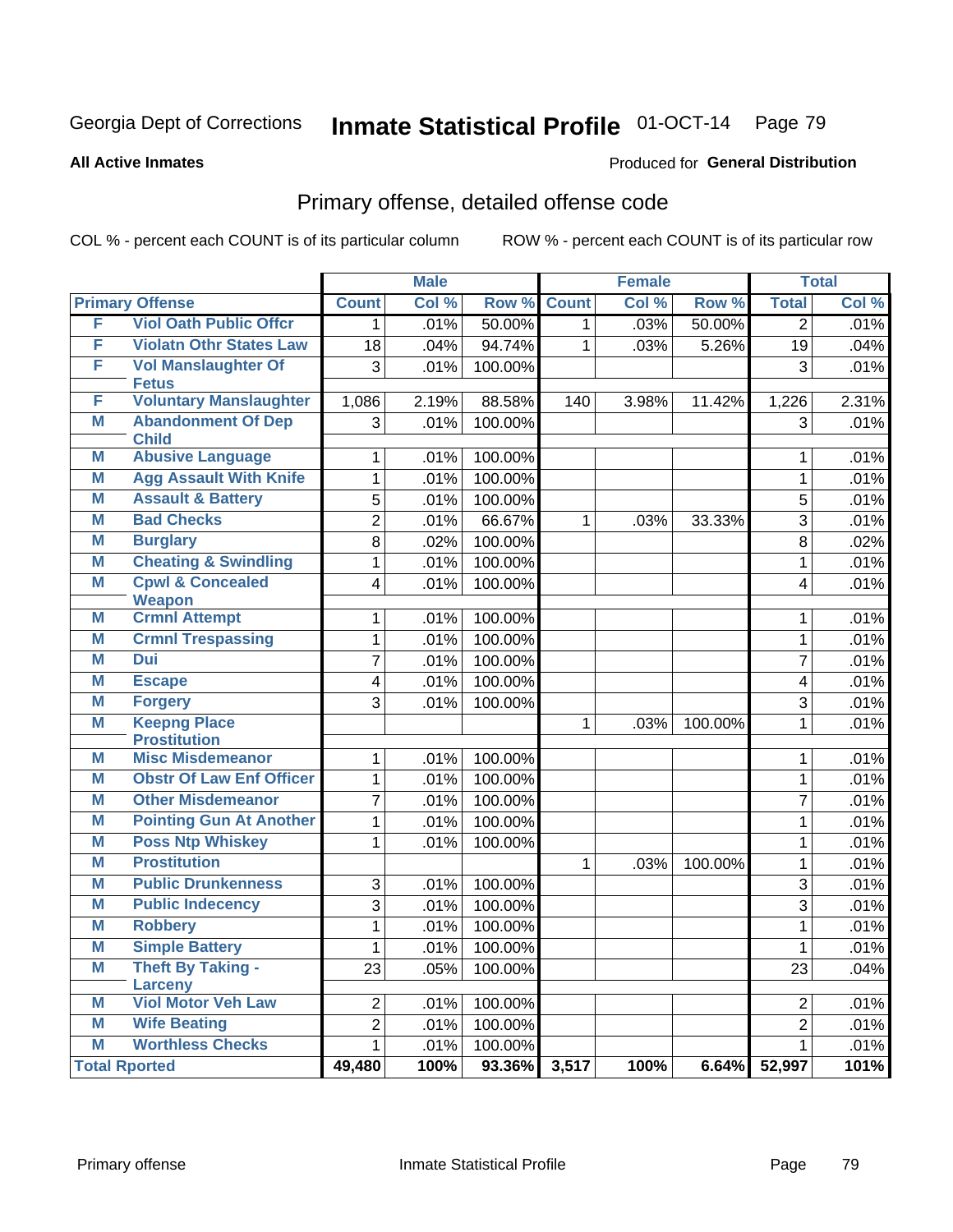**All Active Inmates**

### Produced for **General Distribution**

## Primary offense, detailed offense code

|                     | <b>Male</b>              | <b>Female</b> | Total  |
|---------------------|--------------------------|---------------|--------|
| <b>Not Reported</b> | $\overline{\phantom{a}}$ |               | --     |
| <b>Grand Total</b>  | 49,556                   | 3,518         | 53,074 |

| <b>Mode (most frequent)</b> | 1902 Armed Robbery | 1101 Murder | 1101 Murder |
|-----------------------------|--------------------|-------------|-------------|
|                             |                    |             |             |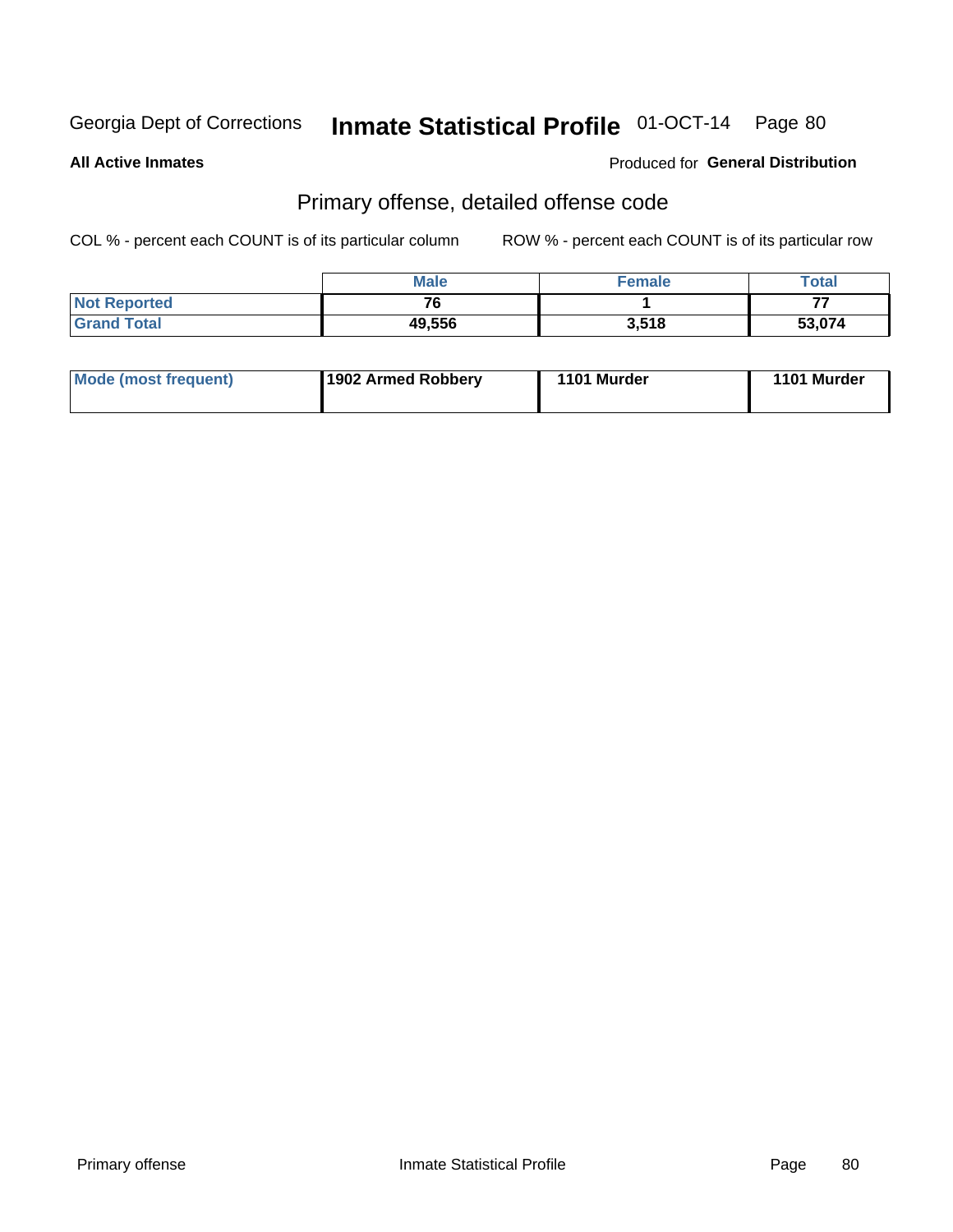#### **All Active Inmates**

#### Produced for **General Distribution**

## County of conviction of primary offense

|     |                             |              | <b>Male</b> |         |                         | <b>Female</b> |                     |              | <b>Total</b> |
|-----|-----------------------------|--------------|-------------|---------|-------------------------|---------------|---------------------|--------------|--------------|
|     | <b>County of Conviction</b> | <b>Count</b> | Col %       | Row %   | <b>Count</b>            | Col %         | Row %               | <b>Total</b> | Col %        |
| 000 | <b>Unknown</b>              | 187          | .38%        | 96.89%  | 6                       | .17%          | 3.11%               | 193          | .36%         |
| 001 | <b>Appling County</b>       | 91           | .18%        | 92.86%  | $\overline{7}$          | .20%          | 7.14%               | 98           | .18%         |
| 002 | <b>Atkinson County</b>      | 61           | .12%        | 93.85%  | 4                       | .11%          | 6.15%               | 65           | .12%         |
| 003 | <b>Bacon County</b>         | 87           | .18%        | 92.55%  | $\overline{7}$          | .20%          | 7.45%               | 94           | .18%         |
| 004 | <b>Baker County</b>         | 6            | .01%        | 75.00%  | $\overline{2}$          | .06%          | 25.00%              | 8            | .02%         |
| 005 | <b>Baldwin County</b>       | 318          | .64%        | 94.08%  | 20                      | .57%          | 5.92%               | 338          | .64%         |
| 006 | <b>Banks County</b>         | 64           | .13%        | 90.14%  | $\overline{7}$          | .20%          | 9.86%               | 71           | .13%         |
| 007 | <b>Barrow County</b>        | 267          | .54%        | 92.07%  | 23                      | .65%          | 7.93%               | 290          | .55%         |
| 008 | <b>Bartow County</b>        | 624          | 1.26%       | 88.14%  | 84                      | 2.39%         | 11.86%              | 708          | 1.33%        |
| 009 | <b>Ben Hill County</b>      | 250          | .50%        | 93.63%  | 17                      | .48%          | 6.37%               | 267          | .50%         |
| 010 | <b>Berrien County</b>       | 75           | .15%        | 94.94%  | $\overline{\mathbf{4}}$ | .11%          | 5.06%               | 79           | .15%         |
| 011 | <b>Bibb County</b>          | 1,044        | 2.11%       | 94.82%  | 57                      | 1.62%         | 5.18%               | 1,101        | 2.07%        |
| 012 | <b>Bleckley County</b>      | 65           | .13%        | 92.86%  | 5                       | .14%          | $\overline{7.14\%}$ | 70           | .13%         |
| 013 | <b>Brantley County</b>      | 64           | .13%        | 92.75%  | 5                       | .14%          | 7.25%               | 69           | .13%         |
| 014 | <b>Brooks County</b>        | 75           | .15%        | 94.94%  | 4                       | .11%          | 5.06%               | 79           | .15%         |
| 015 | <b>Bryan County</b>         | 89           | .18%        | 100.00% |                         |               |                     | 89           | .17%         |
| 016 | <b>Bulloch County</b>       | 494          | 1.00%       | 92.68%  | 39                      | 1.11%         | 7.32%               | 533          | 1.00%        |
| 017 | <b>Burke County</b>         | 207          | .42%        | 96.28%  | 8                       | .23%          | 3.72%               | 215          | .41%         |
| 018 | <b>Butts County</b>         | 135          | .27%        | 96.43%  | $\sqrt{5}$              | .14%          | 3.57%               | 140          | .26%         |
| 019 | <b>Calhoun County</b>       | 29           | .06%        | 96.67%  | $\mathbf{1}$            | .03%          | 3.33%               | 30           | .06%         |
| 020 | <b>Camden County</b>        | 187          | .38%        | 94.92%  | 10                      | .28%          | 5.08%               | 197          | .37%         |
| 021 | <b>Candler County</b>       | 115          | .23%        | 88.46%  | 15                      | .43%          | 11.54%              | 130          | .24%         |
| 022 | <b>Carroll County</b>       | 524          | 1.06%       | 91.29%  | 50                      | 1.42%         | 8.71%               | 574          | 1.08%        |
| 023 | <b>Catoosa County</b>       | 326          | .66%        | 91.83%  | 29                      | .82%          | 8.17%               | 355          | .67%         |
| 024 | <b>Charlton County</b>      | 59           | .12%        | 92.19%  | 5                       | .14%          | 7.81%               | 64           | .12%         |
| 025 | <b>Chatham County</b>       | 2,077        | 4.19%       | 96.83%  | 68                      | 1.93%         | 3.17%               | 2,145        | 4.04%        |
| 026 | <b>Chattahoochee County</b> | 34           | .07%        | 97.14%  | 1                       | .03%          | 2.86%               | 35           | .07%         |
| 027 | <b>Chattooga County</b>     | 238          | .48%        | 92.25%  | 20                      | .57%          | 7.75%               | 258          | .49%         |
| 028 | <b>Cherokee County</b>      | 527          | 1.06%       | 91.65%  | 48                      | 1.36%         | 8.35%               | 575          | 1.08%        |
| 029 | <b>Clarke County</b>        | 438          | .88%        | 95.01%  | 23                      | .65%          | 4.99%               | 461          | .87%         |
| 030 | <b>Clay County</b>          | 26           | .05%        | 92.86%  | $\overline{2}$          | .06%          | 7.14%               | 28           | .05%         |
| 031 | <b>Clayton County</b>       | 1,498        | 3.02%       | 93.39%  | 106                     | 3.01%         | 6.61%               | 1,604        | 3.02%        |
| 032 | <b>Clinch County</b>        | 48           | .10%        | 94.12%  | 3                       | .09%          | 5.88%               | 51           | .10%         |
| 033 | <b>Cobb County</b>          | 2,584        | 5.21%       | 91.63%  | 236                     | 6.71%         | 8.37%               | 2,820        | 5.31%        |
| 034 | <b>Coffee County</b>        | 236          | .48%        | 95.93%  | 10                      | .28%          | 4.07%               | 246          | .46%         |
| 035 | <b>Colquitt County</b>      | 238          | .48%        | 94.44%  | 14                      | .40%          | 5.56%               | 252          | .47%         |
| 036 | <b>Columbia County</b>      | 381          | .77%        | 90.07%  | 42                      | 1.19%         | 9.93%               | 423          | .80%         |
| 037 | <b>Cook County</b>          | 121          | .24%        | 95.28%  | 6                       | .17%          | 4.72%               | 127          | .24%         |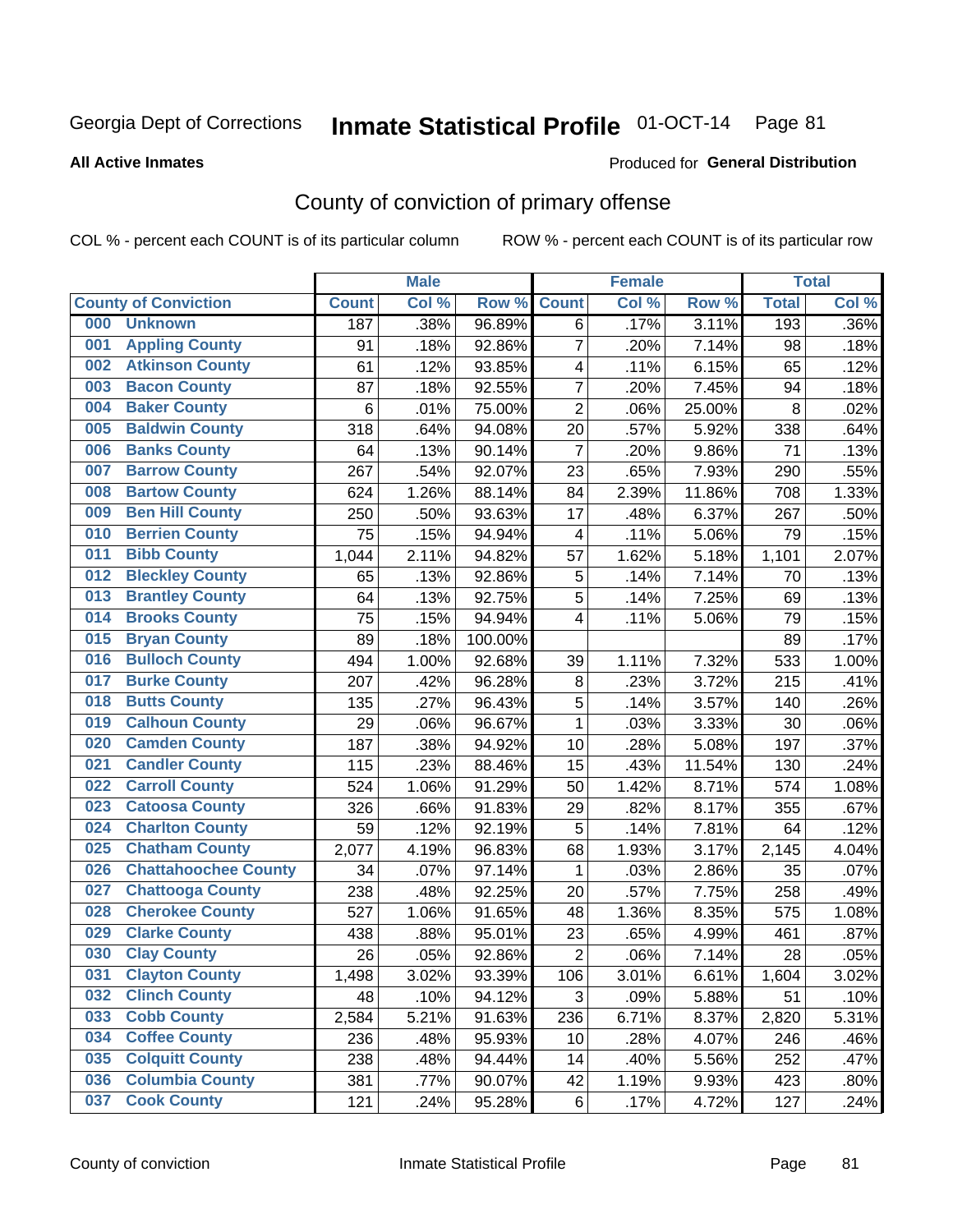#### **All Active Inmates**

#### Produced for **General Distribution**

## County of conviction of primary offense

|     |                             |              | <b>Male</b> |         |                         | <b>Female</b> |        |              | <b>Total</b> |
|-----|-----------------------------|--------------|-------------|---------|-------------------------|---------------|--------|--------------|--------------|
|     | <b>County of Conviction</b> | <b>Count</b> | Col %       | Row %   | <b>Count</b>            | Col %         | Row %  | <b>Total</b> | Col %        |
| 038 | <b>Coweta County</b>        | 529          | 1.07%       | 92.97%  | 40                      | 1.14%         | 7.03%  | 569          | 1.07%        |
| 039 | <b>Crawford County</b>      | 20           | .04%        | 100.00% |                         |               |        | 20           | .04%         |
| 040 | <b>Crisp County</b>         | 272          | .55%        | 95.44%  | 13                      | .37%          | 4.56%  | 285          | .54%         |
| 041 | <b>Dade County</b>          | 93           | .19%        | 93.00%  | $\overline{7}$          | .20%          | 7.00%  | 100          | .19%         |
| 042 | <b>Dawson County</b>        | 96           | .19%        | 89.72%  | 11                      | .31%          | 10.28% | 107          | .20%         |
| 043 | <b>Decatur County</b>       | 280          | .57%        | 93.33%  | 20                      | .57%          | 6.67%  | 300          | .57%         |
| 044 | <b>Dekalb County</b>        | 3,171        | 6.40%       | 94.97%  | 168                     | 4.78%         | 5.03%  | 3,339        | 6.29%        |
| 045 | <b>Dodge County</b>         | 137          | .28%        | 93.84%  | $\boldsymbol{9}$        | .26%          | 6.16%  | 146          | .28%         |
| 046 | <b>Dooly County</b>         | 86           | .17%        | 92.47%  | $\overline{7}$          | .20%          | 7.53%  | 93           | .18%         |
| 047 | <b>Dougherty County</b>     | 974          | 1.97%       | 93.38%  | 69                      | 1.96%         | 6.62%  | 1,043        | 1.97%        |
| 048 | <b>Douglas County</b>       | 1,219        | 2.46%       | 90.97%  | 121                     | 3.44%         | 9.03%  | 1,340        | 2.52%        |
| 049 | <b>Early County</b>         | 97           | .20%        | 97.00%  | 3                       | .09%          | 3.00%  | 100          | .19%         |
| 050 | <b>Echols County</b>        | 13           | .03%        | 100.00% |                         |               |        | 13           | .02%         |
| 051 | <b>Effingham County</b>     | 185          | .37%        | 92.96%  | 14                      | .40%          | 7.04%  | 199          | .37%         |
| 052 | <b>Elbert County</b>        | 142          | .29%        | 94.04%  | $9\,$                   | .26%          | 5.96%  | 151          | .28%         |
| 053 | <b>Emanuel County</b>       | 165          | .33%        | 92.18%  | 14                      | .40%          | 7.82%  | 179          | .34%         |
| 054 | <b>Evans County</b>         | 88           | .18%        | 94.62%  | 5                       | .14%          | 5.38%  | 93           | .18%         |
| 055 | <b>Fannin County</b>        | 85           | .17%        | 85.00%  | 15                      | .43%          | 15.00% | 100          | .19%         |
| 056 | <b>Fayette County</b>       | 312          | .63%        | 89.14%  | 38                      | 1.08%         | 10.86% | 350          | .66%         |
| 057 | <b>Floyd County</b>         | 798          | 1.61%       | 89.56%  | 93                      | 2.64%         | 10.44% | 891          | 1.68%        |
| 058 | <b>Forsyth County</b>       | 356          | .72%        | 91.05%  | 35                      | .99%          | 8.95%  | 391          | .74%         |
| 059 | <b>Franklin County</b>      | 138          | .28%        | 92.62%  | 11                      | .31%          | 7.38%  | 149          | .28%         |
| 060 | <b>Fulton County</b>        | 4,938        | 9.96%       | 96.11%  | 200                     | 5.69%         | 3.89%  | 5,138        | 9.68%        |
| 061 | <b>Gilmer County</b>        | 107          | .22%        | 90.68%  | 11                      | .31%          | 9.32%  | 118          | .22%         |
| 062 | <b>Glascock County</b>      | 5            | .01%        | 83.33%  | $\mathbf 1$             | .03%          | 16.67% | $\,6$        | $.01\%$      |
| 063 | <b>Glynn County</b>         | 504          | 1.02%       | 94.21%  | 31                      | .88%          | 5.79%  | 535          | 1.01%        |
| 064 | <b>Gordon County</b>        | 396          | .80%        | 89.19%  | 48                      | 1.36%         | 10.81% | 444          | .84%         |
| 065 | <b>Grady County</b>         | 181          | .37%        | 94.76%  | 10                      | .28%          | 5.24%  | 191          | .36%         |
| 066 | <b>Greene County</b>        | 117          | .24%        | 92.13%  | 10                      | .28%          | 7.87%  | 127          | .24%         |
| 067 | <b>Gwinnett County</b>      | 2,316        | 4.67%       | 93.31%  | 166                     | 4.72%         | 6.69%  | 2,482        | 4.68%        |
| 068 | <b>Habersham County</b>     | 99           | .20%        | 96.12%  | $\overline{\mathbf{4}}$ | .11%          | 3.88%  | 103          | .19%         |
| 069 | <b>Hall County</b>          | 727          | 1.47%       | 90.65%  | 75                      | 2.13%         | 9.35%  | 802          | 1.51%        |
| 070 | <b>Hancock County</b>       | 41           | .08%        | 95.35%  | $\overline{2}$          | .06%          | 4.65%  | 43           | .08%         |
| 071 | <b>Haralson County</b>      | 162          | .33%        | 91.53%  | 15                      | .43%          | 8.47%  | 177          | .33%         |
| 072 | <b>Harris County</b>        | 105          | .21%        | 90.52%  | 11                      | .31%          | 9.48%  | 116          | .22%         |
| 073 | <b>Hart County</b>          | 153          | .31%        | 95.03%  | 8                       | .23%          | 4.97%  | 161          | .30%         |
| 074 | <b>Heard County</b>         | 51           | .10%        | 92.73%  | $\overline{4}$          | .11%          | 7.27%  | 55           | .10%         |
| 075 | <b>Henry County</b>         | 499          | 1.01%       | 91.90%  | 44                      | 1.25%         | 8.10%  | 543          | 1.02%        |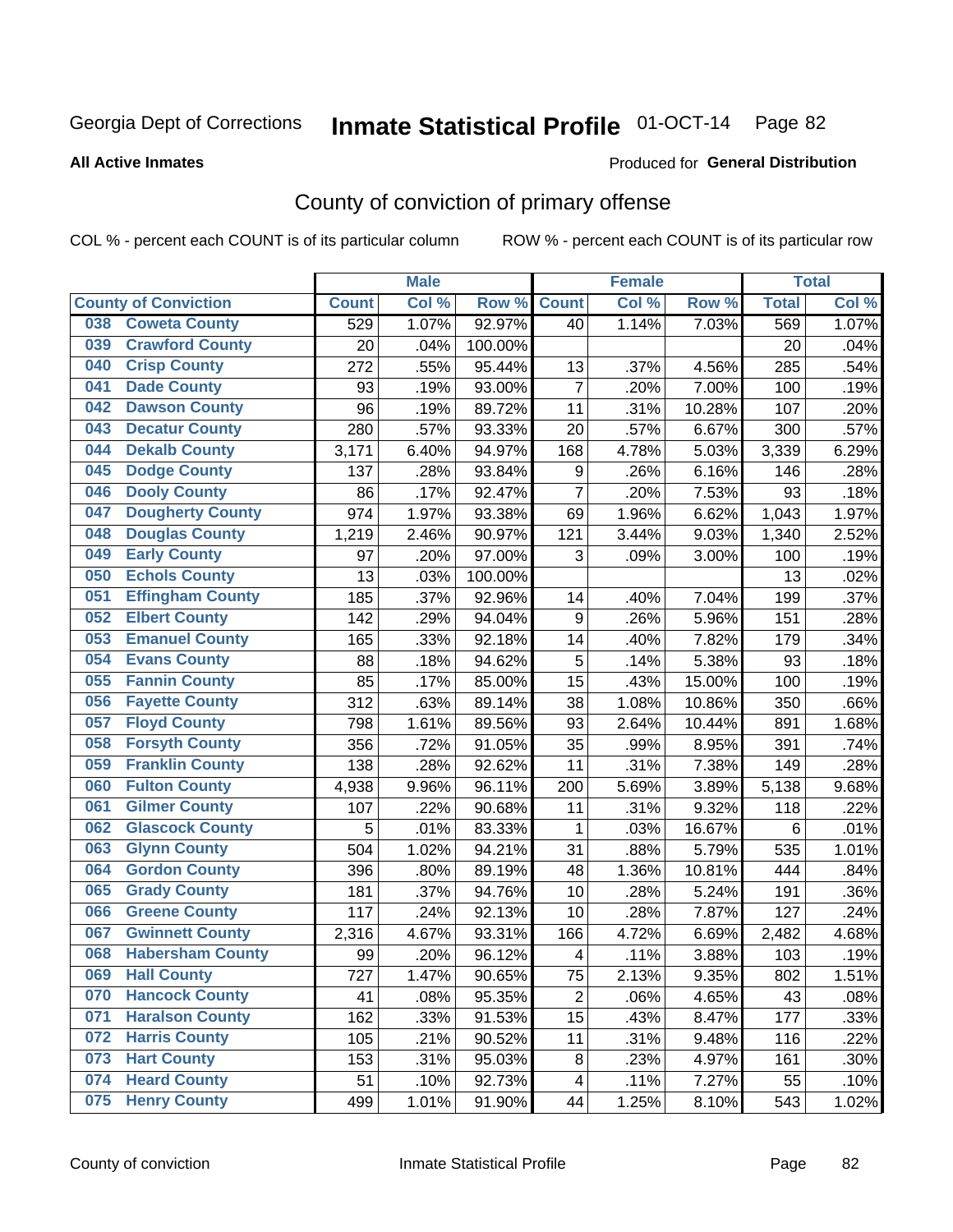#### **All Active Inmates**

#### Produced for **General Distribution**

## County of conviction of primary offense

|                  |                             |              | <b>Male</b> |         |                  | <b>Female</b> |        |              | <b>Total</b> |
|------------------|-----------------------------|--------------|-------------|---------|------------------|---------------|--------|--------------|--------------|
|                  | <b>County of Conviction</b> | <b>Count</b> | Col %       | Row %   | <b>Count</b>     | Col %         | Row %  | <b>Total</b> | Col %        |
|                  | 076 Houston County          | 717          | 1.45%       | 93.60%  | 49               | 1.39%         | 6.40%  | 766          | 1.44%        |
| 077              | <b>Irwin County</b>         | 71           | .14%        | 94.67%  | 4                | .11%          | 5.33%  | 75           | .14%         |
| 078              | <b>Jackson County</b>       | 252          | .51%        | 92.31%  | 21               | .60%          | 7.69%  | 273          | .51%         |
| 079              | <b>Jasper County</b>        | 55           | .11%        | 91.67%  | 5                | .14%          | 8.33%  | 60           | .11%         |
| 080              | <b>Jeff Davis County</b>    | 92           | .19%        | 93.88%  | 6                | .17%          | 6.12%  | 98           | .18%         |
| 081              | <b>Jefferson County</b>     | 158          | .32%        | 96.34%  | 6                | .17%          | 3.66%  | 164          | .31%         |
| 082              | <b>Jenkins County</b>       | 69           | .14%        | 93.24%  | 5                | .14%          | 6.76%  | 74           | .14%         |
| 083              | <b>Johnson County</b>       | 49           | .10%        | 96.08%  | $\overline{2}$   | .06%          | 3.92%  | 51           | .10%         |
| 084              | <b>Jones County</b>         | 216          | .44%        | 88.16%  | 29               | .82%          | 11.84% | 245          | .46%         |
| 085              | <b>Lamar County</b>         | 78           | .16%        | 91.76%  | $\overline{7}$   | .20%          | 8.24%  | 85           | .16%         |
| 086              | <b>Lanier County</b>        | 42           | .08%        | 97.67%  | 1                | .03%          | 2.33%  | 43           | .08%         |
| 087              | <b>Laurens County</b>       | 297          | .60%        | 95.19%  | 15               | .43%          | 4.81%  | 312          | .59%         |
| 088              | <b>Lee County</b>           | 60           | .12%        | 95.24%  | 3                | .09%          | 4.76%  | 63           | .12%         |
| 089              | <b>Liberty County</b>       | 280          | .57%        | 91.80%  | 25               | .71%          | 8.20%  | 305          | .57%         |
| 090              | <b>Lincoln County</b>       | 28           | .06%        | 100.00% |                  |               |        | 28           | .05%         |
| 091              | <b>Long County</b>          | 88           | .18%        | 93.62%  | 6                | .17%          | 6.38%  | 94           | .18%         |
| 092              | <b>Lowndes County</b>       | 556          | 1.12%       | 96.03%  | 23               | .65%          | 3.97%  | 579          | 1.09%        |
| 093              | <b>Lumpkin County</b>       | 92           | .19%        | 92.00%  | 8                | .23%          | 8.00%  | 100          | .19%         |
| 094              | <b>Macon County</b>         | 52           | .10%        | 98.11%  | $\mathbf{1}$     | .03%          | 1.89%  | 53           | .10%         |
| 095              | <b>Madison County</b>       | 114          | .23%        | 91.94%  | 10               | .28%          | 8.06%  | 124          | .23%         |
| 096              | <b>Marion County</b>        | 25           | .05%        | 96.15%  | $\mathbf{1}$     | .03%          | 3.85%  | 26           | .05%         |
| 097              | <b>Mcduffie County</b>      | 197          | .40%        | 94.71%  | 11               | .31%          | 5.29%  | 208          | .39%         |
| 098              | <b>Mcintosh County</b>      | 78           | .16%        | 98.73%  | 1                | .03%          | 1.27%  | 79           | .15%         |
| 099              | <b>Meriwether County</b>    | 168          | .34%        | 92.82%  | 13               | .37%          | 7.18%  | 181          | .34%         |
| 100              | <b>Miller County</b>        | 34           | .07%        | 100.00% |                  |               |        | 34           | .06%         |
| 101              | <b>Mitchell County</b>      | 176          | .36%        | 92.63%  | 14               | .40%          | 7.37%  | 190          | .36%         |
| 102              | <b>Monroe County</b>        | 154          | .31%        | 88.00%  | 21               | .60%          | 12.00% | 175          | .33%         |
| 103              | <b>Montgomery County</b>    | 32           | .06%        | 100.00% |                  |               |        | 32           | .06%         |
| 104              | <b>Morgan County</b>        | 153          | .31%        | 89.47%  | 18               | .51%          | 10.53% | 171          | .32%         |
| 105              | <b>Murray County</b>        | 145          | .29%        | 94.16%  | $\boldsymbol{9}$ | .26%          | 5.84%  | 154          | .29%         |
| 106              | <b>Muscogee County</b>      | 1,205        | 2.43%       | 95.63%  | 55               | 1.56%         | 4.37%  | 1,260        | 2.37%        |
| 107              | <b>Newton County</b>        | 648          | 1.31%       | 92.44%  | 53               | 1.51%         | 7.56%  | 701          | 1.32%        |
| 108              | <b>Oconee County</b>        | 54           | .11%        | 96.43%  | 2                | .06%          | 3.57%  | 56           | .11%         |
| 109              | <b>Oglethorpe County</b>    | 59           | .12%        | 96.72%  | $\overline{c}$   | .06%          | 3.28%  | 61           | .11%         |
| 110              | <b>Paulding County</b>      | 246          | .50%        | 92.83%  | 19               | .54%          | 7.17%  | 265          | .50%         |
| 111              | <b>Peach County</b>         | 81           | .16%        | 95.29%  | 4                | .11%          | 4.71%  | 85           | .16%         |
| $\overline{112}$ | <b>Pickens County</b>       | 88           | .18%        | 89.80%  | 10               | .28%          | 10.20% | 98           | .18%         |
| 113              | <b>Pierce County</b>        | 83           | .17%        | 94.32%  | 5                | .14%          | 5.68%  | 88           | .17%         |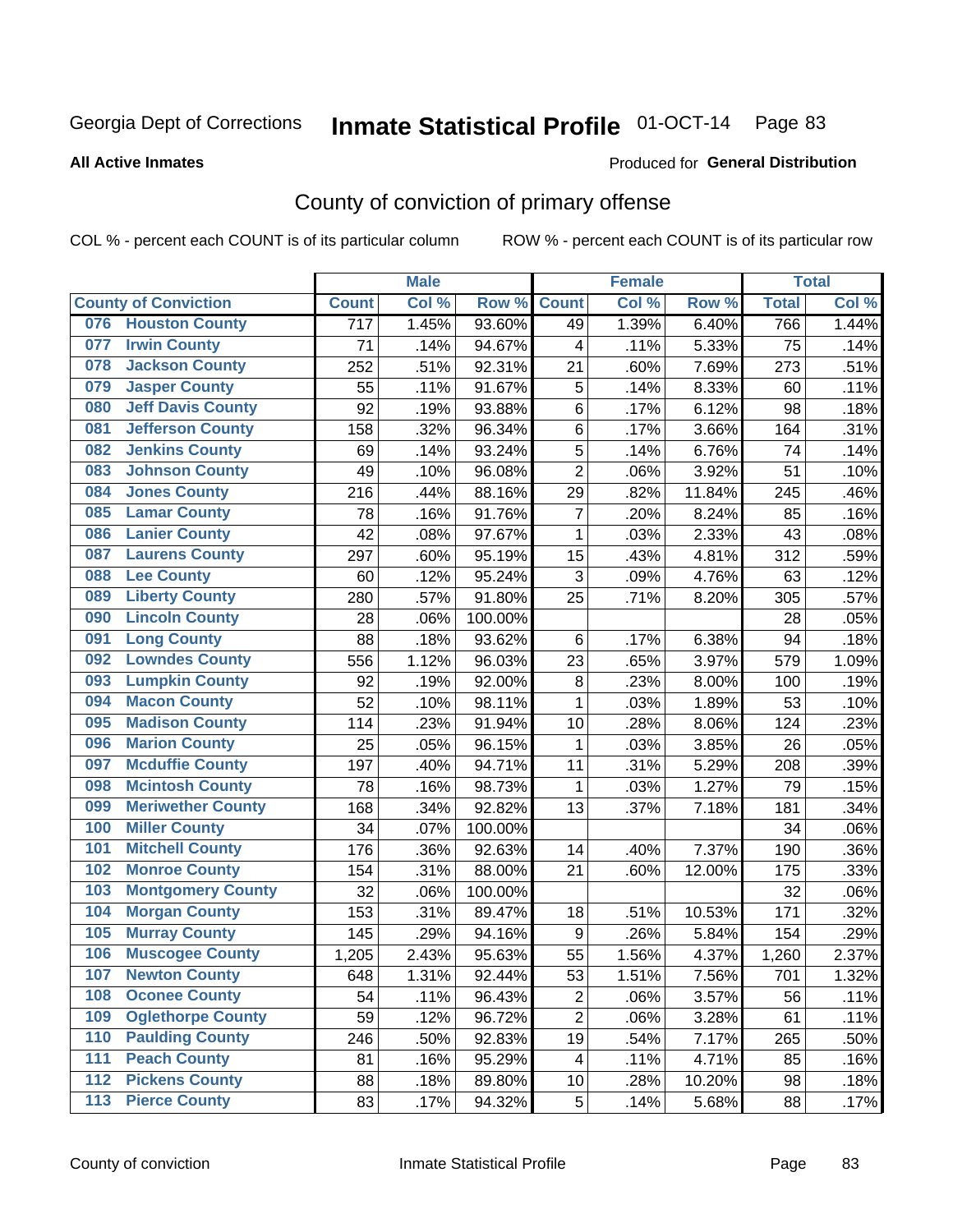#### **All Active Inmates**

#### Produced for **General Distribution**

## County of conviction of primary offense

|                                          |              | <b>Male</b> |         |                | <b>Female</b> |        |                 | <b>Total</b> |
|------------------------------------------|--------------|-------------|---------|----------------|---------------|--------|-----------------|--------------|
| <b>County of Conviction</b>              | <b>Count</b> | Col %       | Row %   | <b>Count</b>   | Col %         | Row %  | <b>Total</b>    | Col %        |
| <b>Pike County</b><br>114                | 48           | .10%        | 88.89%  | 6              | .17%          | 11.11% | $\overline{54}$ | .10%         |
| <b>Polk County</b><br>$\overline{115}$   | 181          | .37%        | 92.82%  | 14             | .40%          | 7.18%  | 195             | .37%         |
| <b>Pulaski County</b><br>116             | 63           | .13%        | 98.44%  | 1              | .03%          | 1.56%  | 64              | .12%         |
| <b>Putnam County</b><br>117              | 159          | .32%        | 92.98%  | 12             | .34%          | 7.02%  | 171             | .32%         |
| <b>Quitman County</b><br>118             | 20           | .04%        | 100.00% |                |               |        | 20              | .04%         |
| <b>Rabun County</b><br>119               | 47           | .09%        | 88.68%  | 6              | .17%          | 11.32% | 53              | .10%         |
| <b>Randolph County</b><br>120            | 69           | .14%        | 95.83%  | 3              | .09%          | 4.17%  | 72              | .14%         |
| <b>Richmond County</b><br>121            | 1,926        | 3.89%       | 94.50%  | 112            | 3.18%         | 5.50%  | 2,038           | 3.84%        |
| <b>Rockdale County</b><br>122            | 451          | .91%        | 92.42%  | 37             | 1.05%         | 7.58%  | 488             | .92%         |
| <b>Schley County</b><br>123              | 18           | .04%        | 100.00% |                |               |        | 18              | .03%         |
| <b>Screven County</b><br>124             | 129          | .26%        | 92.81%  | 10             | .28%          | 7.19%  | 139             | .26%         |
| <b>Seminole County</b><br>125            | 72           | .15%        | 91.14%  | $\overline{7}$ | .20%          | 8.86%  | 79              | .15%         |
| <b>Spalding County</b><br>126            | 511          | 1.03%       | 94.45%  | 30             | .85%          | 5.55%  | 541             | 1.02%        |
| <b>Stephens County</b><br>127            | 156          | .31%        | 90.17%  | 17             | .48%          | 9.83%  | 173             | .33%         |
| <b>Stewart County</b><br>128             | 27           | .05%        | 96.43%  | 1              | .03%          | 3.57%  | 28              | .05%         |
| <b>Sumter County</b><br>129              | 183          | .37%        | 95.31%  | 9              | .26%          | 4.69%  | 192             | .36%         |
| <b>Talbot County</b><br>130              | 43           | .09%        | 97.73%  | 1              | .03%          | 2.27%  | 44              | .08%         |
| <b>Taliaferro County</b><br>131          | 20           | .04%        | 90.91%  | $\overline{2}$ | .06%          | 9.09%  | 22              | .04%         |
| <b>Tattnall County</b><br>132            | 204          | .41%        | 89.87%  | 23             | .65%          | 10.13% | 227             | .43%         |
| <b>Taylor County</b><br>133              | 75           | .15%        | 91.46%  | $\overline{7}$ | .20%          | 8.54%  | 82              | .15%         |
| <b>Telfair County</b><br>134             | 84           | .17%        | 93.33%  | 6              | .17%          | 6.67%  | 90              | .17%         |
| <b>Terrell County</b><br>135             | 82           | .17%        | 96.47%  | 3              | .09%          | 3.53%  | 85              | .16%         |
| <b>Thomas County</b><br>136              | 202          | .41%        | 92.66%  | 16             | .45%          | 7.34%  | 218             | .41%         |
| <b>Tift County</b><br>137                | 335          | .68%        | 94.63%  | 19             | .54%          | 5.37%  | 354             | .67%         |
| <b>Toombs County</b><br>138              | 346          | .70%        | 91.29%  | 33             | .94%          | 8.71%  | 379             | .71%         |
| <b>Towns County</b><br>139               | 45           | .09%        | 83.33%  | 9              | .26%          | 16.67% | 54              | .10%         |
| <b>Treutlen County</b><br>140            | 88           | .18%        | 97.78%  | $\overline{2}$ | .06%          | 2.22%  | 90              | .17%         |
| <b>Troup County</b><br>141               | 561          | 1.13%       | 91.52%  | 52             | 1.48%         | 8.48%  | 613             | 1.15%        |
| <b>Turner County</b><br>142              | 65           | .13%        | 92.86%  | 5              | .14%          | 7.14%  | 70              | .13%         |
| <b>Twiggs County</b><br>$\overline{143}$ | 66           | .13%        | 97.06%  | $\overline{2}$ | .06%          | 2.94%  | 68              | .13%         |
| <b>Union County</b><br>144               | 60           | .12%        | 82.19%  | 13             | .37%          | 17.81% | 73              | .14%         |
| 145<br><b>Upson County</b>               | 165          | .33%        | 93.22%  | 12             | .34%          | 6.78%  | 177             | .33%         |
| <b>Walker County</b><br>146              | 378          | .76%        | 89.79%  | 43             | 1.22%         | 10.21% | 421             | .79%         |
| <b>Walton County</b><br>147              | 495          | 1.00%       | 90.33%  | 53             | 1.51%         | 9.67%  | 548             | 1.03%        |
| <b>Ware County</b><br>148                | 348          | .70%        | 92.55%  | 28             | .80%          | 7.45%  | 376             | .71%         |
| <b>Warren County</b><br>149              | 44           | .09%        | 97.78%  | 1              | .03%          | 2.22%  | 45              | .08%         |
| <b>Washington County</b><br>150          | 173          | .35%        | 89.64%  | 20             | .57%          | 10.36% | 193             | .36%         |
| <b>Wayne County</b><br>151               | 160          | .32%        | 91.43%  | 15             | .43%          | 8.57%  | 175             | .33%         |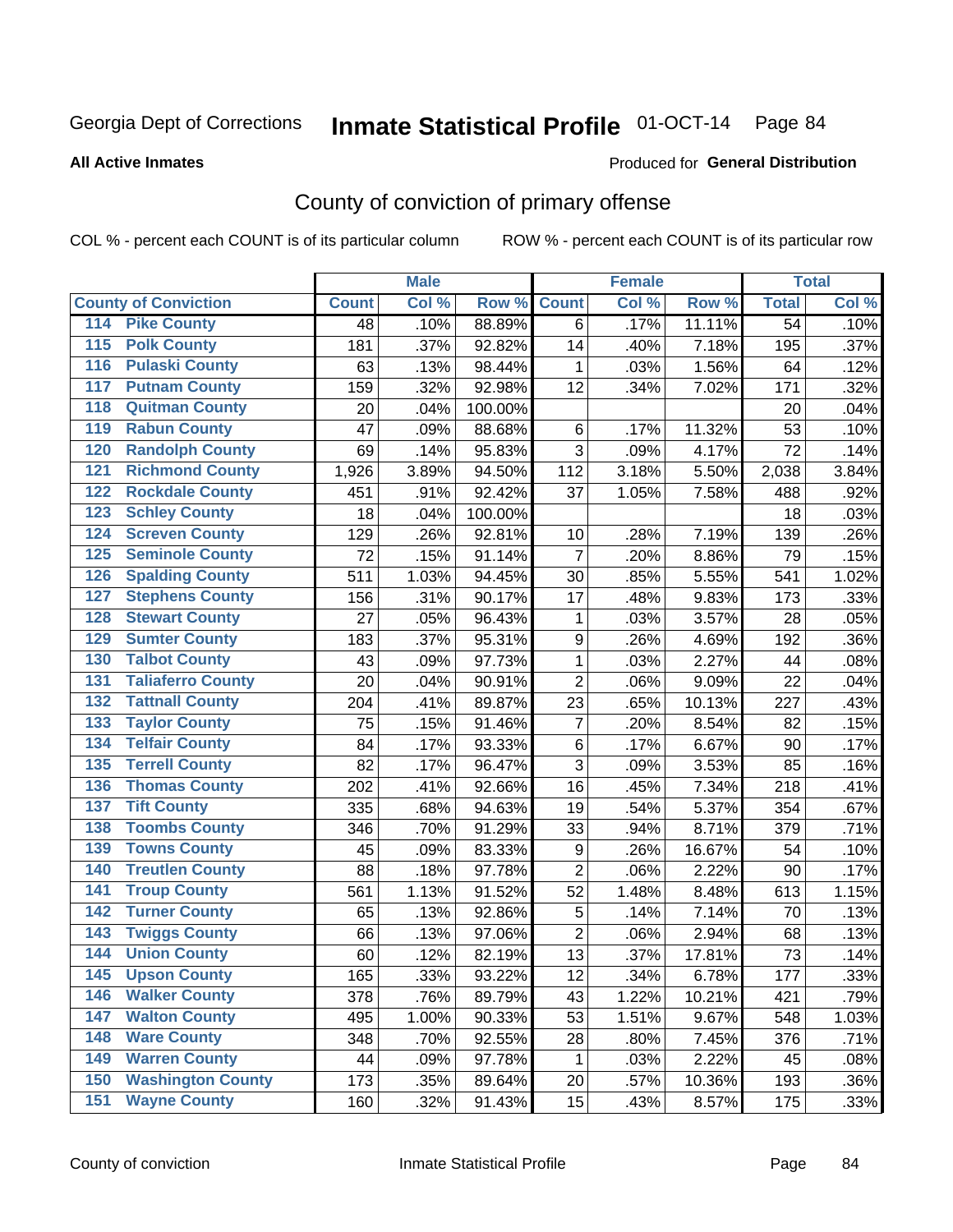**All Active Inmates**

#### Produced for **General Distribution**

## County of conviction of primary offense

|                                |                    | <b>Male</b> |             |       | <b>Female</b> |        |              | <b>Total</b> |
|--------------------------------|--------------------|-------------|-------------|-------|---------------|--------|--------------|--------------|
| <b>County of Conviction</b>    | Count <sup>!</sup> | Col %       | Row % Count |       | Col %         | Row %  | <b>Total</b> | Col %        |
| <b>Webster County</b><br>152   |                    | .01%        | 100.00%     |       |               |        |              | .01%         |
| <b>Wheeler County</b><br>153   | 27                 | $.05\%$     | 100.00%     |       |               |        | 27           | .05%         |
| <b>White County</b><br>154     | 90                 | .18%        | 87.38%      | 13    | .37%          | 12.62% | 103          | .19%         |
| <b>Whitfield County</b><br>155 | 523                | $1.06\%$    | 89.86%      | 59    | 1.68%         | 10.14% | 582          | 1.10%        |
| <b>Wilcox County</b><br>156    | 42                 | $.08\%$     | 89.36%      | 5     | .14%          | 10.64% | 47           | .09%         |
| <b>Wilkes County</b><br>157    | 77                 | .16%        | 95.06%      | 4     | .11%          | 4.94%  | 81           | .15%         |
| <b>Wilkinson County</b><br>158 | 42                 | .08%        | 97.67%      |       | .03%          | 2.33%  | 43           | .08%         |
| <b>Worth County</b><br>159     | 111                | .22%        | 94.07%      |       | .20%          | 5.93%  | 118          | .22%         |
| <b>Total Rported</b>           | 49,556             | 100%        | 93.37%      | 3,518 | 100%          | 6.63%  | 53,074       | 100%         |

| <b>Not Reported</b> |        |       |        |
|---------------------|--------|-------|--------|
| <b>Grand Total</b>  | 49,556 | 3,518 | 53,074 |

| Mode (most frequent) | <b>Fulton County</b> | <b>Cobb County</b> | <b>Fulton County</b> |
|----------------------|----------------------|--------------------|----------------------|
|                      |                      |                    |                      |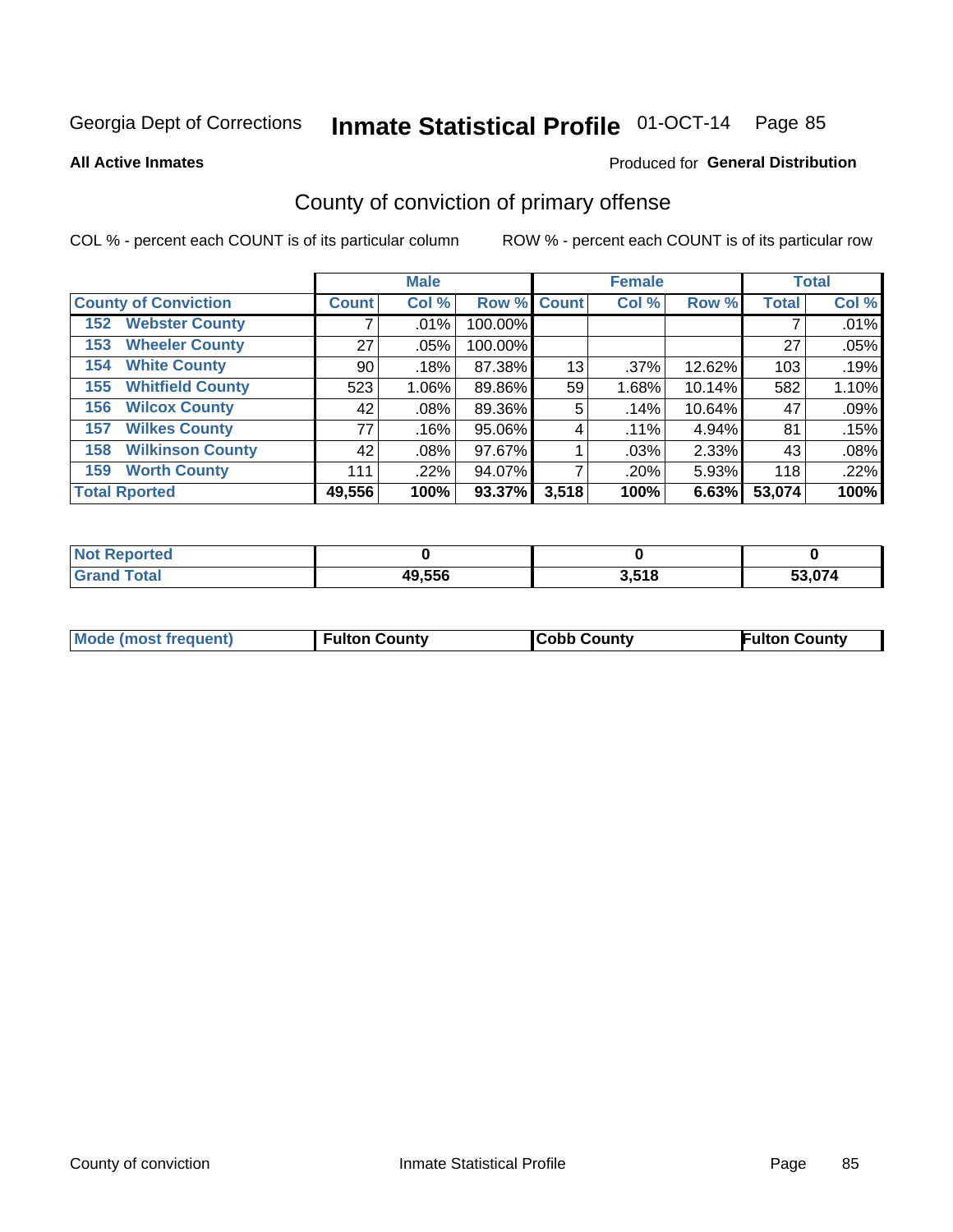#### **All Active Inmates**

#### Produced for **General Distribution**

## Circuit of conviction of primary offense

|                         |                                 |                  | <b>Male</b> |        |              | <b>Female</b> |        |              | <b>Total</b> |
|-------------------------|---------------------------------|------------------|-------------|--------|--------------|---------------|--------|--------------|--------------|
|                         | <b>Circuit of Conviction</b>    | <b>Count</b>     | Col %       | Row %  | <b>Count</b> | Col %         | Row %  | <b>Total</b> | Col %        |
| $\overline{1}$          | <b>Alapaha Circuit</b>          | $\overline{347}$ | .70%        | 95.07% | 18           | .51%          | 4.93%  | 365          | .69%         |
| $\overline{2}$          | <b>Alcovy Circuit</b>           | 1,143            | 2.32%       | 91.51% | 106          | 3.02%         | 8.49%  | 1,249        | 2.36%        |
| 3                       | <b>Atlanta Circuit</b>          | 4,938            | 10.00%      | 96.11% | 200          | 5.69%         | 3.89%  | 5,138        | 9.72%        |
| 4                       | <b>Atlantic Circuit</b>         | 827              | 1.68%       | 93.24% | 60           | 1.71%         | 6.76%  | 887          | 1.68%        |
| 5                       | <b>Augusta Circuit</b>          | 2,514            | 5.09%       | 93.95% | 162          | 4.61%         | 6.05%  | 2,676        | 5.06%        |
| $6\overline{6}$         | <b>Blue Ridge Circuit</b>       | 527              | 1.07%       | 91.65% | 48           | 1.37%         | 8.35%  | 575          | 1.09%        |
| $\overline{\mathbf{7}}$ | <b>Brunswick Circuit</b>        | 1,034            | 2.09%       | 93.74% | 69           | 1.96%         | 6.26%  | 1,103        | 2.09%        |
| 8                       | <b>Chattahoochee Circuit</b>    | 1,487            | 3.01%       | 95.14% | 76           | 2.16%         | 4.86%  | 1,563        | 2.96%        |
| $\overline{9}$          | <b>Cherokee Circuit</b>         | 1,020            | 2.07%       | 88.54% | 132          | 3.76%         | 11.46% | 1,152        | 2.18%        |
| 10                      | <b>Clayton Circuit</b>          | 1,498            | 3.03%       | 93.39% | 106          | 3.02%         | 6.61%  | 1,604        | 3.03%        |
| 11                      | <b>Cobb Circuit</b>             | 2,584            | $5.23\%$    | 91.63% | 236          | 6.72%         | 8.37%  | 2,820        | 5.33%        |
| 12                      | <b>Conasauga Circuit</b>        | 668              | 1.35%       | 90.76% | 68           | 1.94%         | 9.24%  | 736          | 1.39%        |
| 13                      | <b>Cordele Circuit</b>          | 650              | 1.32%       | 93.93% | 42           | 1.20%         | 6.07%  | 692          | 1.31%        |
| 14                      | <b>Coweta Circuit</b>           | 1,833            | 3.71%       | 92.02% | 159          | 4.53%         | 7.98%  | 1,992        | 3.77%        |
| 15                      | <b>Dougherty Circuit</b>        | 974              | 1.97%       | 93.38% | 69           | 1.96%         | 6.62%  | 1,043        | 1.97%        |
| 16                      | <b>Dublin Circuit</b>           | 500              | 1.01%       | 95.97% | 21           | .60%          | 4.03%  | 521          | .99%         |
| 17                      | <b>Eastern Circuit</b>          | 2,077            | 4.21%       | 96.83% | 68           | 1.94%         | 3.17%  | 2,145        | 4.06%        |
| 18                      | <b>Flint Circuit</b>            | 499              | 1.01%       | 91.90% | 44           | 1.25%         | 8.10%  | 543          | 1.03%        |
| 19                      | <b>Griffin Circuit</b>          | 1,036            | 2.10%       | 92.34% | 86           | 2.45%         | 7.66%  | 1,122        | 2.12%        |
| 20                      | <b>Gwinnett Circuit</b>         | 2,316            | 4.69%       | 93.31% | 166          | 4.73%         | 6.69%  | 2,482        | 4.69%        |
| $\overline{21}$         | <b>Houston Circuit</b>          | 717              | 1.45%       | 93.60% | 49           | 1.40%         | 6.40%  | 766          | 1.45%        |
| $\overline{22}$         | <b>Lookout Mountain Circuit</b> | 1,035            | 2.10%       | 91.27% | 99           | 2.82%         | 8.73%  | 1,134        | 2.14%        |
| 23                      | <b>Macon Circuit</b>            | 1,145            | 2.32%       | 94.94% | 61           | 1.74%         | 5.06%  | 1,206        | 2.28%        |
| 24                      | <b>Middle Circuit</b>           | 957              | 1.94%       | 91.58% | 88           | 2.51%         | 8.42%  | 1,045        | 1.98%        |
| 25                      | <b>Mountain Circuit</b>         | 302              | .61%        | 91.79% | 27           | .77%          | 8.21%  | 329          | .62%         |
| 26                      | <b>Northeastern Circuit</b>     | 823              | 1.67%       | 90.54% | 86           | 2.45%         | 9.46%  | 909          | 1.72%        |
| $\overline{27}$         | <b>Northern Circuit</b>         | 606              | 1.23%       | 93.81% | 40           | 1.14%         | 6.19%  | 646          | 1.22%        |
| 28                      | <b>Ocmulgee Circuit</b>         | 1,101            | 2.23%       | 91.90% | 97           | 2.76%         | 8.10%  | 1,198        | 2.27%        |
| 29                      | <b>Oconee Circuit</b>           | 408              | .83%        | 95.10% | 21           | .60%          | 4.90%  | 429          | .81%         |
| 30                      | <b>Ogeechee Circuit</b>         | 877              | 1.78%       | 92.80% | 68           | 1.94%         | 7.20%  | 945          | 1.79%        |
| $\overline{31}$         | <b>Pataula Circuit</b>          | 400              | .81%        | 95.69% | 18           | .51%          | 4.31%  | 418          | .79%         |
| 32                      | <b>Piedmont Circuit</b>         | 583              | 1.18%       | 91.96% | 51           | 1.45%         | 8.04%  | 634          | 1.20%        |
| 33                      | <b>Rome Circuit</b>             | 798              | 1.62%       | 89.56% | 93           | 2.65%         | 10.44% | 891          | 1.68%        |
| 34                      | <b>South Georgia Circuit</b>    | 672              | 1.36%       | 93.46% | 47           | 1.34%         | 6.54%  | 719          | 1.36%        |
| 35                      | <b>Southern Circuit</b>         | 1,084            | 2.20%       | 95.00% | 57           | 1.62%         | 5.00%  | 1,141        | 2.16%        |
| 36                      | <b>Southwestern Circuit</b>     | 347              | .70%        | 96.12% | 14           | .40%          | 3.88%  | 361          | .68%         |
| 37                      | <b>Stone Mountain Circuit</b>   | 3,171            | 6.42%       | 94.97% | 168          | 4.78%         | 5.03%  | 3,339        | 6.31%        |
| 38                      | <b>Tallapoosa Circuit</b>       | 343              | .69%        | 92.20% | 29           | .83%          | 7.80%  | 372          | .70%         |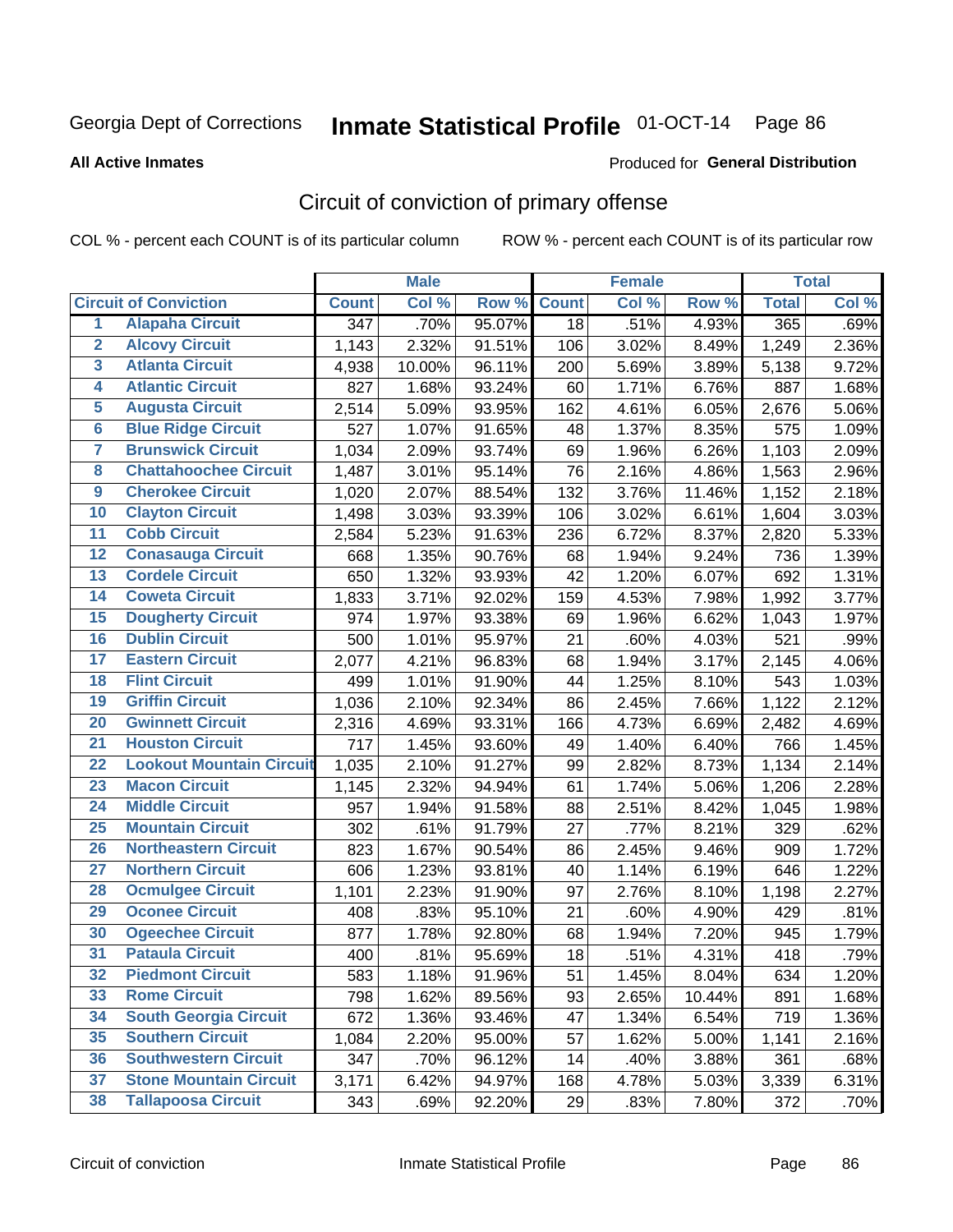**All Active Inmates**

### Produced for **General Distribution**

## Circuit of conviction of primary offense

|                      |                              |              | <b>Male</b> |        |              | <b>Female</b> |        |              | <b>Total</b> |
|----------------------|------------------------------|--------------|-------------|--------|--------------|---------------|--------|--------------|--------------|
|                      | <b>Circuit of Conviction</b> | <b>Count</b> | Col %       | Row %  | <b>Count</b> | Col %         | Row %  | <b>Total</b> | Col %        |
| 39                   | <b>Tifton Circuit</b>        | 582          | 1.18%       | 94.33% | 35           | 1.00%         | 5.67%  | 617          | 1.17%        |
| 40                   | <b>Toombs Circuit</b>        | 371          | .75%        | 95.13% | 19           | .54%          | 4.87%  | 390          | .74%         |
| 41                   | <b>Waycross Circuit</b>      | 877          | 1.78%       | 93.60% | 60           | 1.71%         | 6.40%  | 937          | 1.77%        |
| 42                   | <b>Western Circuit</b>       | 492          | 1.00%       | 95.16% | 25           | .71%          | 4.84%  | 517          | .98%         |
| 43                   | <b>Rockdale Circuit</b>      | 451          | $.91\%$     | 92.42% | 37           | 1.05%         | 7.58%  | 488          | .92%         |
| 44                   | <b>Douglas Circuit</b>       | 1,219        | 2.47%       | 90.97% | 121          | 3.45%         | 9.03%  | 1,340        | 2.53%        |
| 45                   | <b>Appalachian Circuit</b>   | 280          | .57%        | 88.61% | 36           | 1.03%         | 11.39% | 316          | .60%         |
| 46                   | <b>Enotah Circuit</b>        | 287          | .58%        | 86.97% | 43           | 1.22%         | 13.03% | 330          | .62%         |
| 47                   | <b>Bell-Forsyth Circuit</b>  | 356          | .72%        | 91.05% | 35           | 1.00%         | 8.95%  | 391          | .74%         |
| 48                   | <b>Towaliga Circuit</b>      | 367          | .74%        | 91.75% | 33           | .94%          | 8.25%  | 400          | .76%         |
| 49                   | <b>Paulding Circuit</b>      | 246          | .50%        | 92.83% | 19           | .54%          | 7.17%  | 265          | .50%         |
| <b>Total Rported</b> |                              | 49,369       | 100%        | 93.36% | 3,512        | 100%          | 6.64%  | 52,881       | 100%         |

| rted | 187    |       | 193 |
|------|--------|-------|-----|
|      | 49,556 | 3,518 | .   |

| M | . | ----<br>oг  | ----<br>пLс |
|---|---|-------------|-------------|
|   |   | <b>OUNN</b> |             |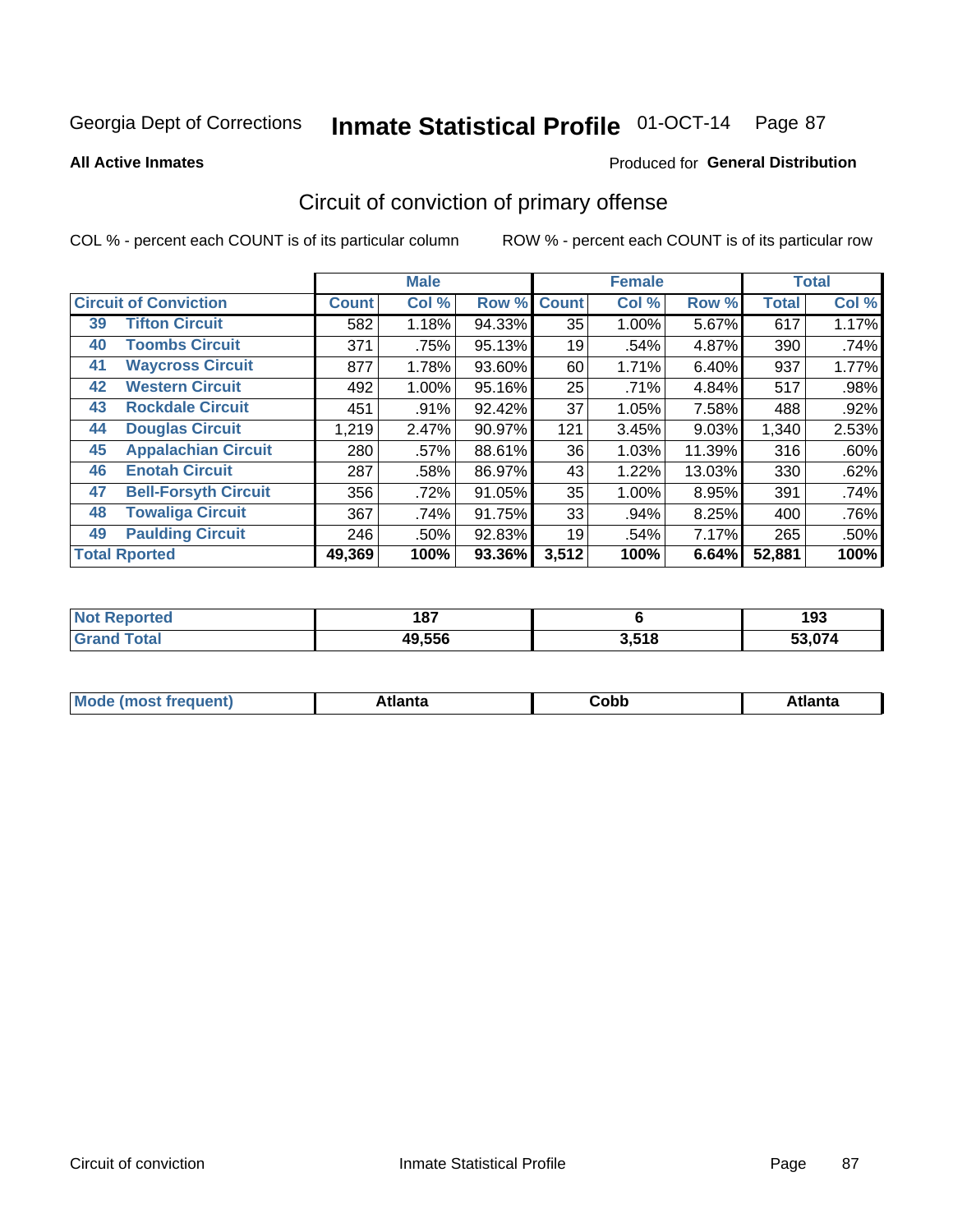### **All Active Inmates**

### Produced for **General Distribution**

### Years served (jail + prison) in this incarceration

|                              |              | <b>Male</b> |        |                         | <b>Female</b> |       |              | <b>Total</b> |
|------------------------------|--------------|-------------|--------|-------------------------|---------------|-------|--------------|--------------|
| <b>Years Served</b>          | <b>Count</b> | Col %       | Row %  | <b>Count</b>            | Col %         | Row % | <b>Total</b> | Col %        |
| Less than one year           | 9,838        | 19.87%      | 90.53% | 1,029                   | 29.26%        | 9.47% | 10,867       | 20.49%       |
| 1 to 1.99 years              | 7,532        | 15.21%      | 91.69% | 683                     | 19.42%        | 8.31% | 8,215        | 15.49%       |
| 2 to 2.99 years              | 5,578        | 11.27%      | 92.58% | 447                     | 12.71%        | 7.42% | 6,025        | 11.36%       |
| $3$ to $3.99$ years          | 4,397        | 8.88%       | 93.43% | 309                     | 8.79%         | 6.57% | 4,706        | 8.87%        |
| $\overline{4}$ to 4.99 years | 3,105        | 6.27%       | 93.95% | 200                     | 5.69%         | 6.05% | 3,305        | 6.23%        |
| $\overline{5}$ to 5.99 years | 2,560        | 5.17%       | 94.15% | 159                     | 4.52%         | 5.85% | 2,719        | 5.13%        |
| $6$ to $6.99$ years          | 2,197        | 4.44%       | 94.86% | 119                     | 3.38%         | 5.14% | 2,316        | 4.37%        |
| 7 to 7.99 years              | 2,070        | 4.18%       | 95.79% | 91                      | 2.59%         | 4.21% | 2,161        | 4.08%        |
| 8 to 8.99 years              | 1,581        | 3.19%       | 94.78% | 87                      | 2.47%         | 5.22% | 1,668        | 3.15%        |
| 9 to 9.99 years              | 1,286        | 2.60%       | 95.76% | 57                      | 1.62%         | 4.24% | 1,343        | 2.53%        |
| 10 to 10.99 years            | 900          | 1.82%       | 95.04% | 47                      | 1.34%         | 4.96% | 947          | 1.79%        |
| 11 to 11.99 years            | 904          | 1.83%       | 95.06% | 47                      | 1.34%         | 4.94% | 951          | 1.79%        |
| 12 to 12.99 years            | 750          | 1.51%       | 95.91% | 32                      | 0.91%         | 4.09% | 782          | 1.47%        |
| 13 to 13.99 years            | 741          | 1.50%       | 96.74% | 25                      | 0.71%         | 3.26% | 766          | 1.44%        |
| 14 to 14.99 years            | 680          | 1.37%       | 96.05% | 28                      | 0.80%         | 3.95% | 708          | 1.34%        |
| 15 to 15.99 years            | 536          | 1.08%       | 95.54% | 25                      | 0.71%         | 4.46% | 561          | 1.06%        |
| 16 to 16.99 years            | 552          | 1.11%       | 96.67% | 19                      | 0.54%         | 3.33% | 571          | 1.08%        |
| 17 to 17.99 years            | 620          | 1.25%       | 97.18% | 18                      | 0.51%         | 2.82% | 638          | 1.20%        |
| 18 to 18.99 years            | 507          | 1.02%       | 96.57% | 18                      | 0.51%         | 3.43% | 525          | 0.99%        |
| 19 to 19.99 years            | 474          | 0.96%       | 98.14% | $\boldsymbol{9}$        | 0.26%         | 1.86% | 483          | 0.91%        |
| 20 to 20.99 years            | 353          | 0.71%       | 94.89% | 19                      | 0.54%         | 5.11% | 372          | 0.70%        |
| 21 to 21.99 years            | 313          | 0.63%       | 98.12% | $\,6$                   | 0.17%         | 1.88% | 319          | 0.60%        |
| 22 to 22.99 years            | 262          | 0.53%       | 95.62% | 12                      | 0.34%         | 4.38% | 274          | 0.52%        |
| 23 to 23.99 years            | 259          | 0.52%       | 97.37% | 7                       | 0.20%         | 2.63% | 266          | 0.50%        |
| 24 to 24.99 years            | 178          | 0.36%       | 96.74% | 6                       | 0.17%         | 3.26% | 184          | 0.35%        |
| 25 to 25.99 years            | 178          | 0.36%       | 98.89% | $\overline{\mathbf{c}}$ | 0.06%         | 1.11% | 180          | 0.34%        |
| 26 to 26.99 years            | 155          | 0.31%       | 97.48% | 4                       | 0.11%         | 2.52% | 159          | 0.30%        |
| 27 to 27.99 years            | 120          | 0.24%       | 99.17% | 1                       | 0.03%         | 0.83% | 121          | 0.23%        |
| 28 to 28.99 years            | 104          | 0.21%       | 98.11% | $\overline{c}$          | 0.06%         | 1.89% | 106          | 0.20%        |
| 29 to 29.99 years            | 81           | 0.16%       | 97.59% | $\overline{c}$          | 0.06%         | 2.41% | 83           | 0.16%        |
| Thirty + years               | 700          | 1.41%       | 99.01% | $\overline{7}$          | 0.20%         | 0.99% | 707          | 1.33%        |
| <b>Total Reported</b>        | 49,511       | 100%        | 93.37% | 3,517                   | 100%          | 6.63% | 53,028       | 100%         |

| . .<br>тес                            | . .<br>-45 |       | 46  |
|---------------------------------------|------------|-------|-----|
| T <sub>ofol</sub><br><b>C Example</b> | 49,556     | 3,518 | 074 |
|                                       |            |       |     |

| Mean<br>(average)      | 6.16               | 3.83               | 6.01          |
|------------------------|--------------------|--------------------|---------------|
| <b>Median (middle)</b> | 3.38               | 2.09               | 3.26          |
| Mode (most frequent)   | Less than one year | Less than one year | Less than one |
|                        |                    |                    | year          |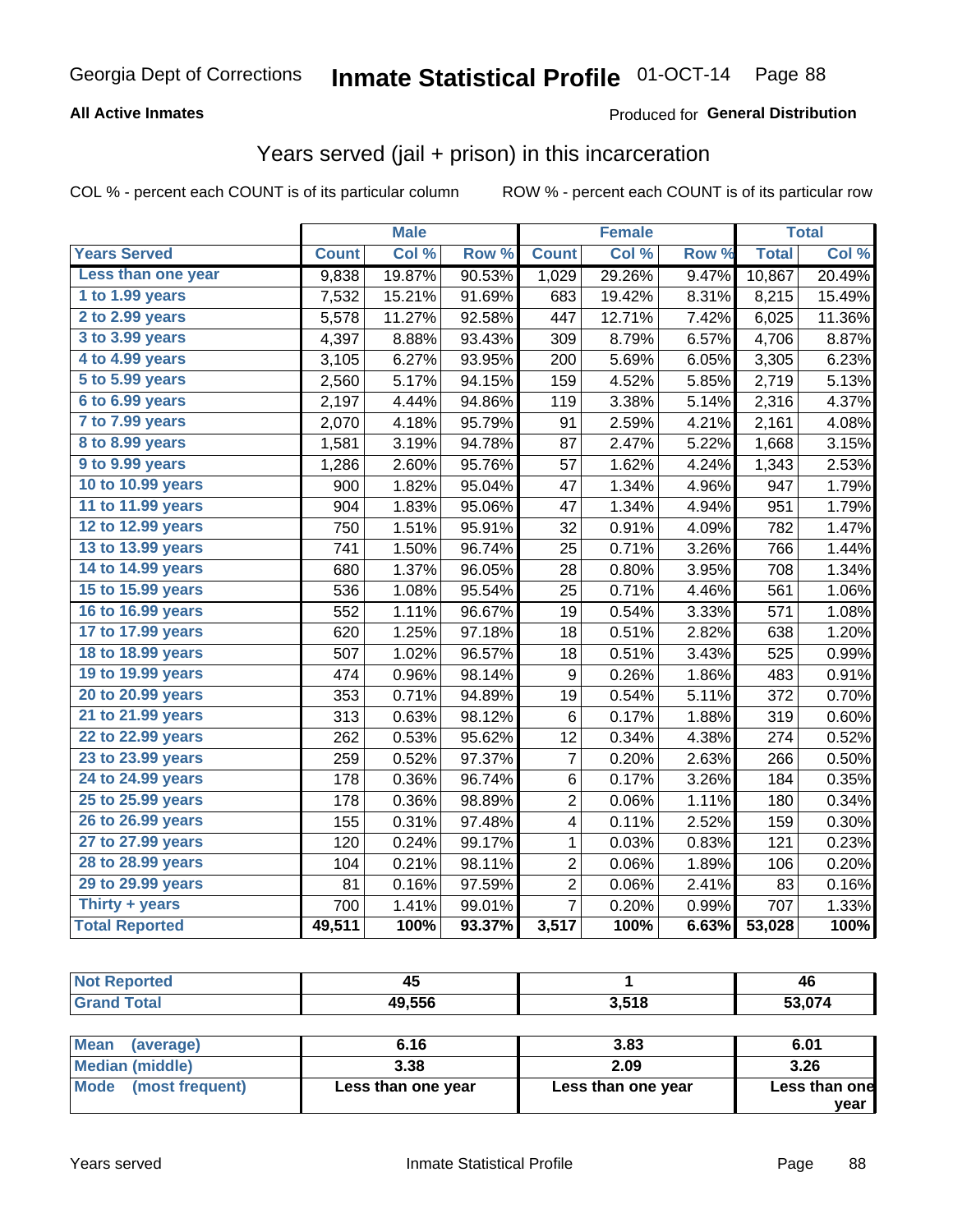### **All Active Inmates**

Produced for **General Distribution**

### Results of most recent HIV tests

|                         |              | <b>Male</b> |         |              | <b>Female</b> |          |        | <b>Total</b> |
|-------------------------|--------------|-------------|---------|--------------|---------------|----------|--------|--------------|
| <b>HIV Test Results</b> | <b>Count</b> | Col %       | Row %I  | <b>Count</b> | Col %         | Row %    | Total  | Col %        |
| <b>Positive</b>         | 756          | 1.61%       | 93.91%  | 49           | 1.46%         | $6.09\%$ | 805    | 1.60%        |
| <b>Negative</b>         | 46,131       | 98.38%      | 93.30%  | 3,315        | 98.54%        | 6.70%    | 49,446 | 98.39%       |
| <b>Indeterminate</b>    | ີ            | 0.01%       | 100.00% |              |               |          |        | 0.01%        |
| <b>Total Reported</b>   | 46,890       | 100%        | 93.31%  | 3,364        | 100%          | 6.69%    | 50,254 | 100%         |

| <b>Not Reported</b>     | 2,666  | 154   | 2,820  |
|-------------------------|--------|-------|--------|
| <b>Total</b><br>' Grand | 49,556 | 3,518 | 53.074 |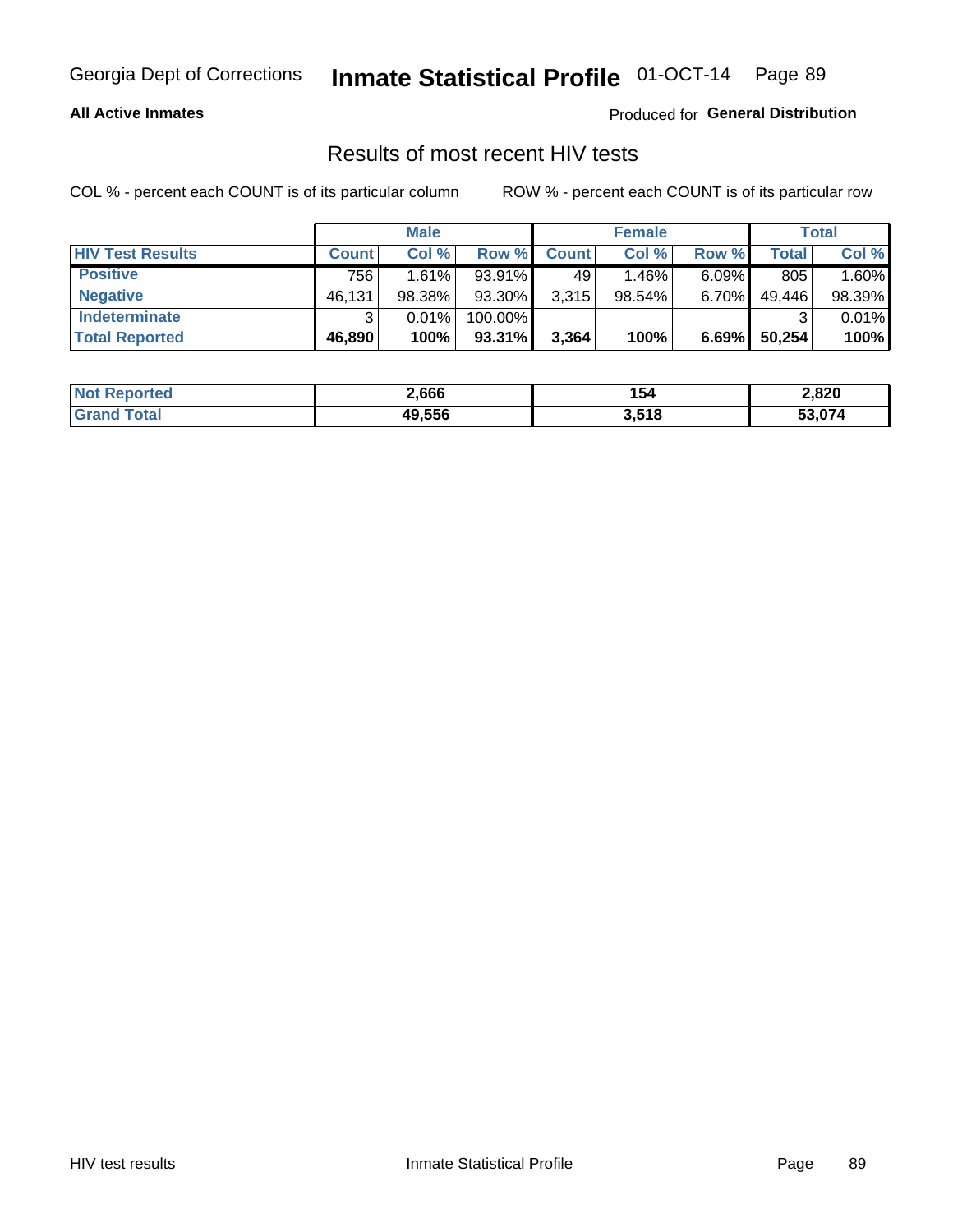### **All Active Inmates**

### Produced for **General Distribution**

### Results of most recent tuberculosis test

|                                  | <b>Male</b>  |           |           | <b>Female</b> |        |          | Total  |        |
|----------------------------------|--------------|-----------|-----------|---------------|--------|----------|--------|--------|
| <b>Tuberculosis Test Results</b> | <b>Count</b> | Col%      | Row %I    | <b>Count</b>  | Col%   | Row %    | Total  | Col %  |
| <b>Positive on current test</b>  | .922         | $16.87\%$ | $97.62\%$ | 193           | 5.73%  | 2.38%    | 8,115  | 16.12% |
| <b>Positive on previous test</b> | 27           | $0.06\%$  | 100.00%   |               |        |          | 27     | 0.05%  |
| <b>Negative</b>                  | 39.014       | $83.07\%$ | 92.48%    | 3,174         | 94.27% | $7.52\%$ | 42,188 | 83.82% |
| <b>Total Reported</b>            | 46,963       | 100%      | $93.31\%$ | 3,367         | 100%   | 6.69%    | 50,330 | 100%   |

| <b>Not Reported</b> | 2,593  | 151   | 2,744 |
|---------------------|--------|-------|-------|
| ™otal               | 49,556 | 3,518 | - 571 |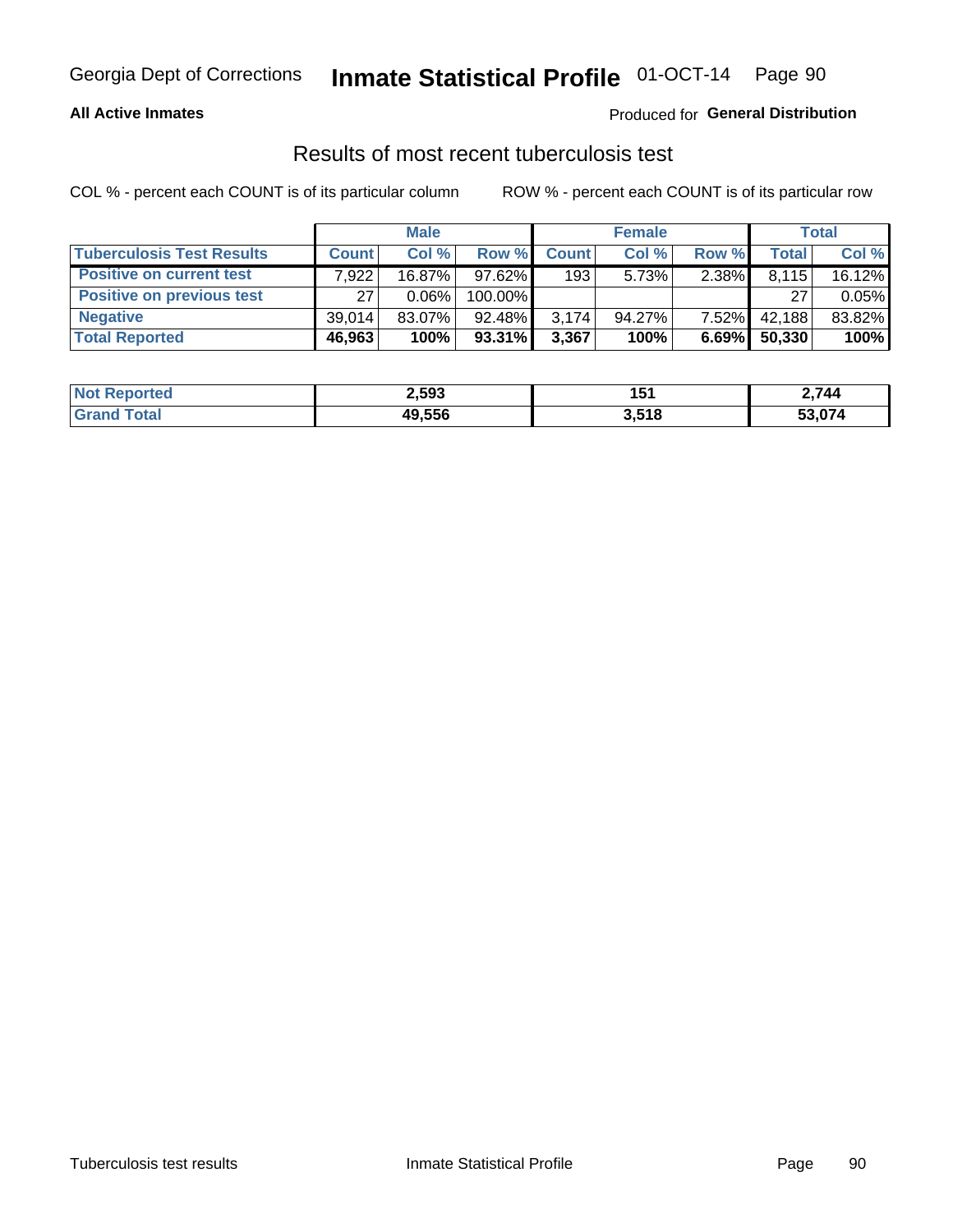### **All Active Inmates**

Produced for **General Distribution**

### Results of most recent syphilis test

|                                 | <b>Male</b>  |          |           | <b>Female</b>   |        |          | Total           |        |
|---------------------------------|--------------|----------|-----------|-----------------|--------|----------|-----------------|--------|
| <b>Syphilis Test Results</b>    | <b>Count</b> | Col%     | Row %     | <b>Count</b>    | Col %  | Row %    | Total I         | Col %  |
| <b>Positive on current test</b> | 281          | $1.39\%$ | $94.93\%$ | 15 <sup>1</sup> | 1.79%  | $5.07\%$ | 296             | 1.41%  |
| <b>Negative</b>                 | 19.896       | 98.61%   | 96.03%    | 822             | 98.21% | $3.97\%$ | 20.718          | 98.59% |
| <b>Total Reported</b>           | 20,177       | 100%     | $96.02\%$ | 837             | 100%   |          | $3.98\%$ 21,014 | 100%   |

| <b>Not Reported</b> | 29,379 | 2,681 | 32,060 |
|---------------------|--------|-------|--------|
| <b>Grand Total</b>  | 49.556 | 3,518 | 53,074 |